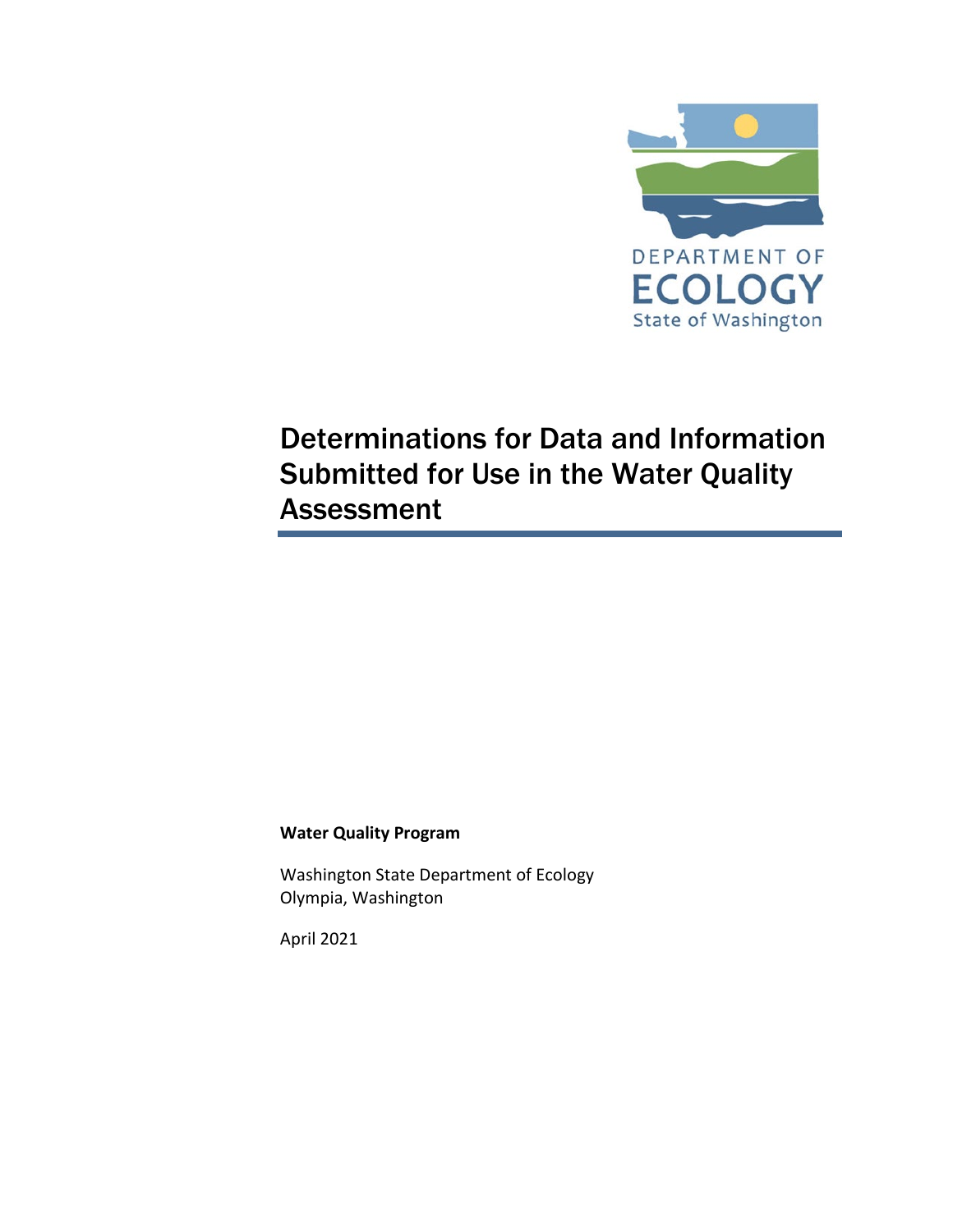## **Contact Information**

#### **Water Quality Program**

P.O. Box 47600 Olympia, WA 98504-7600 Phone: 360-407-6600 **Website[1](#page-1-0) :** Washington [State Department of Ecology](https://ecology.wa.gov/contact)

## **ADA Accessibility**

The Department of Ecology is committed to providing people with disabilities access to information and services by meeting or exceeding the requirements of the Americans with Disabilities Act (ADA), Section 504 and 508 of the Rehabilitation Act, and Washington State Policy #188.

To request an ADA accommodation, contact Ecology by phone at 360-407-6600 or email at [Jeremy.reiman@ecy.wa.gov.](mailto:Jeremy.reiman@ecy.wa.gov) For Washington Relay Service or TTY call 711 or 877-833-6341. Visi[t Ecology's website f](https://ecology.wa.gov/About-us/Accountability-transparency/Our-website/Accessibility)or more information.

<span id="page-1-0"></span><sup>1</sup> www.ecology.wa.gov/contact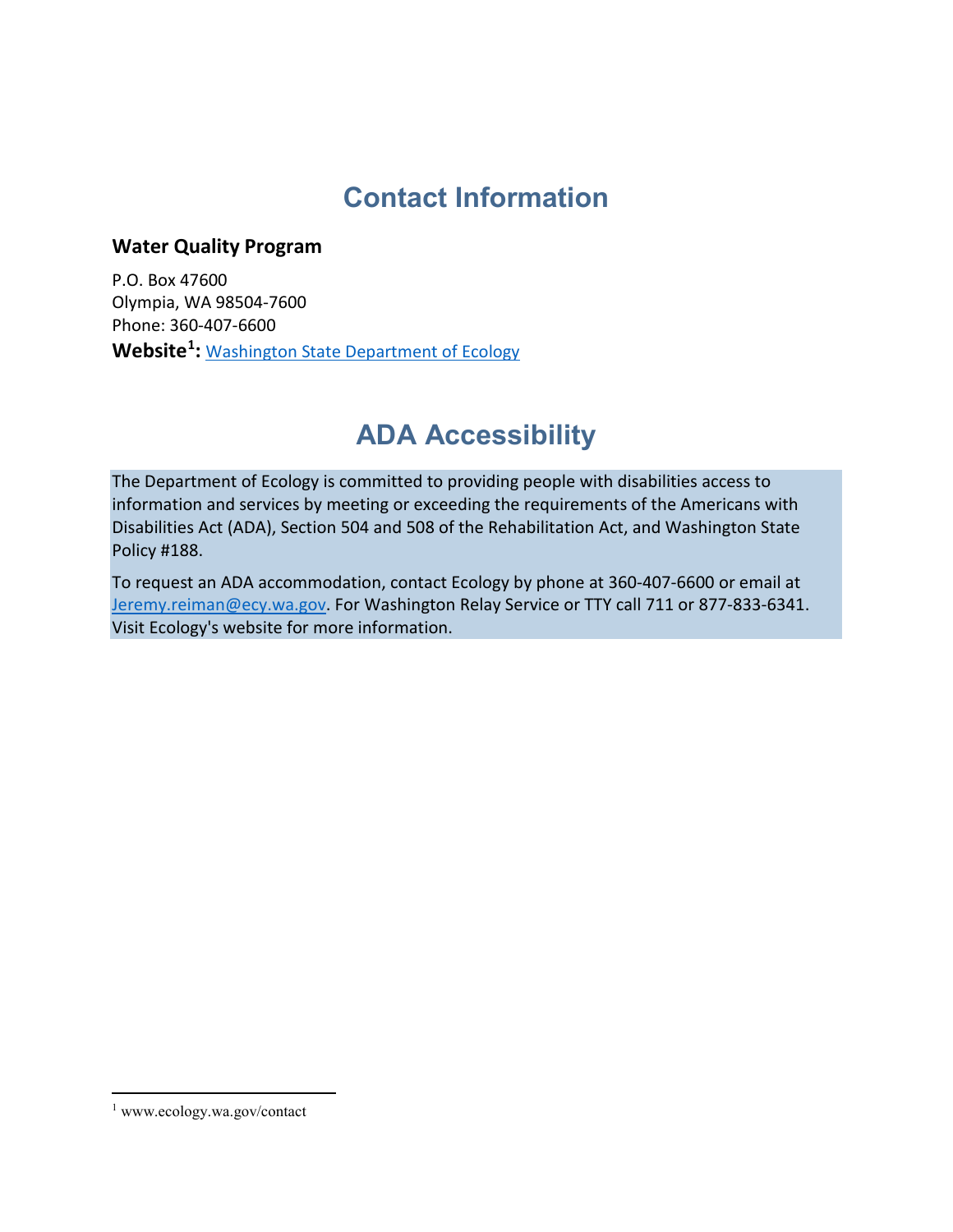# **Table of Contents**

| Table 1: Study location was not within, near or representative of Washington waters and/or                                                                                            |
|---------------------------------------------------------------------------------------------------------------------------------------------------------------------------------------|
| Table 2: The study does not document that impairment of an existing or designated use is<br>related to the environmental alteration on that same waterbody segment or grid.  17       |
| Table 3: Modeled results are not appropriate to determine that standards in Washington are                                                                                            |
| Table 4: Submittals from third parties did not include documentation addressing the accuracy<br>and completeness of the information submitted to Ecology, and/or study methods & data |
| Table 5: The study submitted falls outside of the WQA cycle window of 2006 - 2017 56                                                                                                  |
| Table 6: Data associated with a submittal was considered for listing, but did not show<br>exceedances of the standards, or did not meet data or quality assurance requirements in     |
| Table 7: Submittal is not a water quality study, and not related to determining ambient water                                                                                         |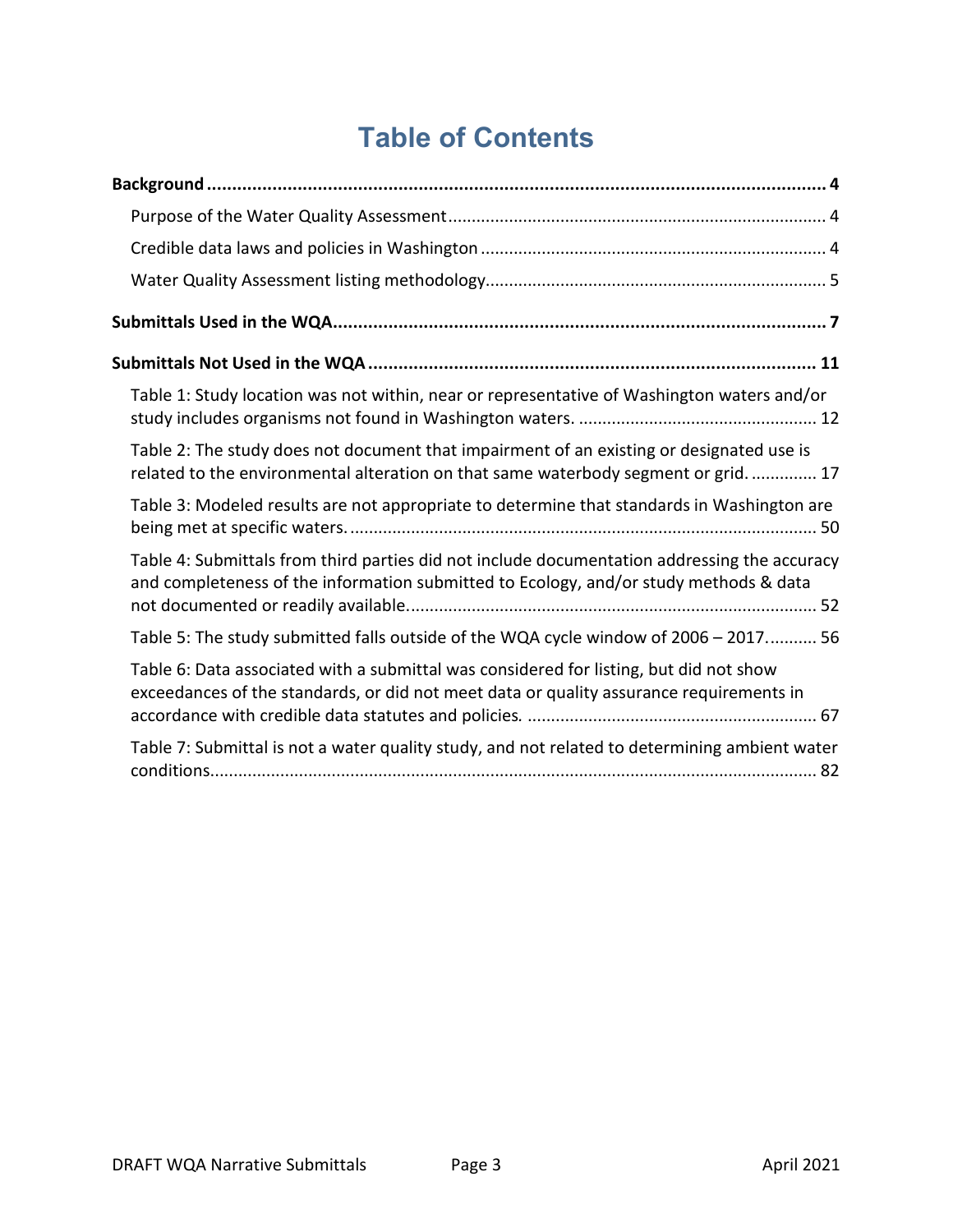# **Background**

<span id="page-3-0"></span>In 2016 and 2018 Ecology conducted a public call-for-data to seek readily available data to use in the next Water Quality Assessment (WQA) cycle. In addition to numeric data submittals to the agency's Environmental Information Management (EIM) database, Ecology also received submittals of information and data outside of EIM to consider for use in the WQA for listing decisions based on narrative standards.

## <span id="page-3-1"></span>**Purpose of the Water Quality Assessment**

To understand how the use of narrative submittals in the WQA were determined, it is important to highlight the purpose of Washington's Water Quality Assessment. The federal Clean Water Act (CWA) at sections 303(d) and 305(b) require Washington State to assess the water quality status of Washington state waters and periodically report on the status to the Environmental Protection Agency (EPA). Ecology develops the Water Quality Assessment to fulfill this requirement. The purpose of the Assessment is to determine if readily available data demonstrates that the water quality for the given waterbody supports the designated uses described in the water quality standards. Ecology accomplishes this by applying methodologies to compare available data and information to water quality standards for surface waters and sediments, following credible data protocols and requirements.

Washington's Water Quality Assessment is one of several water quality programs in the state that serve to protect uses (such as aquatic life and human health) by protecting, maintaining and restoring waterbodies. Category 5 constitutes the 303(d) list that EPA will review and approve or disapprove pursuant to federal regulations. Federal laws at 40 CFR 130.7(b)(1) state that "[AUs] must be placed in Category 5 when, based on existing and readily available data and/or information, technology-based effluent limitations required by the [Clean Water] Act, more stringent effluent limitations, and other pollution control requirements are not sufficient to implement an applicable water quality standard and a TMDL is needed."

Waters identified in Category 5 will need a TMDL, pollution control program, or other regulatory action(s) to bring the water into compliance with the water quality standards. Wastewater discharges into a Category 5 water may require stricter or additional limits to ensure the waterbody is not further polluted by the pollutant parameter it is listed for.

## <span id="page-3-2"></span>**Credible data laws and policies in Washington**

Washington State law (Water Quality Data Act codified in RCW  $90.48.570^2$  $90.48.570^2$  through 90.48.590) requires Ecology to use credible data to determine whether any water of the state is to be placed on or removed from any section 303(d) list and whether any surface water of the state is supporting its designated use or other classification. Washington's Credible Data Policy (Policy

<span id="page-3-3"></span> $\overline{a}$ <sup>2</sup> https://app.leg.wa.gov/RCW/default.aspx?cite=90.48.570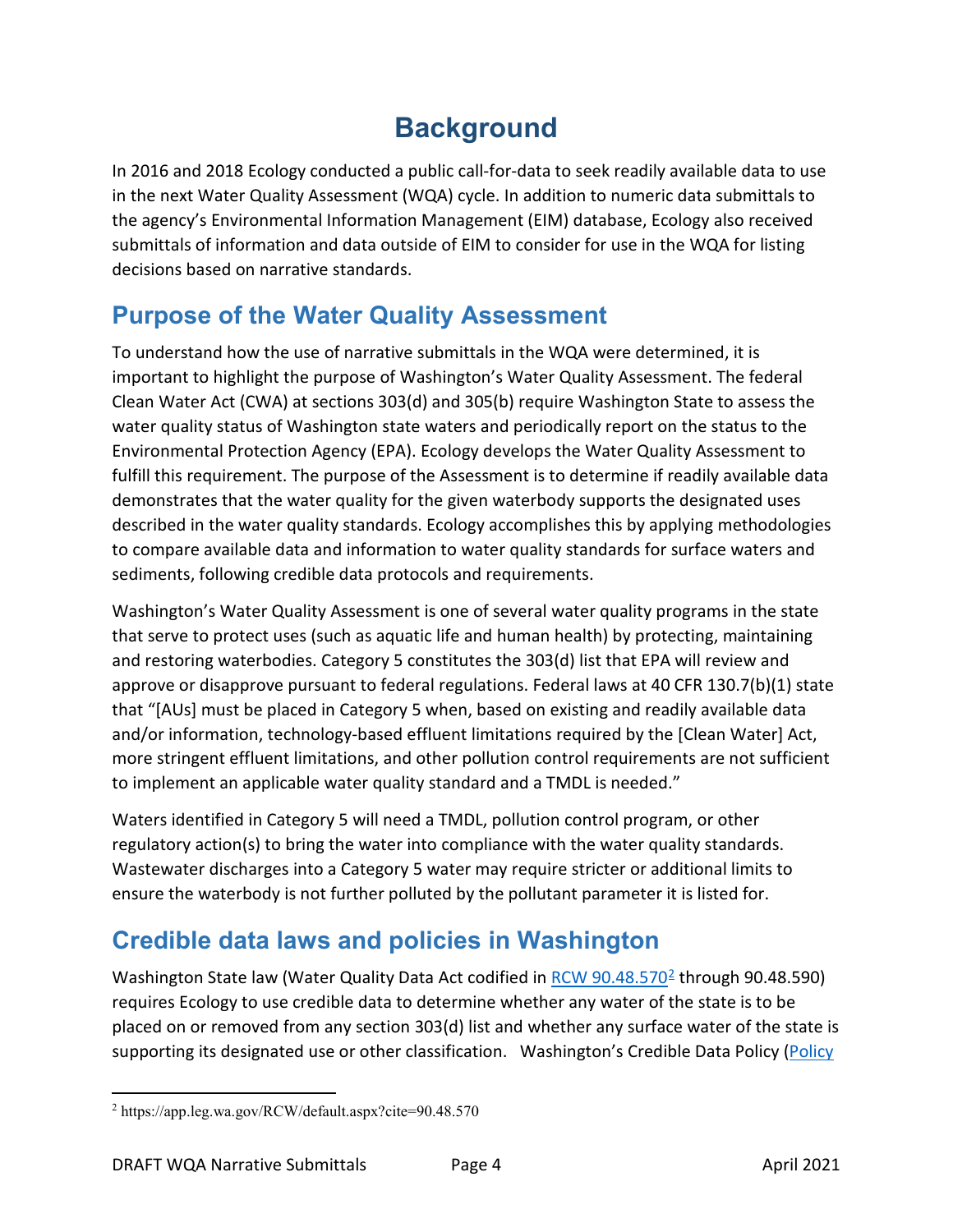1-11, Chapter  $2<sup>3</sup>$ ) describes the Quality Assurance (QA) measures, guidance, regulations, and existing policies that help ensure the credibility of data and other information used in agency actions relating to surface water quality. This policy applies when evaluating data and information for use in agency decisions when the quality of a surface water of the state is at issue. It is also intended as guidance for all parties interested in submitting data for consideration in decisions related to water quality.

Data are considered credible data if:

- Appropriate quality assurance and quality control procedures were followed and documented in collecting and analyzing water quality samples;
- The samples or measurements are representative of water quality conditions at the time the data were collected;
- The data consist of an adequate number of samples based on the objectives of the sampling, the nature of the water in question, and the parameters being analyzed; and
- Sampling and laboratory analysis conform to methods and protocols generally acceptable in the scientific community as appropriate for use in assessing the condition of the water.

## <span id="page-4-0"></span>**Water Quality Assessment listing methodology**

Washington's assessment listing protocols are described in "Washington's Water Quality Assessment Listing Methodology to Meet Clean Water Act Requirements"[\(Policy 1-11, Chapter](https://apps.ecology.wa.gov/publications/SummaryPages/1810035.html)   $14$  $14$ ). This policy describes the methodologies for how waterbody segments are assessed for determining the status of water quality, using the state's water quality standards as the basis. In addition to the credible data laws and policies, Ecology applies this policy when evaluating data and information for the Assessment to meet the federal Clean Water Act reporting requirements. The policy is also intended as guidance for all parties that submit data for the Assessment process or are planning data collection efforts for use in future assessments. This policy provides guidance for both numeric data submittals and submittals based on narrative standards.

#### **Study submittals to determine impairment based on narrative standards**

Studies and information submitted to Ecology for consideration of complying with narrative water quality standards were reviewed by Ecology to determine if they meet narrative listing requirements in Policy 1-11, Chapter 1. At the section under 1E. Data and Information Submittals, it states that information and data provided in the submittal must meet the following two conditions:

<span id="page-4-1"></span> $\overline{a}$ <sup>3</sup> https://ecology.wa.gov/DOE/files/3b/3bf2eaab-090b-49d1-8ff4-fd8c82960f7a.pdf

<span id="page-4-2"></span><sup>4</sup> https://apps.ecology.wa.gov/publications/SummaryPages/1810035.html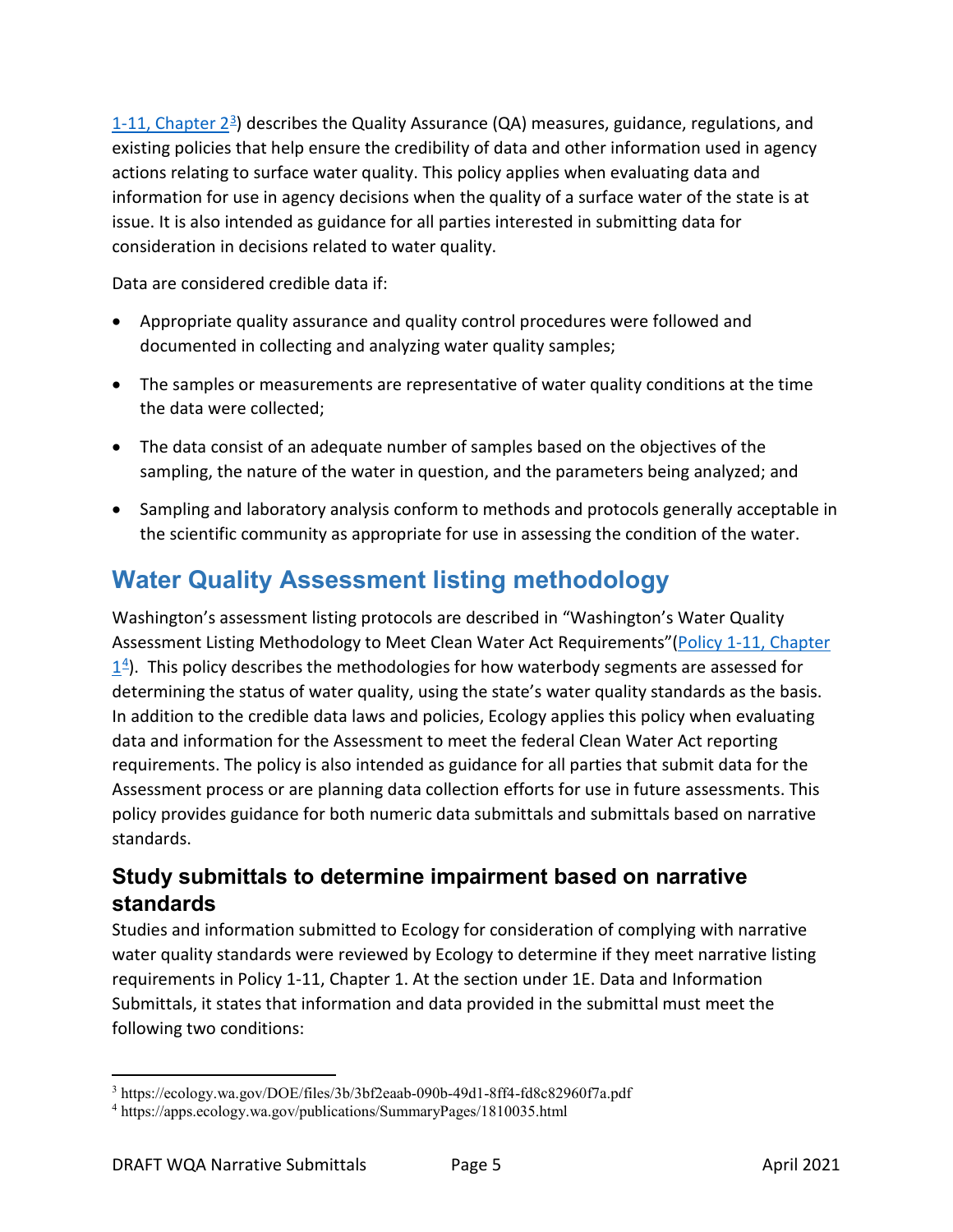- 1. Documentation of a designated use impairment in the waterbody, AND
- 2. Documentation that impairment of the existing or designated use is related to the environmental alteration on that same waterbody segment or grid.

#### **Use of numeric data associated with study submittals to meet narrative standards**

It is important to note that if a narrative submittal was considered for use in the WQA and numeric data associated with the narrative submittal has already resulted in a listing based on the numeric data, then the numeric listing will prevail as the primary reason for the listing (in other words, we did not create an additional listing based on narrative criteria).

It is also important to note that Ecology's review of narrative submittals applied the listing requirements noted above for compliance with narrative criteria in making a determination that the submittal could be used to make a listing based on narrative criteria. If numeric water quality data associated with, or related to, the study was already in EIM or the federal Water Quality Portal, it would have been accessed directly, regardless of whether or not the narrative submittal was used.

#### **Third party data submittals**

Data and information submitted by third parties for use in the WQA must include documentation addressing the accuracy and completeness of the information submitted to Ecology, including documentation from the original data submitter indicating that the required QA objectives were met. For the purpose of the WQA, a "third party" is defined as an entity outside of the organization responsible for collecting the data, and thus is not directly responsible for the collection and quality control assurances that are part of a QAPP. The decision to include data submitted by a third party will be at the sole discretion of Ecology and will only be included in the WQA if there is adequate information provided to determine that the data are of sufficient quality to meet credible data requirements and are representative of water quality conditions at the monitoring location.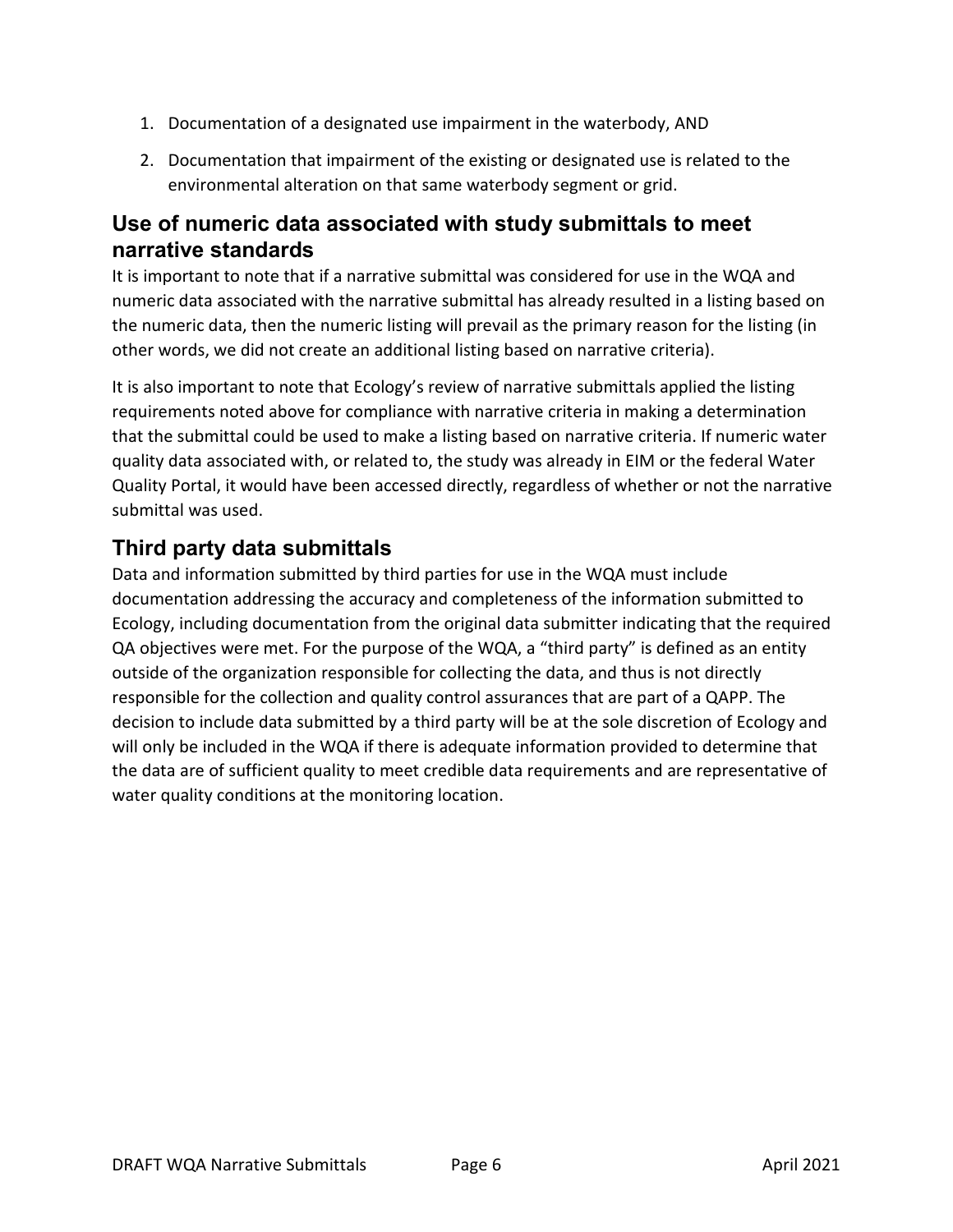# **Submittals Used in the WQA**

<span id="page-6-0"></span>Ecology considered all of the submittals to determine if they could be used in the WQA. A list of submittals that meet credible data statues and Policy 1-11 listing requirements and are included in the WQA are listed below.

It is important to note that if a narrative submittal was considered for use in the WQA and numeric data associated with the narrative submittal has already resulted in a listing based on the numeric data, then the numeric listing will prevail as the primary reason for the listing (in other words, we did not create an additional listing based on narrative criteria).

The following submittals were determined to meet the listing requirements for use for the WQA::

• [Ecology, South Puget Sound Dissolved Oxygen Study Interim Nutrient Load Summary for](https://apps.ecology.wa.gov/publications/publications/1103001.pdf)  [2006-2007 \(Jan 2011\)](https://apps.ecology.wa.gov/publications/publications/1103001.pdf)<sup>5</sup>.

> **Notes on the submittal for use in the WQA:** *There are over 500 listings from numerous water quality studies related to the Salish Sea Dissolved Oxygen Model, the South Puget Sound Dissolved Oxygen Study, and other studies related to The Puget Sound Nutrient Reduction Project. Ambient monitoring data collected as part of this study for ammonia, dissolved oxygen, temperature, and pH were used in the WQA in accordance with Policy 1-11 (StudyID MROB0004). See [Puget Sound Reduction Project webpage](https://ecology.wa.gov/Water-Shorelines/Puget-Sound/Helping-Puget-Sound/Reducing-Puget-Sound-nutrients/Puget-Sound-Nutrient-Reduction-Project)[6](#page-6-2)*

• [Ecology, South Puget Sound Dissolved Oxygen Study Key Findings on Nitrogen Sources](https://apps.ecology.wa.gov/publications/publications/0810099.pdf)  [from the Data Report \(Nov. 2008\)](https://apps.ecology.wa.gov/publications/publications/0810099.pdf)<sup>[7](#page-6-3)</sup>.

> **Notes on the submittal for use in the WQA:** *This is a fact sheet associated with the South Puget Sound Dissolved Oxygen Study (StudyID MROB0004).*

• [Ecology, South Puget Sound Dissolved Oxygen Study Water Quality Model Calibration](https://apps.ecology.wa.gov/publications/publications/1403004.pdf)  [and Scenarios \(March 2014\).](https://apps.ecology.wa.gov/publications/publications/1403004.pdf)<sup>[8](#page-6-4)</sup>

> **Notes on the submittal for use in the WQA***: Ambient monitoring data collected as part of this study for ammonia, dissolved oxygen, temperature, and pH were used in the WQA in accordance with Policy 1-11 (StudyID MROB0004).*

• [Tanner, D.Q., Bragg, H.M., and Johnston, M.W., U.S. Geological Survey Open-File Report](https://pubs.usgs.gov/of/2012/1256/pdf/ofr20121256.pdf)  [2012-1256: Total dissolved gas and water temperature in the lower Columbia River,](https://pubs.usgs.gov/of/2012/1256/pdf/ofr20121256.pdf) 

<span id="page-6-1"></span><sup>5</sup> https://apps.ecology.wa.gov/publications/publications/1103001.pdf

<span id="page-6-2"></span><sup>6</sup> https://ecology.wa.gov/Water-Shorelines/Puget-Sound/Helping-Puget-Sound/Reducing-Puget-Sound-

nutrients/Puget-Sound-Nutrient-Reduction-Project

<span id="page-6-3"></span><sup>7</sup> https://apps.ecology.wa.gov/publications/publications/0810099.pdf

<span id="page-6-4"></span><sup>8</sup> https://apps.ecology.wa.gov/publications/publications/1403004.pdf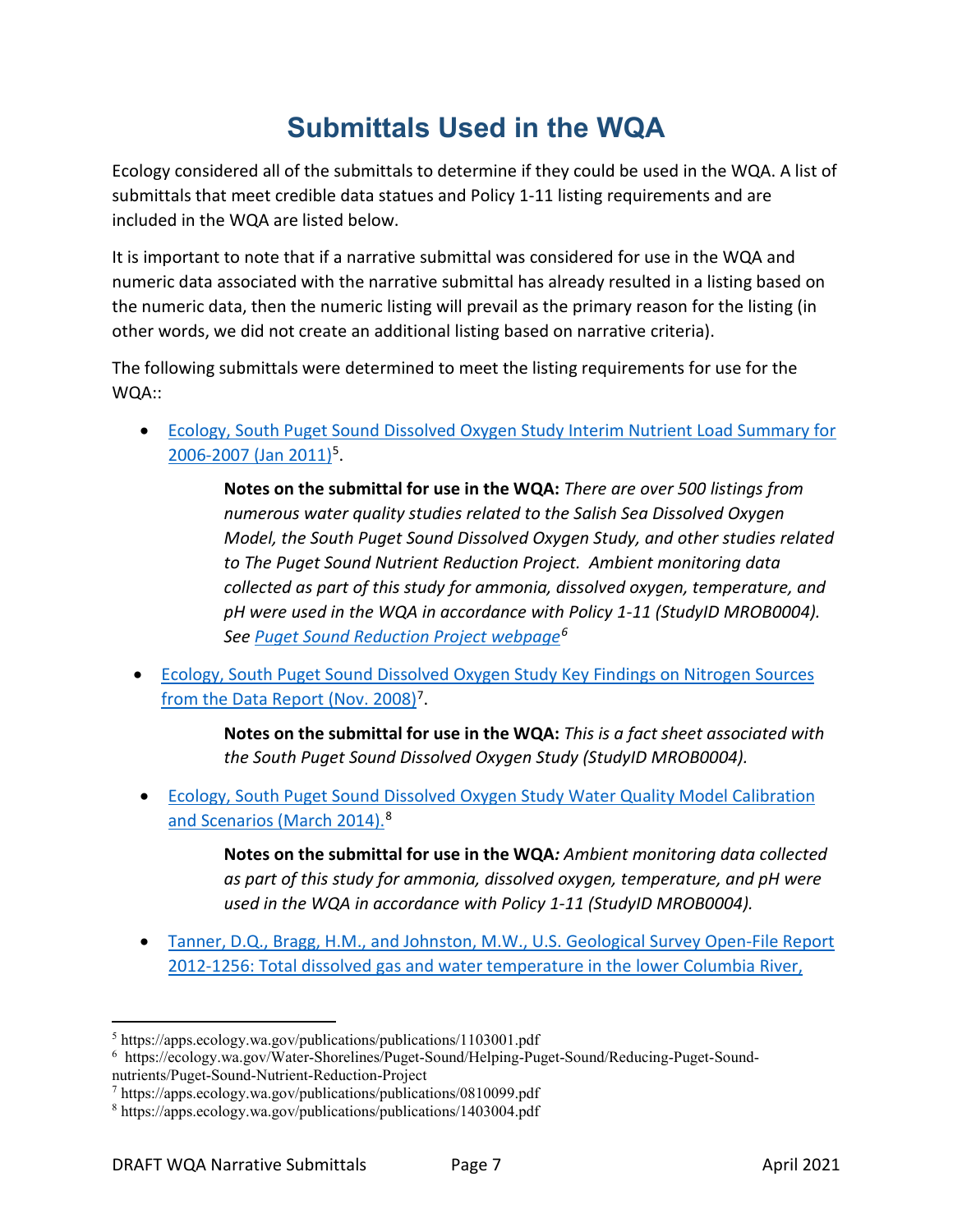[Oregon and Washington, water year 2012-Quality-assurance data and comparison to](https://pubs.usgs.gov/of/2012/1256/pdf/ofr20121256.pdf)  [water-quality standards \(2013\).](https://pubs.usgs.gov/of/2012/1256/pdf/ofr20121256.pdf)<sup>[9](#page-7-0)</sup>

**Notes on the submittal for use in the WQA***:* Listings on the Washington side of the Columbia are in Category 4A because total dissolved gas and temperature TMDLs exist for the Columbia River. Read the [TMDL for Temperature in the](https://www.epa.gov/sites/production/files/2020-05/documents/r10-tmdl-columbia-snake-temperature-final-05182020-web.pdf)  [Columbia and Lower Snake Rivers](https://www.epa.gov/sites/production/files/2020-05/documents/r10-tmdl-columbia-snake-temperature-final-05182020-web.pdf)<sup>[10](#page-7-1)</sup>

Read the [TMDL for the Lower Columbia River Total Dissolved Gas.](https://apps.ecology.wa.gov/publications/SummaryPages/0203004.html)<sup>[11](#page-7-2)</sup>

• [USGS, NASQAN National Stream Quality Accounting Network -](https://nrtwq.usgs.gov/nwqn/#/) Data Portal. $^{12}$  $^{12}$  $^{12}$ <https://nrtwq.usgs.gov/nwqn/#/>

> **Notes on the submittal for use in the WQA:** *This data was accessed through the federal water quality portal. See StudyID: National Water Quality Assessment Program (NAWQA).*

• [Ecology, Sediment Quality Assessment of Puget Sound's Hood Canal Region, 2004](https://apps.ecology.wa.gov/publications/publications/1003006.pdf)<sup>[13](#page-7-4)</sup>.

**Notes on the submittal for use in the WQA:** *This report is associated with EIM Study ID PSAMP\_SP. Data is from 1997-2014 and contains both sediment chemical and bioassay data.* 

• [Ecology, Sediment Quality Assessment of the Hood Canal Region of Puget Sound, 2004](https://apps.ecology.wa.gov/publications/publications/1003005.pdf)  [Spatial/Temporal Sediment Monitoring Element of the Puget Sound Assessment and](https://apps.ecology.wa.gov/publications/publications/1003005.pdf)  [Monitoring Program \(Feb. 2010\)](https://apps.ecology.wa.gov/publications/publications/1003005.pdf)<sup>[14](#page-7-5)</sup>

> **Notes on the submittal for use in the WQA***: This study was from the same data set as the study above (Ecology Publication #10-03-006). Data is associated with EIM Study ID PSAMP\_SP.*

• [Carey, A.J., L.A. Niewolny, J.A. Lanksbury, and J.E. West. 2014. Toxic Contaminants in](https://wdfw.wa.gov/publications/01608)  [Dungeness crab \(Metacarcinus magister\) and Spot Prawn \(Pandalusplatyceros\) from](https://wdfw.wa.gov/publications/01608)  [Puget Sound, Washington, USA. Washington Department of Fish and Wildlife; WDFW](https://wdfw.wa.gov/publications/01608)  [Report Number FPT 14-06. Olympia, Washington. 121pp.](https://wdfw.wa.gov/publications/01608)[15](#page-7-6)

> **Notes on the submittal for use in the WQA***: This study was included in the 2018 WQ Assessment under the EIM Study ID C1200226.*

<span id="page-7-0"></span><sup>9</sup> https://pubs.usgs.gov/of/2012/1256/pdf/ofr20121256.pdf

<span id="page-7-1"></span><sup>10</sup> https://www.epa.gov/sites/production/files/2020-05/documents/r10-tmdl-columbia-snake-temperature-final-05182020-web.pdf

<span id="page-7-2"></span><sup>11</sup> https://apps.ecology.wa.gov/publications/SummaryPages/0203004.html

<span id="page-7-3"></span><sup>12</sup> https://nrtwq.usgs.gov/nwqn/#/

<span id="page-7-4"></span><sup>&</sup>lt;sup>13</sup> https://apps.ecology.wa.gov/publications/publications/1003006.pdf

<span id="page-7-5"></span><sup>&</sup>lt;sup>14</sup> https://apps.ecology.wa.gov/publications/publications/1003005.pdf

<span id="page-7-6"></span><sup>15</sup> https://wdfw.wa.gov/publications/01608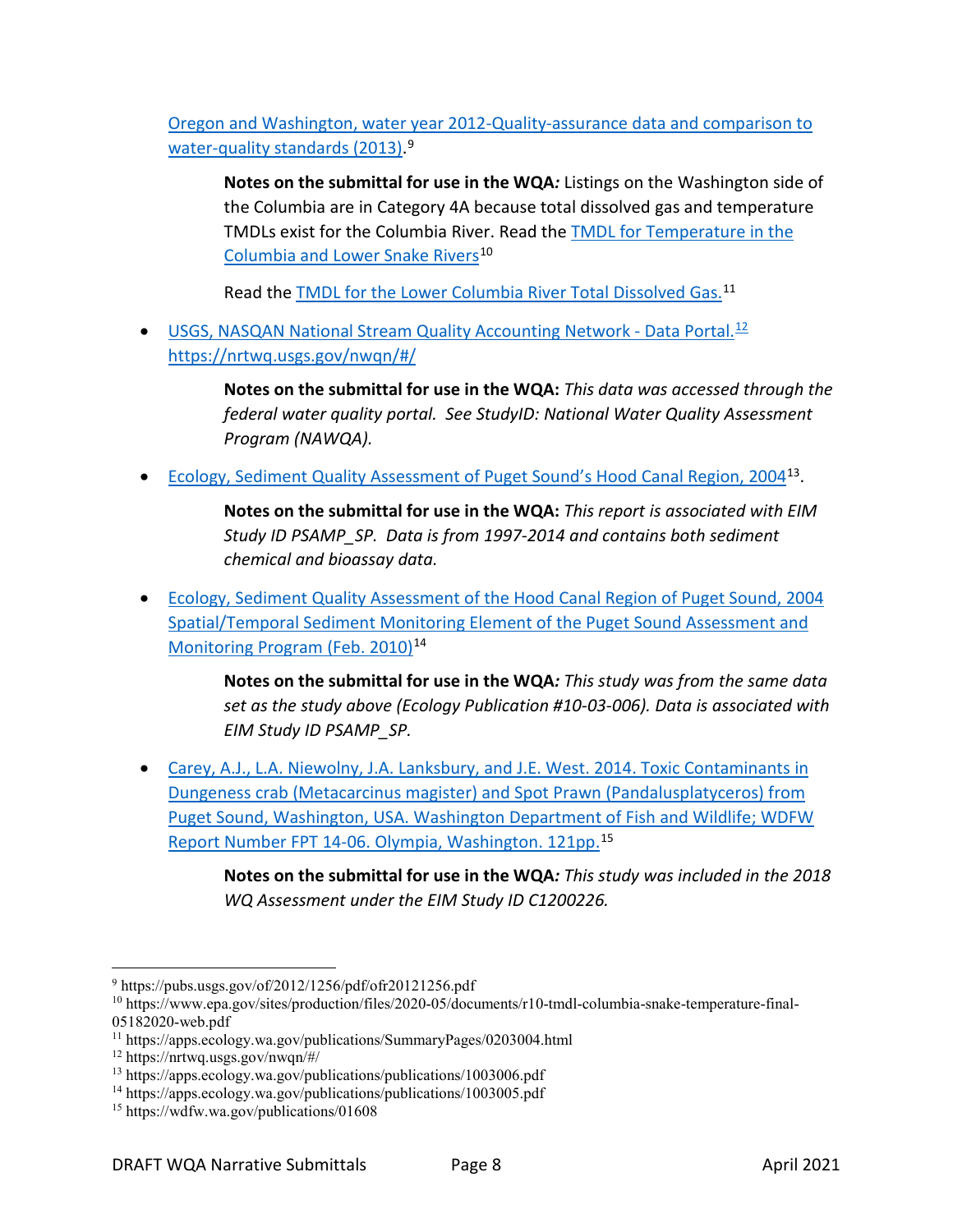• [English Sole Species Monitored: Toxic Contaminants in Puget Sound Fish and Shellfish](https://wdfw.wa.gov/species-habitats/science/marine-toxics/species-monitored)  Washington Department of Fish & Wildlife.pdf.<sup>[16](#page-8-0)</sup>

> **Notes on the submittal for use in the WQA***: Data from this program (2007-2017 data) was included in the 2018 WQ Assessment under the EIM Study ID WDFW\_TBiOS\_EngSole.*

• [Lanksbury, J.A., A.J. Carey, L.A. Niewolny, and J.E. West. 2013. Mussel Watch Pilot](http://wdfw.wa.gov/publications/01597/)  [Expansion 2012/2013: a study of toxic contaminants in blue mussels \(Mytilus trossulus\)](http://wdfw.wa.gov/publications/01597/)  [from Puget Sound Washington, USA. Washington Department of Fish and Wildlife.](http://wdfw.wa.gov/publications/01597/)  [Olympia, Washington. 55pp.](http://wdfw.wa.gov/publications/01597/)[17](#page-8-1)

> **Notes on the submittal for use in the WQA:** *This study was included in the 2018 WQ Assessment under the EIM Study ID WDFW 11-1916.*

• [Salmon Species Monitored: Toxic Contaminants in Puget Sound Fish and Shellfish](https://wdfw.wa.gov/species-habitats/science/marine-toxics/species-monitored)  Washington Department of Fish & Wildlife.pdf.<sup>[18](#page-8-2)</sup>

> **Notes on the submittal for use in the WQA:** *This submittal is a website that provides information on their salmon monitoring program. For the 2018 WQ Assessment, Resident Blackmouth Chinook Salmon data collected 2016-2017 by WDFW was used. See EIM Study ID: WDFW\_TBIOS\_Chinook.*

• [Ecology, Toxics in Surface Runoff to Puget Sound Phase 3 Data and Load Estimates \(April](https://apps.ecology.wa.gov/publications/publications/1103010.pdf)  [2011\).](https://apps.ecology.wa.gov/publications/publications/1103010.pdf)[19](#page-8-3)

> **Notes on the submittal for use in the WQA:** *Intent of the study was not to demonstrate ambient water conditions at specific locations in Washington. This study was part of the Phase 3 Puget Sound Toxics Loading Assessment, and was included in the 2018 WQ Assessment under the EIM Study ID PSTox001.*

• [Ecology, Control of Toxic Chemicals in Puget Sound Characterization of Toxic Chemicals](https://apps.ecology.wa.gov/publications/publications/1103008.pdf)  [in Puget Sound and Major Tributaries, 2009-10 \(Jan. 2011\).](https://apps.ecology.wa.gov/publications/publications/1103008.pdf)<sup>[20](#page-8-4)</sup>

> **Notes on the submittal for use in the WQA:** *This study was part of the Phase 3 Puget Sound Toxics Loading Assessment, and was included in the 2018 WQ Assessment under the EIM Study ID RCOO0010.*

• [Ecology, Control of Toxic Chemicals in Puget Sound: Assessment of Selected Toxic](https://apps.ecology.wa.gov/publications/publications/1103055.pdf)  Chemicals in the Puget Sound Basin, 2007-2011 (Nov. 2011). $21$ 

<span id="page-8-0"></span><sup>16</sup> https://wdfw.wa.gov/species-habitats/science/marine-toxics/species-monitored

<span id="page-8-1"></span><sup>17</sup> http://wdfw.wa.gov/publications/01597/

<span id="page-8-2"></span><sup>18</sup> https://wdfw.wa.gov/species-habitats/science/marine-toxics/species-monitored

<span id="page-8-3"></span><sup>&</sup>lt;sup>19</sup> https://apps.ecology.wa.gov/publications/publications/1103010.pdf

<span id="page-8-4"></span><sup>20</sup> https://apps.ecology.wa.gov/publications/publications/1103008.pdf

<span id="page-8-5"></span><sup>21</sup> https://apps.ecology.wa.gov/publications/publications/1103055.pdf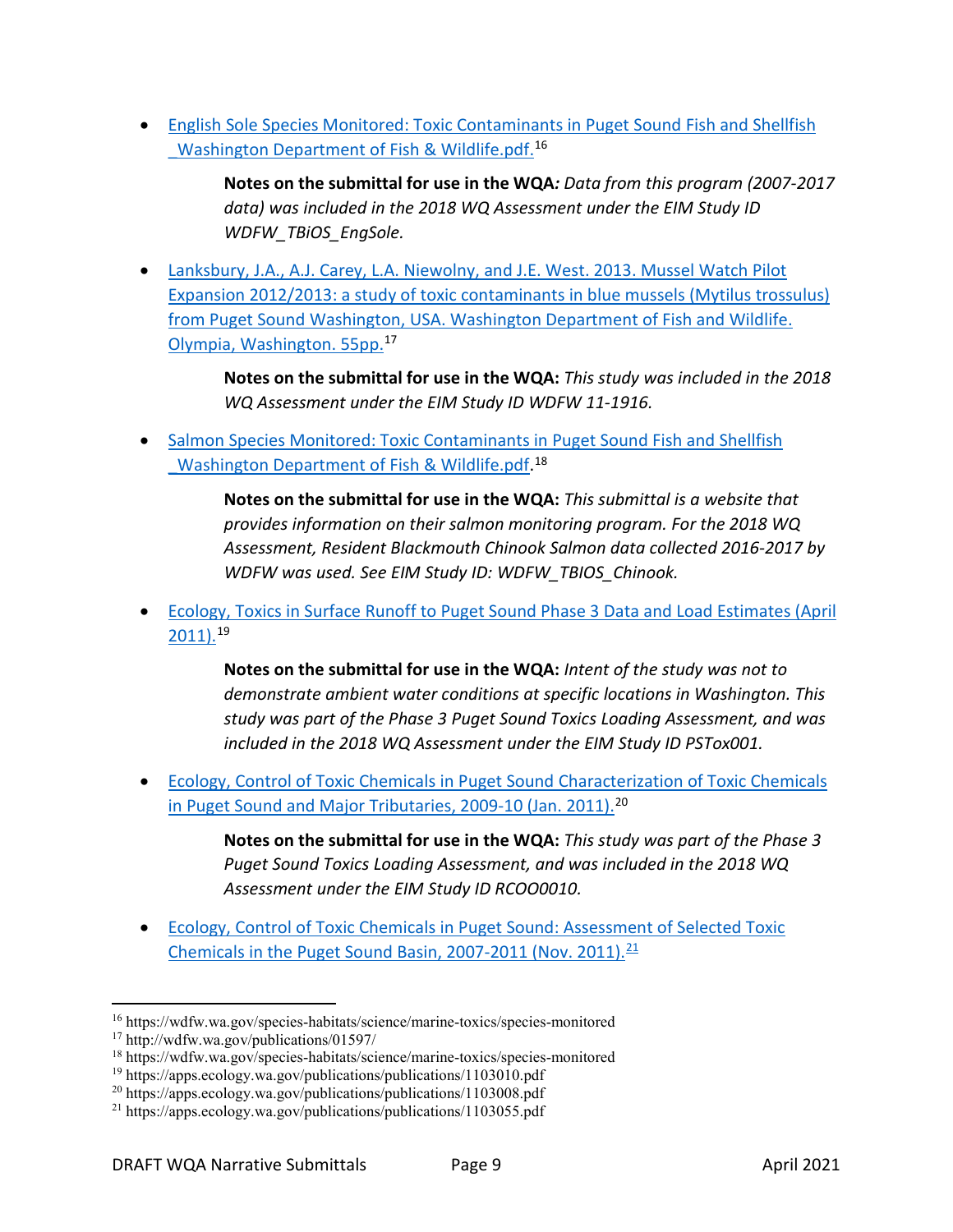**Notes on the submittal for use in the WQA:** *This report is a synthesis of all 3 phases of the Puget Sound Toxics Loading Assessment (PSTLA) program which existed from 2007-2011. Projects where data were collected/created were only included in Phase 3. Other studies were not included in the assessment because they didn't meet data requirements.* 

• [Ecology, Washington State Lake Database \(accessed February 2020\)](https://apps.ecology.wa.gov/coastalatlas/tools/LakeDetail.aspx) $^{22}$ .

**Notes on the submittal for use in the WQA:** *Ecology surveys between 2006 – 2017 were used to verify non-native aquatic plants. Listings were placed in Category 4C.*

• National Ocean and Atmosphere Administration's Pacific Marine Laboratory (NOAA/PMEL) West Coast Ocean Acidification monitoring pH data values from research surveys, submitted via 6/30/2016 correspondence to Ecology. Data were collected by jointly by University of Washington Applied Physicals Laboratory (UW/APL), Northwest Association of Networked Ocean Observing Systems (NANOOS), and Washington Ocean Acidification Center (WOAC) cruises.

> **Notes on the submittal for use in the WQA:** *All submitted pH data collected within Washington State waters were compared against Washington's pH numeric criteria for aquatic life and incorporated into the WQA.*

<span id="page-9-0"></span><sup>22</sup> https://apps.ecology.wa.gov/coastalatlas/tools/LakeDetail.aspx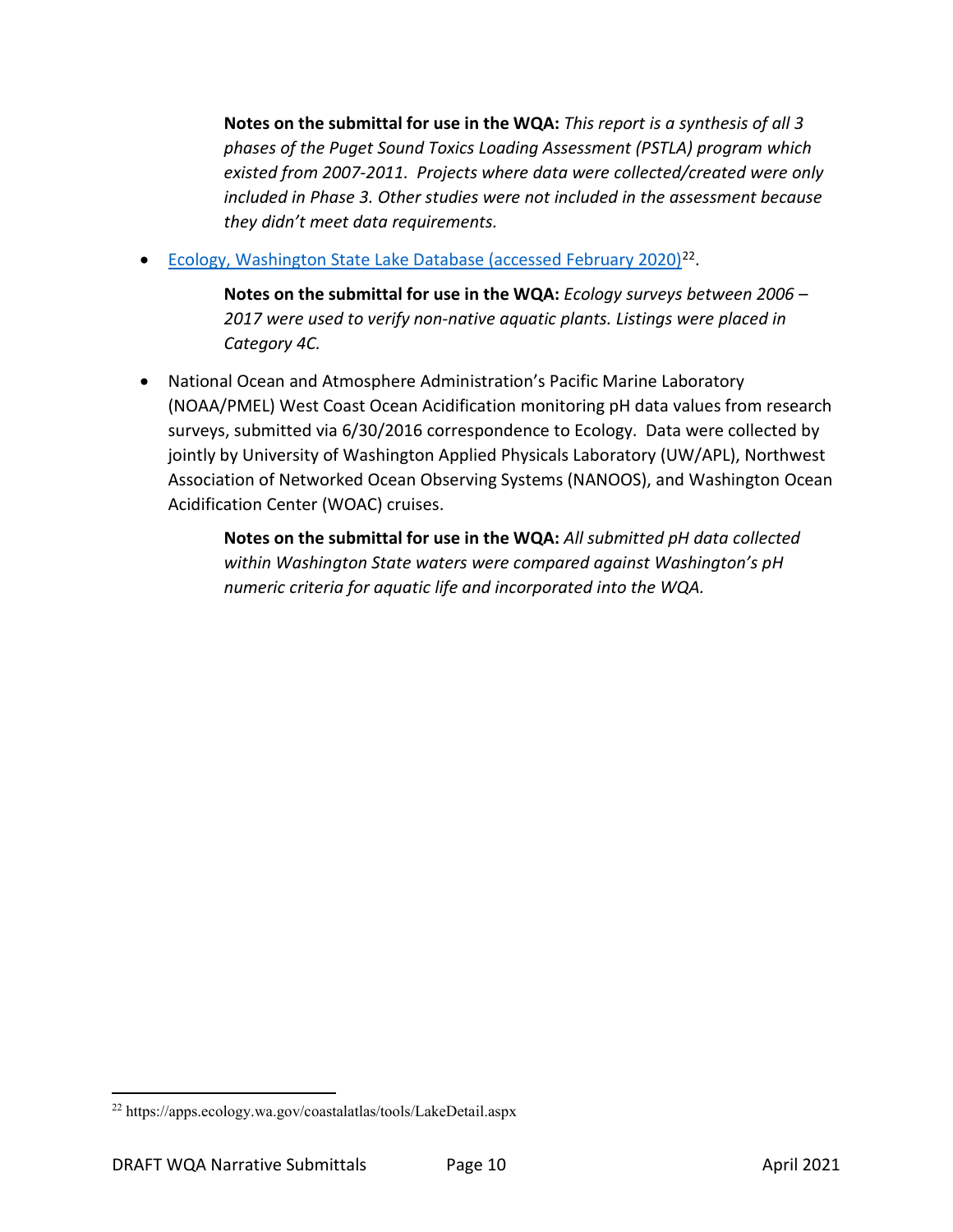## **Submittals Not Used in the WQA**

<span id="page-10-0"></span>Ecology considered all of the submittals to determine if they could be used in the WQA. Ecology's review of narrative submittals identified numerous submittals that were determined to not meet the listing requirements for use for the WQA because, for one or more reasons, the submittal did not meet credible data requirements described in statutes (RCW 90.48.570-590) and WQP Policy 1-11, Chapter 1: *Washington's Water Quality Assessment Listing Methodology to Meet Clean Water Act Requirements* and Chapter 2: *Ensuring Credible Data for Water Quality Management*.

It is important to note that submittals that were not used to make a listing based on narrative criteria may have numeric data associated with the submittal. If numeric water quality data associated with, or related to, the study was already in EIM or the federal Water Quality Portal, it would have been accessed directly, regardless of whether or not the narrative submittal was used.

The following tables provide a list of submittals that were determined to not meet the listing requirements for use for the WQA:

**Table 1:** Study location was not within, near or representative of Washington waters and/or study includes organisms not found in Washington waters (*examples: study located in another state or country, study uses species not found in Washington, study is on a global scale)*.

**Table 2:** The study does not document that impairment of an existing or designated use is related to the environmental alteration on that same waterbody segment or grid (*examples: aquatic population comparison studies, wildlife health studies, lab studies*).

**Table 3:** Modeled results are not appropriate to determine that standards in Washington are being met at specific waters (Note: any numeric data on specific waterbody segments associated with the model would be used if accessible in EIM or federal WQ portal).

**Table 4:** Submittals from third parties did not include documentation addressing the accuracy and completeness of the information submitted to Ecology, and/or study methods & data not documented or readily available, *(examples: news articles, fact sheets, websites).*

**Table 5:** The study submittal falls outside of the WQA cycle window of 2006 – 2017.

**Table 6:** Data associated with a submittal was considered for listing, but did not show exceedances of the standards, or did not meet data or quality assurance requirements in accordance with credible data statutes and policies *(examples: quality assurance of data not provided, study does not validate exceedance of numeric or violation of narrative standards).*

**Table 7:** Submittal is not a water quality study, and not related to determining ambient water conditions. *(examples: vessel traffic study, fish growth comparisons, species descriptions, efficacy of research methods, endangered species declarations).*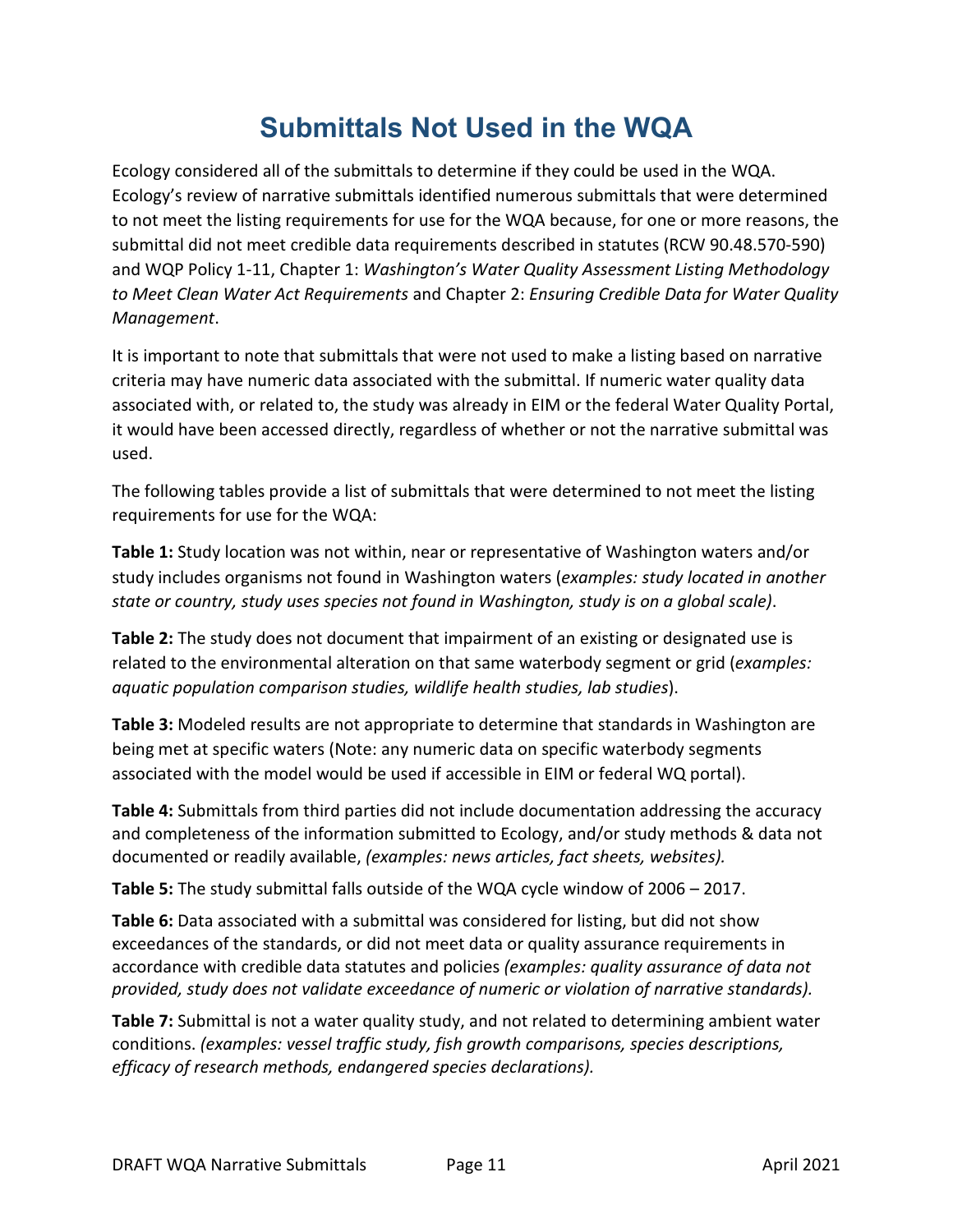## <span id="page-11-0"></span>**Table 1: Study location was not within, near or representative of Washington waters and/or study includes organisms not found in Washington waters.**

| <b>Narrative Data Submittal</b>                                                                                                                                                                                                                                                                                                                                                                                                                                | <b>Reasons(s) for not using Submittal</b>                                                                                                                               |
|----------------------------------------------------------------------------------------------------------------------------------------------------------------------------------------------------------------------------------------------------------------------------------------------------------------------------------------------------------------------------------------------------------------------------------------------------------------|-------------------------------------------------------------------------------------------------------------------------------------------------------------------------|
| NMFS, Lower Columbia River Conservation and<br>Recovery Plan for Oregon Populations of Salmon<br>and Steelhead (2010);112<br>https://www.fisheries.noaa.gov/resource/documen<br>t/recovery-plan-lower-columbia-river-coho-salmon-<br>lower-columbia-river-chinook                                                                                                                                                                                              | Focus of website, in Oregon, is unrelated to<br>determining water quality or ambient<br>conditions of specific waterbodies in<br>Washington.                            |
| Incardona, J. et al. 2015. Very low embryonic crude<br>oil exposures cause lasting cardiac defects in<br>salmon and herring. Scientific Reports. 5:13499.<br>DOI: 10.1038/srep13499.<br>https://ui.adsabs.harvard.edu/abs/2015NatSR513<br>499I/abstract                                                                                                                                                                                                        | This study was not specific to Washington<br>waters. It reviews data and information<br>from the Exxon Valdez oil spill and long term<br>effects on salmon and herring. |
| Graham and Brun, Determining Lamprey Species<br>Composition, Larval Distribution, and Adult<br>Abundance in the Deschutes River, Oregon,<br>Subbasin (2007);NMFS, Columbia River Estuary<br>Recovery Plan Module for Salmon and Steelhead<br>(2011);111<br>https://www.osti.gov/biblio/897845                                                                                                                                                                  | Focus of study, in Oregon, is unrelated to<br>determining water quality or ambient<br>conditions of specific waterbodies in<br>Washington.                              |
| NMFS, Conservation and Recovery Plan for Oregon<br>Steelhead Populations in the Middle Columbia River<br>Steelhead Distinct Population Segment (2009);113<br>https://www.fisheries.noaa.gov/resource/documen<br>t/recovery-plan-middle-columbia-river-steelhead-<br>distinct-population-segment                                                                                                                                                                | Focus of the plan, in Oregon, is unrelated to<br>determining water quality or ambient<br>conditions of specific waterbodies in<br>Washington.                           |
| COSEWIC. 2008. COSEWIC assessment and update<br>status report on the Killer Whale Orcinus orca,<br>Southern Resident population, Northern Resident<br>population, West Coast Transient population,<br>Offshore population and Northwest Atlantic /<br>Eastern Arctic population, in Canada.<br>https://www.canada.ca/en/environment-climate-<br>change/services/species-risk-public-<br>registry/cosewic-assessments-status-reports/killer-<br>whale-2008.html | This report from Canada is not specific to<br>Washington waters.                                                                                                        |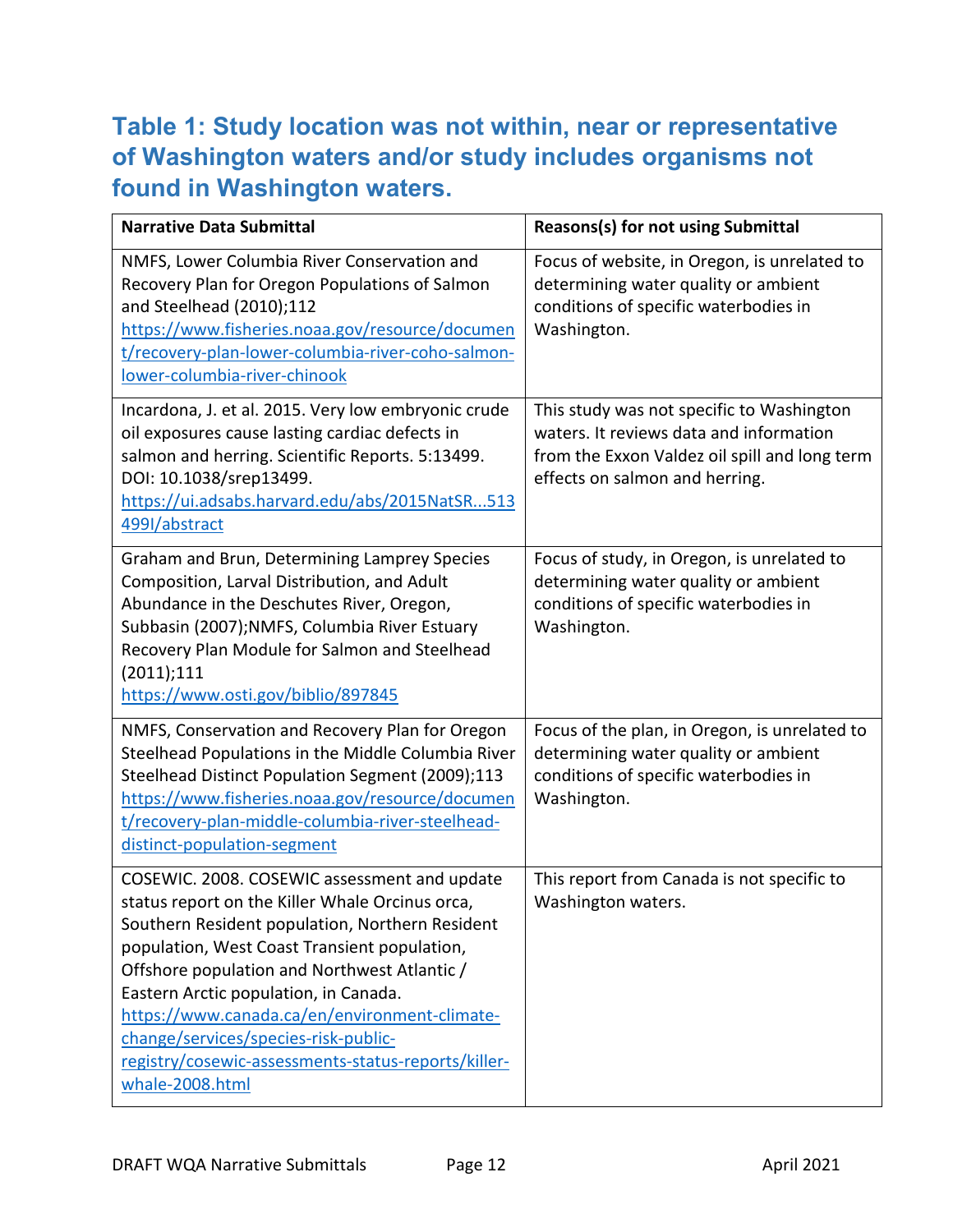| <b>Narrative Data Submittal</b>                                                                                                                                                                                                                                                                   | Reasons(s) for not using Submittal                                                                                                                                                                                                                                                                               |
|---------------------------------------------------------------------------------------------------------------------------------------------------------------------------------------------------------------------------------------------------------------------------------------------------|------------------------------------------------------------------------------------------------------------------------------------------------------------------------------------------------------------------------------------------------------------------------------------------------------------------|
| Garrett, C., and Ross, P.S. 2010. Recovering resident<br>killer whales: A guide to contaminant sources,<br>mitigation, and regulations in British Columbia. Can.<br>Tech. Rep. Fish. Aquat. Sci. 2894: xiii + 224 p.<br>https://www.arlis.org/docs/vol1/D/690987332.pdf                           | This report from Canada is not specific to<br>Washington waters. Intent of the study was<br>not to demonstrate ambient water<br>conditions at specific locations in<br>Washington. This study looks at the source,<br>transport and fate features of contaminants<br>in the British Columbia marine environment. |
| Alonso, M. et al. 2014. Anthropogenic (PBDE) and<br>naturally-produced (MeO-PBDE) brominated<br>compounds in cetaceans - A review. Science of<br>The Total Environment. Volume 481, 15 May 2014,<br>Pages 619-634.<br>https://www.sciencedirect.com/science/article/abs<br>/pii/S0048969714001843 | This is a global comparison study that<br>focuses on brominated compounds in<br>cetaceans. Focus of study was unrelated to<br>determining water quality or ambient<br>conditions of specific waterbodies in<br>Washington.                                                                                       |
| U.S.G.S., Woods Hole Coastal and Marine Science<br>Center, Didemnum vexillum, Triangle, Umpqua<br>River mouth, Oregon, Images;98<br>https://www.usgs.gov/centers/whcmsc                                                                                                                           | The reference to the Oregon coast is outside<br>of Washington waters. Focus of website is<br>unrelated to determining water quality or<br>ambient conditions of specific waterbodies.                                                                                                                            |
| Brette, F. et al. 2016. A Novel Cardiotoxic<br>Mechanism for a Pervasive Global Pollutant.<br>Scientific Reports. 7:41476. DOI:<br>10.1038/srep41476.<br>https://www.nature.com/articles/srep41476                                                                                                | This global study based on the Deepwater<br>Horizon disaster in the Gulf of Mexico is not<br>specific to Washington waters. Focus of<br>study was unrelated to determining water<br>quality or ambient conditions of specific<br>waterbodies.                                                                    |
| Kidd, K. et al. 2007. Collapse of a fish population<br>after exposure to a synthetic estrogen. PNAS. May<br>22, 2007. vol. 104 No. 21, 8897-8901.<br>https://www.pnas.org/content/104/21/8897                                                                                                     | This study was located off of northwestern<br>Ontario, Canada in the Experimental Lakes<br>Area, and is not specific to Washington<br>waters. Focus of study was unrelated to<br>determining water quality or ambient<br>conditions of specific waterbodies in<br>Washington.                                    |
| U.S.G.S., Woods Hole Coastal and Marine Science<br>Center, Didemnum vexillum - Oregon Coast<br>Occurrences and Images;97<br>https://www.usgs.gov/centers/whcmsc                                                                                                                                   | The reference to the Oregon coast is outside<br>of Washington waters. Focus of website is<br>unrelated to determining water quality or<br>ambient conditions of specific waterbodies.                                                                                                                            |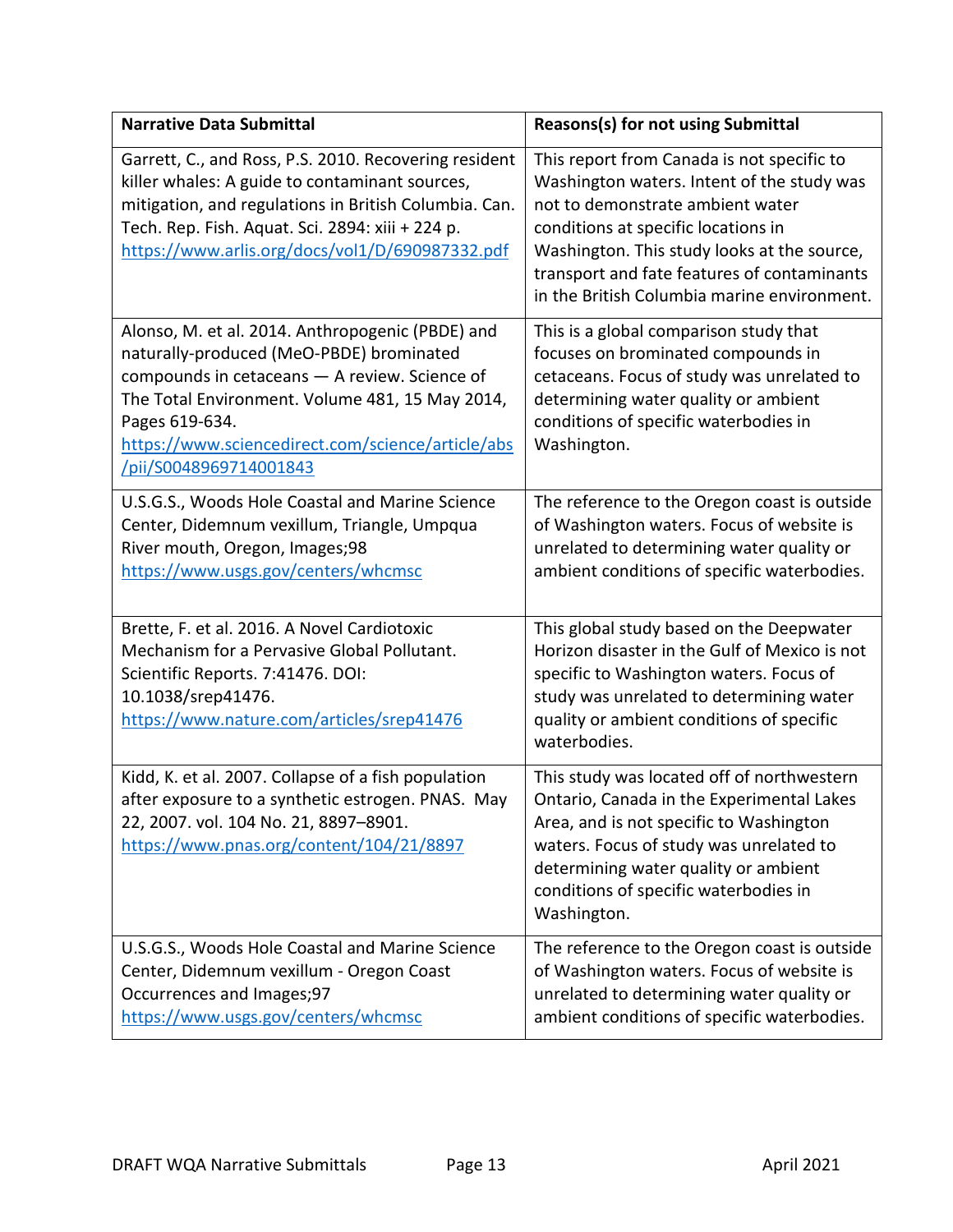| <b>Narrative Data Submittal</b>                                                                                                                                                                                                                                                                                                                                                                                                                                                          | <b>Reasons(s) for not using Submittal</b>                                                                                                                                                                                                                                                                                                                                                                                                                                                                                                                                                                                                                                                                                                                                                                                    |
|------------------------------------------------------------------------------------------------------------------------------------------------------------------------------------------------------------------------------------------------------------------------------------------------------------------------------------------------------------------------------------------------------------------------------------------------------------------------------------------|------------------------------------------------------------------------------------------------------------------------------------------------------------------------------------------------------------------------------------------------------------------------------------------------------------------------------------------------------------------------------------------------------------------------------------------------------------------------------------------------------------------------------------------------------------------------------------------------------------------------------------------------------------------------------------------------------------------------------------------------------------------------------------------------------------------------------|
| National Ocean and Atmosphere Administration's<br>Pacific Marine Laboratory (NOAA/PMEL) West<br>Coast Ocean Acidification monitoring pH data<br>values from research surveys, submitted via<br>6/30/2016 correspondence to Ecology. Submittal<br>includes pH data collected on NOAA/PMEL-led<br>West Coast Ocean Acidification cruises in 2007,<br>2011, 2012 and 2013.                                                                                                                  | None of the 129 monitoring locations were<br>located within Washington State waters. All<br>monitoring locations were several miles off<br>the Pacific Coast, spanning from British<br>Columbia, Canada to the southern Baja<br>California Peninsula, Mexico. The<br>jurisdiction of Washington's water quality<br>standards apply 3 miles offshore (in<br>accordance with the provisions in the<br>federal Clean Water Act in Section 502).                                                                                                                                                                                                                                                                                                                                                                                 |
| National Ocean and Atmosphere Administration's<br>Pacific Marine Laboratory (NOAA/PMEL) West<br>Coast Ocean Acidification (WCOA) cruise,<br>information on biological impacts on pteropods on<br>the WOAC cruises, 2011 and 2013, submitted via<br>6/30/2016 correspondence to Ecology. Data<br>consists of pteropod shell damage characterization<br>and calculated aragonite saturation based on<br>samples collected from 2011 and 2013 NOAA/PMEL<br>cruises of Pacific Coast waters. | None of the pteropod monitoring locations<br>from this submittal wee located within<br>Washington State waters. All monitoring<br>locations were several miles off the Pacific<br>Coast. The jurisdiction of the Washington's<br>water quality standards apply 3 miles<br>offshore (in accordance with the provisions<br>in the federal Clean Water Act in Section<br>$502$ ).                                                                                                                                                                                                                                                                                                                                                                                                                                               |
| Center for Biological Diversity, data and information<br>submittal to list Tatoosh Island (48.3933ºN,<br>124.7384ºW) as impaired for ocean acidification,<br>submitted via 6/24/2016 correspondence to<br>Ecology.                                                                                                                                                                                                                                                                       | The monitoring site where the Wootton<br>study was conducted is located within the<br>boundaries of the Makah Indian reservation.<br>The monitoring site is not subject to<br>Washington State's authority because it is<br>located within a tribal boundary. Tribes have<br>independent authority for setting water<br>quality standards and implementing<br>regulations for waters on reservation lands<br>under the Clean Water Act.<br>In addition, this dataset was reviewed by<br>Ecology's marine monitoring unit as part of<br>the 2010 Water Quality Assessment and<br>determined that the dataset did not provide<br>any pH data showing impairments of<br>Washington water quality criteria. The study<br>also did not provide conclusive evidence<br>that the cause of the pH change is due to<br>human sources. |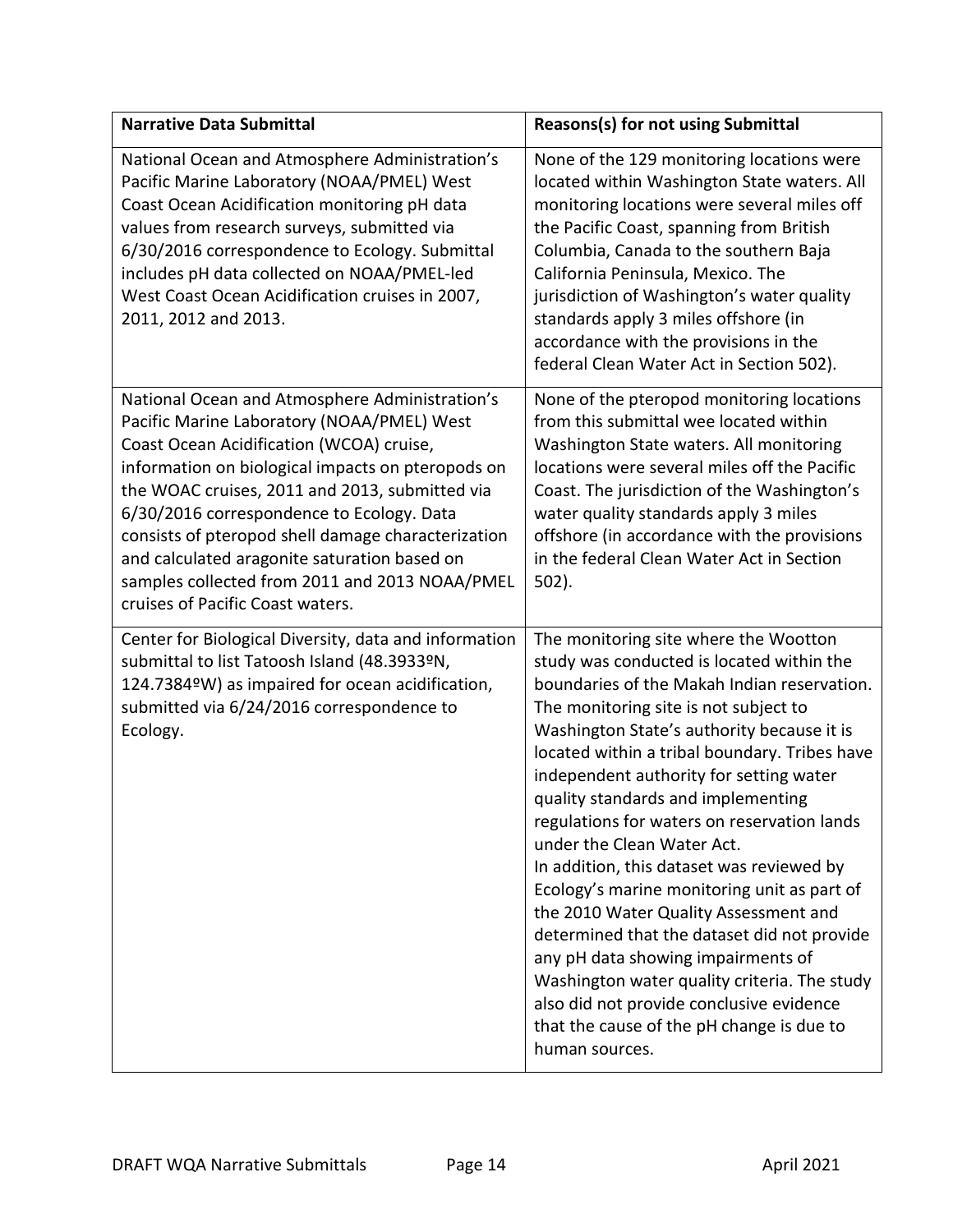| <b>Narrative Data Submittal</b>                                                                                                                                                                                                                                                                                               | Reasons(s) for not using Submittal                                                                                                                                                                                                                                                                                                                                                                                                                                                                                                                                                                                                                                                                                                                                                                                                                                                                                                                                                                                                                                                                                                                            |
|-------------------------------------------------------------------------------------------------------------------------------------------------------------------------------------------------------------------------------------------------------------------------------------------------------------------------------|---------------------------------------------------------------------------------------------------------------------------------------------------------------------------------------------------------------------------------------------------------------------------------------------------------------------------------------------------------------------------------------------------------------------------------------------------------------------------------------------------------------------------------------------------------------------------------------------------------------------------------------------------------------------------------------------------------------------------------------------------------------------------------------------------------------------------------------------------------------------------------------------------------------------------------------------------------------------------------------------------------------------------------------------------------------------------------------------------------------------------------------------------------------|
| Center for Biological Diversity, data and information<br>submittal to list Cape Elizabeth OA mooring<br>(47.35ºN, 124.73ºW) as impaired for ocean<br>acidification, submitted via 6/24/2016<br>correspondence to Ecology.<br>The Cape Elizabeth station is a NOAA National Data<br>Buoy Center Buoy off the Washington coast. | This mooring location is located 45 nautical<br>miles northwest of Aberdeen, Washington<br>and is well outside of Washington coastal<br>waters. The jurisdiction of the Washington's<br>water quality standards apply 3 miles<br>offshore (in accordance with the provisions<br>in the federal Clean Water Act in Section<br>502). Further, even if the mooring were<br>within the jurisdiction of state waters,<br>Ecology disagrees that the human caused<br>variation of 0.2 units within the acceptable<br>range of $7.0 - 8.5$ units are being violated.<br>No pH data were collected at this mooring.<br>The submitter estimated pH based on<br>estimates of total alkalinity that were based<br>on temperature and salinity data from the<br>mooring. Ecology does not have an<br>established method for the conversion of<br>salinity measurements to total alkalinity or<br>conversion of $pCO2$ to infer pH for purposes<br>of the WQA. Additionally, a comparison of<br>estimated pre-industrial pH values based on<br>assumed temporal trends to estimated<br>current pH values is not a credible analysis<br>for purposes of listing in the WQA. |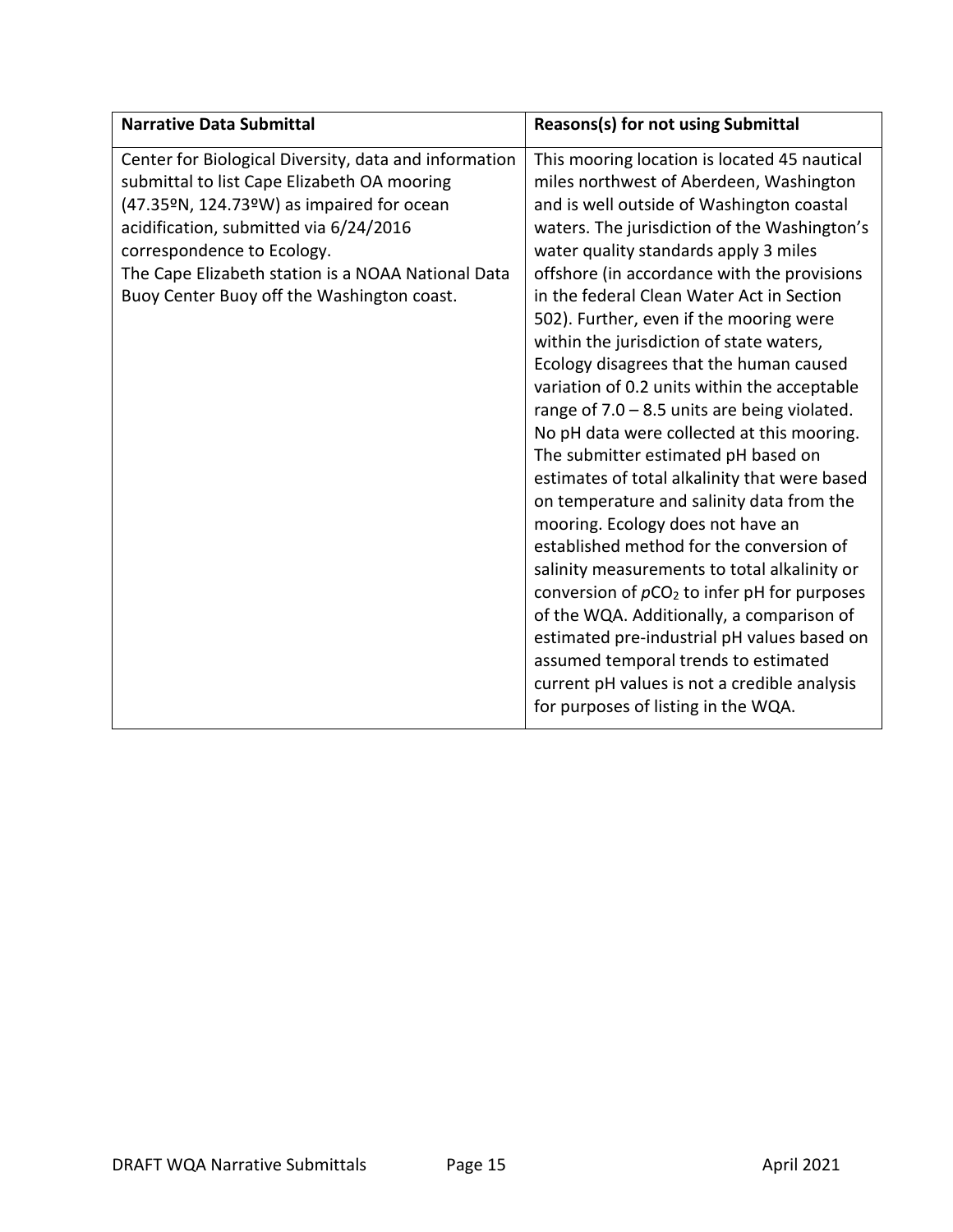| <b>Narrative Data Submittal</b>                                                                                                                                                                                                                                                                                                     | <b>Reasons(s) for not using Submittal</b>                                                                                                                                                                                                                                                                                                                                                                                                                                                                                                                                                                                                                                                                                                                                  |
|-------------------------------------------------------------------------------------------------------------------------------------------------------------------------------------------------------------------------------------------------------------------------------------------------------------------------------------|----------------------------------------------------------------------------------------------------------------------------------------------------------------------------------------------------------------------------------------------------------------------------------------------------------------------------------------------------------------------------------------------------------------------------------------------------------------------------------------------------------------------------------------------------------------------------------------------------------------------------------------------------------------------------------------------------------------------------------------------------------------------------|
| Center for Biological Diversity, data and information<br>submittal to list La Push OA mooring (47.97ºN, -<br>124.95°W) as impaired for ocean acidification,<br>submitted via 6/24/2016 correspondence to<br>Ecology. The La Push station is a permanent ocean<br>observing array off the outer coast of Washington<br>near La Push. | The La Push OA mooring location is well<br>outside of Washington coastal waters. The<br>jurisdiction of the Washington's water<br>quality standards apply 3 miles offshore (in<br>accordance with the provisions in the<br>federal Clean Water Act in Section 502).<br>Further, even if the mooring were within the                                                                                                                                                                                                                                                                                                                                                                                                                                                        |
| Submitted by the Center for Biological Diversity via<br>6/24/2016 correspondence to Ecology.                                                                                                                                                                                                                                        | jurisdiction of state waters, Ecology<br>disagrees that the human caused variation<br>of 0.2 units within the acceptable range of<br>$7.0 - 8.5$ units are being violated. No pH<br>data were collected at this mooring. The<br>submitter estimated pH based on estimates<br>of total alkalinity that were based on<br>temperature and salinity data from the<br>mooring. Ecology does not have an<br>established method for the conversion of<br>salinity measurements to total alkalinity or<br>conversion of $pCO2$ to infer pH for purposes<br>of the WQA. Additionally, a comparison of<br>estimated pre-industrial pH values based on<br>assumed temporal trends to estimated<br>current pH values is not a credible analysis<br>for purposes of listing in the WQA. |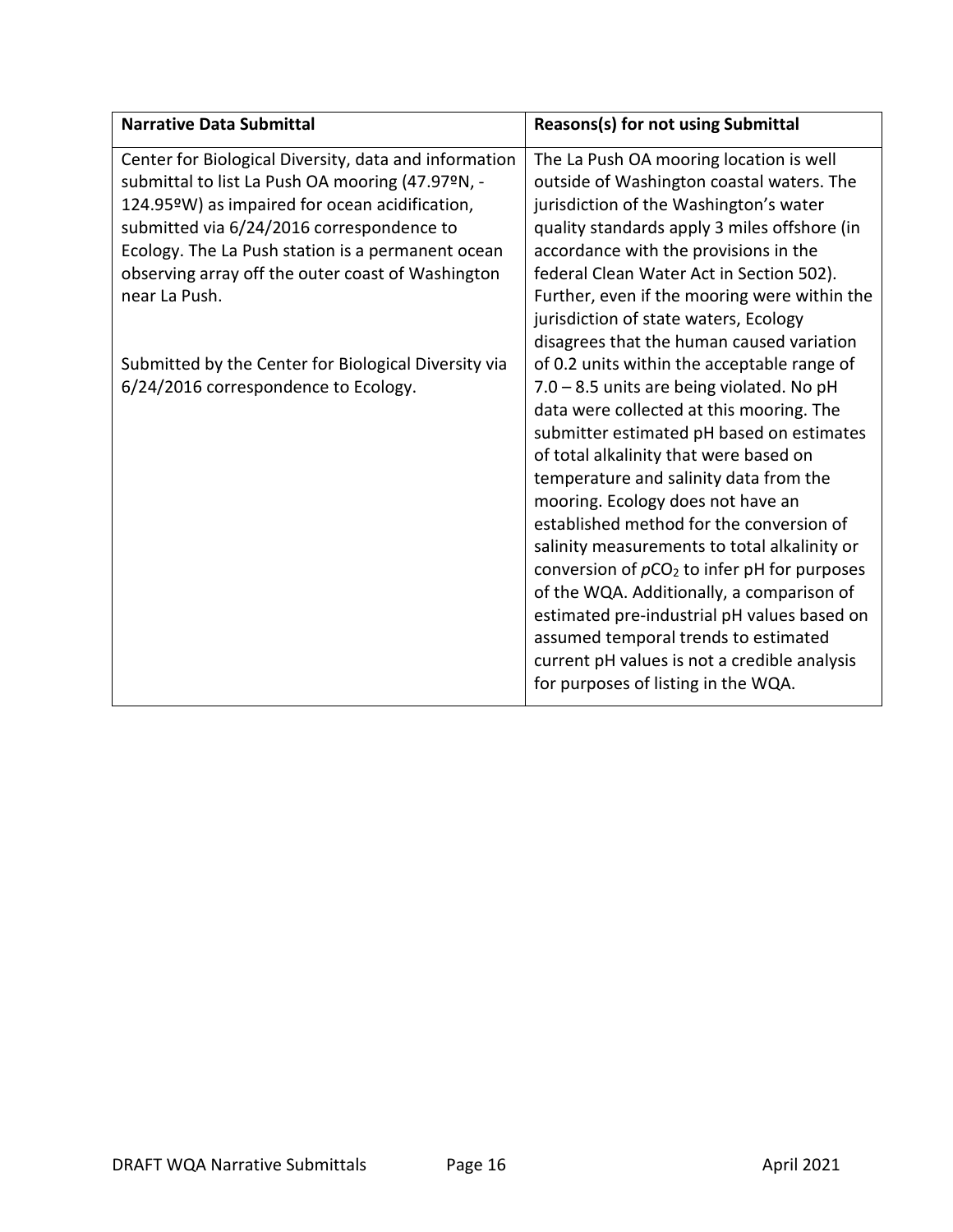#### <span id="page-16-0"></span>**Table 2: The study does not document that impairment of an existing or designated use is related to the environmental alteration on that same waterbody segment or grid.**

| <b>Narrative Data Submittal</b>                                                                                                                                                                                                                                                                                                                | Reasons(s) for not using Submittal                                                                                                                                                                                                                                                                                                                                                                                                         |
|------------------------------------------------------------------------------------------------------------------------------------------------------------------------------------------------------------------------------------------------------------------------------------------------------------------------------------------------|--------------------------------------------------------------------------------------------------------------------------------------------------------------------------------------------------------------------------------------------------------------------------------------------------------------------------------------------------------------------------------------------------------------------------------------------|
| Columbia Basin Bulletin, Study Details Toxic<br>Accumulation in Puget Sound Seabirds Eating Fish,<br>Including Columbia Chinook (Oct. 31, 2014) citing<br>study by Northwest Fisheries Science Center21<br>https://www.cbbulletin.com/study-details-toxic-<br>accumulation-in-puget-sound-seabirds-eating-fish-<br>including-columbia-chinook/ | Intent of the article was not to demonstrate<br>ambient water conditions at specific<br>locations in Washington; study does not<br>document that impairment of the existing or<br>designated use is related to the<br>environmental alteration on that same<br>waterbody segment or grid. The article is on<br>comparison of seabirds that consume fish on<br>the outer Washington coast compared with<br>seabirds nesting in Puget Sound. |
| Ecology, A Toxics-Focused Biological Observing<br>System for Puget Sound; Developed by the<br>Washington Department of Fish and Wildlife and<br>NOAA Fisheries for the Puget Sound Partnership<br>(Jan. 2010)23<br>https://apps.ecology.wa.gov/publications/publicati<br><u>ons/1010004.pdf</u>                                                | Intent of the study was not to demonstrate<br>ambient water conditions at specific<br>locations in Washington; study does not<br>document that impairment of the existing or<br>designated use is related to the<br>environmental alteration on that same<br>waterbody segment or grid. This study looks<br>at biologically-based monitoring as an<br>important component of efforts to protect<br>estuaries from toxic chemicals.         |
| Ecology, Control of Toxic Chemicals in Puget Sound<br>Phase 2: Sediment Flux/Puget Sound Sediments<br>Bioaccumulation Model - Derived Concentrations<br>for Toxics Final Summary Technical Report(May<br>2009)25<br>https://apps.ecology.wa.gov/publications/publicati<br>ons/0909069.pdf                                                      | Intent of the study was not to demonstrate<br>ambient water conditions at specific<br>locations in Washington; study does not<br>document that impairment of the existing or<br>designated use is related to the<br>environmental alteration on that same<br>waterbody segment or grid. The goal of the<br>project was to inform a source control<br>strategy to reduce the loading of toxics into<br>Puget Sound.                         |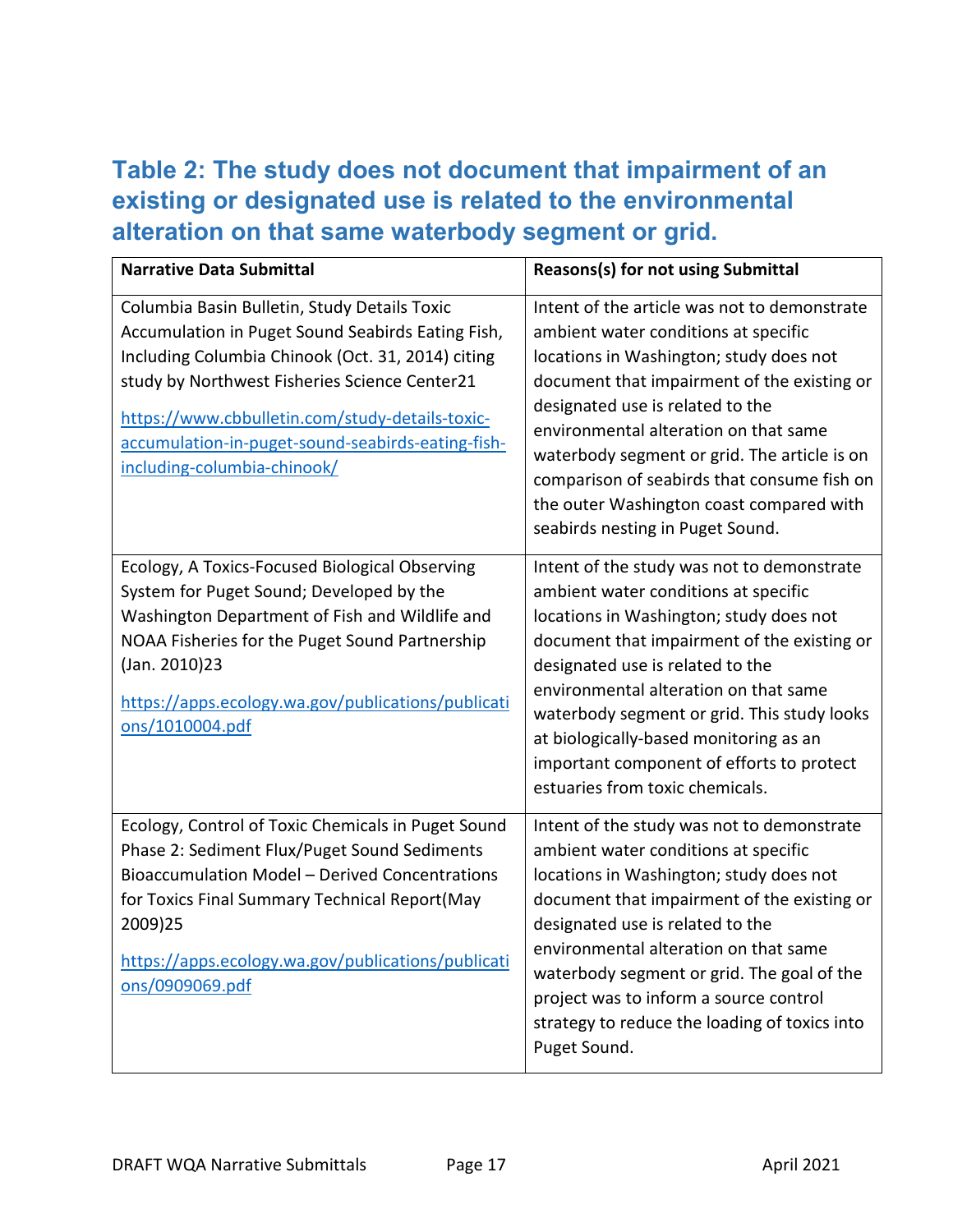| <b>Narrative Data Submittal</b>                                                                                                                                        | Reasons(s) for not using Submittal                                                                                                                                                                                                                                                                                                                                                                                                                                                                                                                                                                                 |
|------------------------------------------------------------------------------------------------------------------------------------------------------------------------|--------------------------------------------------------------------------------------------------------------------------------------------------------------------------------------------------------------------------------------------------------------------------------------------------------------------------------------------------------------------------------------------------------------------------------------------------------------------------------------------------------------------------------------------------------------------------------------------------------------------|
| Ecology, Phase 1: Initial Estimate of Toxic Chemical<br>Loadings to Puget Sound (Oct. 2007)26<br>https://apps.ecology.wa.gov/publications/publicati<br>ons/0710079.pdf | Intent of the study was not to demonstrate<br>ambient water conditions at specific<br>locations in Washington; study does not<br>document that impairment of the existing or<br>designated use is related to the<br>environmental alteration on that same<br>waterbody segment or grid. This effort was<br>initiated by a team of toxic contamination<br>experts from various governmental entities<br>around Puget Sound to assess toxic<br>contaminant loading to Puget Sound so that<br>agencies can select how and where to target<br>toxics reduction efforts to provide the most<br>benefit for Puget Sound. |
| Ecology, Persistent Organic Pollutants in Marine<br>Plankton from Puget Sound (March 2011)32<br>https://apps.ecology.wa.gov/publications/publicati<br>ons/1110002.pdf  | Intent of the study was not to demonstrate<br>ambient water conditions at specific<br>locations in Washington; study does not<br>document that impairment of the existing or<br>designated use is related to the<br>environmental alteration on that same<br>waterbody segment or grid. This project was<br>designed to evaluate the extent and<br>magnitude of Persistent Organic Pollutant<br>(POP) exposure in organisms that occupy<br>the lowest trophic levels in the pelagic<br>ecosystem of Puget Sound, and to gain a<br>better understanding of the pathways of<br>contaminants within this food web.    |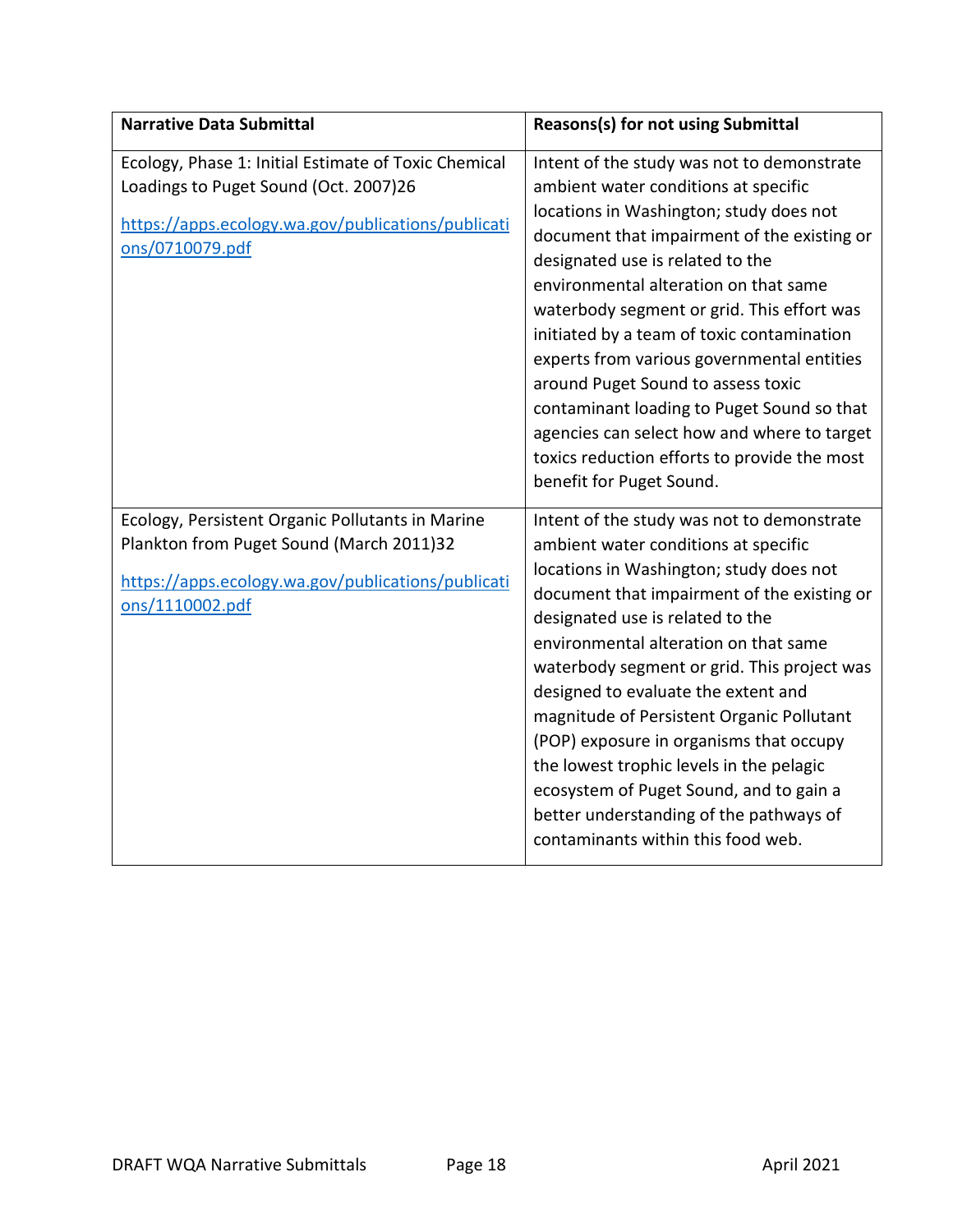| <b>Narrative Data Submittal</b>                                                                                                                                                                                                                                                                                                                                                                | <b>Reasons(s) for not using Submittal</b>                                                                                                                                                                                                                                                                                                                                                                                                                                                                                                                                   |
|------------------------------------------------------------------------------------------------------------------------------------------------------------------------------------------------------------------------------------------------------------------------------------------------------------------------------------------------------------------------------------------------|-----------------------------------------------------------------------------------------------------------------------------------------------------------------------------------------------------------------------------------------------------------------------------------------------------------------------------------------------------------------------------------------------------------------------------------------------------------------------------------------------------------------------------------------------------------------------------|
| O'Neill, S., et. al. 2015. Toxic contaminants in<br>juvenile Chinook salmon (Oncorhynchus<br>tshawytscha) migrating through estuary, nearshore<br>and offshore habitats of Puget Sound. Washington<br>Department of Fish and Wildlife, Report FPT 16-02.<br>https://wdfw.wa.gov/publications/01796                                                                                             | Intent of the study was not to demonstrate<br>ambient water conditions at specific<br>locations in Washington; study does not<br>document that impairment of the existing or<br>designated use is related to the<br>environmental alteration on that same<br>waterbody segment or grid. The study<br>addresses the general hypothesis that<br>chemicals released into Puget Sound from<br>human activities and development reduces<br>the health and productivity of salmon and<br>their food supply. Data associated with this<br>study was considered for use in the WQA. |
| Ecology, Control of Toxic Chemicals in Puget Sound<br>Evaluation of Loading of Toxic Chemicals to Puget<br>Sound by Direct Groundwater Discharge (April<br>2011)35<br>https://apps.ecology.wa.gov/publications/publicati<br>ons/1103023.pdf                                                                                                                                                    | Intent of the study was not to demonstrate<br>ambient water conditions at specific<br>locations in Washington; study does not<br>document that impairment of the existing or<br>designated use is related to the<br>environmental alteration on that same<br>waterbody segment or grid. This project<br>relates to work done from 2010-2011, when<br>the Washington State Department of<br>Ecology developed quantitative estimates of<br>the annual toxic chemical load delivered to<br>Puget Sound by direct groundwater<br>discharge.                                    |
| <b>Puget Sound Ecosystem Monitoring Program Toxics</b><br>Work Group. 2017. 2016 Salish Sea Toxics<br>Monitoring Review: A Selection of Research. C.A.<br>James, J. Lanksbury, D. Lester, S. O'Neill, T. Roberts,<br>C. Sullivan, J. West, eds. Puget Sound Ecosystem<br>Monitoring Program. Tacoma, WA.<br>https://pspwa.app.box.com/s/0luxyi979sz3d9cx90o<br>vlr4ot6axqwk8/file/391719053529 | Intent of the study was not to demonstrate<br>ambient water conditions at specific<br>locations in Washington; study does not<br>document that impairment of the existing or<br>designated use is related to the<br>environmental alteration on that same<br>waterbody segment or grid. This work group<br>review provided a summary of toxics<br>research in the Salish Sea.                                                                                                                                                                                               |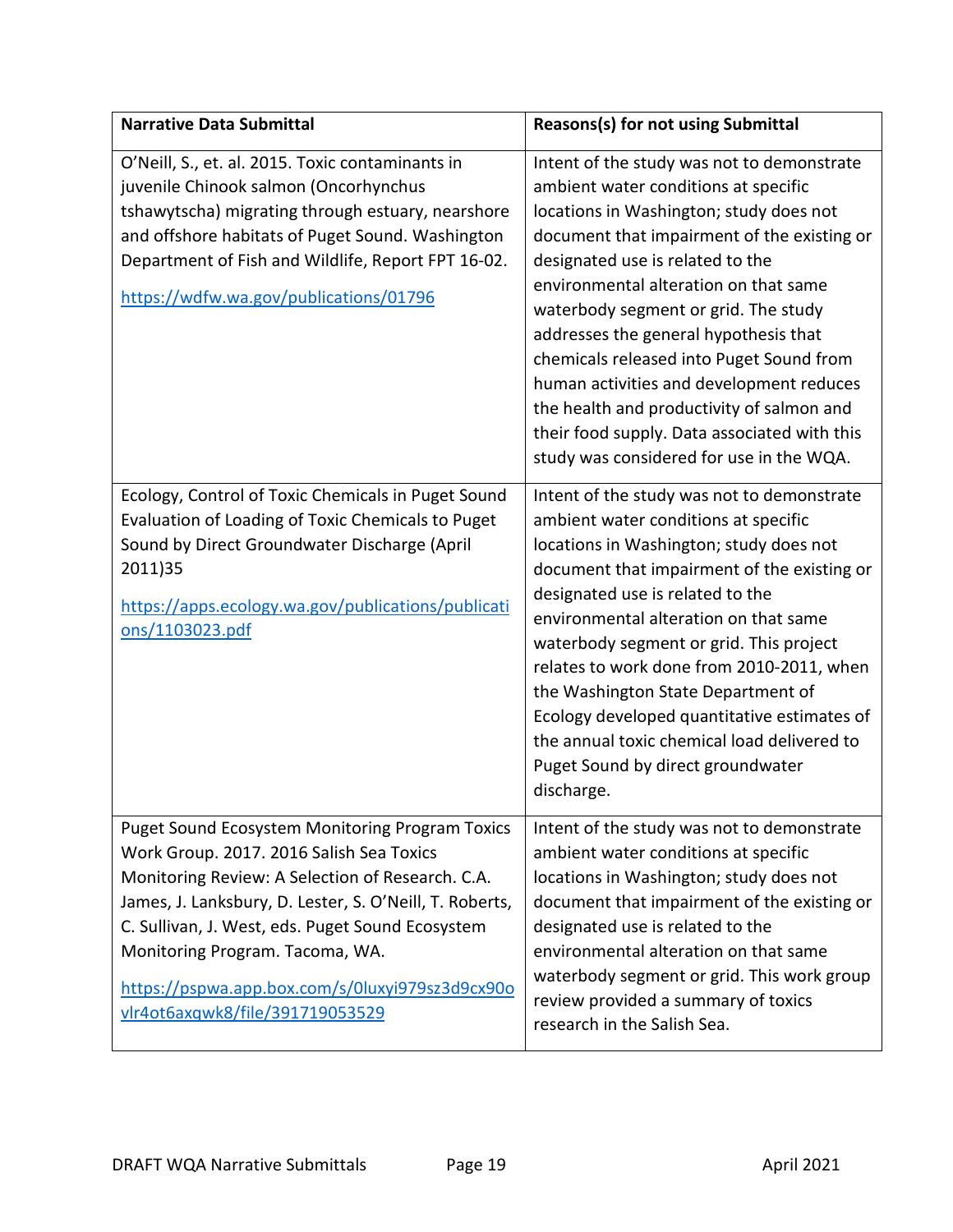| <b>Narrative Data Submittal</b>                                                                                                                                                                                                                                | Reasons(s) for not using Submittal                                                                                                                                                                                                                                                                                                                                                                                                                                                                                                                                    |
|----------------------------------------------------------------------------------------------------------------------------------------------------------------------------------------------------------------------------------------------------------------|-----------------------------------------------------------------------------------------------------------------------------------------------------------------------------------------------------------------------------------------------------------------------------------------------------------------------------------------------------------------------------------------------------------------------------------------------------------------------------------------------------------------------------------------------------------------------|
| USFWS, Impacts of Stormwater Runoff on Coho<br>Salmon in Restored Urban Streams (2007)74<br>https://your.kingcounty.gov/dnrp/library/water-<br>and-land/science/seminars/October-2007/Pre-<br>Spawn-Mortality-of-Coho-Salmon-in-Restored-<br>Urban-Streams.pdf | Intent of the study was not to demonstrate<br>ambient water conditions at specific<br>locations in Washington; study does not<br>document that impairment of the existing or<br>designated use is related to the<br>environmental alteration on that same<br>waterbody segment or grid. This study<br>focused on impacts to coho salmon in<br>restored urban streams.                                                                                                                                                                                                 |
| USFWS, Information Sheet, Summary of Kootenai<br>River White Sturgeon Studies Upper Columbia Fish<br>and Wildlife Office (2007/2008)73<br>https://www.fws.gov/idaho/promo.cfm?id=177175<br>835                                                                 | Intent of the study was not to demonstrate<br>ambient water conditions at specific<br>locations in Washington; study does not<br>document that impairment of the existing or<br>designated use is related to the<br>environmental alteration on that same<br>waterbody segment or grid. The studies<br>focus specifically on white sturgeon, and<br>evaluate potential effects to the fish from<br>chlorine and copper in the Kootenai and<br>Columbia Rivers, as well as three herbicides<br>proposed for control of Eurasian<br>watermilfoil in the Kootenai River. |
| NMFS, Landscape Ecotoxicology of Coho Salmon<br>Spawner Mortality in Urban Streams (Aug. 17,<br>2011)76<br>https://www.fws.gov/wafwo/documents/PR_Lands<br>capeEcotoxofCohoSalmonSpawner.pdf                                                                   | Intent of the study was not to demonstrate<br>ambient water conditions at specific<br>locations in Washington; study does not<br>document that impairment of the existing or<br>designated use is related to the<br>environmental alteration on that same<br>waterbody segment or grid. This study<br>found that spawner mortality was most<br>closely and positively correlated with the<br>relative proportion of local roads,<br>impervious surfaces, and commercial<br>property within a basin.                                                                   |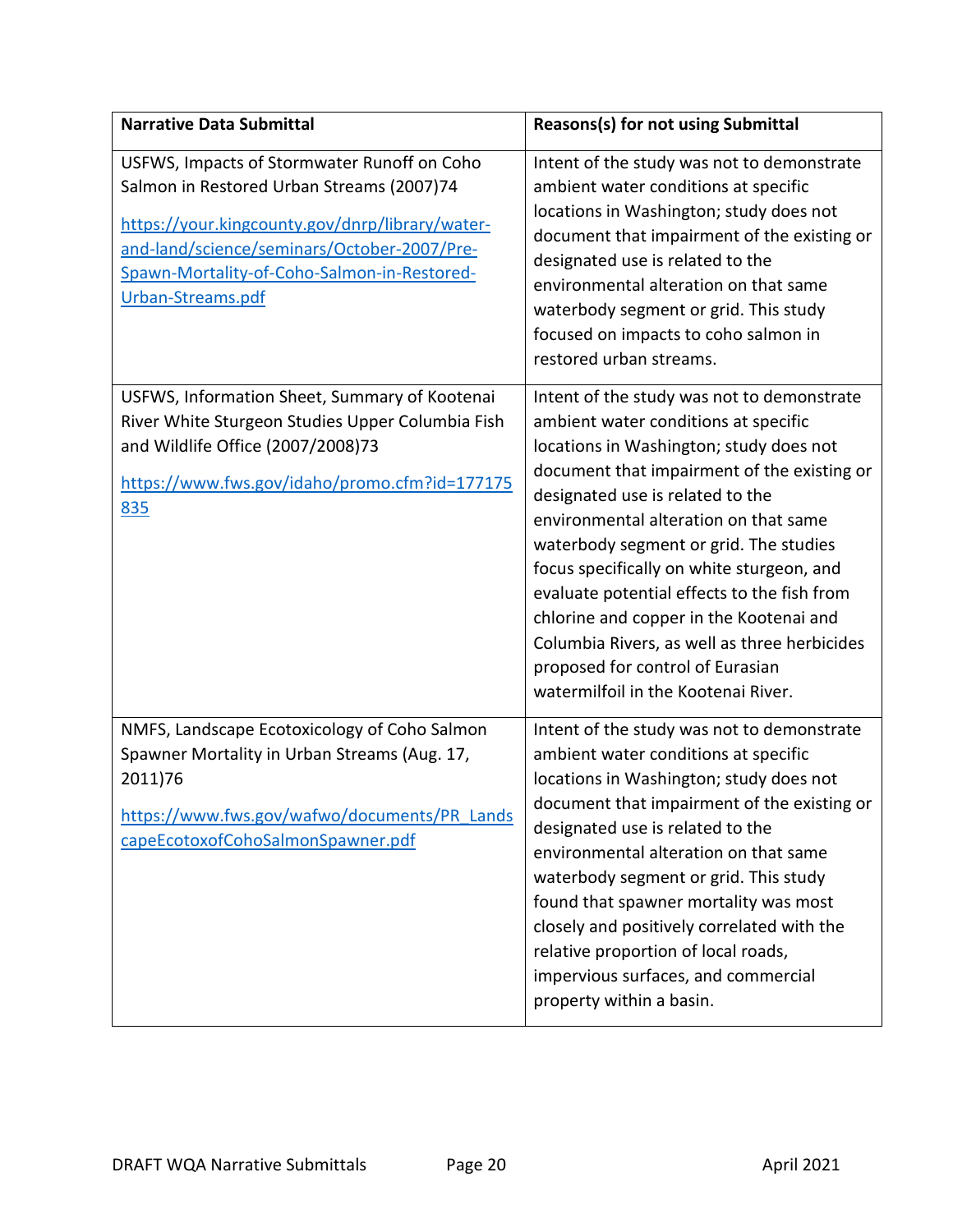| <b>Narrative Data Submittal</b>                                                                                                                                                                                                                                  | <b>Reasons(s) for not using Submittal</b>                                                                                                                                                                                                                                                                                                                                                                                                                                                                                                                                                                                                                                                                          |
|------------------------------------------------------------------------------------------------------------------------------------------------------------------------------------------------------------------------------------------------------------------|--------------------------------------------------------------------------------------------------------------------------------------------------------------------------------------------------------------------------------------------------------------------------------------------------------------------------------------------------------------------------------------------------------------------------------------------------------------------------------------------------------------------------------------------------------------------------------------------------------------------------------------------------------------------------------------------------------------------|
| Ecology, Relationships Between Sediment Quality,<br>Dissolved Oxygen, and Benthic Invertebrates in<br>Hood Canal (Dec. 2007)85<br>https://apps.ecology.wa.gov/publications/documen<br>ts/0703048.pdf                                                             | Intent of the study was not to demonstrate<br>ambient water conditions at specific<br>locations in Washington; study does not<br>document that impairment of the existing or<br>designated use is related to the<br>environmental alteration on that same<br>waterbody segment or grid. Any D.O. and<br>sediment data in EIM was considered and<br>used for the WQA. As part of the Hood Canal<br>Dissolved Oxygen Program, scientists<br>analyzed data from Hood Canal studies<br>conducted from 1932 to 2005. These data<br>were examined to evaluate their<br>relationship to each other and to respond to<br>the question "How do low dissolved oxygen<br>levels affect the benthic infauna in Hood<br>Canal?" |
| Ecology, Relationships between the Composition of<br>the Benthos and Sediment and Water Quality<br>Parameters in Hood Canal Task IV - Hood Canal<br>Dissolved Oxygen Program (Dec. 2007)87<br>https://apps.ecology.wa.gov/publications/documen<br>ts/0703040.pdf | Intent of the study was not to demonstrate<br>ambient water conditions at specific<br>locations in Washington; study does not<br>document that impairment of the existing or<br>designated use is related to the<br>environmental alteration on that same<br>waterbody segment or grid. Any D.O. and<br>sediment data in EIM was considered and<br>used for the WQA.                                                                                                                                                                                                                                                                                                                                               |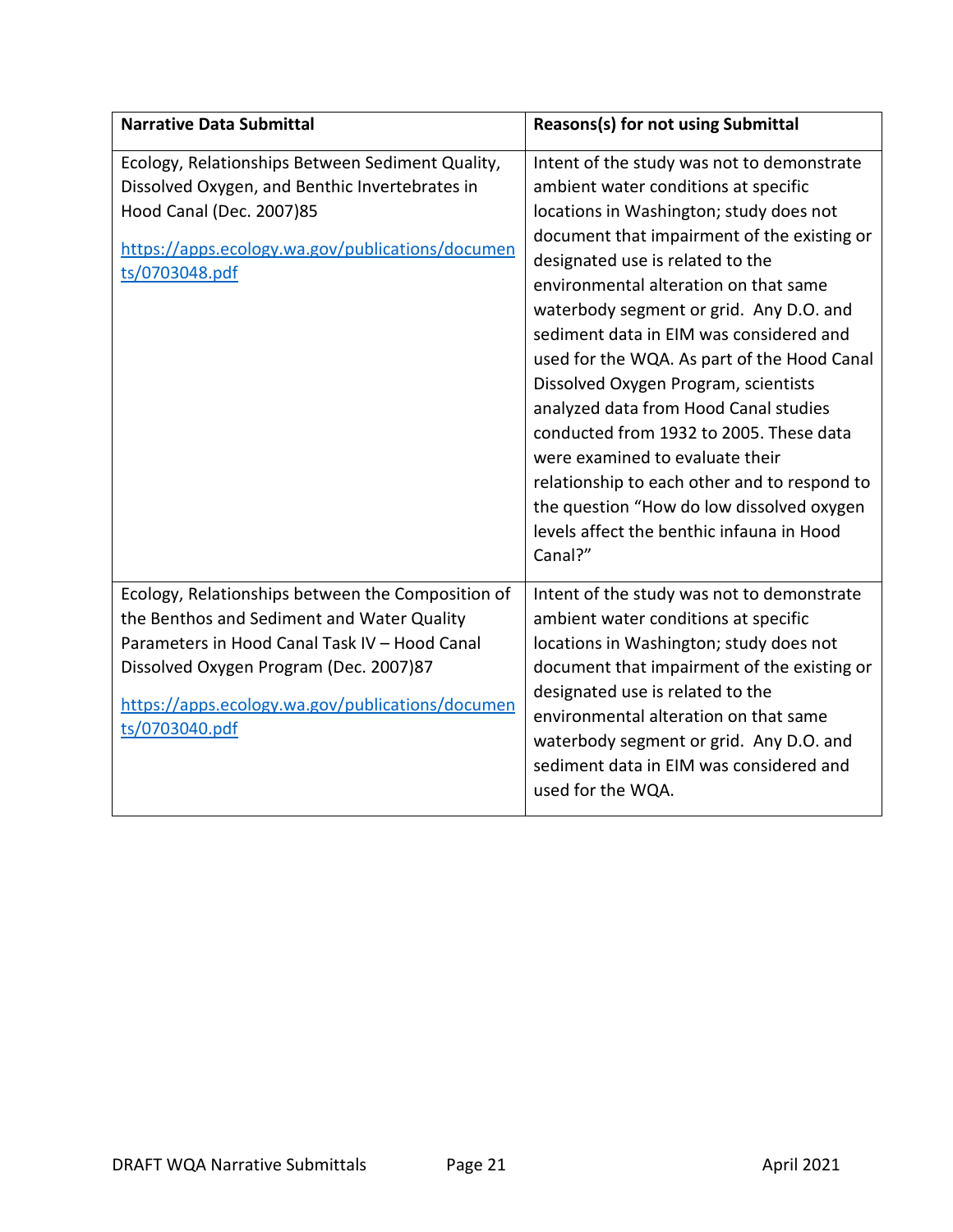| <b>Narrative Data Submittal</b>                                                                                                                                         | Reasons(s) for not using Submittal                                                                                                                                                                                                                                                                                                                                                                                                                                                                                                                                                                                                                                                                                                                                                                                                                          |
|-------------------------------------------------------------------------------------------------------------------------------------------------------------------------|-------------------------------------------------------------------------------------------------------------------------------------------------------------------------------------------------------------------------------------------------------------------------------------------------------------------------------------------------------------------------------------------------------------------------------------------------------------------------------------------------------------------------------------------------------------------------------------------------------------------------------------------------------------------------------------------------------------------------------------------------------------------------------------------------------------------------------------------------------------|
| Ecology, Chemical Contamination and Toxicity in<br>Sediments from Hood Canal, WA (1952 - 2005) 88<br>https://apps.ecology.wa.gov/publications/documen<br>ts/1003006.pdf | Intent of the study was not to demonstrate<br>ambient water conditions at specific<br>locations in Washington; study does not<br>document that impairment of the existing or<br>designated use is related to the<br>environmental alteration on that same<br>waterbody segment or grid. Any D.O. and<br>sediment data in EIM was considered and<br>used for the WQA. This document is a<br>summary for scientists of the findings of the<br>study "Relationships between the<br>Composition of the Benthos and Sediment<br>and Water Quality Parameters in Hood<br>Canal". Analysis of Hood Canal data<br>collected from 1932 to 2005 revealed that<br>sediment texture was the most important<br>factor controlling invertebrate community<br>composition, followed by dissolved oxygen,<br>organic carbon content of the sediments,<br>and station depth. |
| Ecology, Relationships between Dissolved Oxygen<br>Levels and Benthos in Hood Canal90<br>https://apps.ecology.wa.gov/publications/documen<br>ts/0703040.pdf             | Intent of the study was not to demonstrate<br>ambient water conditions at specific<br>locations in Washington; study does not<br>document that impairment of the existing or<br>designated use is related to the<br>environmental alteration on that same<br>waterbody segment or grid. Any D.O. and<br>sediment data in EIM was considered and<br>used for the WQA. This document is a<br>summary for the general public of the<br>findings of the study "Relationships between<br>the Composition of the Benthos and<br>Sediment and Water Quality Parameters in<br>Hood Canal". Steps were taken in this report<br>to develop initial critical dissolved oxygen<br>thresholds used to determine when benthic<br>infauna are at risk.                                                                                                                     |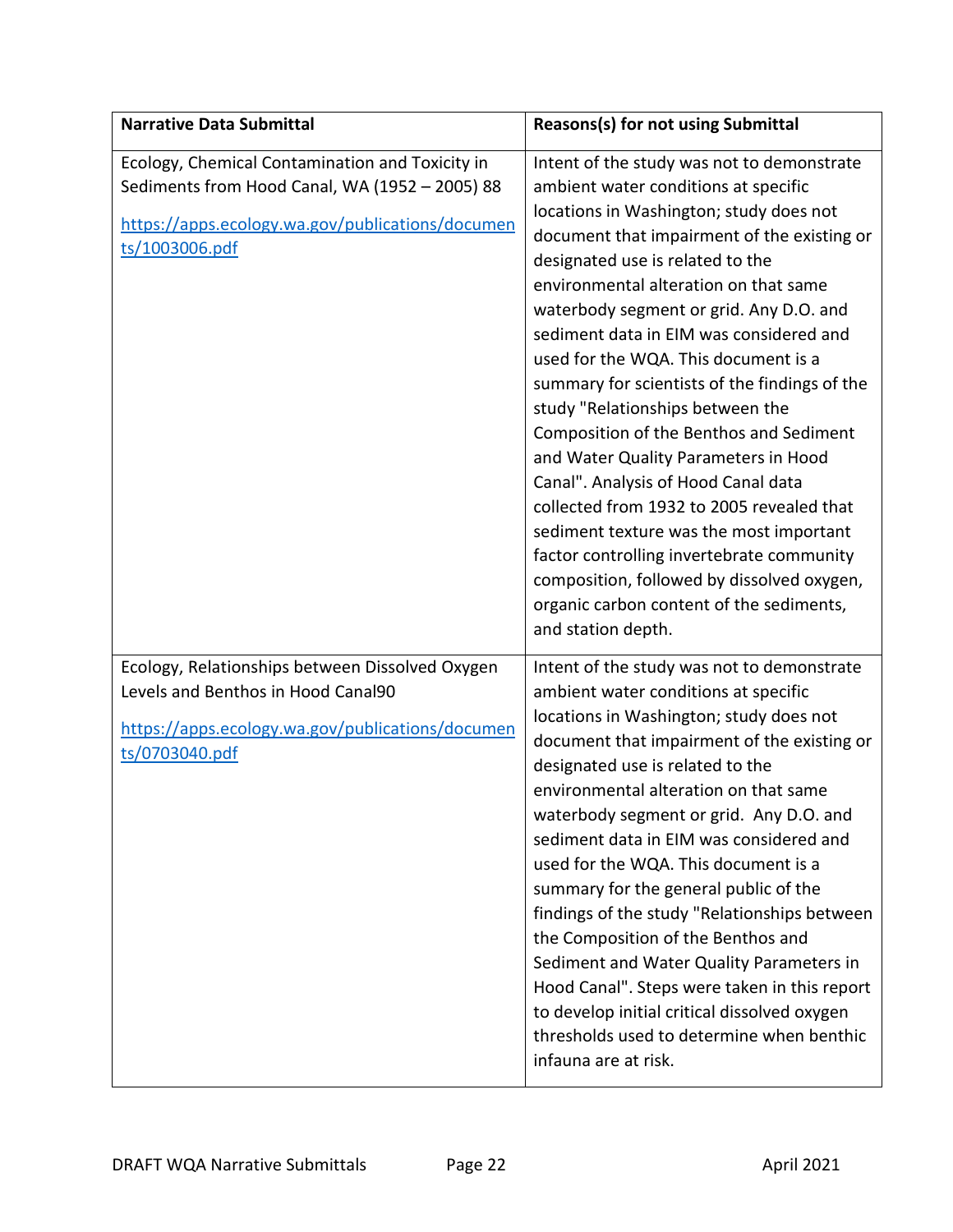| <b>Narrative Data Submittal</b>                                                                                                                                                                                                                                                                                                                                                                                                 | Reasons(s) for not using Submittal                                                                                                                                                                                                                                                                                                                                                                                                                                                                                                                             |
|---------------------------------------------------------------------------------------------------------------------------------------------------------------------------------------------------------------------------------------------------------------------------------------------------------------------------------------------------------------------------------------------------------------------------------|----------------------------------------------------------------------------------------------------------------------------------------------------------------------------------------------------------------------------------------------------------------------------------------------------------------------------------------------------------------------------------------------------------------------------------------------------------------------------------------------------------------------------------------------------------------|
| NMFS, Recurrent Die-Offs of Adult Coho Salmon<br>Returning to Spawn in Puget Sound Lowland Urban<br>Streams (Dec. 14, 2011)77<br>https://journals.plos.org/plosone/article?id=10.137<br>1/journal.pone.0028013                                                                                                                                                                                                                  | Intent of the study was not to demonstrate<br>ambient water conditions at specific<br>locations in Washington; study does not<br>document that impairment of the existing or<br>designated use is related to the<br>environmental alteration on that same<br>waterbody segment or grid. Several Seattle-<br>area streams in Puget Sound were the focus<br>of habitat restoration projects in the 1990s.<br>Post-project effectiveness monitoring<br>surveys revealed anomalous behaviors<br>among adult coho salmon returning to<br>spawn in restored reaches. |
| O'Neill, S.M., A.J. Carey, J.A. Lanksbury, L.A.<br>Niewolny, G.M. Ylitalo, L.L. Johnson, J.E. West.<br>2015. Toxic contaminants in juvenile Chinook<br>salmon (Oncorhynchus tshawytscha) migrating<br>through estuary, nearshore and offshore habitats of<br>Puget Sound. Washington Department of Fish and<br>Wildlife; WDFW Report Number FPT 16-02.<br>Olympia, Washington. 132pp.<br>https://wdfw.wa.gov/publications/01796 | Intent of the study was not to demonstrate<br>ambient water conditions at specific<br>locations in Washington; study does not<br>document that impairment of the existing or<br>designated use is related to the<br>environmental alteration on that same<br>waterbody segment or grid. This study was<br>designed to provide a synoptic WQA of<br>contaminant exposure for major<br>populations of juvenile Chinook salmon<br>from Puget Sound as the fish migrate from<br>their freshwater to marine habitats.                                               |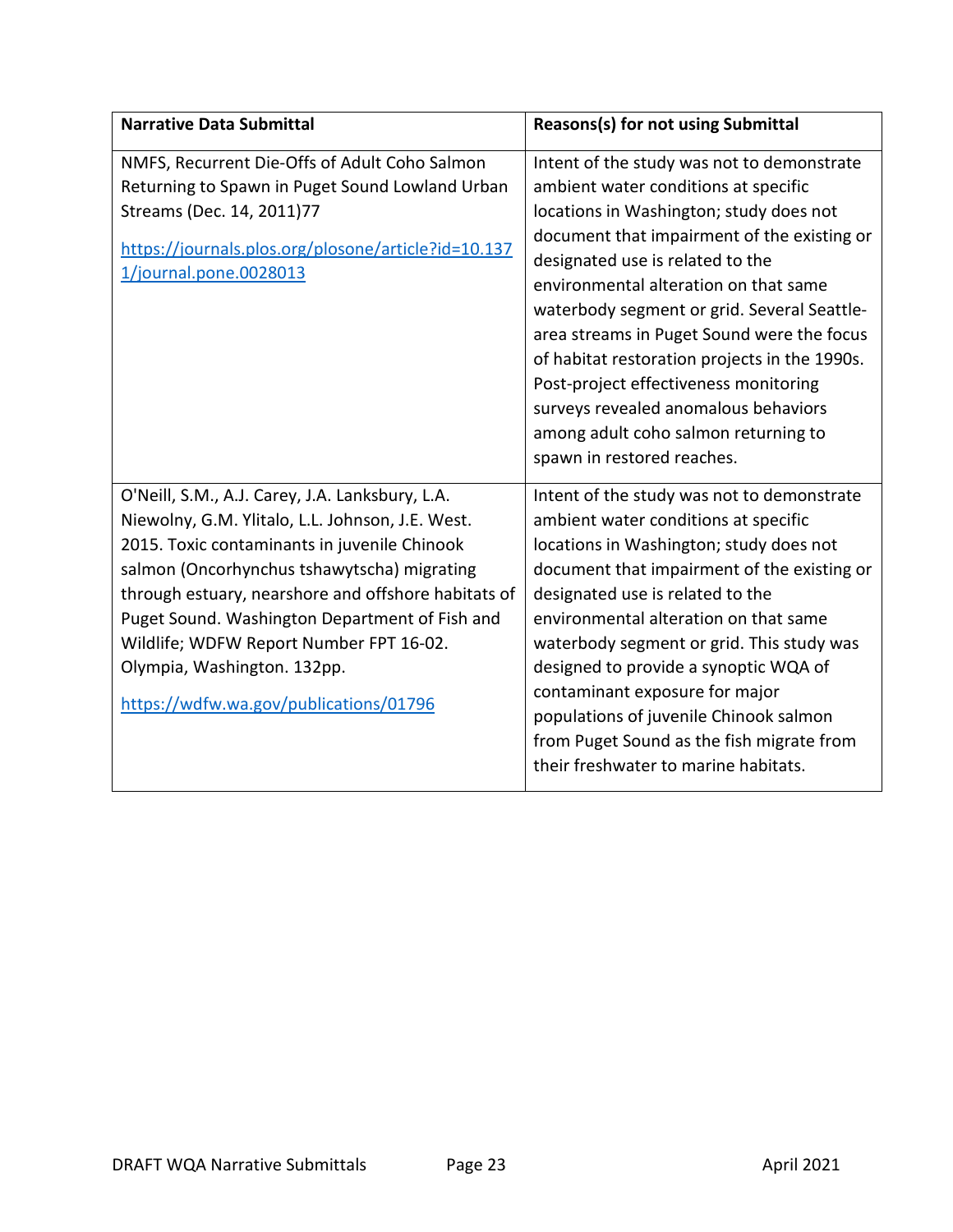| <b>Narrative Data Submittal</b>                                                                                                                                                                                                                                                                                                                                                                                     | <b>Reasons(s) for not using Submittal</b>                                                                                                                                                                                                                                                                                                                                                                                                                                                                                                                                                                       |
|---------------------------------------------------------------------------------------------------------------------------------------------------------------------------------------------------------------------------------------------------------------------------------------------------------------------------------------------------------------------------------------------------------------------|-----------------------------------------------------------------------------------------------------------------------------------------------------------------------------------------------------------------------------------------------------------------------------------------------------------------------------------------------------------------------------------------------------------------------------------------------------------------------------------------------------------------------------------------------------------------------------------------------------------------|
| West, J.E., J.A. Lanksbury, and S.M. O'Neill. 2011.<br>Control of Toxic Chemicals in Puget Sound Phase 3:<br>Persistent Organic Pollutants in Marine Plankton<br>from Puget Sound. Washington Department of Fish<br>and Wildlife. Olympia, Washington. 70pp<br>https://wdfw.wa.gov/publications/01363                                                                                                               | Intent of the study was not to demonstrate<br>ambient water conditions at specific<br>locations in Washington; study does not<br>document that impairment of the existing or<br>designated use is related to the<br>environmental alteration on that same<br>waterbody segment or grid. This project was<br>designed to evaluate the extent and<br>magnitude of Persistent Organic Pollutant<br>(POP) exposure in organisms that occupy<br>the lowest trophic levels in the pelagic<br>ecosystem of Puget Sound, and to gain a<br>better understanding of the pathways of<br>contaminants within this food web. |
| O'Neill, S.M. and J.E. West. 2007. Persistent<br>Bioaccumulative Toxics in the Food Web. Pages<br>140-148; 151-156 in Puget Sound Action Team,<br>editors. 2007 Puget Sound Update: Ninth Report of<br>the Puget Sound Assessment and Monitoring<br>Program. Washington Department of Fish and<br>Wildlife; Publication Number PSAT 07-02. Olympia,<br>Washington. 276pp.<br>https://wdfw.wa.gov/publications/01038 | Intent of the study was not to demonstrate<br>ambient water conditions at specific<br>locations in Washington; study does not<br>document that impairment of the existing or<br>designated use is related to the<br>environmental alteration on that same<br>waterbody segment or grid. This is a<br>summary technical report of the conditions<br>of Puget Sounds as measured by ongoing<br>monitoring and research activities of the<br><b>Puget Sound Assessment and Monitoring</b><br>Program (PSAMP).                                                                                                      |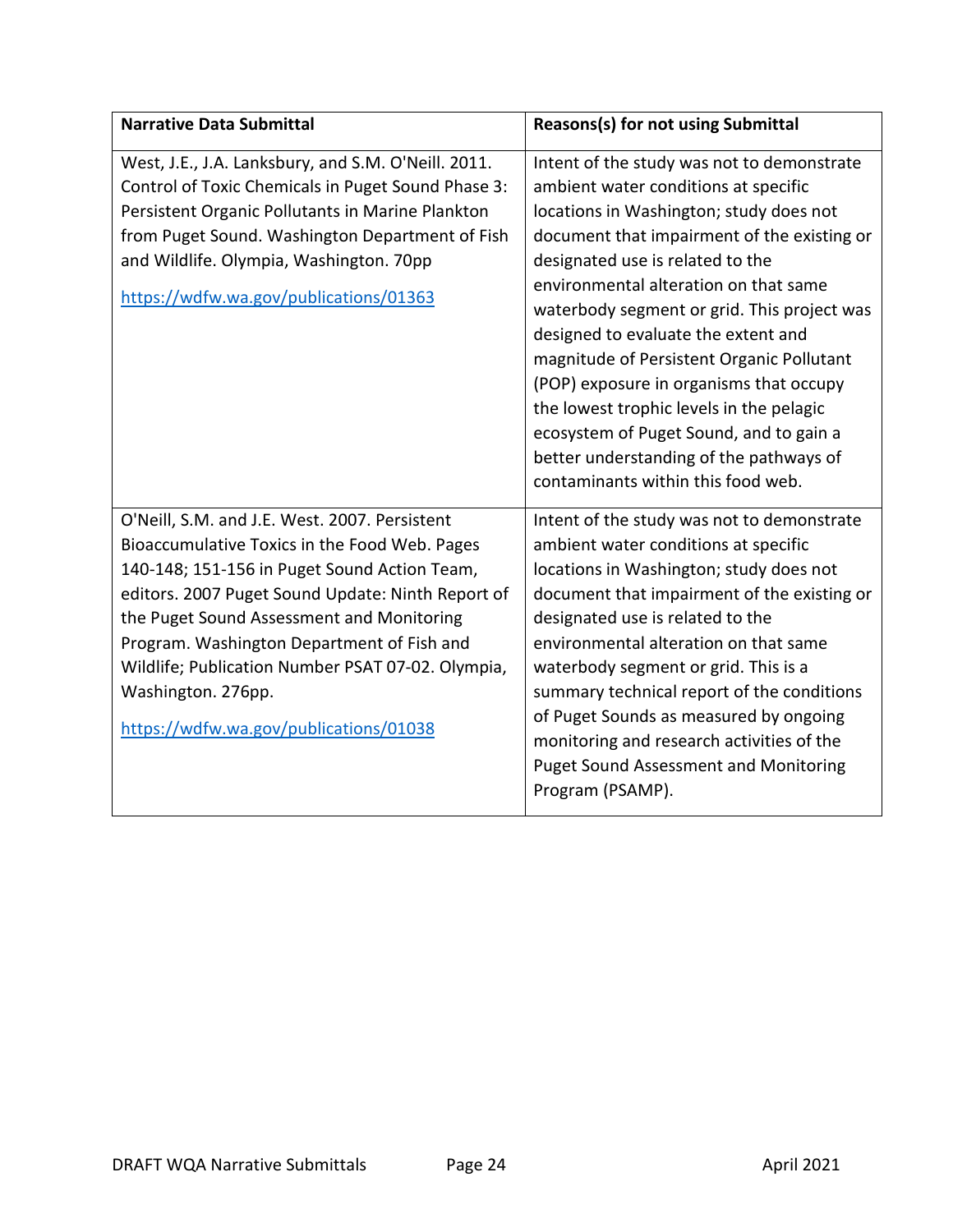| <b>Narrative Data Submittal</b>                                                                                                                                                                                                                                                                                                                                                                                                                                                                                                  | Reasons(s) for not using Submittal                                                                                                                                                                                                                                                                                                                                                                                                                                                                                                                                                                                                                            |
|----------------------------------------------------------------------------------------------------------------------------------------------------------------------------------------------------------------------------------------------------------------------------------------------------------------------------------------------------------------------------------------------------------------------------------------------------------------------------------------------------------------------------------|---------------------------------------------------------------------------------------------------------------------------------------------------------------------------------------------------------------------------------------------------------------------------------------------------------------------------------------------------------------------------------------------------------------------------------------------------------------------------------------------------------------------------------------------------------------------------------------------------------------------------------------------------------------|
| West, J.E., and S.M. O'Neill. 2007. Thirty years of<br>persistent bioaccumulative toxics in Puget Sound:<br>time trends of PCBs and PBDE flame retardants in<br>three fish species. 2007 Research in the Georgia<br>Basin and Puget Sound Conference. Puget Sound<br>Action Team. Vancouver, B.C. Washington<br>Department of Fish and Wildlife, Olympia,<br>Washington<br>https://wdfw.wa.gov/publications/01038                                                                                                                | Intent of the study was not to demonstrate<br>ambient water conditions at specific<br>locations in Washington; study does not<br>document that impairment of the existing or<br>designated use is related to the<br>environmental alteration on that same<br>waterbody segment or grid. In order to<br>better understand the fate and transport of<br>PCBs in the Puget Sound ecosystem, and to<br>assess the recent trends this project<br>observed PSAMP monitoring within a larger<br>historical context, and combined and<br>analyzed PSAMP monitoring data with a<br>number of previously published studies and<br>unpublished data dating back to 1975. |
| O'Neill, S.M., G.M. Ylitalo, J.E. West., J. Bolton, C.A.<br>Sloan, and M.M. Krahn. 2006. Regional patterns of<br>persistent organic pollutants in five Pacific salmon<br>species (Oncorhynchus spp.) and their contributions<br>to contaminant levels in northern and southern<br>resident killer whales (Orcinus orca). Presentation<br>at 2006 Southern Resident Killer Whale Symposium.<br>Seattle, Washington. Washington Department of<br>Fish and Wildlife, Olympia, Washington.<br>https://wdfw.wa.gov/publications/01034 | Intent of the study was not to demonstrate<br>ambient water conditions at specific<br>locations in Washington; study does not<br>document that impairment of the existing or<br>designated use is related to the<br>environmental alteration on that same<br>waterbody segment or grid. The main<br>objective of this study was to determine if<br>Pacific salmon had species specific regional<br>body burdens of contaminants that could<br>differentially affect contaminant levels is<br>northern and southern residents.                                                                                                                                 |
| Meador, J. 2013. Perspective: Do chemically<br>contaminated river estuaries in Puget Sound<br>(Washington, USA) affect the survival rate of<br>hatchery-reared Chinook salmon? Can. J. Fish.<br>Aquat. Sci. 71: 162-180 (2014)<br>dx.doi.org/10.1139/cjfas-2013-0130.<br>https://cdnsciencepub.com/doi/10.1139/cjfas-<br>2013-0130                                                                                                                                                                                               | Intent of the study was not to demonstrate<br>ambient water conditions at specific<br>locations in Washington; study does not<br>document that impairment of the existing or<br>designated use is related to the<br>environmental alteration on that same<br>waterbody segment or grid. This was a<br>comparative study of hatchery-reared,<br>ocean-type juvenile Chinook salmon with<br>coho salmon from the same hatcheries.                                                                                                                                                                                                                               |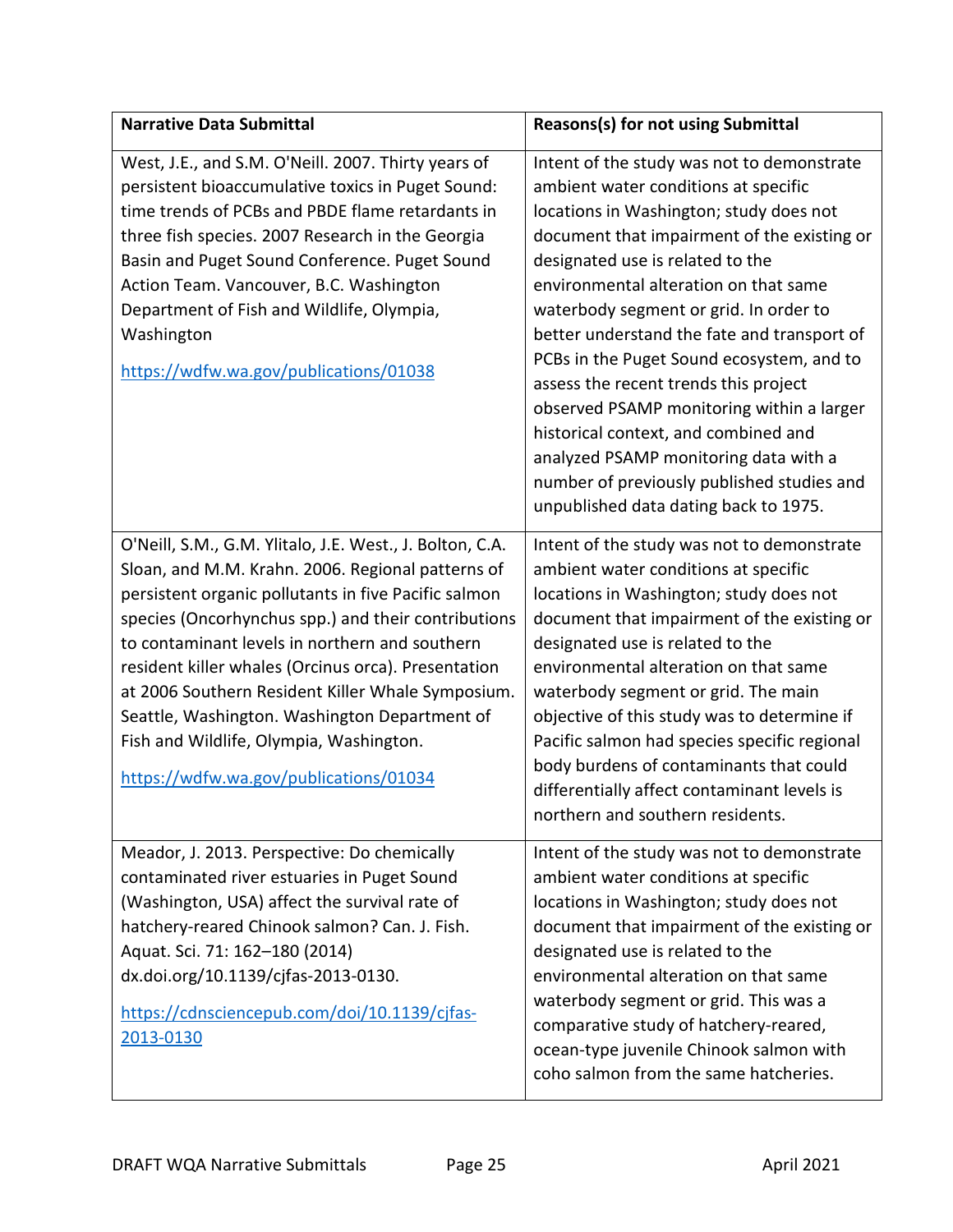| <b>Narrative Data Submittal</b>                                                                                                                                                                                                                                                         | Reasons(s) for not using Submittal                                                                                                                                                                                                                                                                                                                                                                                                                                                                                                                                                                                                      |
|-----------------------------------------------------------------------------------------------------------------------------------------------------------------------------------------------------------------------------------------------------------------------------------------|-----------------------------------------------------------------------------------------------------------------------------------------------------------------------------------------------------------------------------------------------------------------------------------------------------------------------------------------------------------------------------------------------------------------------------------------------------------------------------------------------------------------------------------------------------------------------------------------------------------------------------------------|
| Meador, J., A. Yeh, G. Young, and E. Gallagher.<br>2016. Contaminants of emerging concern in a large<br>temperate estuary. Environ Pollut. 2016 June; 213:<br>254-267. doi:10.1016/j.envpol.2016.01.088.<br>https://www.sciencedirect.com/science/article/abs<br>/pii/S0269749116300884 | Intent of the study was not to demonstrate<br>ambient water conditions at specific<br>locations in Washington; study does not<br>document that impairment of the existing or<br>designated use is related to the<br>environmental alteration on that same<br>waterbody segment or grid. This study<br>focused on studying contaminants of<br>emerging concern (CECs) in effluent from<br>two wastewater treatment plants and<br>whole-body juvenile Chinook salmon<br>(Oncorhynchus tshawytscha) and Pacific<br>staghorn sculpin (Leptocottus armatus) in<br>estuaries receiving effluent, to gain<br>information on detection of CECs. |
| Meador, J, A. Yeh, and E. Gallagher. 2018. Adverse<br>metabolic effects in fish exposed to contaminants<br>of emerging concern in the field and laboratory.<br>Environmental Pollution, Volume 236, May 2018,<br>Pages 850-861.<br>https://pubmed.ncbi.nlm.nih.gov/29471284/            | Intent of the study was not to demonstrate<br>ambient water conditions at specific<br>locations in Washington; study does not<br>document that impairment of the existing or<br>designated use is related to the<br>environmental alteration on that same<br>waterbody segment or grid. This study<br>focused on studying contaminants of<br>emerging concern (CECs) in effluent from<br>two wastewater treatment plants and<br>whole-body juvenile Chinook salmon<br>(Oncorhynchus tshawytscha) and Pacific<br>staghorn sculpin (Leptocottus armatus) in<br>estuaries receiving effluent, to gain<br>information on detection of CECs. |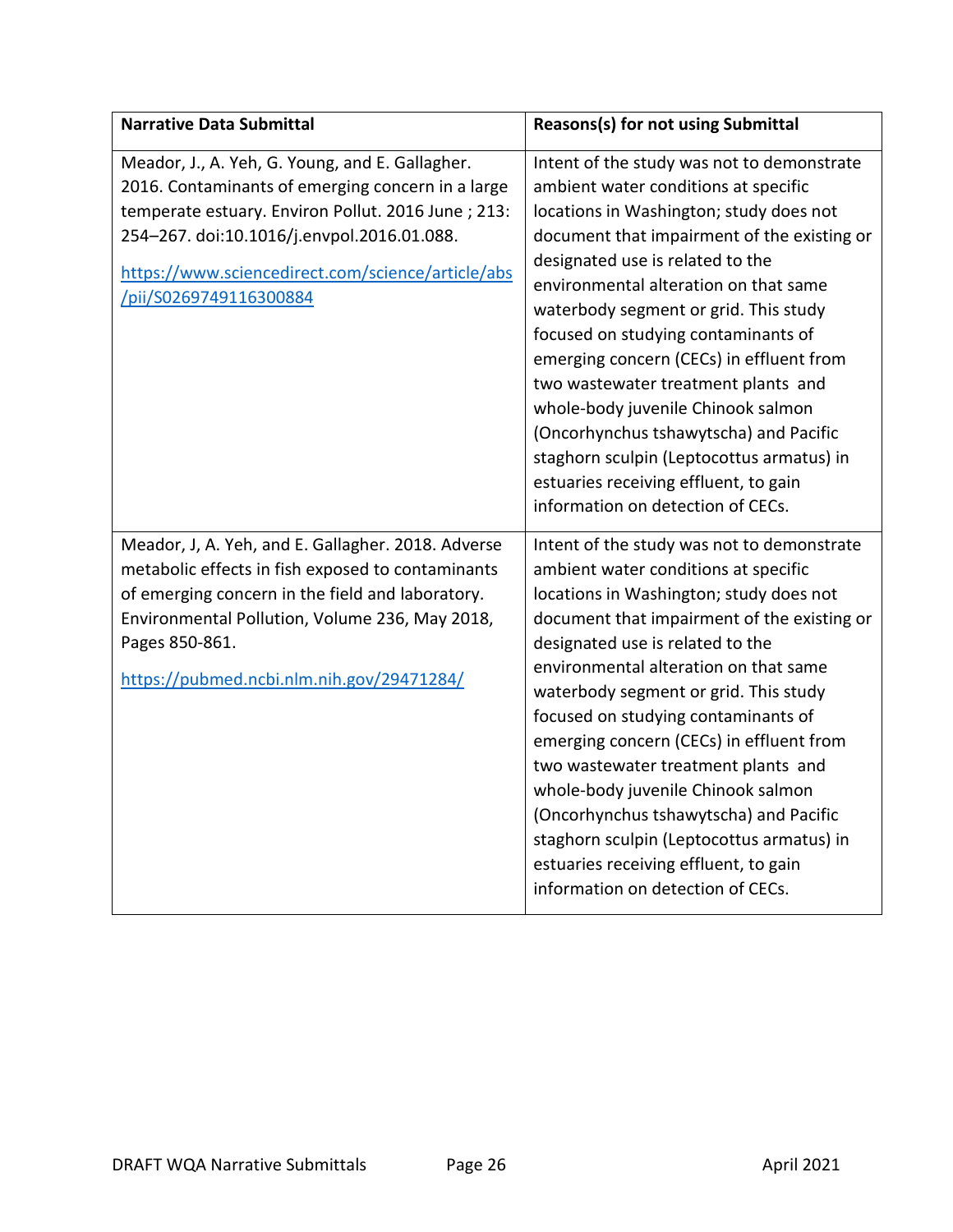| <b>Narrative Data Submittal</b>                                                                                                                                                                                                                                                              | Reasons(s) for not using Submittal                                                                                                                                                                                                                                                                                                                                                                                                                                                                                                                                                                                                                              |
|----------------------------------------------------------------------------------------------------------------------------------------------------------------------------------------------------------------------------------------------------------------------------------------------|-----------------------------------------------------------------------------------------------------------------------------------------------------------------------------------------------------------------------------------------------------------------------------------------------------------------------------------------------------------------------------------------------------------------------------------------------------------------------------------------------------------------------------------------------------------------------------------------------------------------------------------------------------------------|
| Gockel, C. and T. Mongillo. 2013. Potential Effects<br>of PBDEs on Puget Sound and Southern Resident<br>Killer Whales: A Report on the Technical<br>Workgroups and Policy Forum.<br>https://www.eopugetsound.org/sites/default/files/<br>features/resources/PBDEs Puget Sound Report.pd<br>f | Intent of the study was not to demonstrate<br>ambient water conditions at specific<br>locations in Washington; study does not<br>document that impairment of the existing or<br>designated use is related to the<br>environmental alteration on that same<br>waterbody segment or grid. In coordination<br>with NMFS, EPA Region 10's Office of Water<br>and Watersheds hosted a series of technical<br>workgroups during spring 2013 to study<br>potential effects of PBDEs on Puget Sound<br>and Southern Resident Killer Whales.                                                                                                                             |
| NOAA Fisheries. 2014. Southern Resident Killer<br>Whales: 10 Years of Research and Conservation.<br>https://www.noaa.gov/media-release/noaa-<br>fisheries-10-year-study-highlights-threats-to-<br>southern-resident-killer-whales                                                            | Intent of the study was not to demonstrate<br>ambient water conditions at specific<br>locations in Washington; study does not<br>document that impairment of the existing or<br>designated use is related to the<br>environmental alteration on that same<br>waterbody segment or grid. NOAA Fisheries<br>used new findings to increase protections<br>for killer whales. These include developing<br>new rules for boat operations in the vicinity<br>of the whales, evaluating how fishing and<br>habitat loss affects whales through changes<br>in prey abundance, and developing<br>proactive plans to protect whales in the<br>event of a major oil spill. |
| NMFS, PBDEs and Killer Whales in Puget Sound (July<br>23, 2013) 47<br>https://www.eopugetsound.org/articles/report-<br>potential-effects-pbdes-puget-sound-and-southern-<br>resident-killer-whales                                                                                           | Intent of the study was not to demonstrate<br>ambient water conditions at specific<br>locations in Washington; study does not<br>document that impairment of the existing or<br>designated use is related to the<br>environmental alteration on that same<br>waterbody segment or grid. The report is on<br>the pathways and effects of PBDEs on Killer<br>Whales in Puget Sound.                                                                                                                                                                                                                                                                               |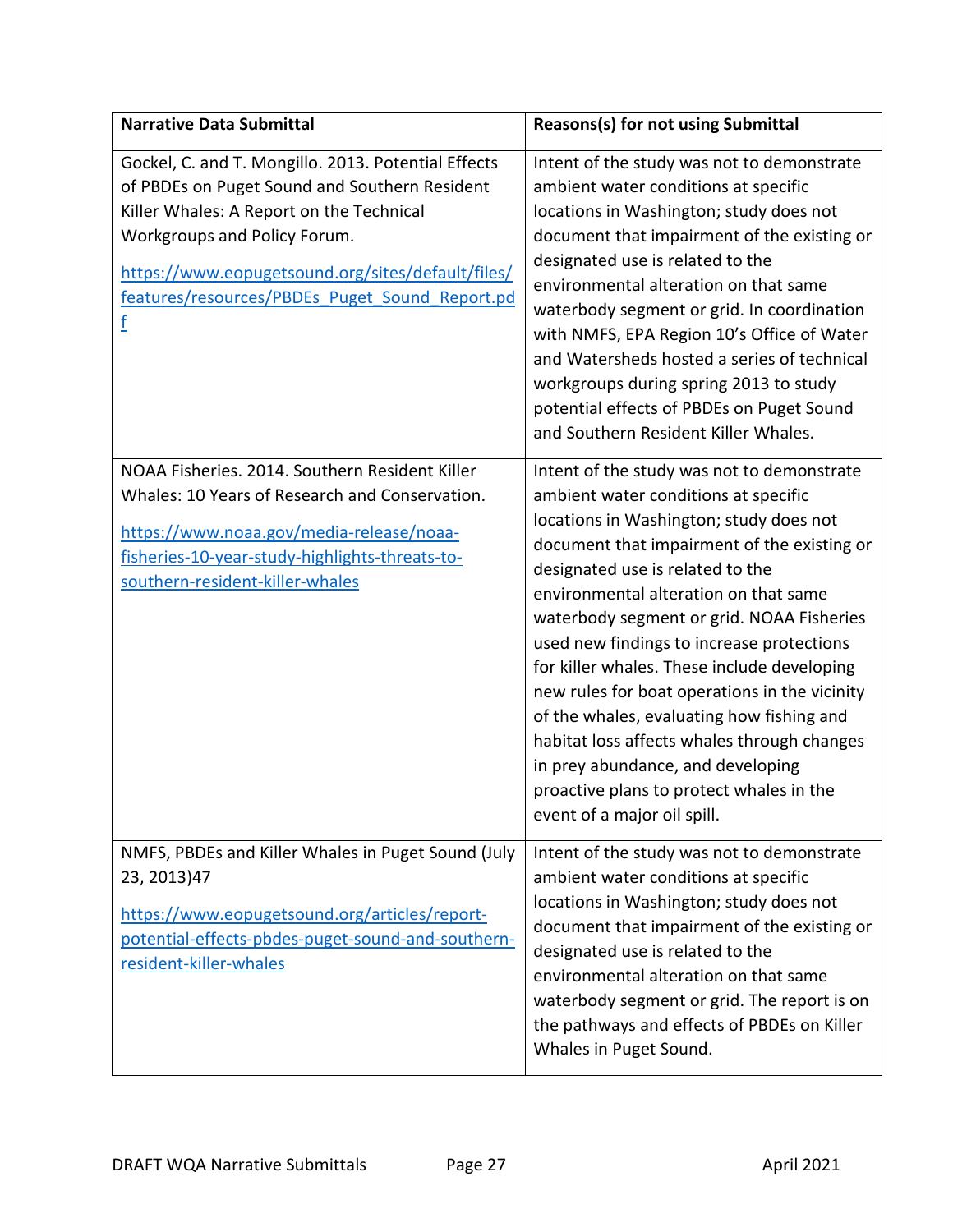| <b>Narrative Data Submittal</b>                                                                                                                                                                                                                                                                      | <b>Reasons(s) for not using Submittal</b>                                                                                                                                                                                                                                                                                                                                                                                                                                                                                           |
|------------------------------------------------------------------------------------------------------------------------------------------------------------------------------------------------------------------------------------------------------------------------------------------------------|-------------------------------------------------------------------------------------------------------------------------------------------------------------------------------------------------------------------------------------------------------------------------------------------------------------------------------------------------------------------------------------------------------------------------------------------------------------------------------------------------------------------------------------|
| EPA, Potential Effects of PBDEs on Puget Sound and<br>Southern Resident Killer Whales: A Report on the<br>Technical Workgroups and Policy Forum (July 24,<br>2013)48<br>https://www.eopugetsound.org/articles/report-<br>potential-effects-pbdes-puget-sound-and-southern-<br>resident-killer-whales | Intent of the study was not to demonstrate<br>ambient water conditions at specific<br>locations in Washington; study does not<br>document that impairment of the existing or<br>designated use is related to the<br>environmental alteration on that same<br>waterbody segment or grid. In coordination<br>with NMFS, EPA Region 10's Office of Water<br>and Watersheds hosted a series of technical<br>workgroups during spring 2013 to study<br>potential effects of PBDEs on Puget Sound<br>and Southern Resident Killer Whales. |
| NMFS, Puget Sound Ecosystem Monitoring Program<br>(PSEMP) Puget Sound Marine Waters: 2013<br>Overview (2013)50<br>https://repository.library.noaa.gov/view/noaa/280<br><u>38</u>                                                                                                                     | Intent of the study was not to demonstrate<br>ambient water conditions at specific<br>locations in Washington; study does not<br>document that impairment of the existing or<br>designated use is related to the<br>environmental alteration on that same<br>waterbody segment or grid. The objective of<br>this report is to collate and distribute the<br>valuable physical, chemical, and biological<br>information obtained from various marine<br>monitoring and observing programs in Puget<br>Sound.                         |
| NMFS, Puget Sound Ecosystem Monitoring Program<br>(PSEMP) Puget Sound Marine Waters: 2011<br><b>Overview (2011)56</b><br>https://www.psp.wa.gov/downloads/psemp/PSmar<br>inewaters 2011 overview.pdf                                                                                                 | Intent of the study was not to demonstrate<br>ambient water conditions at specific<br>locations in Washington; study does not<br>document that impairment of the existing or<br>designated use is related to the<br>environmental alteration on that same<br>waterbody segment or grid. The report<br>reveals patterns and trends in numerous<br>environmental parameters, including<br>plankton, water quality, climate, and marine<br>life.                                                                                       |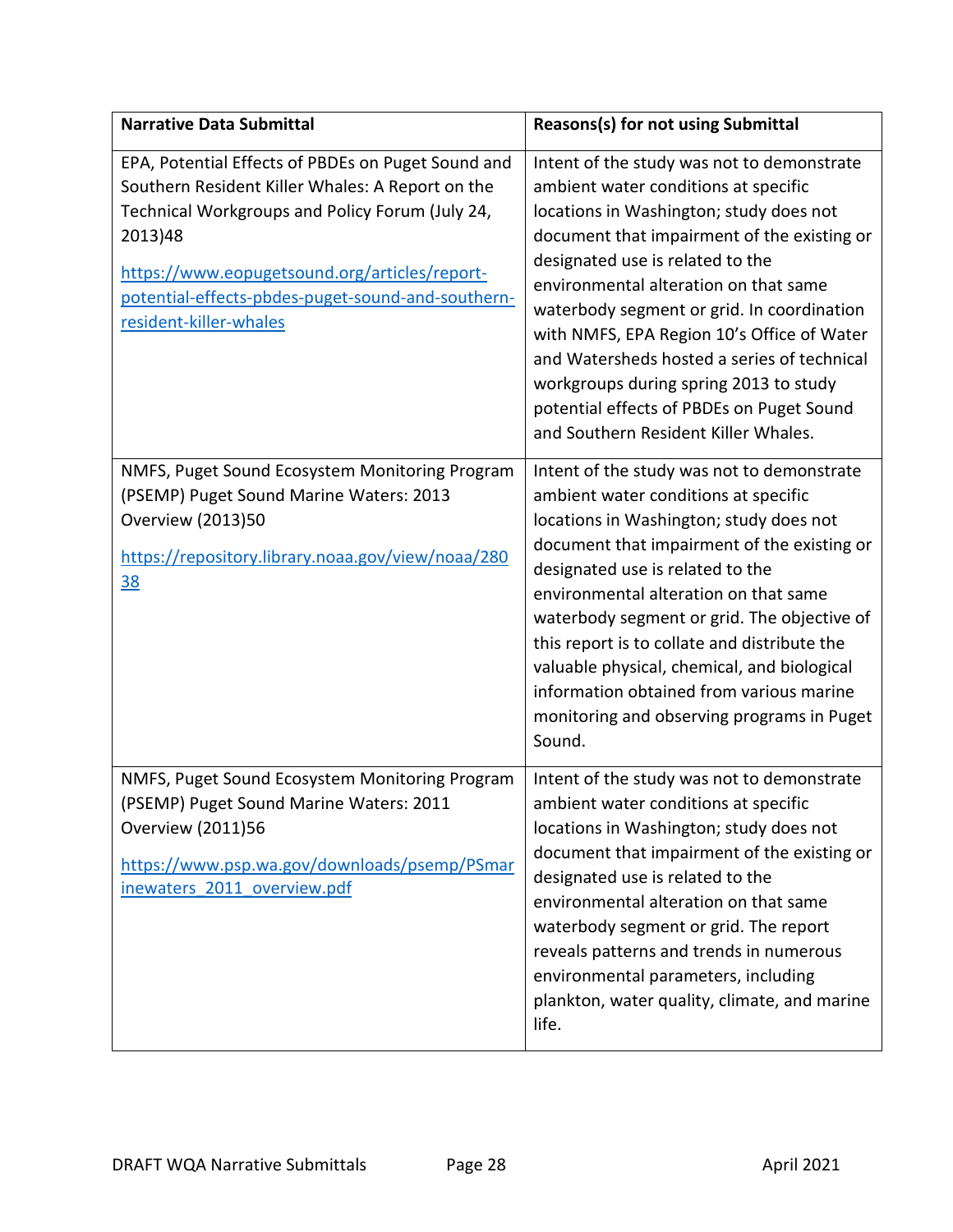| <b>Narrative Data Submittal</b>                                                                                                                                                                                                                                                                                   | <b>Reasons(s) for not using Submittal</b>                                                                                                                                                                                                                                                                                                                                                                                                                                                                                                                                                                                                                                                     |
|-------------------------------------------------------------------------------------------------------------------------------------------------------------------------------------------------------------------------------------------------------------------------------------------------------------------|-----------------------------------------------------------------------------------------------------------------------------------------------------------------------------------------------------------------------------------------------------------------------------------------------------------------------------------------------------------------------------------------------------------------------------------------------------------------------------------------------------------------------------------------------------------------------------------------------------------------------------------------------------------------------------------------------|
| Puget Sound Ecosystem Monitoring Program,<br>Monitoring Priorities and Gaps: Puget Sound<br><b>Ecosystem Monitoring Program Toxics Workgroup</b><br>(Jan. 15, 2014)58<br>https://pspwa.app.box.com/s/0luxyi979sz3d9cx90o<br>vlr4ot6axqwk8/file/425859476728                                                       | Intent of the study was not to demonstrate<br>ambient water conditions at specific<br>locations in Washington; study does not<br>document that impairment of the existing or<br>designated use is related to the<br>environmental alteration on that same<br>waterbody segment or grid. In this project,<br>PSEMP aimed to use a risk-based approach<br>to identify those CECs which might be most<br>likely to harm fish and other aquatic species.                                                                                                                                                                                                                                          |
| Rayne, S. et al. 2004. PBDEs, PBBs, and PCNs in<br>Three Communities of Free-Ranging Killer Whales<br>(Orcinus orca) from the Northeastern Pacific Ocean.<br>Environ. Sci. Technol. 2004, 38, 4293-4299.<br>https://www.zoology.ubc.ca/~barrett/documents/P<br>BDEsPBBsandPCNsEnviron.Sci.Technol2004 000.pd<br>f | Intent of the study was not to demonstrate<br>ambient water conditions at specific<br>locations in Washington; study does not<br>document that impairment of the existing or<br>designated use is related to the<br>environmental alteration on that same<br>waterbody segment or grid. Polybrominated<br>diphenyl ethers (PBDEs), polybrominated<br>biphenyls (PBBs), and polychlorinated<br>naphthalenes (PCNs) were quantified in<br>blubber biopsy samples collected from free-<br>ranging male and female killer whales<br>(Orcinus orca) belonging to three distinct<br>communities (southern residents, northern<br>residents, and transients) from the<br>northeastern Pacific Ocean. |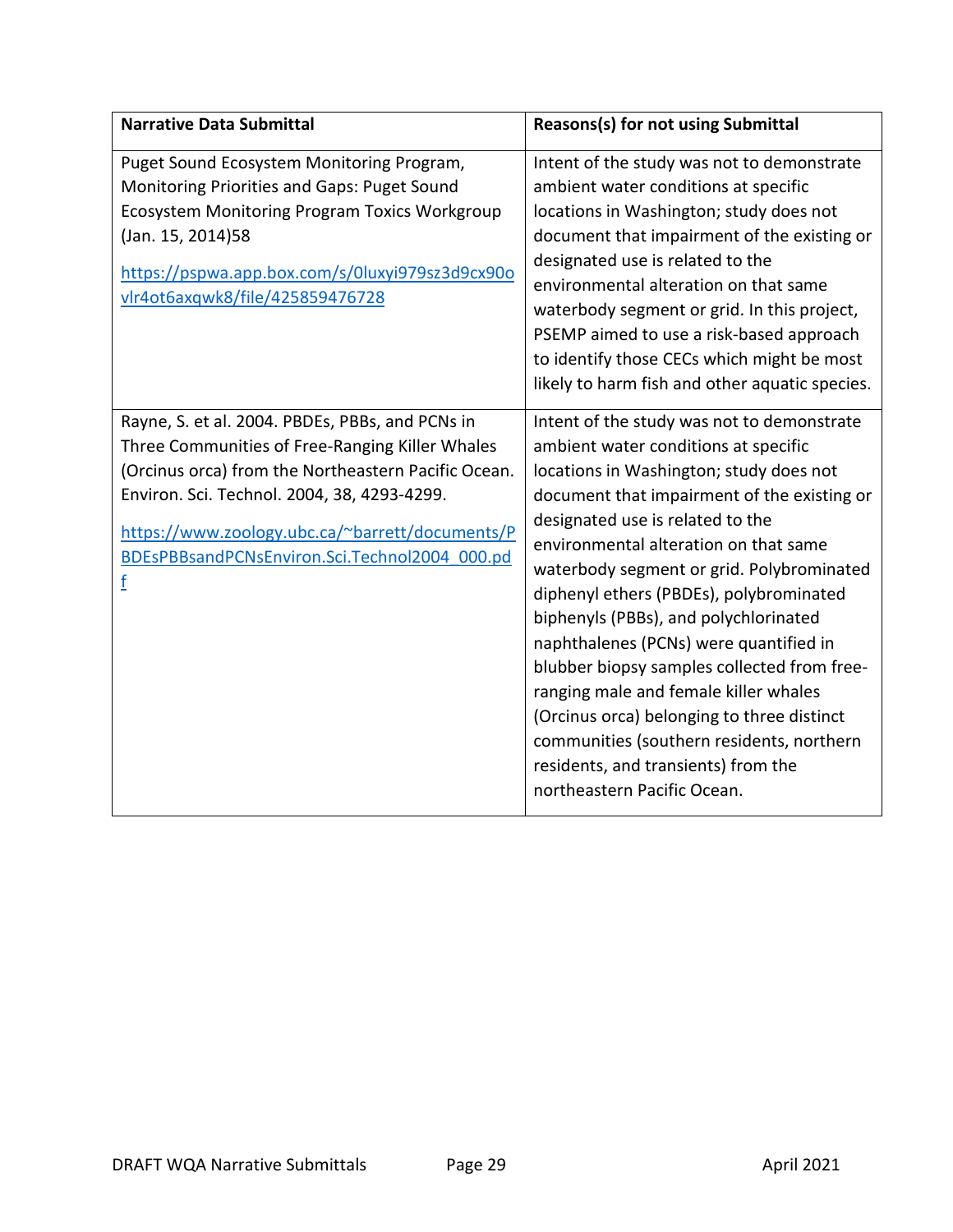| <b>Narrative Data Submittal</b>                                                                                                                                                                                                                                                                                                                                                                     | Reasons(s) for not using Submittal                                                                                                                                                                                                                                                                                                                                                                                                                                                                                                                                                                                                                                                                                                                                                                                  |
|-----------------------------------------------------------------------------------------------------------------------------------------------------------------------------------------------------------------------------------------------------------------------------------------------------------------------------------------------------------------------------------------------------|---------------------------------------------------------------------------------------------------------------------------------------------------------------------------------------------------------------------------------------------------------------------------------------------------------------------------------------------------------------------------------------------------------------------------------------------------------------------------------------------------------------------------------------------------------------------------------------------------------------------------------------------------------------------------------------------------------------------------------------------------------------------------------------------------------------------|
| Ecology and King County, 2011. Control of Toxic<br>Chemicals in Puget Sound: Assessment of Selected<br>Toxic Chemicals in the Puget Sound Basin, 2007-<br>2011. Washington State Department of Ecology,<br>Olympia, WA and King County Department of<br>Natural Resources, Seattle, WA. Ecology Publication<br>No. 11-03-055.<br>https://apps.ecology.wa.gov/publications/documen<br>ts/1103055.pdf | Intent of the study was not to demonstrate<br>ambient water conditions at specific<br>locations in Washington; study does not<br>document that impairment of the existing or<br>designated use is related to the<br>environmental alteration on that same<br>waterbody segment or grid. The study<br>included an assessment of major delivery<br>pathways such as surface water runoff,<br>groundwater, publicly owned treatment<br>works (POTWs), and direct air deposition. An<br>assessment of the relative hazards posed by<br>target chemicals was also performed. It is<br>important to note that any water quality<br>data associated with the study that is in EIM<br>or the federal Water Quality Portal would be<br>used in the assessment of data.                                                       |
| Johnson, L. et al. 2008. The Effects of Polycyclic<br>Aromatic Hydrocarbons in Fish from Puget Sound,<br>Washington. The Toxicology of Fishes, Chapter 22,<br>$878 - 912.$<br>https://www.researchgate.net/publication/279723<br>988 The Effects of Polycyclic Aromatic Hydrocar<br>bons in Fish from Puget Sound Washington                                                                        | Intent of the study was not to demonstrate<br>ambient water conditions at specific<br>locations in Washington; study does not<br>document that impairment of the existing or<br>designated use is related to the<br>environmental alteration on that same<br>waterbody segment or grid. This article<br>reviewed field and laboratory data on<br>flatfish in Puget Sound that indicate that<br>exposure to PAHs is associated with<br>increases in disease and alterations in<br>growth and reproductive function that could<br>potentially reduce the productivity of fish<br>subpopulations residing at contaminated<br>sites. It is important to note that any water<br>quality data associated with the study that is<br>in EIM or the federal Water Quality Portal<br>would be used in the assessment of data. |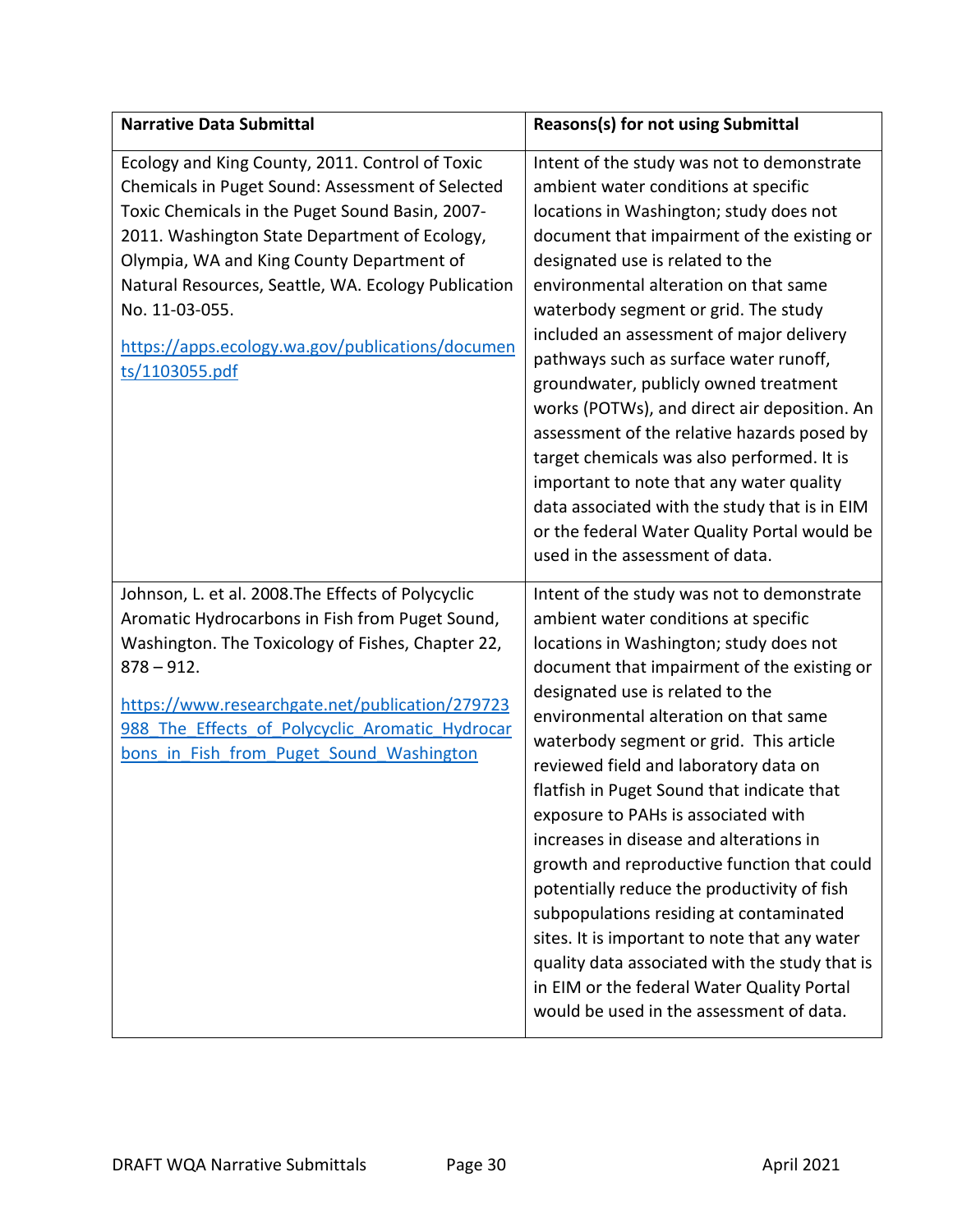| <b>Narrative Data Submittal</b>                                                                                                                                                                                                                                                                                                     | Reasons(s) for not using Submittal                                                                                                                                                                                                                                                                                                                                                                                                                                                                                                                                                            |
|-------------------------------------------------------------------------------------------------------------------------------------------------------------------------------------------------------------------------------------------------------------------------------------------------------------------------------------|-----------------------------------------------------------------------------------------------------------------------------------------------------------------------------------------------------------------------------------------------------------------------------------------------------------------------------------------------------------------------------------------------------------------------------------------------------------------------------------------------------------------------------------------------------------------------------------------------|
| Scholtz NL, Myers MS, McCarthy SG, Labenia JS,<br>McIntyre JK, et al. (2011) Recurrent Die-Offs of<br>Adult Coho Salmon Returning to Spawn in Puget<br>Sound Lowland Urban Streams. PLoS ONE 6(12):<br>e28013. doi:10.1371/journal.pone.0028013<br>https://journals.plos.org/plosone/article?id=10.137<br>1/journal.pone.0028013    | Intent of the study was not to demonstrate<br>ambient water conditions at specific<br>locations in Washington; study does not<br>document that impairment of the existing or<br>designated use is related to the<br>environmental alteration on that same<br>waterbody segment or grid. This study<br>focused on restoration projects in urban<br>watersheds to improve salmon abundance<br>and survival, and their successes or<br>challenges. It does not in fact demonstrate<br>impaired watersheds but looks at<br>improvements based on restoration, and<br>challenges that are present. |
| McIntyre, J. et al. 2012. Low-level copper exposures<br>increase visibility and vulnerability of juvenile coho<br>salmon to cutthroat trout predators. Ecological<br>Applications, 22(5), 2012, pp. 1460-1471.<br>https://pubmed.ncbi.nlm.nih.gov/22908706/                                                                         | Intent of the study was not to demonstrate<br>ambient water conditions at specific<br>locations in Washington; study does not<br>document that impairment of the existing or<br>designated use is related to the<br>environmental alteration on that same<br>waterbody segment or grid. This is a<br>laboratory study that involved capturing<br>wild salmon and exposing them to elevated<br>copper, then observing effects.                                                                                                                                                                 |
| Sloan, C. et al. 2009. Polybrominated Diphenyl<br>Ethers in Outmigrant Juvenile Chinook Salmon from<br>the Lower Columbia River and Estuary and Puget<br>Sound, Washington. Arch Environ Contam Toxicol<br>(2010) 58:403-414. DOI 10.1007/s00244-009-9391-<br>у.<br>https://link.springer.com/article/10.1007/s00244-<br>009-9391-y | Intent of the study was not to demonstrate<br>ambient water conditions at specific<br>locations in Washington; study does not<br>document that impairment of the existing or<br>designated use is related to the<br>environmental alteration on that same<br>waterbody segment or grid. This article<br>presents the concentrations of PBDEs<br>measured in gutted bodies and stomach<br>contents of outmigrant juvenile Chinook<br>salmon.                                                                                                                                                   |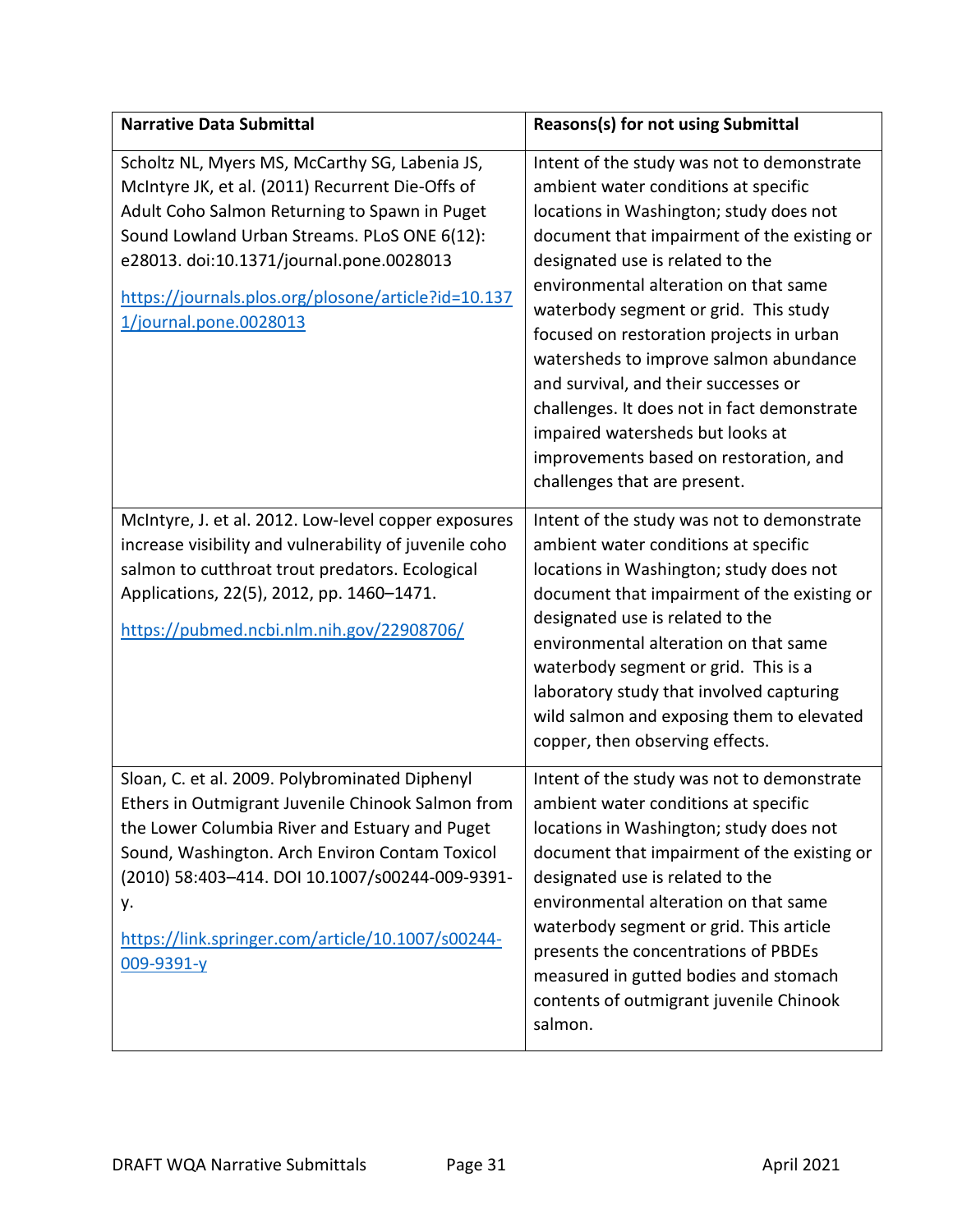| <b>Narrative Data Submittal</b>                                                                                                                                                                                                                                                                                                                                                                                                                                                                | Reasons(s) for not using Submittal                                                                                                                                                                                                                                                                                                                                                                                                                                                                                            |
|------------------------------------------------------------------------------------------------------------------------------------------------------------------------------------------------------------------------------------------------------------------------------------------------------------------------------------------------------------------------------------------------------------------------------------------------------------------------------------------------|-------------------------------------------------------------------------------------------------------------------------------------------------------------------------------------------------------------------------------------------------------------------------------------------------------------------------------------------------------------------------------------------------------------------------------------------------------------------------------------------------------------------------------|
| Cullon, D. et al. 2009. PERSISTENT ORGANIC<br>POLLUTANTS IN CHINOOK SALMON<br>(ONCORHYNCHUS TSHAWYTSCHA): IMPLICATIONS<br>FOR RESIDENT KILLER WHALES OF BRITISH<br>COLUMBIA AND ADJACENT WATERS. Environmental<br>Toxicology and Chemistry, Vol. 28, No. 1, pp. 148-<br>161, 2009.<br>https://www.waterboards.ca.gov/waterrights/wate<br>r issues/programs/bay delta/deltaflow/docs/exhib<br>its/sfwc/spprt_docs/sfwc_exh3_cullon.pdf<br>Krahn, et al. 2007. Persistent organic pollutants and | Intent of the study was not to demonstrate<br>ambient water conditions at specific<br>locations in Washington; study does not<br>document that impairment of the existing or<br>designated use is related to the<br>environmental alteration on that same<br>waterbody segment or grid. This is a study<br>focused on the relationship of chinook<br>salmon POP levels to those in killer whales<br>who prey on them.<br>Intent of the study was not to demonstrate                                                           |
| stable isotopes in biopsy samples (2004/2006) from<br>Southern Resident killer whales. Marine Pollution<br>Bulletin 54 (2007) 1903-1911.<br>https://pubmed.ncbi.nlm.nih.gov/17931664/                                                                                                                                                                                                                                                                                                          | ambient water conditions at specific<br>locations in Washington in Washington;<br>study does not document that impairment<br>of the existing or designated use is related<br>to the environmental alteration on that<br>same waterbody segment or grid. This<br>study, using blubber/epidermis biopsy<br>samples, contributes contemporary<br>information about potential factors (i.e.,<br>levels of pollutants or changes in diet) that<br>could adversely affect Southern Residents.                                       |
| Cullon, D.L., M.B. Yunker, C. Alleyne, N.J.<br>Dangerfield, S. O'Neill, M.J. Whiticar, and P.S. Ross.<br>2009. Persistent organic pollutants (POPs) in<br>Chinook salmon (Oncorhynchus tshawytscha):<br>Implications for resident killer whales of British<br>Columbia and adjacent waters. Environ. Toxicol.<br>Chem. 28:148-161.<br>https://setac.onlinelibrary.wiley.com/doi/full/10.18<br>97/08-125.1                                                                                      | This study does not focus on ambient water<br>quality conditions in Washington; study<br>does not document that impairment of the<br>existing or designated use is related to the<br>environmental alteration on that same<br>waterbody segment or grid. The study<br>measured persistent organic pollutant (POP)<br>concentrations in chinook salmon<br>(Oncorhynchus tshawytscha) in order to<br>characterize dietary exposure in the highly<br>contaminated, salmon-eating northeastern<br>Pacific resident killer whales. |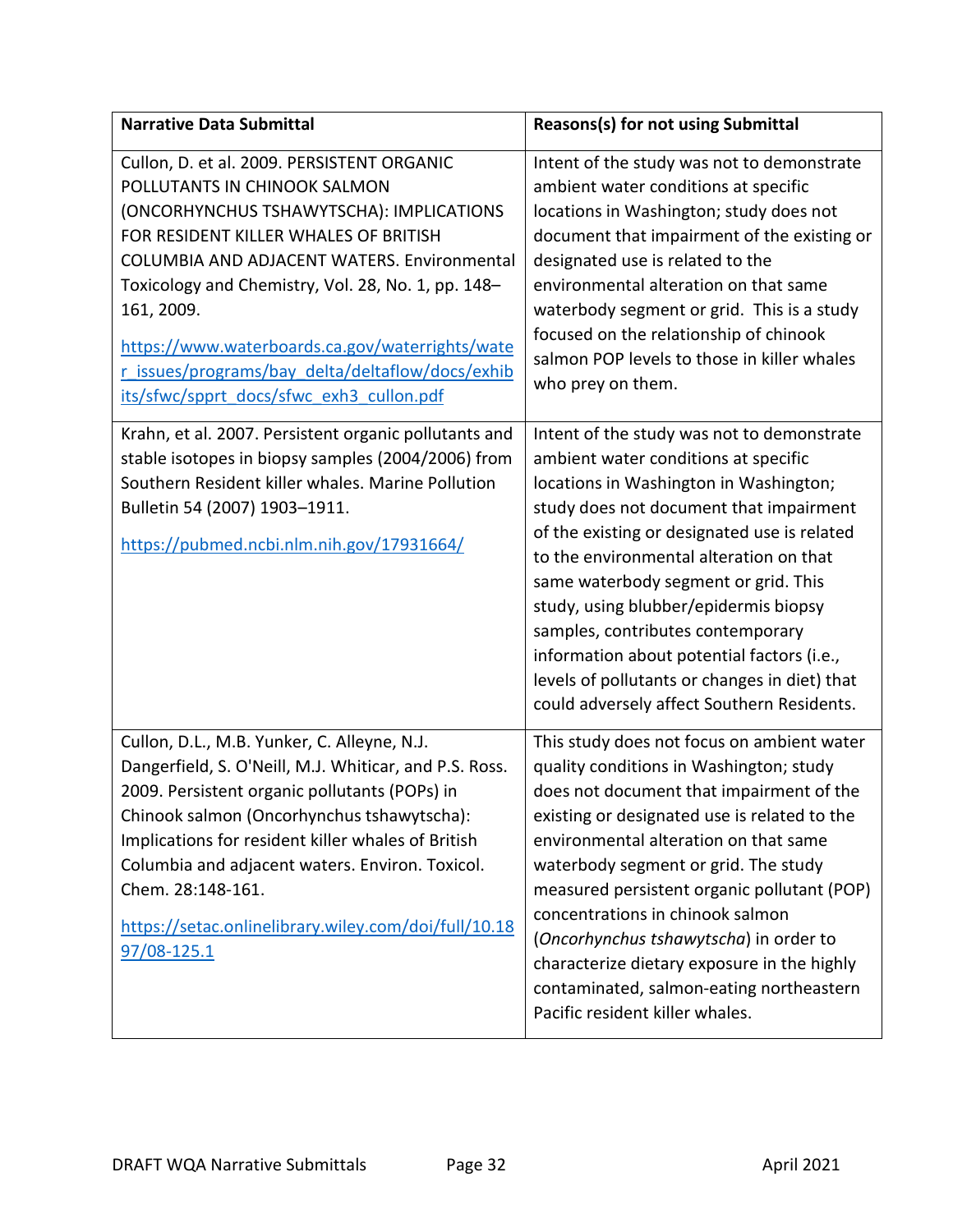| <b>Narrative Data Submittal</b>                                                                                                                                                                                                                                                                                                              | <b>Reasons(s) for not using Submittal</b>                                                                                                                                                                                                                                                                                                                                                                                                                                                                                                                                                                                                                                                                 |
|----------------------------------------------------------------------------------------------------------------------------------------------------------------------------------------------------------------------------------------------------------------------------------------------------------------------------------------------|-----------------------------------------------------------------------------------------------------------------------------------------------------------------------------------------------------------------------------------------------------------------------------------------------------------------------------------------------------------------------------------------------------------------------------------------------------------------------------------------------------------------------------------------------------------------------------------------------------------------------------------------------------------------------------------------------------------|
| Johnson, L.L., D.P. Lomax, M.S. Myers, O.P. Olson,<br>S.Y. Sol, S.M. O'Neill, J.E. West, and T. K. Collier.<br>2008. Xenoestrogen exposure and effects in English<br>sole (Parophrys vetulus) from Puget Sound, WA.<br>Aquatic Toxicology 88(1):29-38.<br>https://wdfw.wa.gov/publications/01042                                             | This study does not focus on ambient water<br>quality conditions in Washington; study<br>does not document that impairment of the<br>existing or designated use is related to the<br>environmental alteration on that same<br>waterbody segment or grid. In 1997-2001,<br>as part of the Washington State's Puget<br>Sound Assessment and Monitoring Program,<br>this study surveyed English sole from a<br>number of sites for evidence of<br>xenoestrogen exposure, using vitellogenin<br>production in males as an indicator.                                                                                                                                                                          |
| USFWS, Migratory Birds and Contaminants along<br>the Lower Columbia River Estuary60<br>https://www.fws.gov/oregonfwo/Contaminants/Fie<br>IdStudies/BaldEagle/LCR-BaldEagleFactSheet.pdf                                                                                                                                                      | This study does not focus on ambient water<br>quality conditions in Washington; study<br>does not document that impairment of the<br>existing or designated use is related to the<br>environmental alteration on that same<br>waterbody segment or grid. This is a fact<br>sheet on bald eagles in the lower Columbia<br>River and indications that they have<br>rebounded since the 1970s.                                                                                                                                                                                                                                                                                                               |
| USFWS, FY13 - Environmental Contaminants<br>Program Off-Refuge Investigations Sub-Activity WA<br>- Investigation of Contaminants in Feeds and Fish at<br>FWS Pacific Region National Fish Hatcheries and the<br>Ramifications to Human and Ecological Health (Aug.<br>2012)69<br>https://www.fws.gov/wafwo/pdf/fish feed final<br>report.pdf | This study does not focus on ambient water<br>quality conditions in Washington; study<br>does not document that impairment of the<br>existing or designated use is related to the<br>environmental alteration on that same<br>waterbody segment or grid. For this project,<br>returning adult salmon and steelhead were<br>sampled at three National Fish Hatcheries<br>for contaminants. The levels of the<br>contaminants varied by fish species and<br>could be a result of migration route, diet,<br>taxa-specific physiology and age at return.<br>Feeds were collected throughout the rearing<br>period for each species sampled and<br>analyzed for the same contaminants as<br>those in the fish. |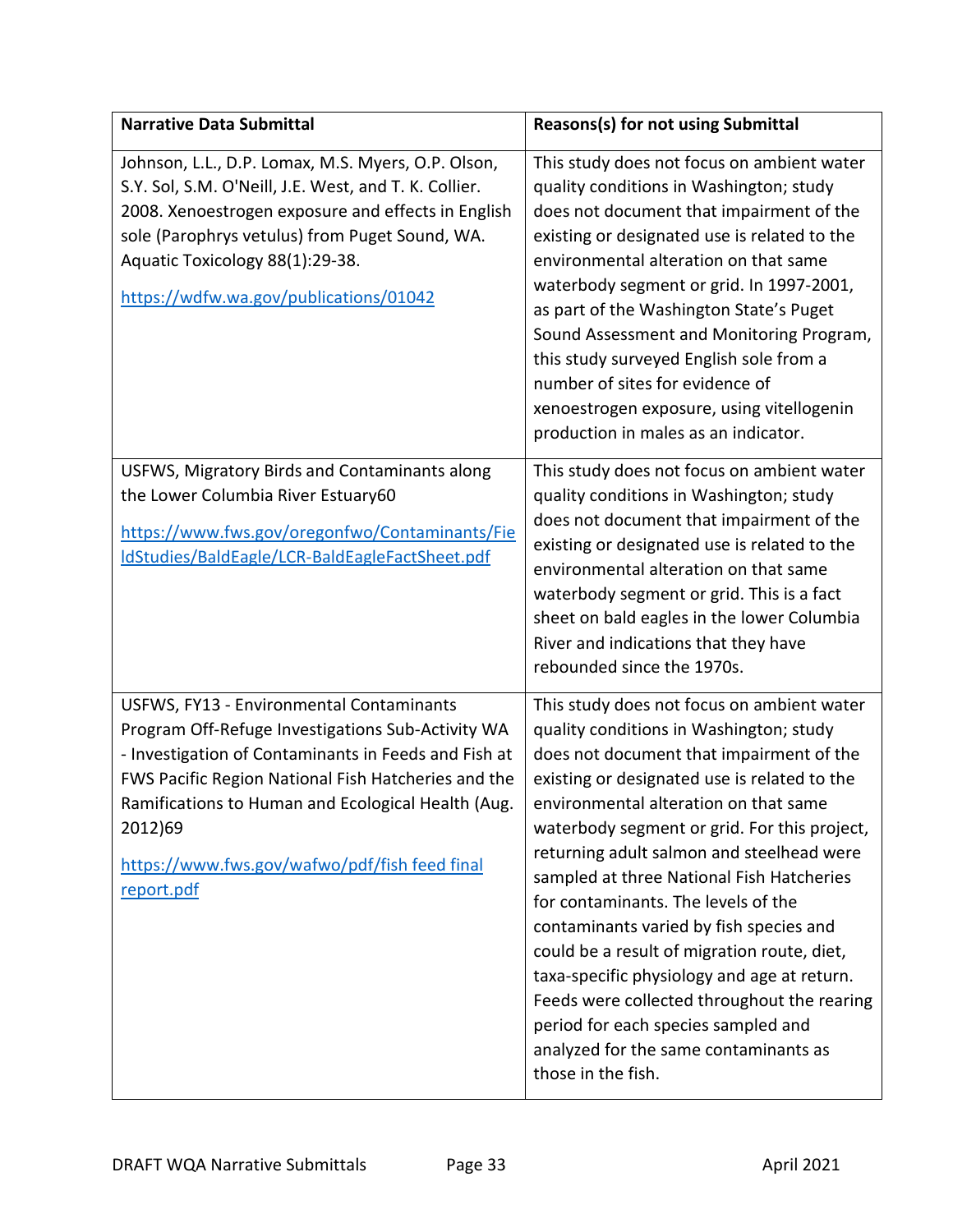| <b>Narrative Data Submittal</b>                                                                                                                                                                                                                                           | <b>Reasons(s) for not using Submittal</b>                                                                                                                                                                                                                                                                                                                                                                                                                                                                                                                                                                                                                                                          |
|---------------------------------------------------------------------------------------------------------------------------------------------------------------------------------------------------------------------------------------------------------------------------|----------------------------------------------------------------------------------------------------------------------------------------------------------------------------------------------------------------------------------------------------------------------------------------------------------------------------------------------------------------------------------------------------------------------------------------------------------------------------------------------------------------------------------------------------------------------------------------------------------------------------------------------------------------------------------------------------|
| NMFS, Chemical Contaminants, Pathogen Exposure<br>and General Health Status of Live and Beach-Cast<br>Washington Sea Otters (Enhydra lutris kenyoni)<br>(Feb. 2009)70<br>https://www.fws.gov/wafwo/pdf/ONMS Final Sea<br>Otter Report.pdf                                 | This study does not focus on ambient water<br>quality conditions in Washington; study<br>does not document that impairment of the<br>existing or designated use is related to the<br>environmental alteration on that same<br>waterbody segment or grid. Analyses of<br>blood and liver samples from live captured<br>sea otters and liver samples from beach-cast<br>sea otter carcasses off the remote<br>Washington coast indicate relatively low<br>exposure to contaminants, but suggest that<br>even at the low levels measured, exposure<br>may be indicated by biomarker response.                                                                                                         |
| USGS, Assessment of Contaminant Exposure and<br>Effects on Ospreys Nesting along the Lower<br>Duwamish River, Washington, 2006-07 (2009)71<br>https://www.fws.gov/wafwo/pdf/Final Report<br>2009 1255.pdf                                                                 | This study does not focus on ambient water<br>quality conditions in Washington; study<br>does not document that impairment of the<br>existing or designated use is related to the<br>environmental alteration on that same<br>waterbody segment or grid.                                                                                                                                                                                                                                                                                                                                                                                                                                           |
| USGS, Assessing reproductive and endocrine<br>parameters in male largescale suckers (Catostomus<br>macrocheilus) along a contaminant gradient in the<br>lower Columbia River, USA (2014)158<br>https://www.sciencedirect.com/science/article/abs<br>pii/S0048969713011352 | This study does not focus on ambient water<br>quality conditions in Washington; study<br>does not document that impairment of the<br>existing or designated use is related to the<br>environmental alteration on that same<br>waterbody segment or grid. This study<br>evaluated the effects of contaminants on<br>osprey (Pandion haliaetus) nesting along the<br>lower Duwamish River (LDR), Washington,<br>and used the upper reach of the Willamette<br>River (WR), Oregon, as a reference site.<br>Further investigations are necessary to<br>determine the key factors driving the<br>observed cellular differences and to assess<br>the biological significance of these<br>determinations. |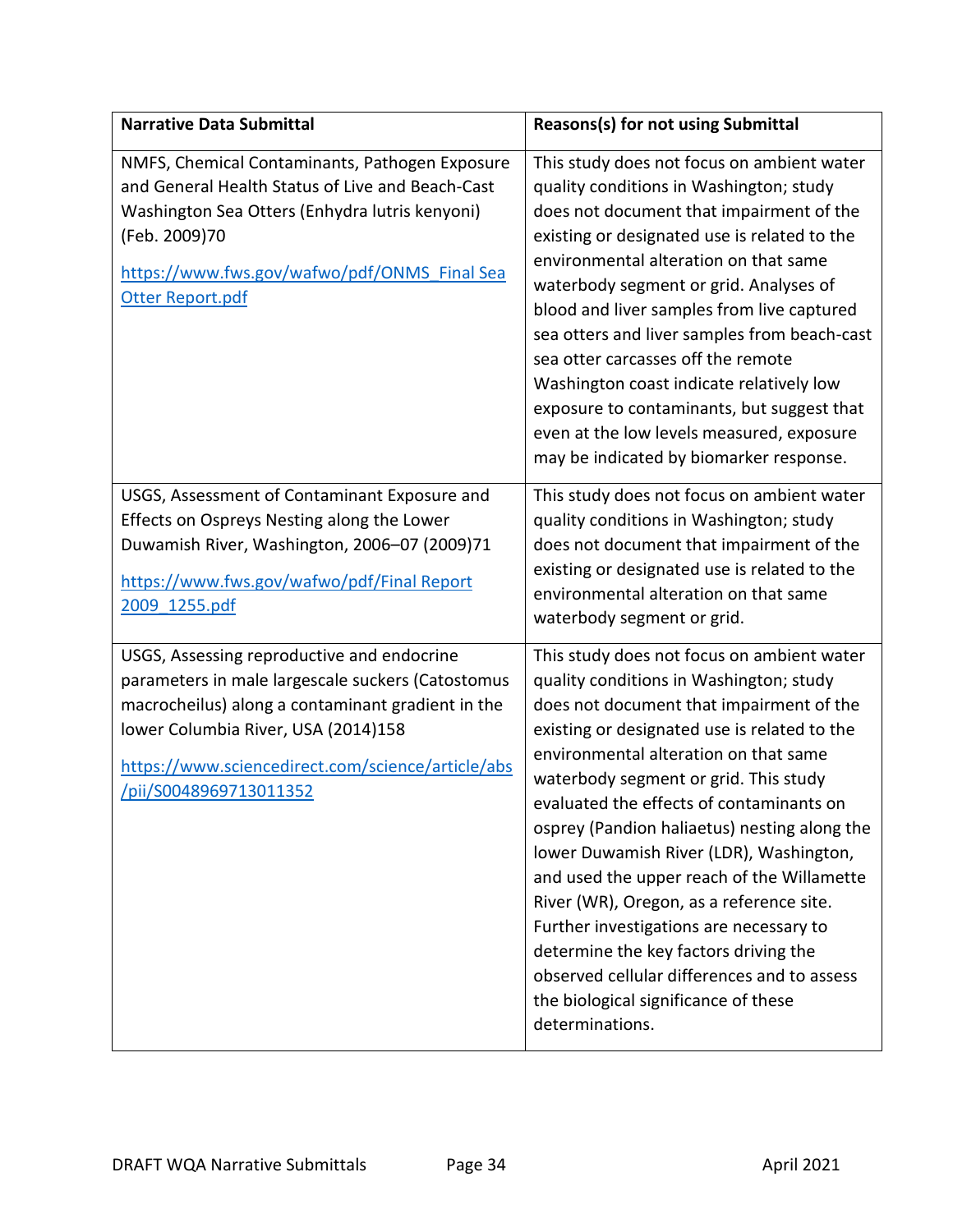| <b>Narrative Data Submittal</b>                                                                                                                                                                                                                                                | <b>Reasons(s) for not using Submittal</b>                                                                                                                                                                                                                                                                                                                                                                                                                                                                                                           |
|--------------------------------------------------------------------------------------------------------------------------------------------------------------------------------------------------------------------------------------------------------------------------------|-----------------------------------------------------------------------------------------------------------------------------------------------------------------------------------------------------------------------------------------------------------------------------------------------------------------------------------------------------------------------------------------------------------------------------------------------------------------------------------------------------------------------------------------------------|
| USGS, Contaminants of legacy and emerging<br>concern in largescale suckers (Catostomus<br>macrocheilus) and the foodweb in the lower<br>Columbia River, Oregon and Washington, USA<br>(2014)159<br>https://www.sciencedirect.com/science/article/abs<br>/pii/S0048969713004336 | This study does not focus on ambient water<br>quality conditions in Washington; study<br>does not document that impairment of the<br>existing or designated use is related to the<br>environmental alteration on that same<br>waterbody segment or grid. This study<br>investigated occurrence, transport<br>pathways, and effects of polybrominated<br>diphenyl ether (PBDE) flame retardants and<br>other endocrine disrupting chemicals (EDCs)<br>in aquatic media and the food web in the<br>lower Columbia River.                              |
| USGS, Health status of Largescale Sucker<br>(Catostomus macrocheilus) collected along an<br>organic contaminant gradient in the lower<br>Columbia River, Oregon and Washington, USA<br>(2014)160<br>https://www.sciencedirect.com/science/article/abs<br>pii/S0048969713008966 | This study does not focus on ambient water<br>quality conditions in Washington; study<br>does not document that impairment of the<br>existing or designated use is related to the<br>environmental alteration on that same<br>waterbody segment or grid. For this study<br>the health of Largescale Sucker (Catostomus<br>macrocheilus) in the lower Columbia River<br>(USA) was evaluated using morphometric<br>and histopathological approaches, and its<br>association with organic contaminants<br>accumulated in liver was evaluated in males. |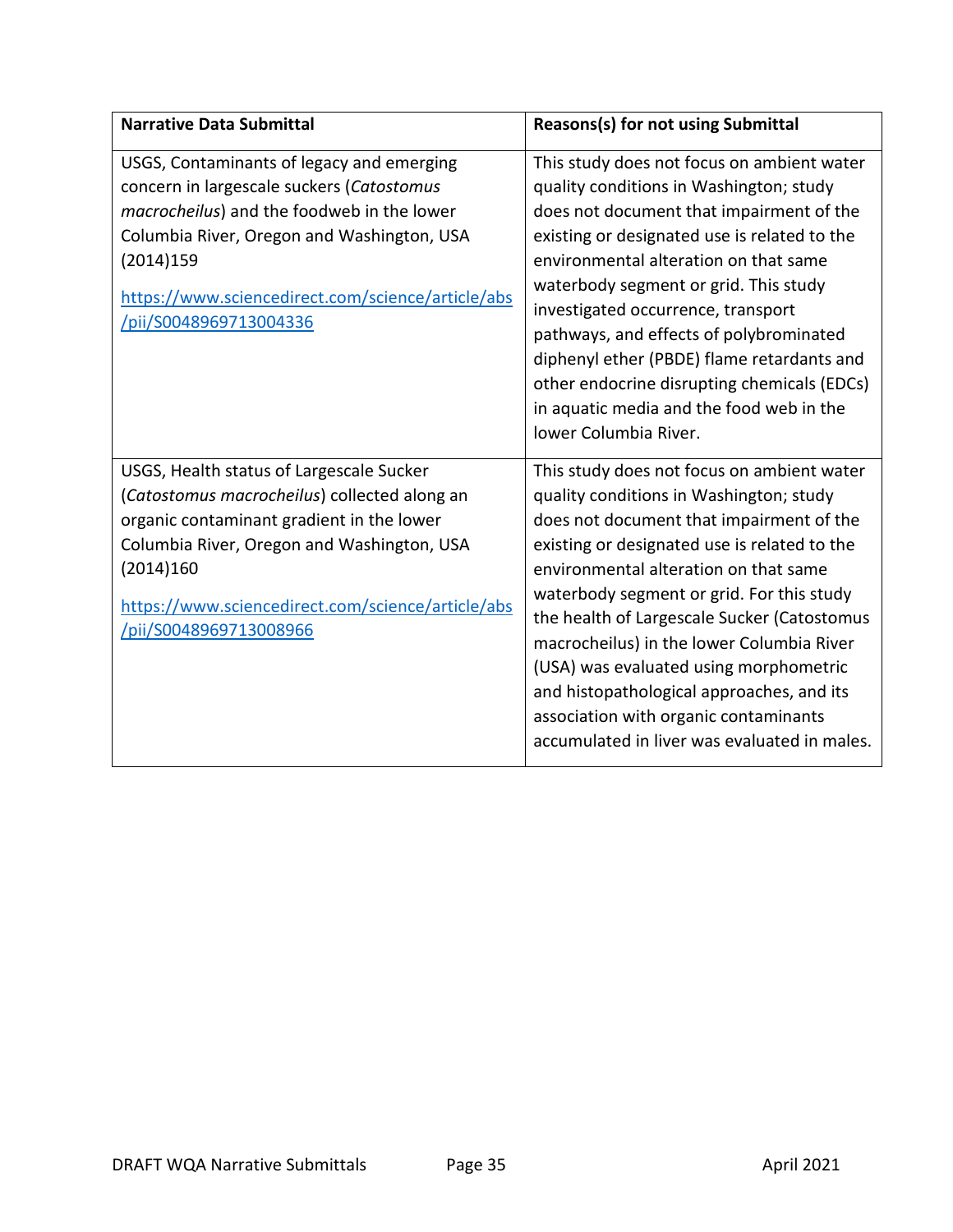| <b>Narrative Data Submittal</b>                                                                                                                                                                                              | <b>Reasons(s) for not using Submittal</b>                                                                                                                                                                                                                                                                                                                                                                                                                                                                                                                                                                                                                             |
|------------------------------------------------------------------------------------------------------------------------------------------------------------------------------------------------------------------------------|-----------------------------------------------------------------------------------------------------------------------------------------------------------------------------------------------------------------------------------------------------------------------------------------------------------------------------------------------------------------------------------------------------------------------------------------------------------------------------------------------------------------------------------------------------------------------------------------------------------------------------------------------------------------------|
| C Benson, A. J. New Zealand mudsnail sightings<br>distribution (2014)99<br>https://www.fws.gov/columbiariver/publications/2<br>014 NZMS progress report.pdf                                                                  | This study does not focus on ambient water<br>quality conditions in Washington; study<br>does not document that impairment of the<br>existing or designated use is related to the<br>environmental alteration on that same<br>waterbody segment or grid. The Columbia<br>River Fisheries Program Office has been<br>intermittently monitoring the New Zealand<br>mudsnail at six lower Columbia River Basin<br>National Fish Hatcheries since 2006. This is a<br>tiny exotic snail species that has invaded<br>brackish and freshwater habitats of at least<br>ten states in the western U.S. including a<br>number of private, state and federal fish<br>hatcheries. |
| NMFS, 10 Years of Research & Conservation:<br>Southern Resident Killer Whales (June 2014)45<br>https://www.noaa.gov/media-release/noaa-<br>fisheries-10-year-study-highlights-threats-to-<br>southern-resident-killer-whales | This study does not focus on ambient water<br>quality conditions in Washington; study<br>does not document that impairment of the<br>existing or designated use is related to the<br>environmental alteration on that same<br>waterbody segment or grid. This paper is a<br>culmination of research into recovery of the<br>killer whale populations and steps that need<br>to be taken.                                                                                                                                                                                                                                                                              |
| NMFS, Recovery Plan for Southern Resident Killer<br>Whales (Orcinus orca) (Jan. 17, 2008)46<br>https://www.fisheries.noaa.gov/resource/documen<br>t/recovery-plan-southern-resident-killer-whales-<br>orcinus-orca           | This study does not focus on ambient water<br>quality conditions in Washington; study<br>does not document that impairment of the<br>existing or designated use is related to the<br>environmental alteration on that same<br>waterbody segment or grid. This paper is a<br>recovery plan for the killer whale<br>populations and steps that need to be taken.                                                                                                                                                                                                                                                                                                        |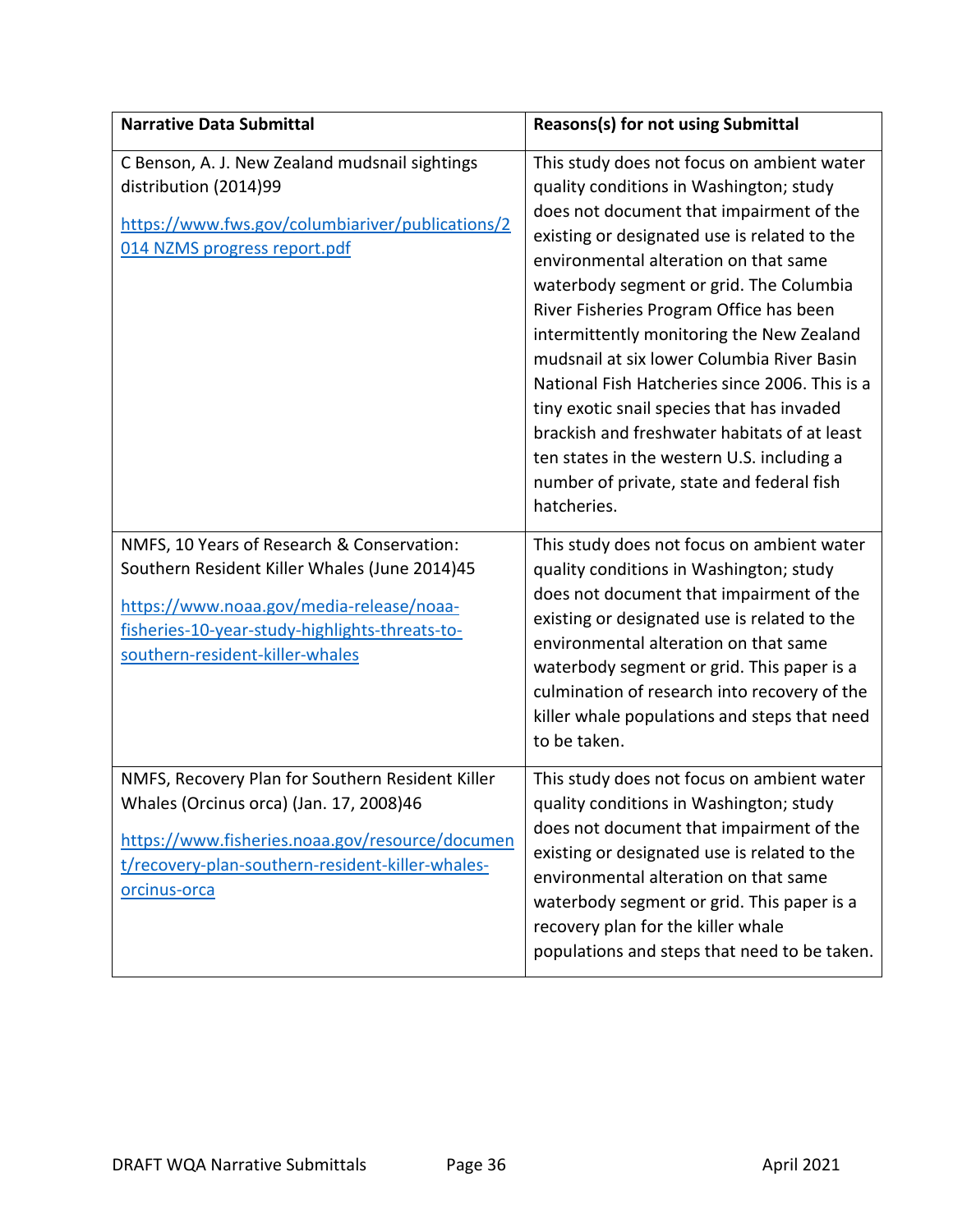| <b>Narrative Data Submittal</b>                                                                                                                                                                                                                                                                                                                                                                                                                                   | <b>Reasons(s) for not using Submittal</b>                                                                                                                                                                                                                                                                                                                                                                                                                                                   |
|-------------------------------------------------------------------------------------------------------------------------------------------------------------------------------------------------------------------------------------------------------------------------------------------------------------------------------------------------------------------------------------------------------------------------------------------------------------------|---------------------------------------------------------------------------------------------------------------------------------------------------------------------------------------------------------------------------------------------------------------------------------------------------------------------------------------------------------------------------------------------------------------------------------------------------------------------------------------------|
| EPA, Recommendations on a Monitoring Scheme<br>for Polybrominated Diphenyl Ethers (PBDEs) in<br>Puget Sound49<br>https://www.eopugetsound.org/sites/default/files/<br><b>PBDE Recommendations.pdf</b>                                                                                                                                                                                                                                                             | Intent of the study was not to demonstrate<br>ambient water conditions at specific<br>locations in Washington; study does not<br>document that impairment of the existing or<br>designated use is related to the<br>environmental alteration on that same<br>waterbody segment or grid. EPA provides<br>forward thinking recommendations for<br>monitoring PBDEs in Puget Sound.                                                                                                            |
| Lanksbury, J.A., and B. Lubliner. 2015. Quality<br>Assurance Project Plan for Status and Trends<br>Monitoring of Marine Nearshore Mussels for the<br>Regional Stormwater Monitoring Program and<br>Pierce County. Washington Department of Fish and<br>Wildlife; WDFW Publication Number FPT 15-04.<br>Olympia, Washington. 76pp.<br>https://wdfw.wa.gov/publications/01760                                                                                       | The QAPP submittal does not represent<br>study results that demonstrate ambient<br>water conditions at specific locations in<br>Washington; the QAPP does not document<br>that impairment of the existing or<br>designated use is related to the<br>environmental alteration on that same<br>waterbody segment or grid. We do note that<br>WDFW submitted all relevant tissue data<br>associated with their studies to Ecology for<br>consideration in the technical assessment of<br>data. |
| O'Neill, S.M., J.E. West, L.L. Johnson, J.A. Lanksbury,<br>L.A. Niewolny, and A.J. Carey. 2013. Quality<br>Assurance Project Plan: Toxic Contaminants in<br>Outmigrating Juvenile Chinook Salmon<br>(Oncorhynchus tshawytscha) From River Mouths<br>and Nearshore Saltwater Habitats of Puget Sound.<br>Washington Department of Fish and Wildlife;<br>WDFW Publication Number FPT 14-07. Olympia,<br>Washington. 51pp.<br>https://wdfw.wa.gov/publications/01609 | The QAPP submittal does not represent<br>study results that demonstrate ambient<br>water conditions at specific locations in<br>Washington; the QAPP does not document<br>that impairment of the existing or<br>designated use is related to the<br>environmental alteration on that same<br>waterbody segment or grid. We do note<br>that WDFW submitted all relevant tissue<br>data associated with their studies to Ecology<br>for consideration in the technical<br>assessment of data. |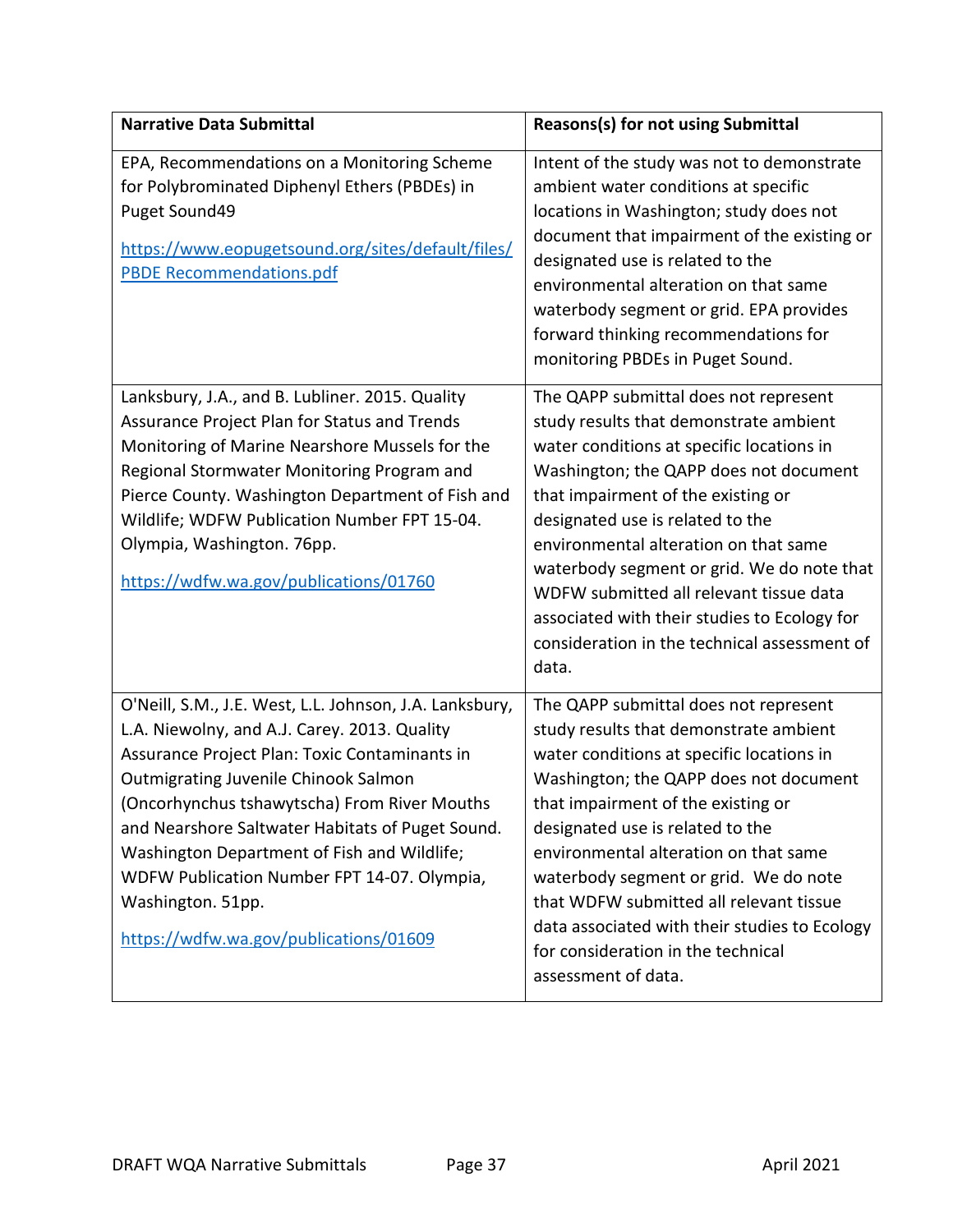| <b>Narrative Data Submittal</b>                                                                                                                                                                                                                                                                                                                                                                                                                                        | Reasons(s) for not using Submittal                                                                                                                                                                                                                                                                                                                                                                                                                                                          |
|------------------------------------------------------------------------------------------------------------------------------------------------------------------------------------------------------------------------------------------------------------------------------------------------------------------------------------------------------------------------------------------------------------------------------------------------------------------------|---------------------------------------------------------------------------------------------------------------------------------------------------------------------------------------------------------------------------------------------------------------------------------------------------------------------------------------------------------------------------------------------------------------------------------------------------------------------------------------------|
| West, J.E., J.A. Lanksbury, L.A. Niewolny, and A.J.<br>Carey. 2013. Quality Assurance Project Plan:<br><b>Effectiveness Monitoring for a Creosote-piling</b><br>Removal Project: Embryos of Pacific Herring (Clupea<br>pallasi) as Sentinels for the Presence of Polycyclic<br>Aromatic Hydrocarbons (PAHs). Washington<br>Department of Fish and Wildlife; WDFW Publication<br>Number FPT 13-11. Olympia, Washington. 38pp.<br>https://wdfw.wa.gov/publications/01598 | The QAPP submittal does not represent<br>study results that demonstrate ambient<br>water conditions at specific locations in<br>Washington; the QAPP does not document<br>that impairment of the existing or<br>designated use is related to the<br>environmental alteration on that same<br>waterbody segment or grid. We do note that<br>WDFW submitted all relevant tissue data<br>associated with their studies to Ecology for<br>consideration in the technical assessment of<br>data. |
| Lanksbury, J.A., J.E. West, and L.A. Niewolny. 2012.<br>Quality Assurance Project Plan: Mussel Watch Pilot<br>Expansion Project. Washington Department of Fish<br>and Wildlife; WDFW Publication Number FPT 13-08.<br>Olympia, Washington. 80pp.<br>https://wdfw.wa.gov/publications/01596                                                                                                                                                                             | The QAPP submittal does not represent<br>study results that demonstrate ambient<br>water conditions at specific locations in<br>Washington; the QAPP does not document<br>that impairment of the existing or<br>designated use is related to the<br>environmental alteration on that same<br>waterbody segment or grid. We do note<br>that WDFW submitted all relevant tissue<br>data associated with their studies to Ecology<br>for consideration in the technical<br>assessment of data. |
| West, J.E., L.A. Niewolny, S.R. Quinnell, and J.A.<br>Lanksbury. 2012. Quality Assurance Project Plan:<br>Toxic Contaminants in Dungeness crab (Cancer<br>magister) and Spot Prawn (Pandalus platyceros)<br>from Puget Sound, Washington, USA. Washington<br>Department of Fish and Wildlife; WDFW Publication<br>Number FPT 13-10. Olympia, Washington. 88pp.<br>https://wdfw.wa.gov/publications/01436                                                               | The QAPP submittal does not represent<br>study results that demonstrate ambient<br>water conditions at specific locations in<br>Washington; the QAPP does not document<br>that impairment of the existing or<br>designated use is related to the<br>environmental alteration on that same<br>waterbody segment or grid. We do note that<br>WDFW submitted all relevant tissue data<br>associated with their studies to Ecology for<br>consideration in the technical assessment of<br>data. |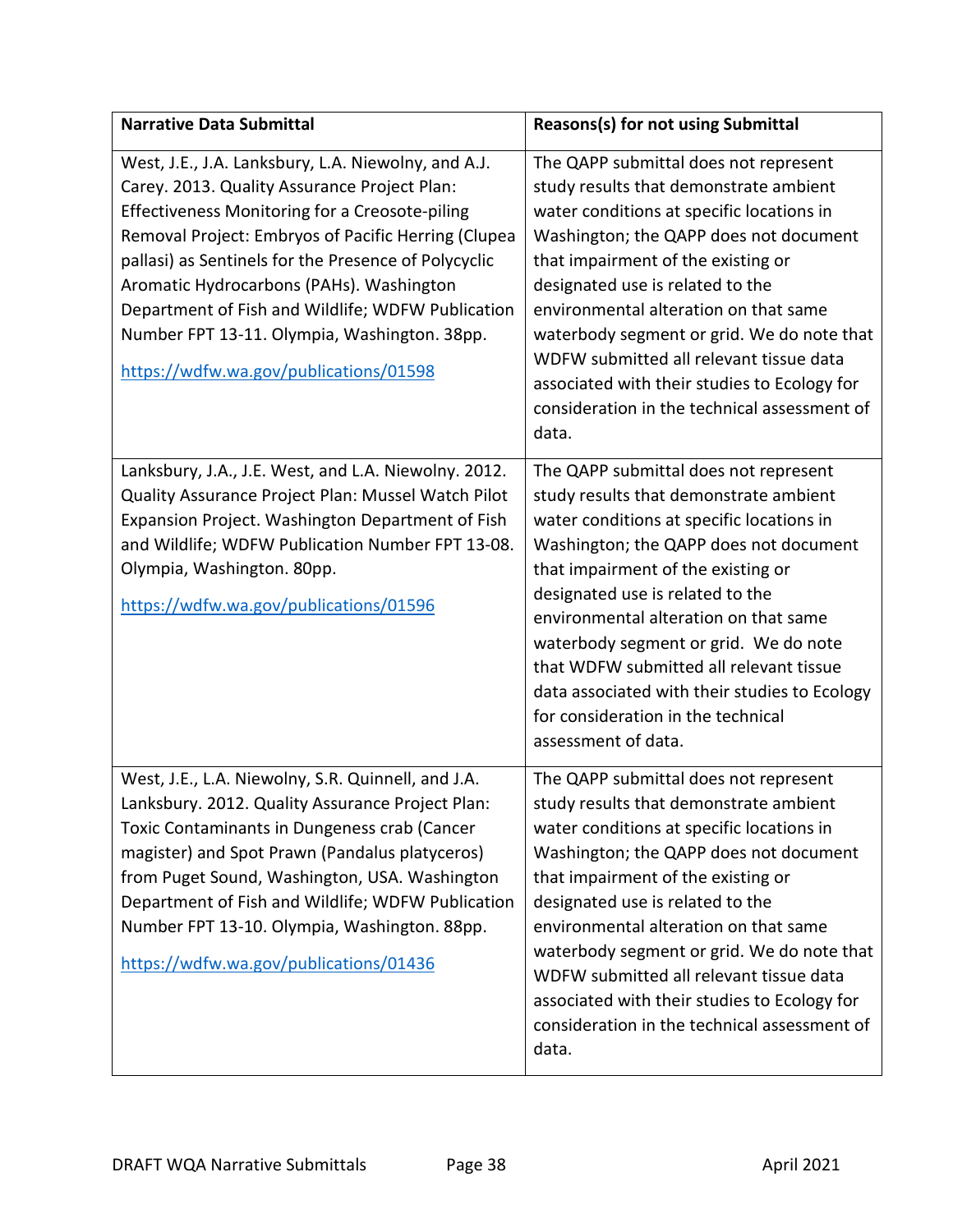| <b>Narrative Data Submittal</b>                                                                                                                                                                                                                                                                                                                                                                                                                                     | <b>Reasons(s) for not using Submittal</b>                                                                                                                                                                                                                                                                                                                                                                                                                                                                         |
|---------------------------------------------------------------------------------------------------------------------------------------------------------------------------------------------------------------------------------------------------------------------------------------------------------------------------------------------------------------------------------------------------------------------------------------------------------------------|-------------------------------------------------------------------------------------------------------------------------------------------------------------------------------------------------------------------------------------------------------------------------------------------------------------------------------------------------------------------------------------------------------------------------------------------------------------------------------------------------------------------|
| West, J.E., J.A. Lanksbury, S. Jeffries, and M. Lance.<br>2009. Quality Assurance Project Plan: Persistent<br>organic pollutants in three guilds of pelagic marine<br>A Toxics-focused Biological Observation Program<br>for the Salish Sea species from the Puget Sound.<br>Washington Department of Fish and Wildlife;<br>WDFW Publication Number 09-10-099. Olympia,<br>Washington. 35pp<br>https://wdfw.wa.gov/publications/01130                               | The QAPP submittal does not represent<br>study results that demonstrate ambient<br>water conditions at specific locations in<br>Washington; the QAPP does not document<br>that impairment of the existing or<br>designated use is related to the<br>environmental alteration on that same<br>waterbody segment or grid. We do note that<br>WDFW submitted all relevant tissue data<br>associated with their studies to Ecology for<br>consideration in the technical assessment of<br>data.                       |
| Moser, M.L., M.S. Myers, J.E. West, S.M. O'Neill,<br>and B.J. Burke. 2013. English Sole Spawning<br>Migration and Evidence for Feeding Site Fidelity in<br>Puget Sound, U.S.A., with Implications for<br>Contaminant Exposure. Northwest Science. 87 (4),<br>317-325.<br>https://bioone.org/journals/northwest-<br>science/volume-87/issue-4/046.087.0403/English-<br>Sole-Spawning-Migration-and-Evidence-for-<br>Feeding-Site-Fidelity/10.3955/046.087.0403.short | Intent of the study was not to demonstrate<br>ambient water conditions at specific<br>locations in Washington; study does not<br>document that impairment of the existing or<br>designated use is related to the<br>environmental alteration on that same<br>waterbody segment or grid. This study used<br>acoustic telemetry to assess the potential<br>for contaminant exposure during spawning<br>migrations and to track the localized<br>movements of adult English sole in the<br>vicinity of Eagle Harbor. |
| Pacific Herring Biomass of spawning Pacific herring,<br>Washington Department of Fish & Wildlife.pdf<br>https://www.pugetsoundinfo.wa.gov/ProgressMea<br>sure/Detail/36/VitalSigns                                                                                                                                                                                                                                                                                  | Intent of the study was not to demonstrate<br>ambient water conditions at specific<br>locations in Washington; study does not<br>document that impairment of the existing or<br>designated use is related to the<br>environmental alteration on that same<br>waterbody segment or grid. This study is on<br>herring biomass.                                                                                                                                                                                      |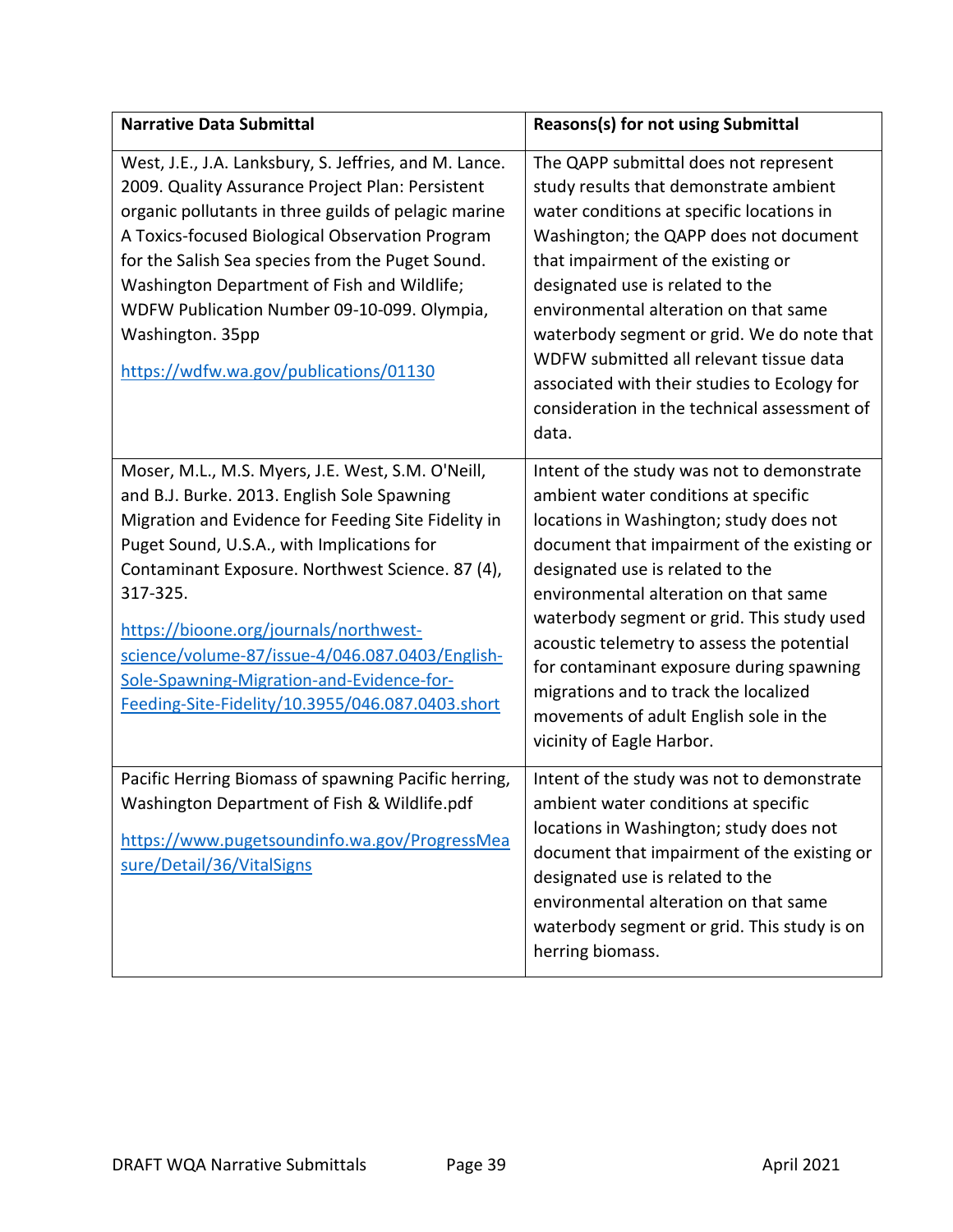| <b>Narrative Data Submittal</b>                                                                                                                                                                                                                                                                                                                                                                                                 | Reasons(s) for not using Submittal                                                                                                                                                                                                                                                                                                                                                                                                                                                                                                                                                                                                                                                                                                                                                                                                         |
|---------------------------------------------------------------------------------------------------------------------------------------------------------------------------------------------------------------------------------------------------------------------------------------------------------------------------------------------------------------------------------------------------------------------------------|--------------------------------------------------------------------------------------------------------------------------------------------------------------------------------------------------------------------------------------------------------------------------------------------------------------------------------------------------------------------------------------------------------------------------------------------------------------------------------------------------------------------------------------------------------------------------------------------------------------------------------------------------------------------------------------------------------------------------------------------------------------------------------------------------------------------------------------------|
| West, J. E., S.M. O'Neill, G.M. Ylitalo, J.P. Incardona,<br>D.C.Doty, and M.E. Dutch. 2014. An evaluation of<br>background levels and sources of polycyclic<br>aromatic hydrocarbons in naturally spawned<br>embryos of Pacific herring (Clupea pallasii) from<br>Puget Sound, Washington, USA. Science of the Total<br>Environment 499: 114-124<br>https://www.sciencedirect.com/science/article/abs<br>/pii/S0048969714012212 | Intent of the study was not to demonstrate<br>ambient water conditions at specific<br>locations in Washington; study does not<br>document that impairment of the existing or<br>designated use is related to the<br>environmental alteration on that same<br>waterbody segment or grid. This study<br>compared concentrations of polycyclic<br>aromatic hydrocarbons, or PAHs, in naturally<br>spawned herring embryos from five<br>spawning areas across Puget Sound.                                                                                                                                                                                                                                                                                                                                                                     |
| Ecology, Sensitivity to Eutrophication of the<br>Southern Puget Sound Basin (2001)43<br>https://apps.ecology.wa.gov/publications/documen<br>ts/0203059.pdf                                                                                                                                                                                                                                                                      | Intent of the study was not to demonstrate<br>ambient water conditions at specific<br>locations in Washington; study does not<br>document that impairment of the existing or<br>designated use is related to the<br>environmental alteration on that same<br>waterbody segment or grid. This paper<br>summarized three years of PSAMP data for<br>mercury and PCBs in quillback rockfish;<br>compared muscle tissue concentrations of<br>these contaminants for three locations in<br>Puget sound, assessed the importance of<br>fish age, size, lipid content and location, and<br>described these relationships using linear<br>regression models. It is important to note<br>that any water quality data associated with<br>the study that is in EIM or the federal Water<br>Quality Portal would be used in the<br>assessment of data. |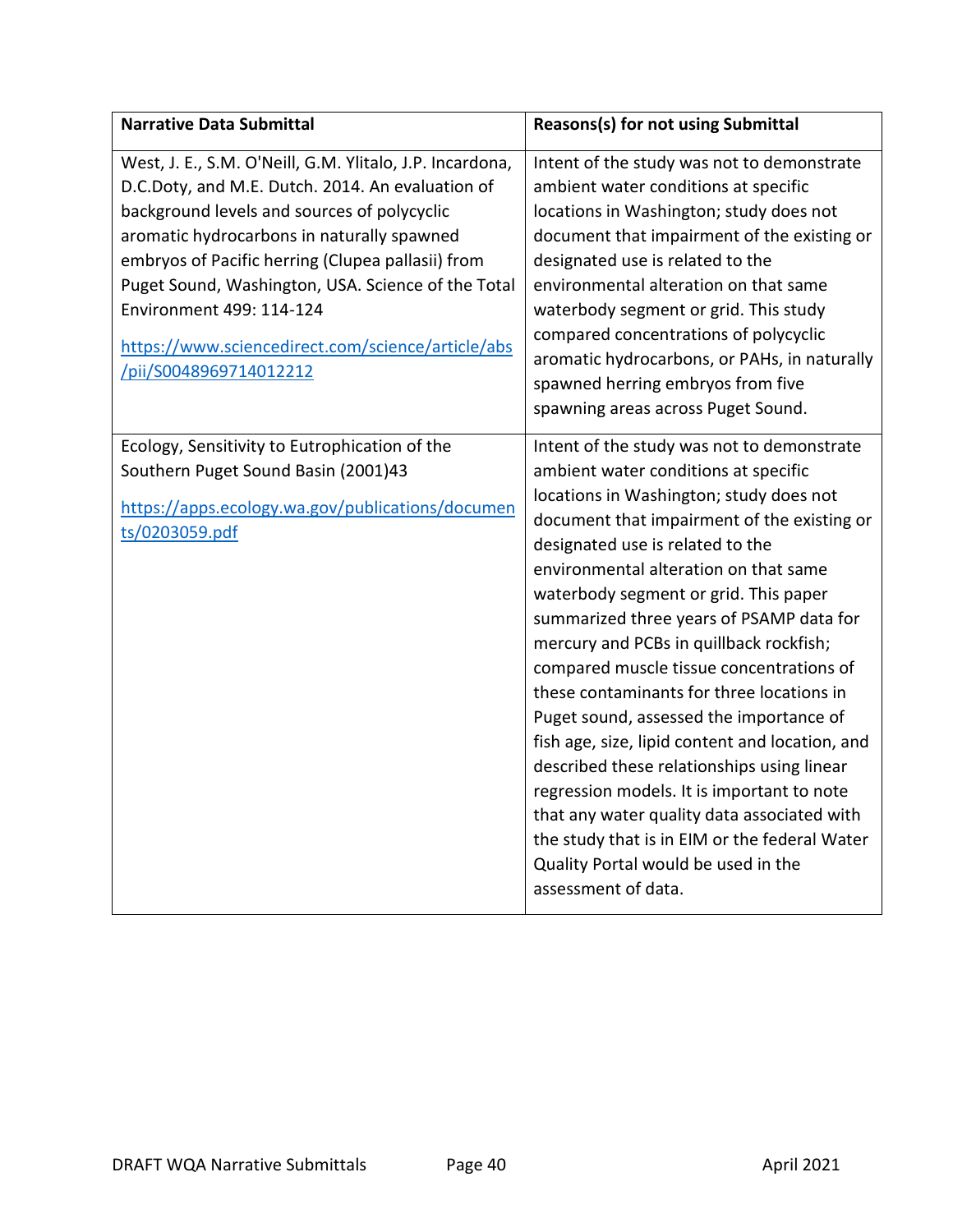| <b>Narrative Data Submittal</b>                                                                                                                                                                                                    | Reasons(s) for not using Submittal                                                                                                                                                                                                                                                                                                                                                                                                                                                                                                                                                                                                                                                         |
|------------------------------------------------------------------------------------------------------------------------------------------------------------------------------------------------------------------------------------|--------------------------------------------------------------------------------------------------------------------------------------------------------------------------------------------------------------------------------------------------------------------------------------------------------------------------------------------------------------------------------------------------------------------------------------------------------------------------------------------------------------------------------------------------------------------------------------------------------------------------------------------------------------------------------------------|
| U.S. Fish and Wildlife Service, Best Management<br>Practices to Minimize Adverse Effects to Pacific<br>Lamprey (Entosphenus tridentatus) (2010);110<br>https://www.blm.gov/sites/blm.gov/files/policies/I<br>B-OR-2010-041 att.pdf | Intent of the study was not to demonstrate<br>ambient water conditions at specific<br>locations in Washington; study does not<br>document that impairment of the existing or<br>designated use is related to the<br>environmental alteration on that same<br>waterbody segment or grid. The purpose of<br>this document is to provide information on<br>Best Management Practices for Pacific<br>lamprey that can be incorporated into any<br>stream disturbing activity on lands managed<br>by the Forest Service and Bureau of Land<br>Management within the Columbia River<br>basin.                                                                                                    |
| Ecology, Perfluorinated Compounds in Washington<br>Rivers and Lakes (Aug. 2010)80<br>https://apps.ecology.wa.gov/publications/documen<br>ts/1003034.pdf                                                                            | Intent of the study was not to demonstrate<br>ambient water conditions at specific<br>locations in Washington; study does not<br>document that impairment of the existing or<br>designated use is related to the<br>environmental alteration on that same<br>waterbody segment or grid. he study<br>represents an exploratory effort seeking<br>information on 13 perfluorinated<br>compounds (PFCs) statewide in surface<br>waters, wastewater treatment plant<br>effluents, and fish tissues. Generally<br>speaking, total PFC concentrations in all<br>matrices recorded as part of the study were<br>within or below the range of values<br>recorded at other United States locations. |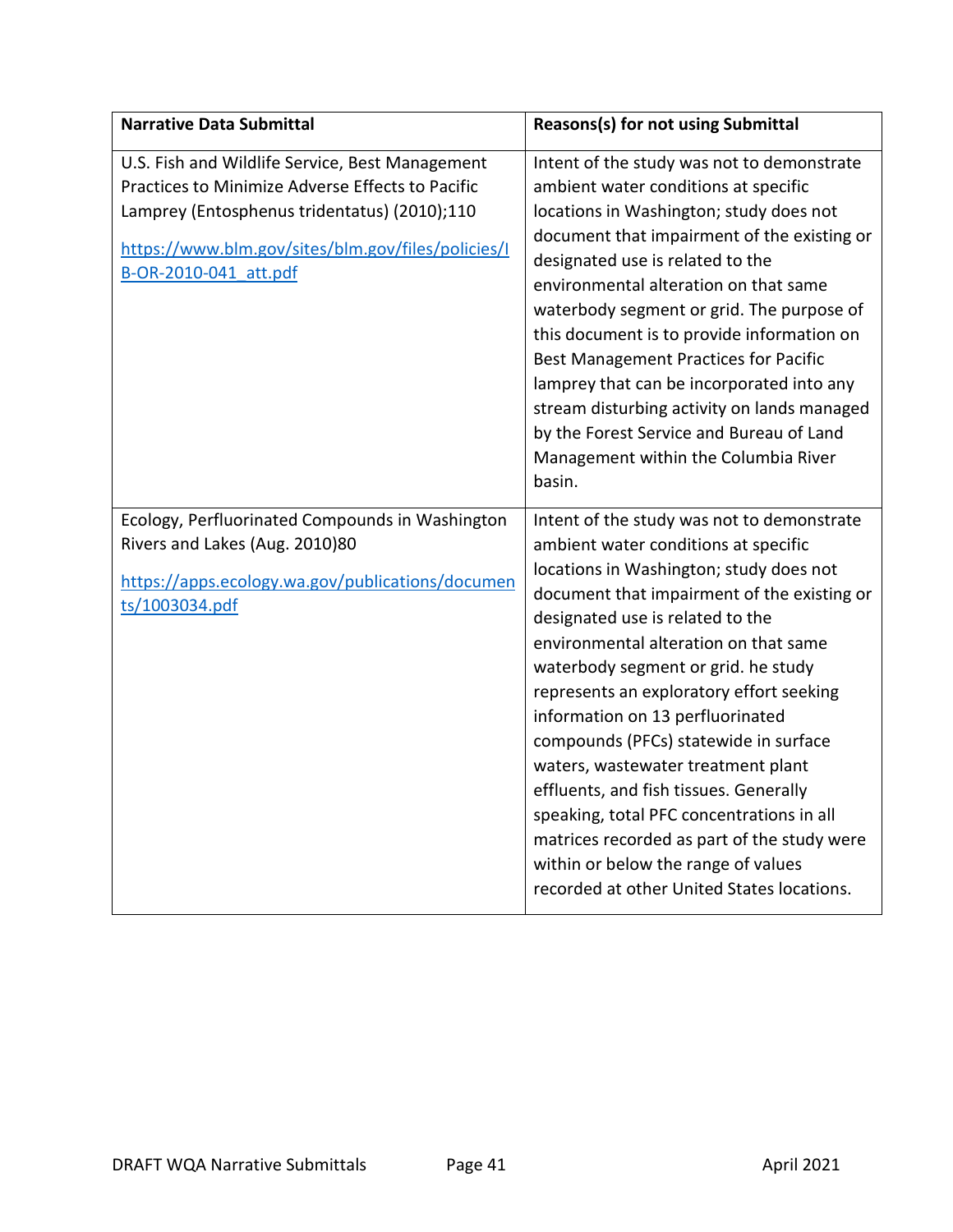| <b>Narrative Data Submittal</b>                                                                                                                                                                                                                                                                                         | <b>Reasons(s) for not using Submittal</b>                                                                                                                                                                                                                                                                                                                                                                                                                                                                                                                                                                                                                                                                                                                                                                                                             |
|-------------------------------------------------------------------------------------------------------------------------------------------------------------------------------------------------------------------------------------------------------------------------------------------------------------------------|-------------------------------------------------------------------------------------------------------------------------------------------------------------------------------------------------------------------------------------------------------------------------------------------------------------------------------------------------------------------------------------------------------------------------------------------------------------------------------------------------------------------------------------------------------------------------------------------------------------------------------------------------------------------------------------------------------------------------------------------------------------------------------------------------------------------------------------------------------|
| Puget Sound Ecosystem Monitoring Program,<br>Indicators of Biological Exposure and Effects of<br>Chemicals of Emerging Concern (Jan. 31, 2013)57<br>https://www.eopugetsound.org/articles/2013-<br>puget-sound-marine-waters-overview                                                                                   | Intent of the study was not to demonstrate<br>ambient water conditions at specific<br>locations in Washington; study does not<br>document that impairment of the existing or<br>designated use is related to the<br>environmental alteration on that same<br>waterbody segment or grid. This project<br>notes that Contaminants of Emerging<br>Concern (CECs) cover a wide range of man-<br>made chemicals such as pharmaceuticals,<br>personal care products, plasticizes, and<br>automotive fluids. Regional monitoring has<br>clearly indicated that many (perhaps<br>thousands) of these compounds make their<br>way into the Salish Sea and other regional<br>waters, such as the Columbia River. As of<br>yet, there has been no regional evaluation<br>of which of those might be most important<br>in terms of their potential to cause harm. |
| NMFS, 5-Year Review: Summary & Evaluation of<br>Lower Columbia River Chinook, Columbia River<br>Chum, Lower Columbia River Coho, and Lower<br>Columbia River Steelhead (2011);114<br>https://www.fisheries.noaa.gov/resource/documen<br>t/2016-5-year-review-summary-evaluation-lower-<br>columbia-river-chinook-salmon | Intent of the study was not to demonstrate<br>ambient water conditions at specific<br>locations in Washington; study does not<br>document that impairment of the existing or<br>designated use is related to the<br>environmental alteration on that same<br>waterbody segment or grid. It is important<br>to note that any water quality data<br>associated with the study that is in EIM or<br>the federal Water Quality Portal would be<br>used in the assessment of data. This<br>document describes the results of the<br>agency's five year status review for ESA-<br>listed lower Columbia River salmon and<br>steelhead species. These include: Lower<br>Columbia River Chinook salmon, Columbia<br>River chum salmon, Lower Columbia River<br>coho salmon, and Lower Columbia River<br>steelhead.                                            |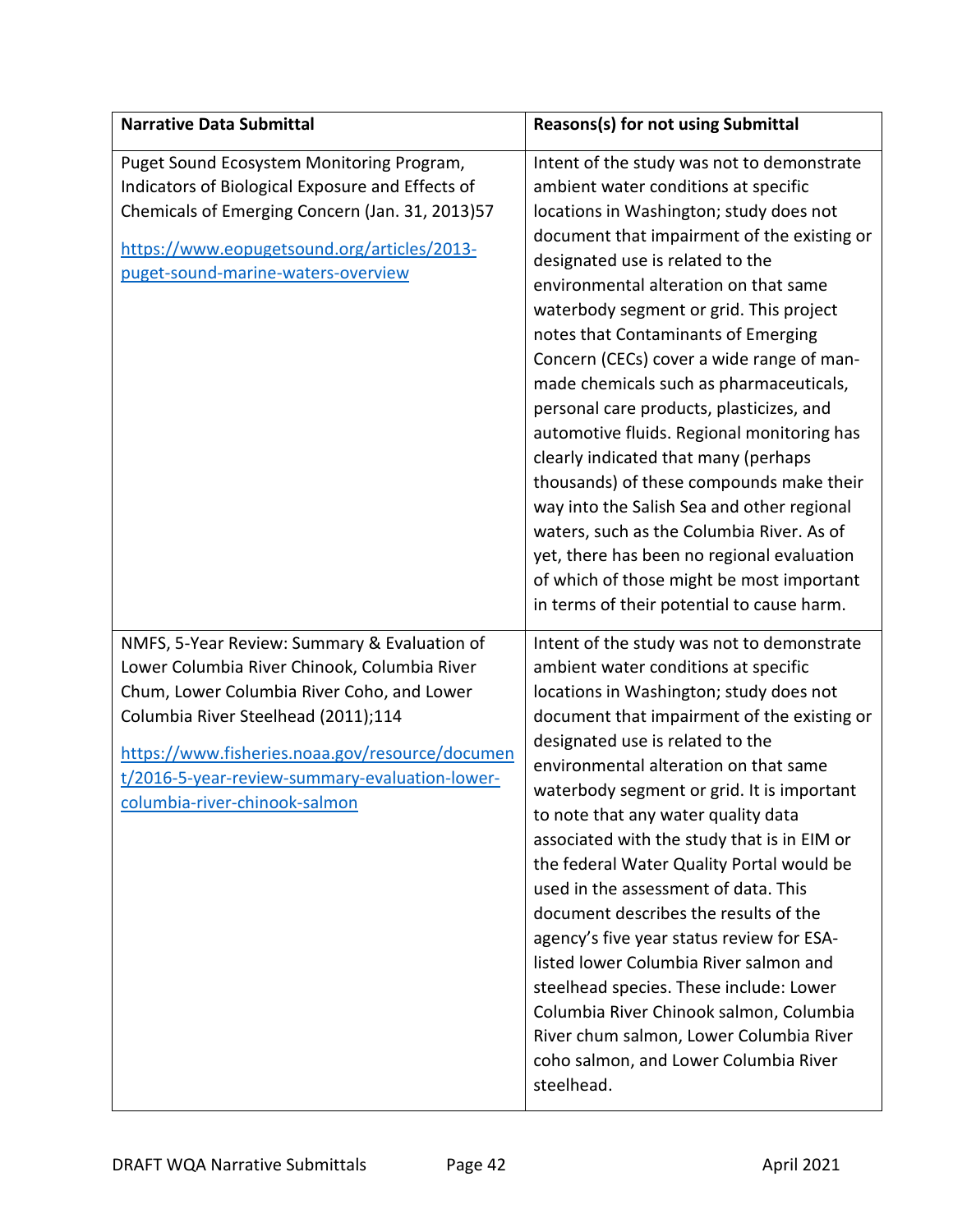| <b>Narrative Data Submittal</b>                                                                                                                                                                                              | Reasons(s) for not using Submittal                                                                                                                                                                                                                                                                                                                                                                                                                                                                                                                                                                       |
|------------------------------------------------------------------------------------------------------------------------------------------------------------------------------------------------------------------------------|----------------------------------------------------------------------------------------------------------------------------------------------------------------------------------------------------------------------------------------------------------------------------------------------------------------------------------------------------------------------------------------------------------------------------------------------------------------------------------------------------------------------------------------------------------------------------------------------------------|
| NMFS, 5-Year Review: Summary & Evaluation of<br>Middle Columbia River Steelhead (2011);115<br>https://www.fisheries.noaa.gov/resource/documen<br>t/2016-5-year-review-summary-evaluation-middle-<br>columbia-river-steelhead | Intent of the study was not to demonstrate<br>ambient water conditions at specific<br>locations in Washington; study does not<br>document that impairment of the existing or<br>designated use is related to the<br>environmental alteration on that same<br>waterbody segment or grid. This document<br>describes the results of the review of the<br><b>ESA-listed Middle Columbia River (MCR)</b><br>steelhead. It is important to note that any<br>water quality data associated with the study<br>that is in EIM or the federal Water Quality<br>Portal would be used in the assessment of<br>data. |
| EPA, Ecological Condition of the Columbia River<br>Estuary EPA 910-R-07-004 (Dec. 2007);128<br>https://archive.epa.gov/emap/archive-<br>emap/web/pdf/columbia.pdf                                                            | Intent of the study was not to demonstrate<br>ambient water conditions at specific<br>locations in Washington; study does not<br>document that impairment of the existing or<br>designated use is related to the<br>environmental alteration on that same<br>waterbody segment or grid. This project<br>was designed to evaluate the overall<br>condition of the Columbia River estuary. It is<br>important to note that any water quality<br>data associated with the study that is in EIM<br>or the federal Water Quality Portal would be<br>used in the assessment of data.                           |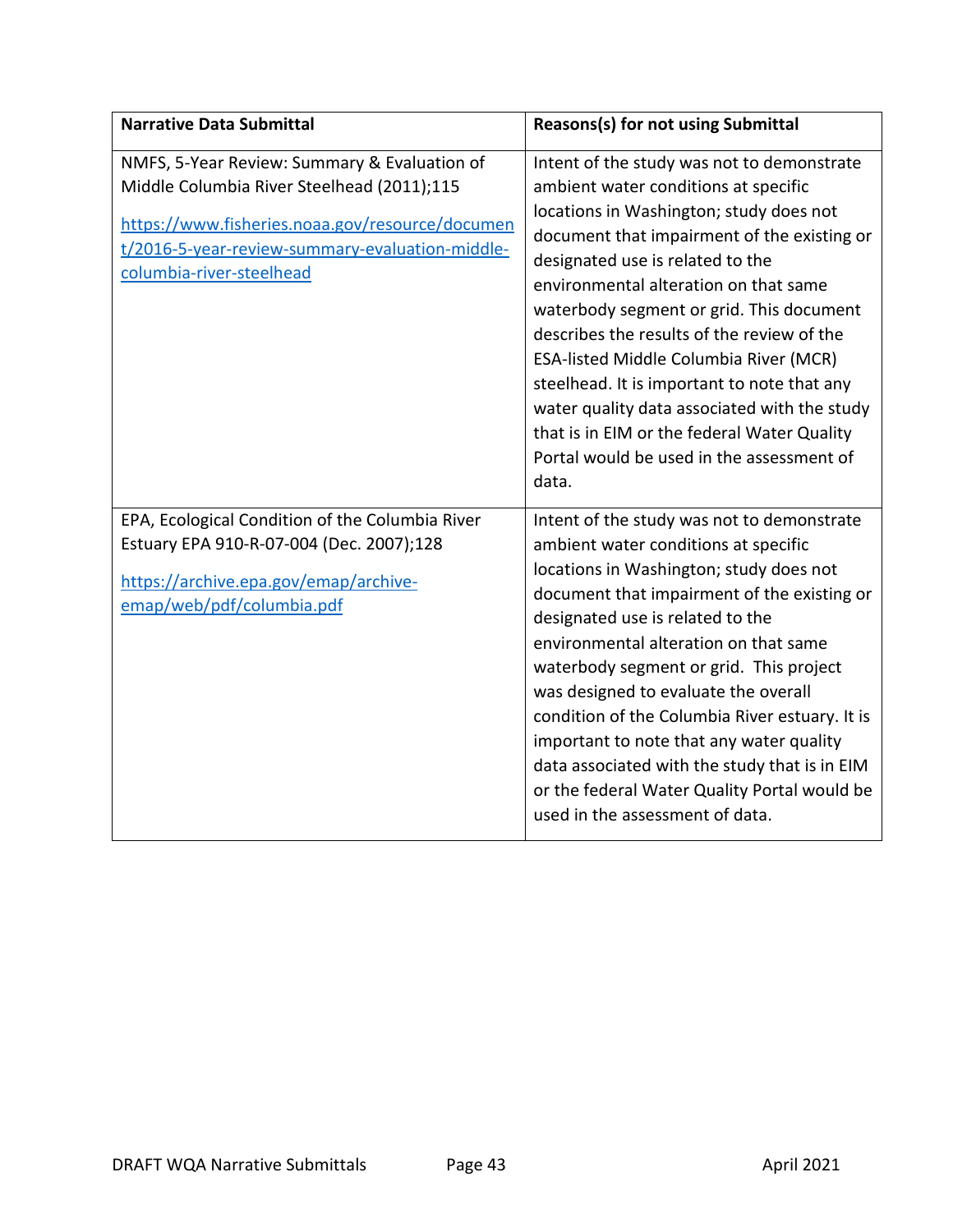| <b>Narrative Data Submittal</b>                                                                                                                                                                                                                                                                                         | Reasons(s) for not using Submittal                                                                                                                                                                                                                                                                                                                                                                                                                                                                                                                                                                                                                                                                                                                      |
|-------------------------------------------------------------------------------------------------------------------------------------------------------------------------------------------------------------------------------------------------------------------------------------------------------------------------|---------------------------------------------------------------------------------------------------------------------------------------------------------------------------------------------------------------------------------------------------------------------------------------------------------------------------------------------------------------------------------------------------------------------------------------------------------------------------------------------------------------------------------------------------------------------------------------------------------------------------------------------------------------------------------------------------------------------------------------------------------|
| Lyndal Johnson et al., (2013): Persistent Organic<br>Pollutants in Juvenile Chinook Salmon in the<br>Columbia River Basin: Implications for Stock<br>Recovery, Transactions of the American Fisheries<br>Society, 142:1, 21-40;131<br>https://apps.ecology.wa.gov/publications/publicati<br>ons/1103024.pdf             | Intent of the study was not to demonstrate<br>ambient water conditions at specific<br>locations in Washington; study does not<br>document that impairment of the existing or<br>designated use is related to the<br>environmental alteration on that same<br>waterbody segment or grid. In this study<br>concentrations of persistent organic<br>pollutants were measured in juvenile<br>Chinook Salmon from various Columbia<br>River stocks and life history types to<br>evaluate the potential for adverse effects in<br>these threatened and endangered fish. It is<br>important to note that any water quality<br>data associated with the study that is in EIM<br>or the federal Water Quality Portal would be<br>used in the assessment of data. |
| Lower Columbia Estuary Partnership, Lower<br>Columbia River Ecosystem Monitoring Project<br>Annual Report for Year 6 (September 2009 to<br>November 2010) (2011);134<br>https://www.estuarypartnership.org/resource/acti<br>on-effectiveness-monitoring-columbia-river-<br>estuary-habitat-restoration-program-annual-0 | Intent of the study was not to demonstrate<br>ambient water conditions at specific<br>locations in Washington; study does not<br>document that impairment of the existing or<br>designated use is related to the<br>environmental alteration on that same<br>waterbody segment or grid. This report<br>describes Ecosystem Monitoring Project<br>accomplishments for the reported period of<br>this on-going project. It is important to note<br>that any water quality data associated with<br>the study that is in EIM or the federal Water<br>Quality Portal would be used in the<br>assessment of data.                                                                                                                                             |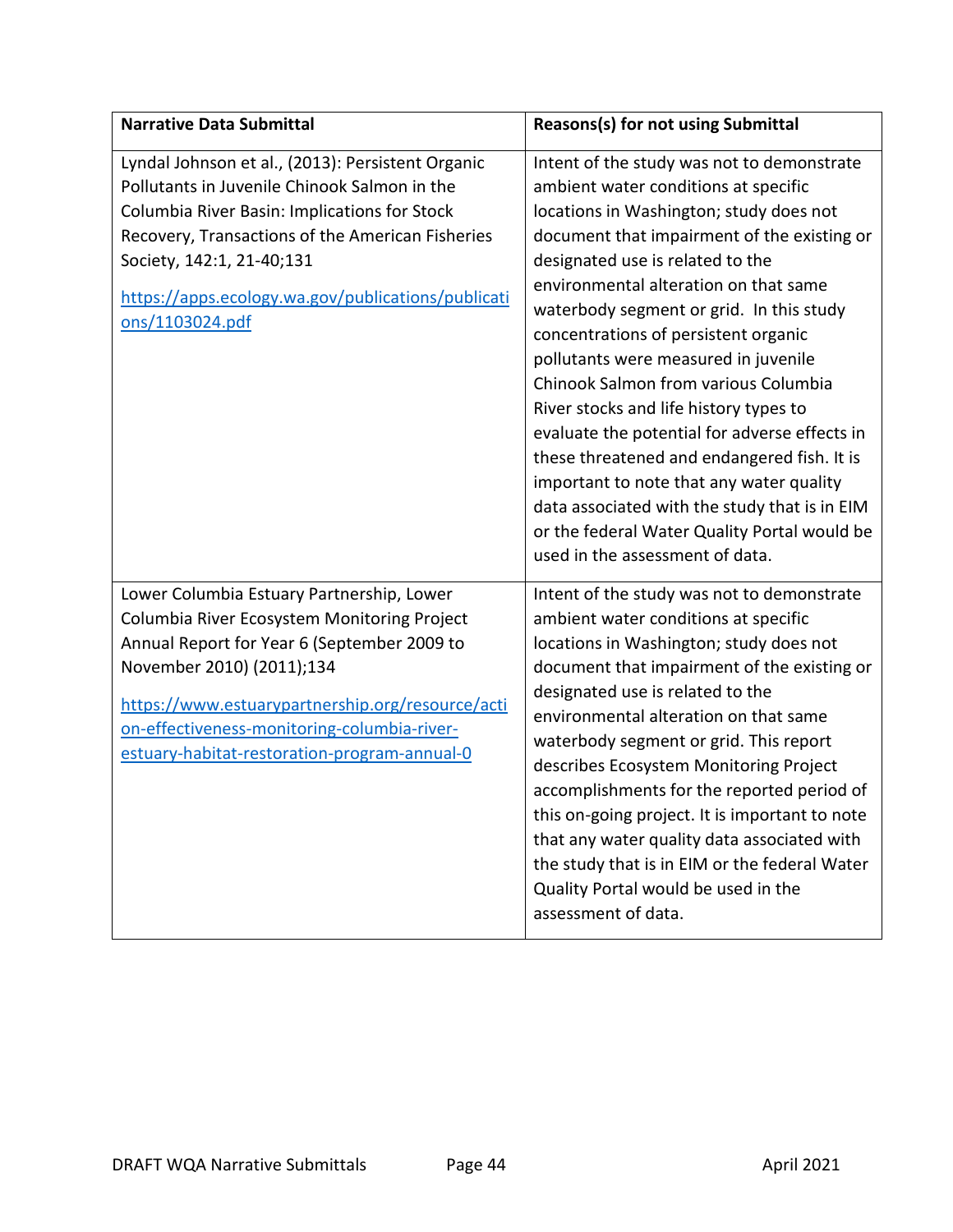| <b>Narrative Data Submittal</b>                                                                                                                                                                                                                                                                                          | Reasons(s) for not using Submittal                                                                                                                                                                                                                                                                                                                                                                                                                                                                                                                                                                          |
|--------------------------------------------------------------------------------------------------------------------------------------------------------------------------------------------------------------------------------------------------------------------------------------------------------------------------|-------------------------------------------------------------------------------------------------------------------------------------------------------------------------------------------------------------------------------------------------------------------------------------------------------------------------------------------------------------------------------------------------------------------------------------------------------------------------------------------------------------------------------------------------------------------------------------------------------------|
| Lower Columbia Estuary Partnership, Lower<br>Columbia River Ecosystem Monitoring Project<br>Annual Report for Year 5 (September 2008 to<br>November 2009) (2010);135<br>https://www.estuarypartnership.org/resource/acti<br>on-effectiveness-monitoring-columbia-river-<br>estuary-habitat-restoration-program-annual-1  | Intent of the study was not to demonstrate<br>ambient water conditions at specific<br>locations in Washington; study does not<br>document that impairment of the existing or<br>designated use is related to the<br>environmental alteration on that same<br>waterbody segment or grid. This report<br>describes Ecosystem Monitoring Project<br>accomplishments for the reported period of<br>this on-going project. It is important to note<br>that any water quality data associated with<br>the study that is in EIM or the federal Water<br>Quality Portal would be used in the<br>assessment of data. |
| Lower Columbia Estuary Partnership, Lower<br>Columbia River Ecosystem Monitoring Project<br>Annual Report for Year 4 (September 1, 2007 to<br>August 31, 2008) (2009);136<br>https://www.estuarypartnership.org/resource/low<br>er-columbia-river-ecosystem-monitoring-project-<br>annual-report-year-4-september-1-2007 | Intent of the study was not to demonstrate<br>ambient water conditions at specific<br>locations in Washington; study does not<br>document that impairment of the existing or<br>designated use is related to the<br>environmental alteration on that same<br>waterbody segment or grid. This report<br>describes Ecosystem Monitoring Project<br>accomplishments for the reported period of<br>this on-going project. It is important to note<br>that any water quality data associated with<br>the study that is in EIM or the federal Water<br>Quality Portal would be used in the<br>assessment of data. |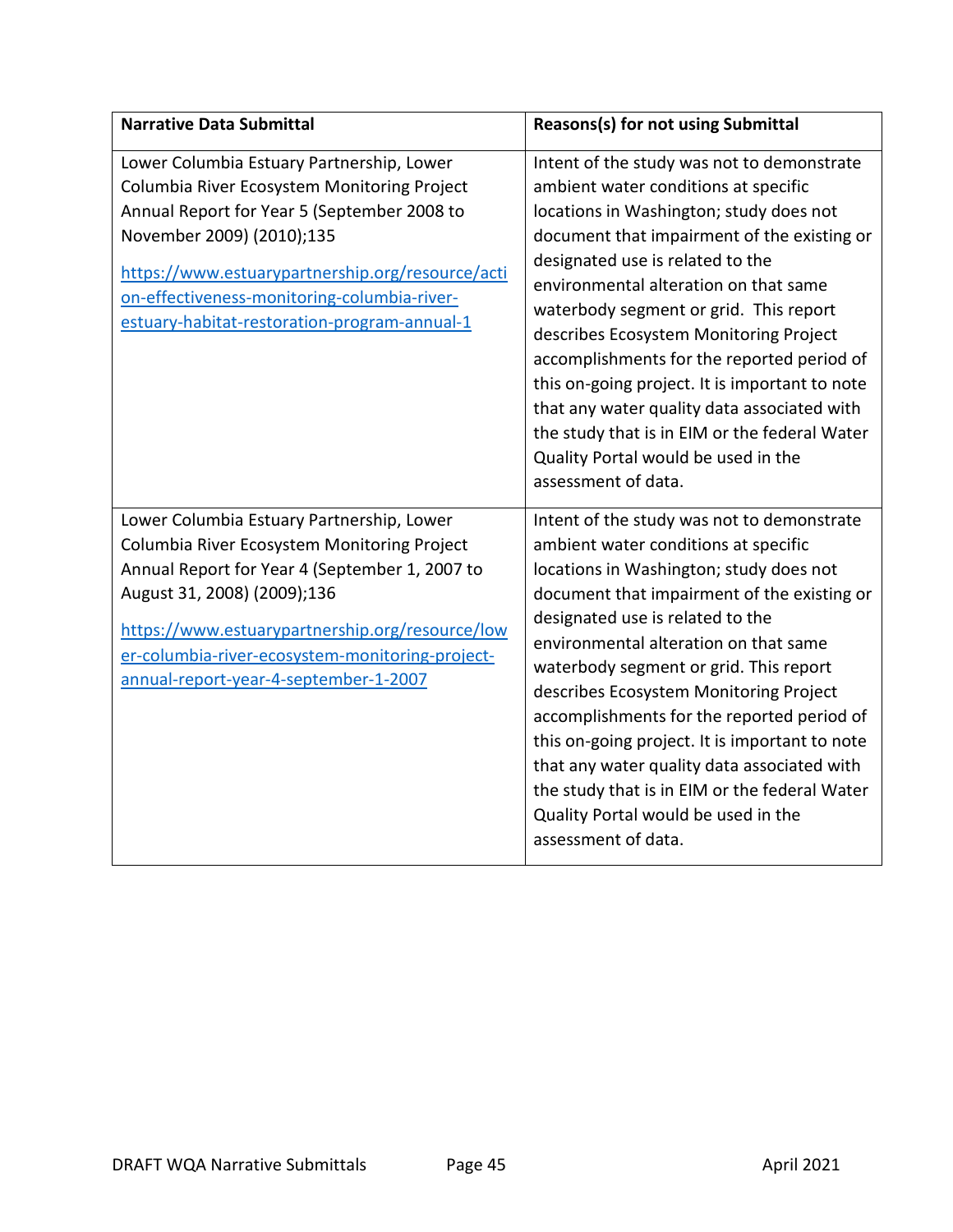| <b>Narrative Data Submittal</b>                                                                                                                                                                                                                                                                                              | <b>Reasons(s) for not using Submittal</b>                                                                                                                                                                                                                                                                                                                                                                                                                                                                                                                                                                   |
|------------------------------------------------------------------------------------------------------------------------------------------------------------------------------------------------------------------------------------------------------------------------------------------------------------------------------|-------------------------------------------------------------------------------------------------------------------------------------------------------------------------------------------------------------------------------------------------------------------------------------------------------------------------------------------------------------------------------------------------------------------------------------------------------------------------------------------------------------------------------------------------------------------------------------------------------------|
| Lower Columbia Estuary Partnership, Lower<br>Columbia River Ecosystem Monitoring Project<br>Annual Report for Year 3B (September 1, 2006 to<br>August 31, 2007) (2008);137<br>https://www.estuarypartnership.org/resource/low<br>er-columbia-river-ecosystem-monitoring-project-<br>annual-report-year-3b-september-1-2006   | Intent of the study was not to demonstrate<br>ambient water conditions at specific<br>locations in Washington; study does not<br>document that impairment of the existing or<br>designated use is related to the<br>environmental alteration on that same<br>waterbody segment or grid. This report<br>describes Ecosystem Monitoring Project<br>accomplishments for the reported period of<br>this on-going project. It is important to note<br>that any water quality data associated with<br>the study that is in EIM or the federal Water<br>Quality Portal would be used in the<br>assessment of data. |
| Lower Columbia Estuary Partnership, Lower<br>Columbia River Ecosystem Monitoring Project<br>Annual Report for Year 7 (September 1, 2010 to<br>December 31, 2011) (2012);141<br>https://www.estuarypartnership.org/resource/acti<br>on-effectiveness-monitoring-columbia-river-<br>estuary-habitat-restoration-program-annual | Intent of the study was not to demonstrate<br>ambient water conditions at specific<br>locations in Washington; study does not<br>document that impairment of the existing or<br>designated use is related to the<br>environmental alteration on that same<br>waterbody segment or grid. This report<br>describes Ecosystem Monitoring Project<br>accomplishments for the reported period of<br>this on-going project. It is important to note<br>that any water quality data associated with<br>the study that is in EIM or the federal Water<br>Quality Portal would be used in the<br>assessment of data. |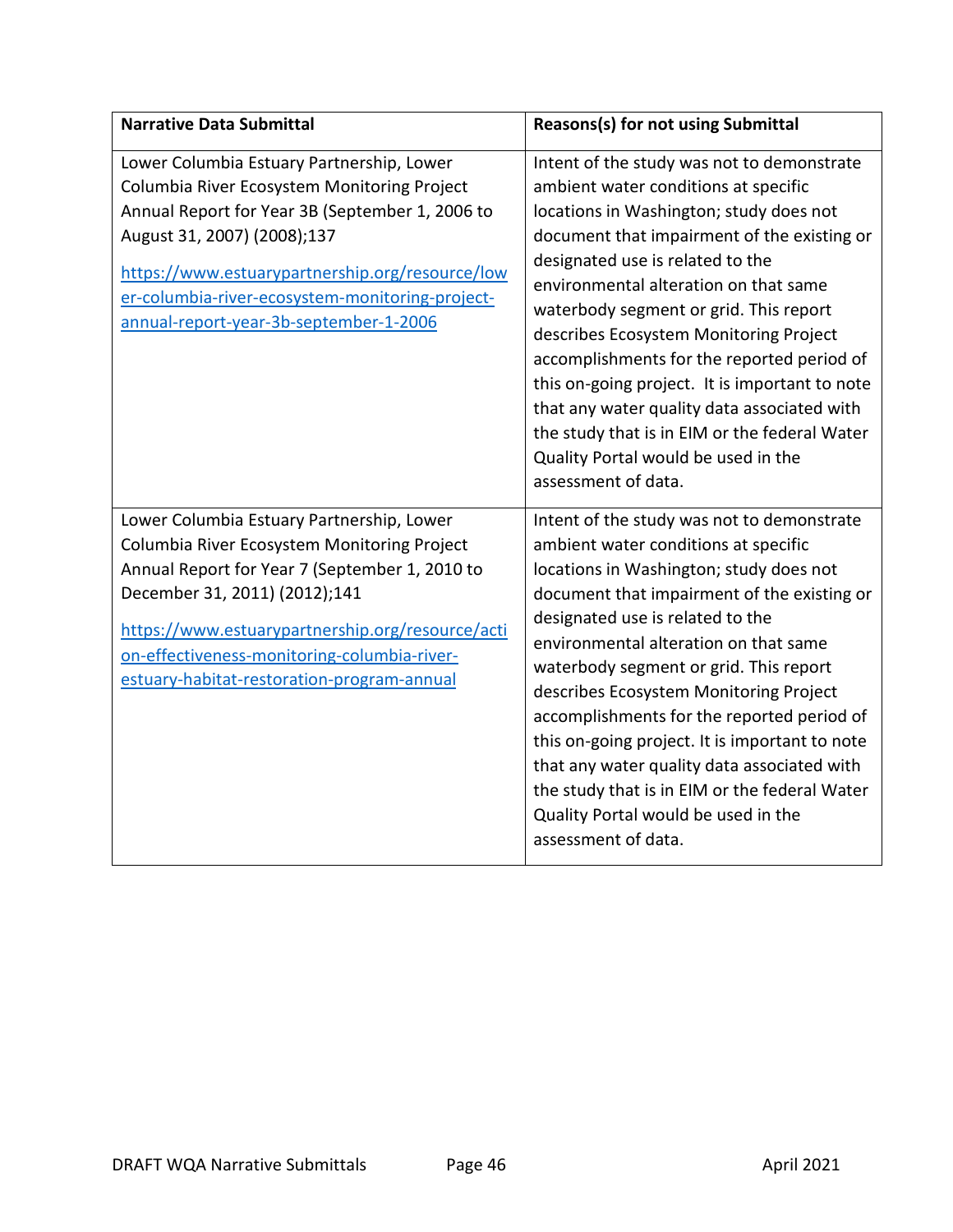| <b>Narrative Data Submittal</b>                                                                                                                                                                                                                                                                                         | <b>Reasons(s) for not using Submittal</b>                                                                                                                                                                                                                                                                                                                                                                                                                                                                                                                                                                   |
|-------------------------------------------------------------------------------------------------------------------------------------------------------------------------------------------------------------------------------------------------------------------------------------------------------------------------|-------------------------------------------------------------------------------------------------------------------------------------------------------------------------------------------------------------------------------------------------------------------------------------------------------------------------------------------------------------------------------------------------------------------------------------------------------------------------------------------------------------------------------------------------------------------------------------------------------------|
| Lower Columbia Estuary Partnership, Lower<br>Columbia River Ecosystem Monitoring Project<br>Annual Report for Year 8 (October 1, 2011 to<br>September 30, 2012) (2013);142<br>https://www.estuarypartnership.org/resource/low<br>er-columbia-river-ecosystem-monitoring-program-<br>annual-report-year-8-october-1-2011 | Intent of the study was not to demonstrate<br>ambient water conditions at specific<br>locations in Washington; study does not<br>document that impairment of the existing or<br>designated use is related to the<br>environmental alteration on that same<br>waterbody segment or grid. This report<br>describes Ecosystem Monitoring Project<br>accomplishments for the reported period of<br>this on-going project. It is important to note<br>that any water quality data associated with<br>the study that is in EIM or the federal Water<br>Quality Portal would be used in the<br>assessment of data. |
| USGS, Foodweb transfer, sediment transport, and<br>biological impacts of emerging and legacy organic<br>contaminants in the lower Columbia River, Oregon<br>and Washington, USA: USGS Contaminants and<br>Habitat (ConHab) Project (2014)153<br>https://pubs.er.usgs.gov/publication/70047331                           | Intent of the study was not to demonstrate<br>ambient water conditions at specific<br>locations in Washington; study does not<br>document that impairment of the existing or<br>designated use is related to the<br>environmental alteration on that same<br>waterbody segment or grid. Thist is<br>important to note that any water quality<br>data associated with the study that is in EIM<br>or the federal Water Quality Portal would be<br>used in the assessment of data.                                                                                                                            |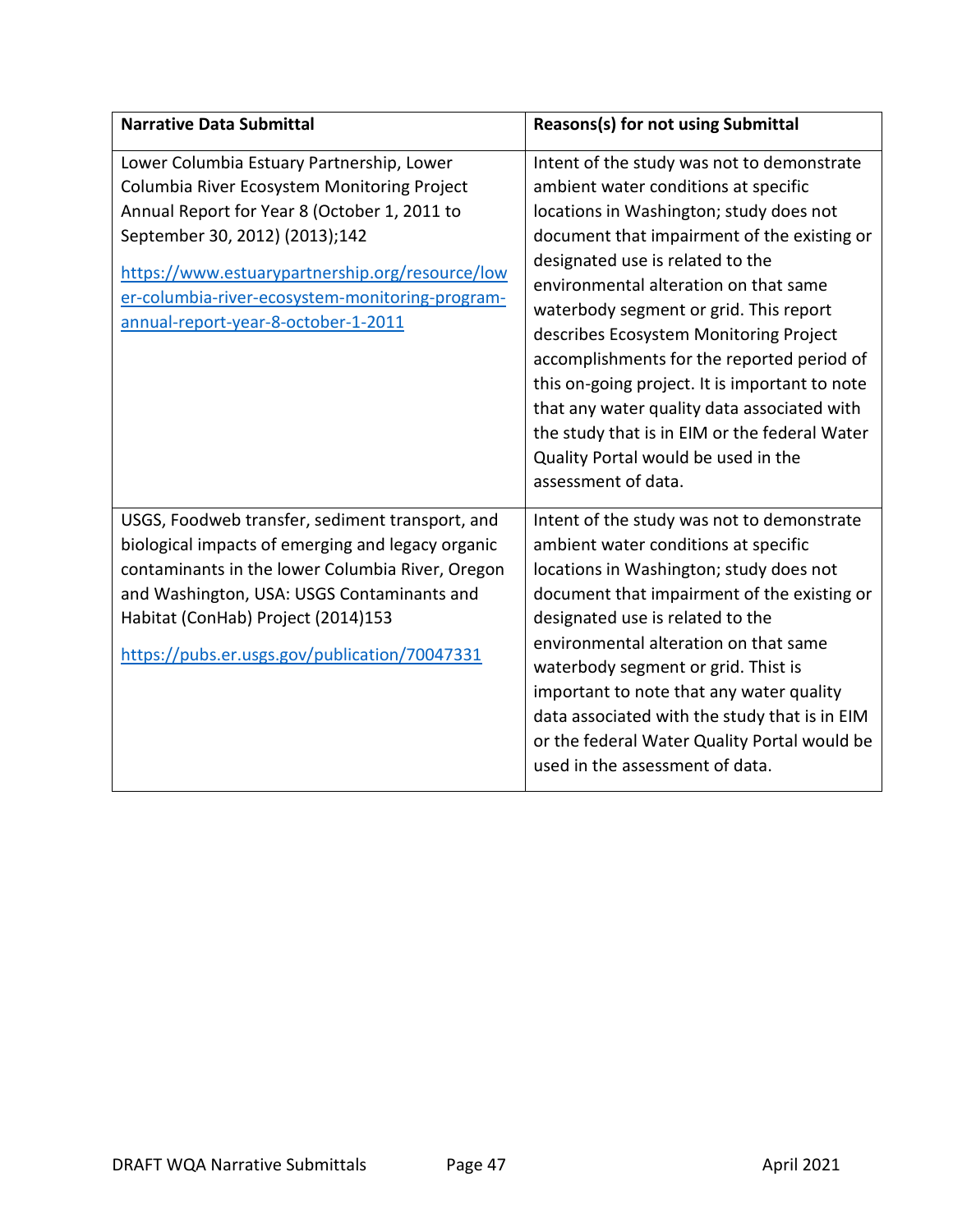| <b>Narrative Data Submittal</b>                                                                                                                                                            | Reasons(s) for not using Submittal                                                                                                                                                                                                                                                                                                                                                                                                                                                                                                                                                                                                                                                                          |
|--------------------------------------------------------------------------------------------------------------------------------------------------------------------------------------------|-------------------------------------------------------------------------------------------------------------------------------------------------------------------------------------------------------------------------------------------------------------------------------------------------------------------------------------------------------------------------------------------------------------------------------------------------------------------------------------------------------------------------------------------------------------------------------------------------------------------------------------------------------------------------------------------------------------|
| USGS, Spatial and temporal trends in occurrence of<br>emerging and legacy contaminants in the Lower<br>Columbia River 2008-2010 (2014)154<br>https://pubs.er.usgs.gov/publication/70103270 | Intent of the study was not to demonstrate<br>ambient water conditions at specific<br>locations in Washington; study does not<br>document that impairment of the existing or<br>designated use is related to the<br>environmental alteration on that same<br>waterbody segment or grid. In this study an<br>86-mile stretch of the river was sampled<br>over a 3 year period in order to determine<br>the spatial and temporal trends in the<br>occurrence and concentration of water-<br>borne organic contaminants. It is important<br>to note that any water quality data<br>associated with the study that is in EIM or<br>the federal Water Quality Portal would be<br>used in the assessment of data. |
| USGS, Correlation of gene expression and<br>contaminant concentrations in wild largescale<br>suckers: A field-based study (2014)155<br>https://pubs.er.usgs.gov/publication/70058854       | Intent of the study was not to demonstrate<br>ambient water conditions at specific<br>locations in Washington; study does not<br>document that impairment of the existing or<br>designated use is related to the<br>environmental alteration on that same<br>waterbody segment or grid. This project<br>developed a custom microarray for<br>largescale suckers (Catostomus<br>macrocheilus) and used it to investigate the<br>molecular effects of contaminant exposure<br>on wild fish in the Columbia River. It is<br>important to note that any water quality<br>data associated with the study that is in EIM<br>or the federal Water Quality Portal would be<br>used in the assessment of data.       |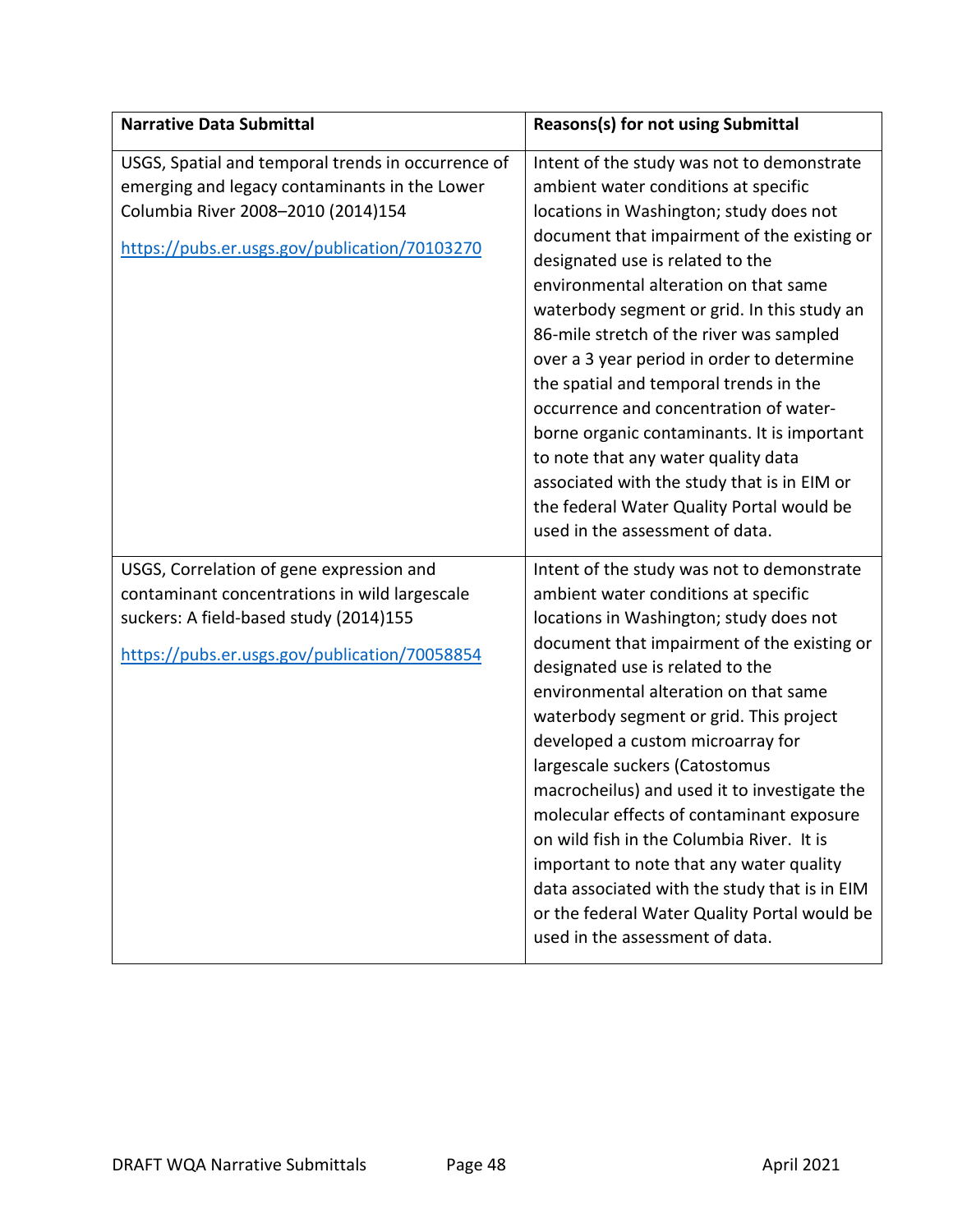| <b>Narrative Data Submittal</b>                                                                                                                                                                                                                          | Reasons(s) for not using Submittal                                                                                                                                                                                                                                                                                                                                                                                                                                                                                                                                                                                                                                                                                                                             |
|----------------------------------------------------------------------------------------------------------------------------------------------------------------------------------------------------------------------------------------------------------|----------------------------------------------------------------------------------------------------------------------------------------------------------------------------------------------------------------------------------------------------------------------------------------------------------------------------------------------------------------------------------------------------------------------------------------------------------------------------------------------------------------------------------------------------------------------------------------------------------------------------------------------------------------------------------------------------------------------------------------------------------------|
| USGS, A survey of benthic sediment contaminants<br>in reaches of the Columbia River Estuary based on<br>channel sedimentation characteristics (2014)156<br>https://pubs.er.usgs.gov/publication/70101339                                                 | Intent of the study was not to demonstrate<br>ambient water conditions at specific<br>locations in Washington; study does not<br>document that impairment of the existing or<br>designated use is related to the<br>environmental alteration on that same<br>waterbody segment or grid. The study goal<br>was to characterize sediment contaminant<br>detections and concentrations in reaches of<br>the Columbia River Estuary that were<br>concurrently being sampled to assess<br>contaminants in water, invertebrates, fish,<br>and osprey (Pandion haliaetus) eggs. It is<br>important to note that any water quality<br>data associated with the study that is in EIM<br>or the federal Water Quality Portal would be<br>used in the assessment of data. |
| Henny et al., Wastewater dilution index partially<br>explains observed polybrominated diphenyl ether<br>flame retardant concentrations in osprey eggs from<br>Columbia River Basin, 2008-2009 (2011)157<br>https://pubs.er.usgs.gov/publication/70004671 | Intent of the study was not to demonstrate<br>ambient water conditions at specific<br>locations in Washington; study does not<br>document that impairment of the existing or<br>designated use is related to the<br>environmental alteration on that same<br>waterbody segment or grid. This study used<br>the volume of Wastewater Treatment Plant<br>(WWTP) discharge, a known source of<br>PBDEs, as a measure of human activity at a<br>location, and combined with river flow (both<br>converted to millions of gallons/day) created<br>a novel approach (an approximate Dilution<br>Index) to relate waterborne contaminants to<br>levels of these contaminants that reach<br>avian eggs.                                                                |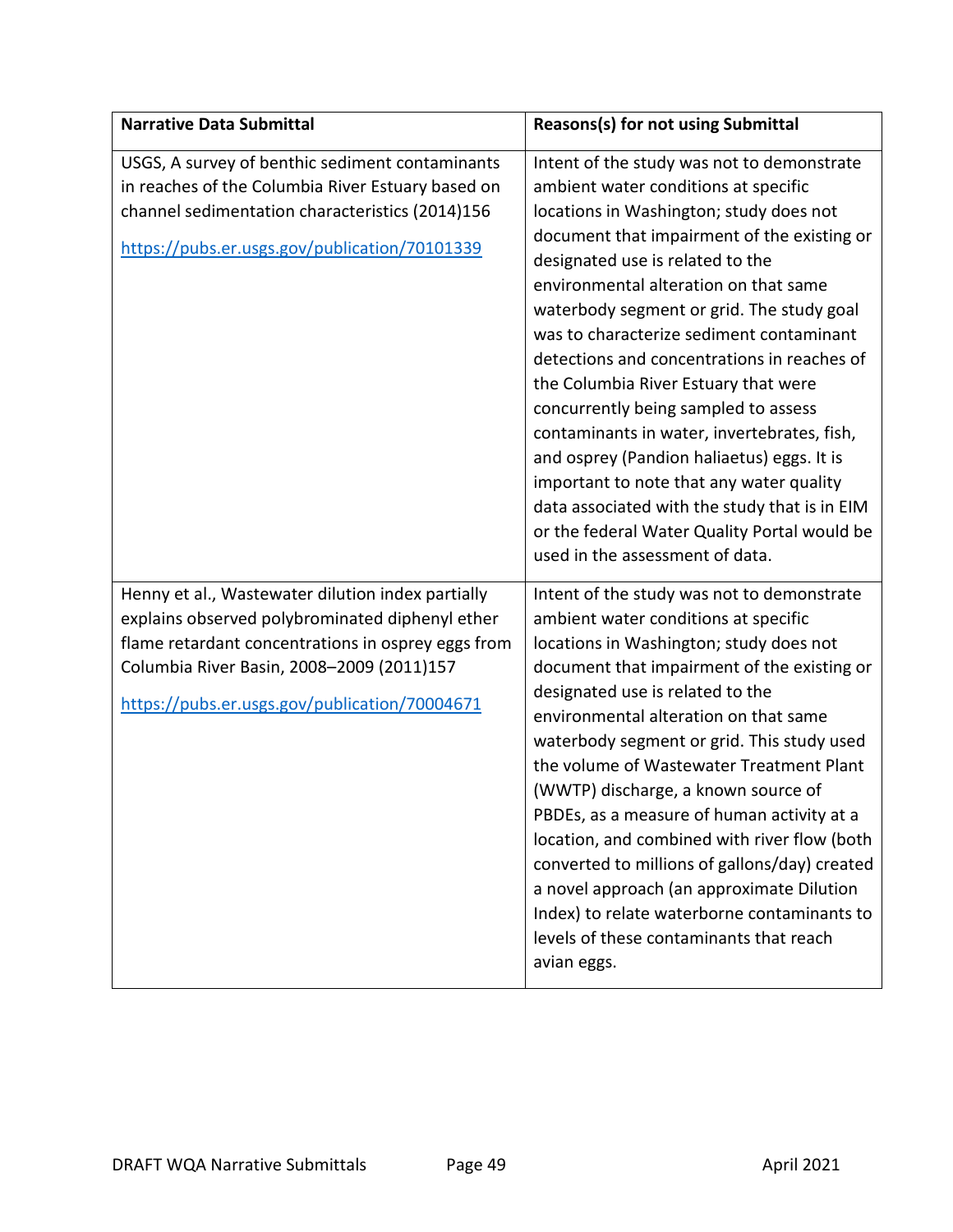## **Table 3: Modeled results are not appropriate to determine that standards in Washington are being met at specific waters.**

| <b>Narrative Data Submittal</b>                                                                                                                                                                                                                                                                                                                                                         | Reasons(s) for not using Submittal                                                                                                                                                                                                                                                                                                                                                                                                                                                                                       |
|-----------------------------------------------------------------------------------------------------------------------------------------------------------------------------------------------------------------------------------------------------------------------------------------------------------------------------------------------------------------------------------------|--------------------------------------------------------------------------------------------------------------------------------------------------------------------------------------------------------------------------------------------------------------------------------------------------------------------------------------------------------------------------------------------------------------------------------------------------------------------------------------------------------------------------|
| Mongillo T., E.E. Holmes, D.P. Noren, G.R.<br>VanBlaricom, A.E. Punt, S.M. O'Neill, G.M. Ylitalo,<br>M.B. Hanson, and P.S. Ross. 2012. Predicted<br>polybrominated diphenyl ether (PBDE) and<br>polychlorinated biphenyl (PCB) accumulation in<br>Southern Resident killer whales. Mar. Ecol. Progress<br>Ser. 453:263-277.<br>http://www.int-<br>res.com/abstracts/meps/v453/p263-277/ | An individual-based modeling approach was<br>used to predict the accumulation of sum<br>PBDEs (ΣPBDEs) and sum PCBs (ΣPCBs) in<br>specific individuals in the SRKW population.<br>Modeled results are not appropriate to<br>determine that standards in Washington are<br>being met at specific waters.                                                                                                                                                                                                                  |
| Ecology, Estimating Loads of Nutrients, Bacteria, DO<br>and TSS from 71 Watersheds Tributary to South<br>Puget Sound (2001)44<br>https://apps.ecology.wa.gov/publications/documen<br>ts/0203021.pdf                                                                                                                                                                                     | The primary goals of this study were to (1)<br>assess the hydrodynamics and current water<br>quality status of the South Puget Sound<br>basin, and (2) develop computer models to<br>simulate existing and future conditions in<br>order to explore the links between loads<br>and water quality at a finer resolution than<br>is possible with the most extensive data<br>collection programs. Modeled results are<br>not appropriate to determine that standards<br>in Washington are being met at specific<br>waters. |
| Ecology, Control of Toxic Chemicals in Puget Sound<br>Phase 2: Development of Simple Numerical Models,<br>the long-term fate and bioaccumulation of<br>polychlorinated biphenyls in Puget Sound (April<br>2009)24<br>https://apps.ecology.wa.gov/publications/publicati<br>ons/0903015.pdf                                                                                              | This study developed computer prediction<br>tools to predict the concentration of PCBs in<br>water, sediment, and biota of Puget Sound.<br>Modeled results are not appropriate to<br>determine that standards in Washington are<br>being met at specific waters. Intent of the<br>study was not to demonstrate ambient<br>water conditions at specific locations.                                                                                                                                                        |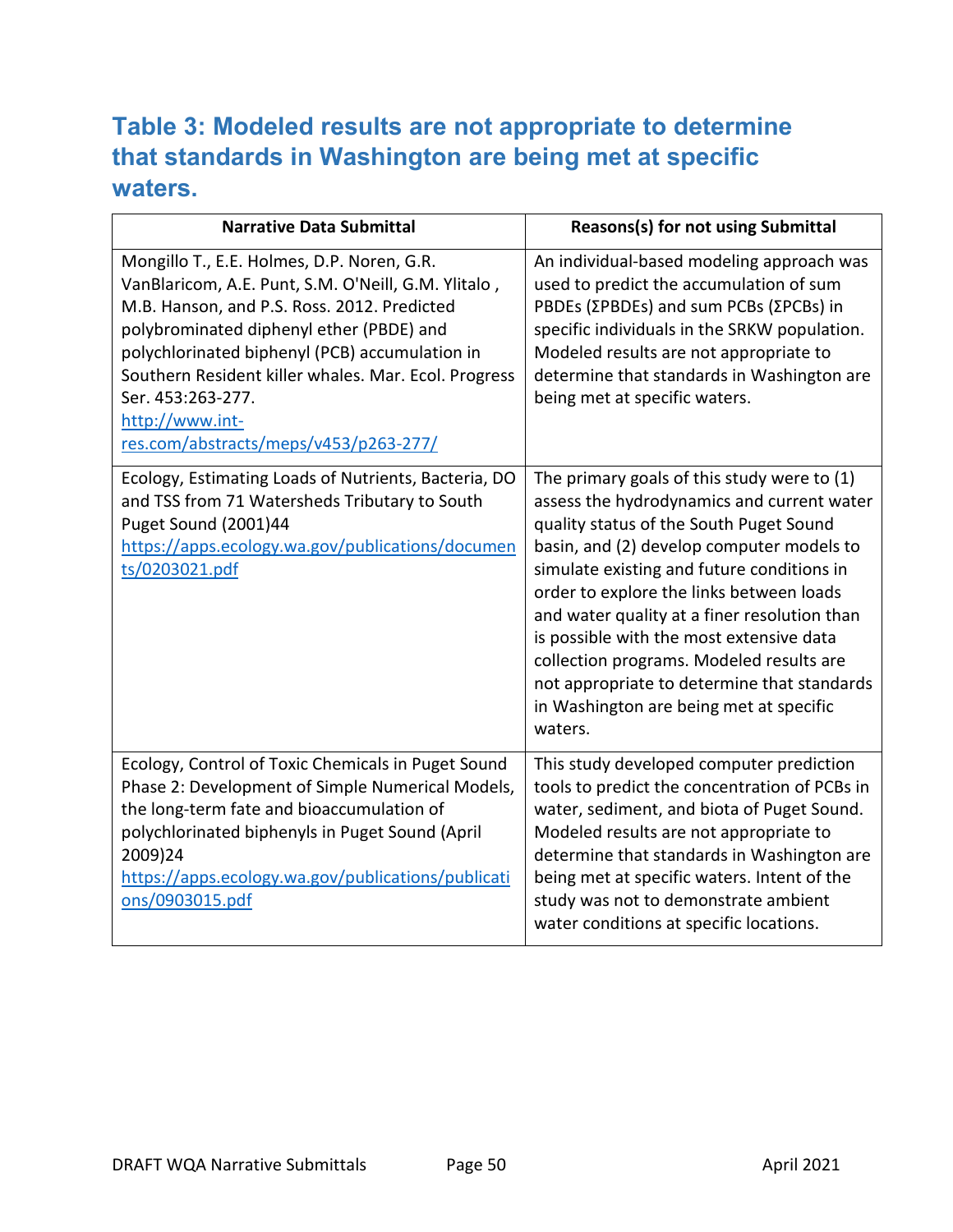| <b>Narrative Data Submittal</b>                                                                                                                                                                                                                                                                                                                                                                                                       | Reasons(s) for not using Submittal                                                                                                                                                                                                                                                                                             |
|---------------------------------------------------------------------------------------------------------------------------------------------------------------------------------------------------------------------------------------------------------------------------------------------------------------------------------------------------------------------------------------------------------------------------------------|--------------------------------------------------------------------------------------------------------------------------------------------------------------------------------------------------------------------------------------------------------------------------------------------------------------------------------|
| Spromberg, J. and N. Scholz. 2011. Estimating the<br>Future Decline of Wild Coho Salmon Populations<br>Resulting from Early Spawner Die-Offs in Urbanizing<br>Watersheds of the Pacific Northwest, USA.<br>Integrated Environmental Assessment and<br>Management, 9999, 2011.<br>http://wildfishconservancy.org/what-we-<br>do/science/research-and-monitoring/ongoing-<br>projects/SprombergScholzIEAM2011prespawnmort<br>incoho.pdf | This study modeled the potential<br>consequence of current and future<br>urbanization on wild coho salmon in urban<br>streams in Puget Sound. Intent of the study<br>was not to demonstrate ambient water<br>conditions at specific locations.                                                                                 |
| Alava, J. et al. 2012. Habitat-Based PCB<br>Environmental Quality Criteria for the Protection of<br>Endangered Killer Whales (Orcinus orca).<br>Environmental Science and Technology 2012, 46,<br>12655-12663.<br>https://pubs.acs.org/doi/10.1021/es303062q                                                                                                                                                                          | This study modeled PCB concentrations in<br>killer whales and concludes that the uptake<br>of PCBs by killer whales is through dietary<br>consumption. Intent of the study was not to<br>demonstrate ambient water conditions at<br>specific locations.                                                                        |
| Hickie, B. et al. Killer Whales (Orcinus orca) Face<br>Protracted Health Risks Associated with Lifetime<br>Exposure to PCBs. Environ. Sci. Technol. 2007, 41,<br>6613-6619.<br>https://pubmed.ncbi.nlm.nih.gov/17948816/                                                                                                                                                                                                              | This study modeled the lifetime exposure of<br>killer whales to PCBs. Modeled results are<br>not appropriate to determine that standards<br>in Washington are being met at specific<br>waters. Focus of study was unrelated to<br>determining water quality or ambient<br>conditions of specific waterbodies in<br>Washington. |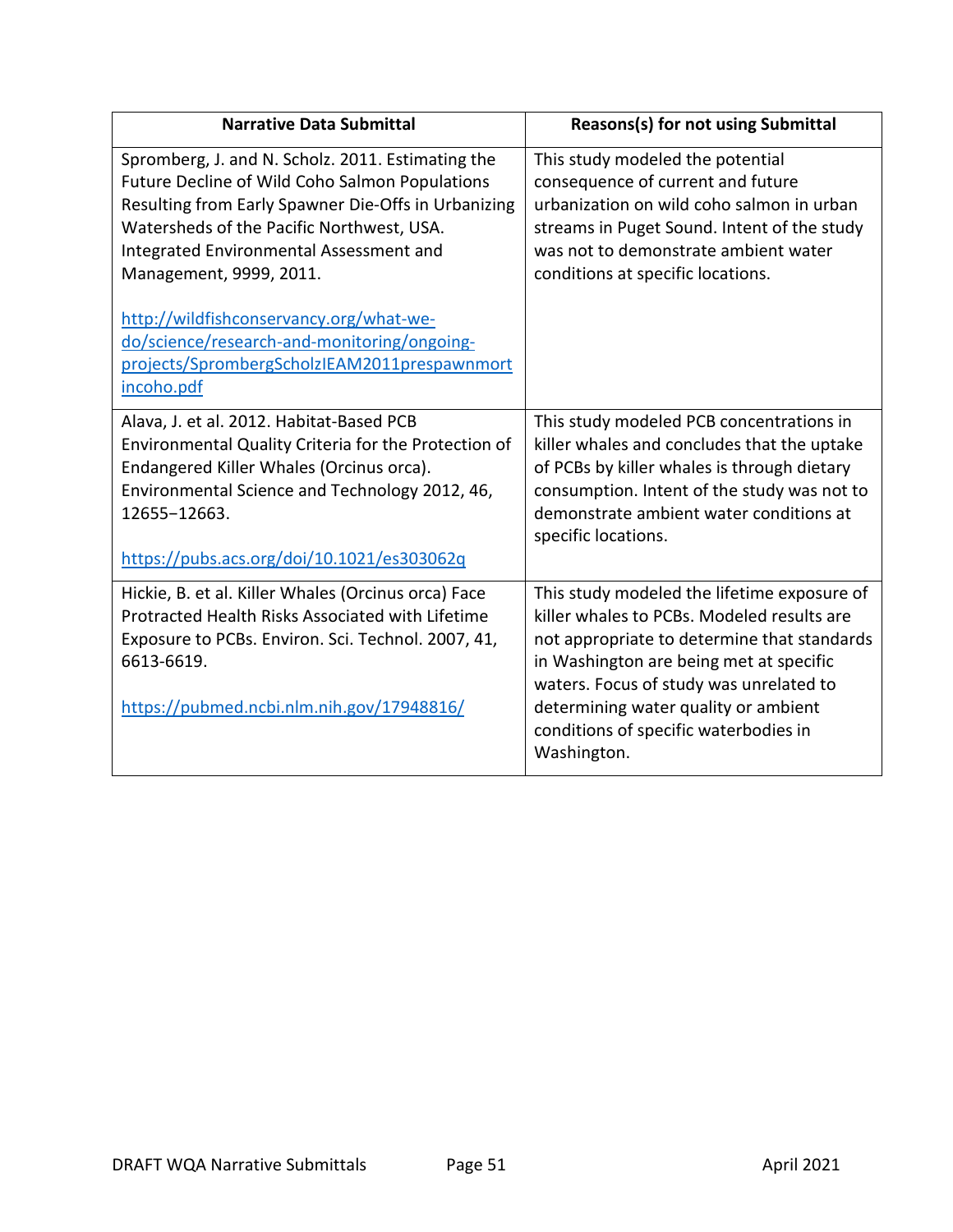## **Table 4: Submittals from third parties did not include documentation addressing the accuracy and completeness of the information submitted to Ecology, and/or study methods & data not documented or readily available.**

| <b>Narrative Data Submittal</b>                                                                                                                                                                                                                                                                                                                                                                 | Reasons(s) for not using Submittal                                                                                                                                                                                                                                                                                                                                                                                                                                                                                                                                                                                                                          |
|-------------------------------------------------------------------------------------------------------------------------------------------------------------------------------------------------------------------------------------------------------------------------------------------------------------------------------------------------------------------------------------------------|-------------------------------------------------------------------------------------------------------------------------------------------------------------------------------------------------------------------------------------------------------------------------------------------------------------------------------------------------------------------------------------------------------------------------------------------------------------------------------------------------------------------------------------------------------------------------------------------------------------------------------------------------------------|
| NOAA Fisheries Northwest Fisheries Science Center,<br>Habitat Quality, Toxics, and Salmon in the Lower<br>Columbia Estuary: Multi-Year Coordinated Fish, Fish<br>Prey, Habitat and Water Quality Data Collection<br>under the Ecosystem Monitoring Project (Oct. 23,<br>2012);129<br>https://www.estuarypartnership.org/sites/default/f<br>iles/resource files/Johnson<br>EMPSWG 2012 Oct28.pdf | This is a PowerPoint presentation given at<br>the Lower Columbia Estuary Partnership<br>Science Workgroup meeting. Submittal did<br>not include documentation addressing the<br>accuracy and completeness of the<br>information submitted to Ecology, and study<br>methods & data not documented or readily<br>available.                                                                                                                                                                                                                                                                                                                                   |
| Curtis Roegner, NOAA Fisheries, Oxygen-depleted<br>water in the Columbia River estuary; Observations<br>and consequences (April 23, 2013);130<br>https://www.estuarypartnership.org/sites/default/f<br>iles/resource files/Roegner LCREP 2013 DO.pdf                                                                                                                                            | This is a PowerPoint presentation given at a<br>NOAA Fisheries Estuary Partnership Science<br>Work shop.Submittal did not include<br>documentation addressing the accuracy and<br>completeness of the information submitted<br>to Ecology, and study methods & data not<br>documented or readily available.                                                                                                                                                                                                                                                                                                                                                 |
| U.S. Fish and Wildlife Service, Environmental<br>Conservation Online System, Listing and<br>Occurrences for Washington;145<br>https://www.fws.gov/southeast/conservation-<br>tools/environmental-conservation-online-system/                                                                                                                                                                    | This submittal is an online link to the<br>Environmental Conservation online System<br>(ECOS) which is a gateway web site that<br>provides access to data systems in the U.S.<br>Fish and Wildlife Service (Service) and other<br>government data sources. Submittal did not<br>include documentation addressing the<br>accuracy and completeness of the<br>information submitted to Ecology, and study<br>methods & data not documented or readily<br>available. It is important to note that any<br>water quality data associated with the<br>submittal that is in EIM or the federal Water<br>Quality Portal would be used in the<br>assessment of data. |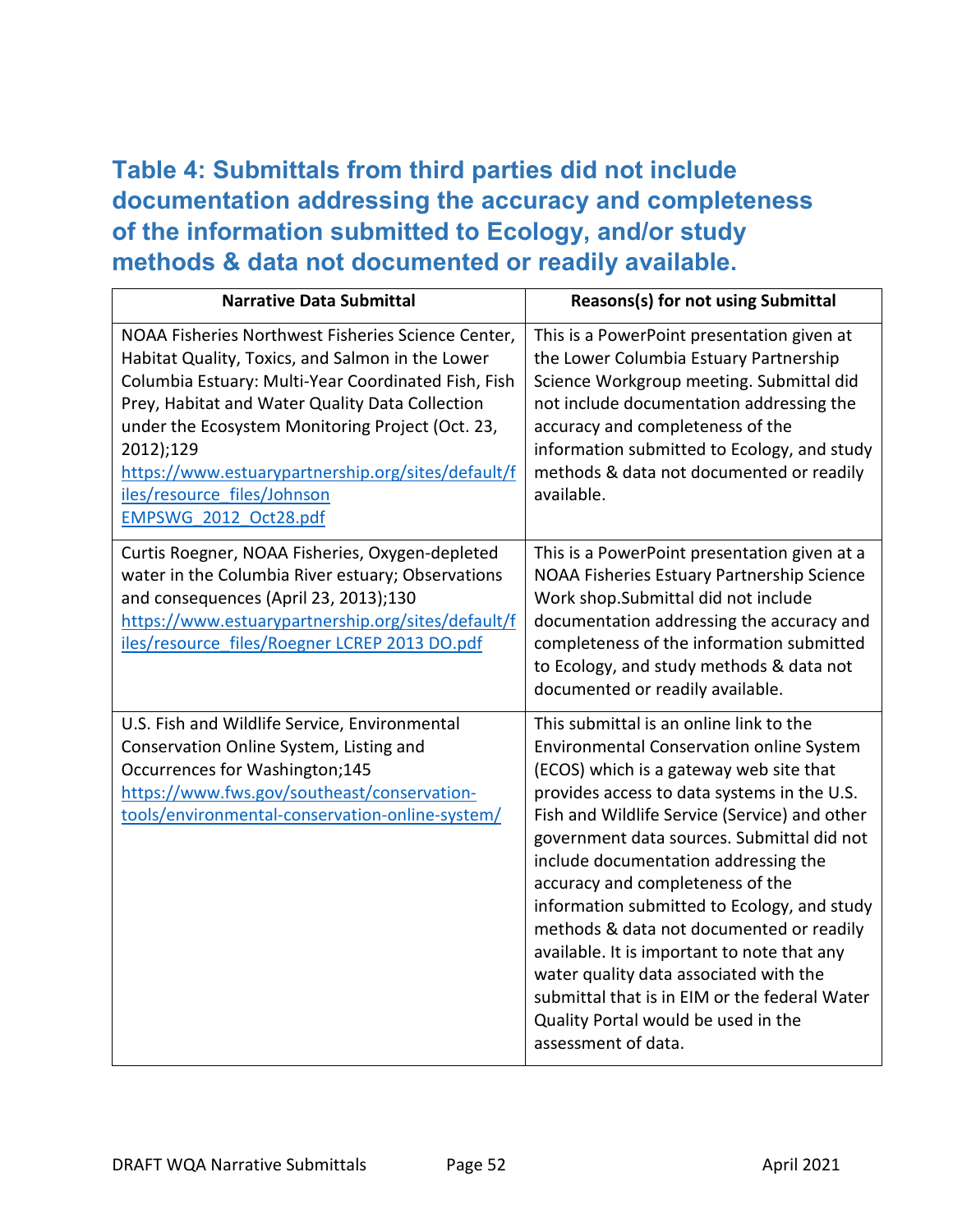| <b>Narrative Data Submittal</b>                                                                                                                                                                                                                                                       | <b>Reasons(s) for not using Submittal</b>                                                                                                                                                                                                                                                                                                                                                                                                                                                                                                                                                                                                                          |
|---------------------------------------------------------------------------------------------------------------------------------------------------------------------------------------------------------------------------------------------------------------------------------------|--------------------------------------------------------------------------------------------------------------------------------------------------------------------------------------------------------------------------------------------------------------------------------------------------------------------------------------------------------------------------------------------------------------------------------------------------------------------------------------------------------------------------------------------------------------------------------------------------------------------------------------------------------------------|
| Fish and Wildlife Service, Environmental<br>Conservation Online System, Species ad hoc Search<br>[Species proposed for listing];146<br>https://ecos.fws.gov/ecp0/reports/ad-hoc-species-<br>report?status=P&header=Species+Proposed+for+Li<br>sting&fleadreg=on&fstatus=on&finvpop=on | This submittal is an online link to the<br><b>Environmental Conservation online System</b><br>(ECOS) which is a gateway web site that<br>provides access to data systems in the U.S.<br>Fish and Wildlife Service (Service) and other<br>government data sources. Submittal did not<br>include documentation addressing the<br>accuracy and completeness of the<br>information submitted to Ecology, and study<br>methods & data not documented or readily<br>available. It is important to note that any<br>water quality data associated with the<br>submittal that is in EIM or the federal Water<br>Quality Portal would be used in the<br>assessment of data. |
| U.S. Fish and Wildlife Service, Environmental<br>Conservation Online System, Candidate Species<br>Report147<br>https://ecos.fws.gov/ecp/species-reports                                                                                                                               | This submittal is an online link to the<br><b>Environmental Conservation online System</b><br>(ECOS) which is a gateway web site that<br>provides access to data systems in the U.S.<br>Fish and Wildlife Service (Service) and other<br>government data sources. Submittal did not<br>include documentation addressing the<br>accuracy and completeness of the<br>information submitted to Ecology, and study<br>methods & data not documented or readily<br>available. It is important to note that any<br>water quality data associated with the<br>submittal that is in EIM or the federal Water<br>Quality Portal would be used in the<br>assessment of data. |
| U.S. Fish and Wildlife Service, Environmental<br>Conservation Online System, Species Profile,<br>Oregon spotted frog;148<br>https://www.fws.gov/oregonfwo/articles.cfm?id=1<br>49489458                                                                                               | This submittal is an online link to the<br><b>Environmental Conservation online System</b><br>(ECOS) which is a gateway web site that<br>provides access to data systems in the U.S.<br>Fish and Wildlife Service (Service) and other<br>government data sources. Submittal did not<br>include documentation addressing the<br>accuracy and completeness of the<br>information submitted to Ecology, and study<br>methods & data not documented or readily<br>available. It is important to note that any                                                                                                                                                          |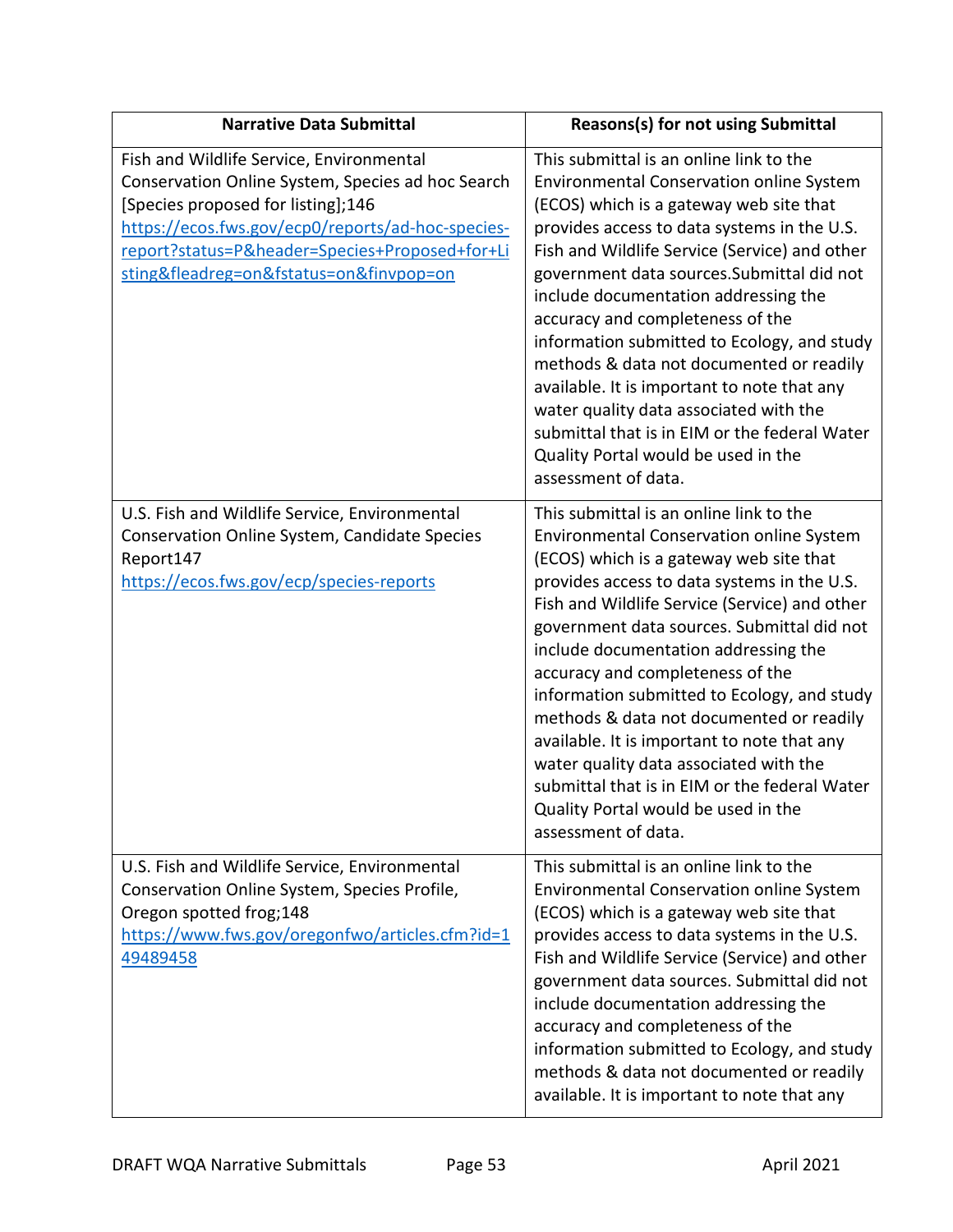| <b>Narrative Data Submittal</b>                                                                                                                                                                                                                                                                                                                                                                                                                                                | <b>Reasons(s) for not using Submittal</b>                                                                                                                                                                                                                                                                                    |
|--------------------------------------------------------------------------------------------------------------------------------------------------------------------------------------------------------------------------------------------------------------------------------------------------------------------------------------------------------------------------------------------------------------------------------------------------------------------------------|------------------------------------------------------------------------------------------------------------------------------------------------------------------------------------------------------------------------------------------------------------------------------------------------------------------------------|
|                                                                                                                                                                                                                                                                                                                                                                                                                                                                                | water quality data associated with the<br>submittal that is in EIM or the federal Water<br>Quality Portal would be used in the<br>assessment of data.                                                                                                                                                                        |
| USFWS, Trace Elements and Oil-Related<br>Contaminants in Sediment, Bivalves, and Eelgrass<br>from Padilla and Fidalgo Bays, Skagit County,<br>Washington66<br>Unable to locate this study on USFWS website or<br>Google.                                                                                                                                                                                                                                                       | Submittal did not include documentation<br>addressing the accuracy and completeness<br>of the information submitted to Ecology,<br>and study methods & data not documented<br>or readily available.                                                                                                                          |
| USFWS, Environmental Contaminants Program On-<br>Refuge Clean-up Investigations Sub-Activity WA-<br>Preliminary Assessment to Determine Superfund<br>Site Impacts on the Ridgefield National Wildlife<br>Refuge (June 27, 2000)61<br>https://www.fws.gov/wafwo/contaminants new.ht<br>ml                                                                                                                                                                                       | The link to this study goes to a USFWS<br>website. The actual study could not be<br>found on USFWS website. Submittal did not<br>include documentation addressing the<br>accuracy and completeness of the<br>information submitted to Ecology, and study<br>methods & data not documented or readily<br>available.           |
| O'Neill, S.M., J.E. West, G.M. Ylitalo, C.A. Sloan,<br>M.M. Krahn, and T.K. Collier. 2004. Concentrations<br>of polybrominated diphenyl ethers (PBDEs) in fish<br>from Puget Sound, WA, USA. Poster presentation:<br>SETAC World Congress and 25th Annual Meeting in<br>North America Society of Environmental Toxicology<br>and Chemistry. Portland, Oregon. Washington<br>Department of Fish and Wildlife. Olympia,<br>Washington.<br>https://wdfw.wa.gov/publications/01033 | Submittal was a poster and did not include<br>documentation addressing the accuracy and<br>completeness of the information submitted<br>to Ecology, and study methods & data not<br>documented or readily available.                                                                                                         |
| Arkoosh, M., J. Dietrich, G.M. Ylitalo, L.J. Johnson,<br>and S.M. O'Neill. 2013. Polybrominated diphenyl<br>ethers (PBDEs) and Chinook salmon health. U.S.<br>Department of Commerce. National Oceanic and<br>Atmospheric Association, National Marine Fisheries<br>Service, Northwest Fisheries Science Center,<br>Newport, Oregon. 49 pp. plus Appendices.<br>Submttal not on WDFW website.                                                                                  | Unable to locate study. From title, this<br>appears to paper look at PBDEs in<br>comparison to Chinook salmon health.<br>Submittal did not include documentation<br>addressing the accuracy and completeness<br>of the information submitted to Ecology,<br>and study methods & data not documented<br>or readily available. |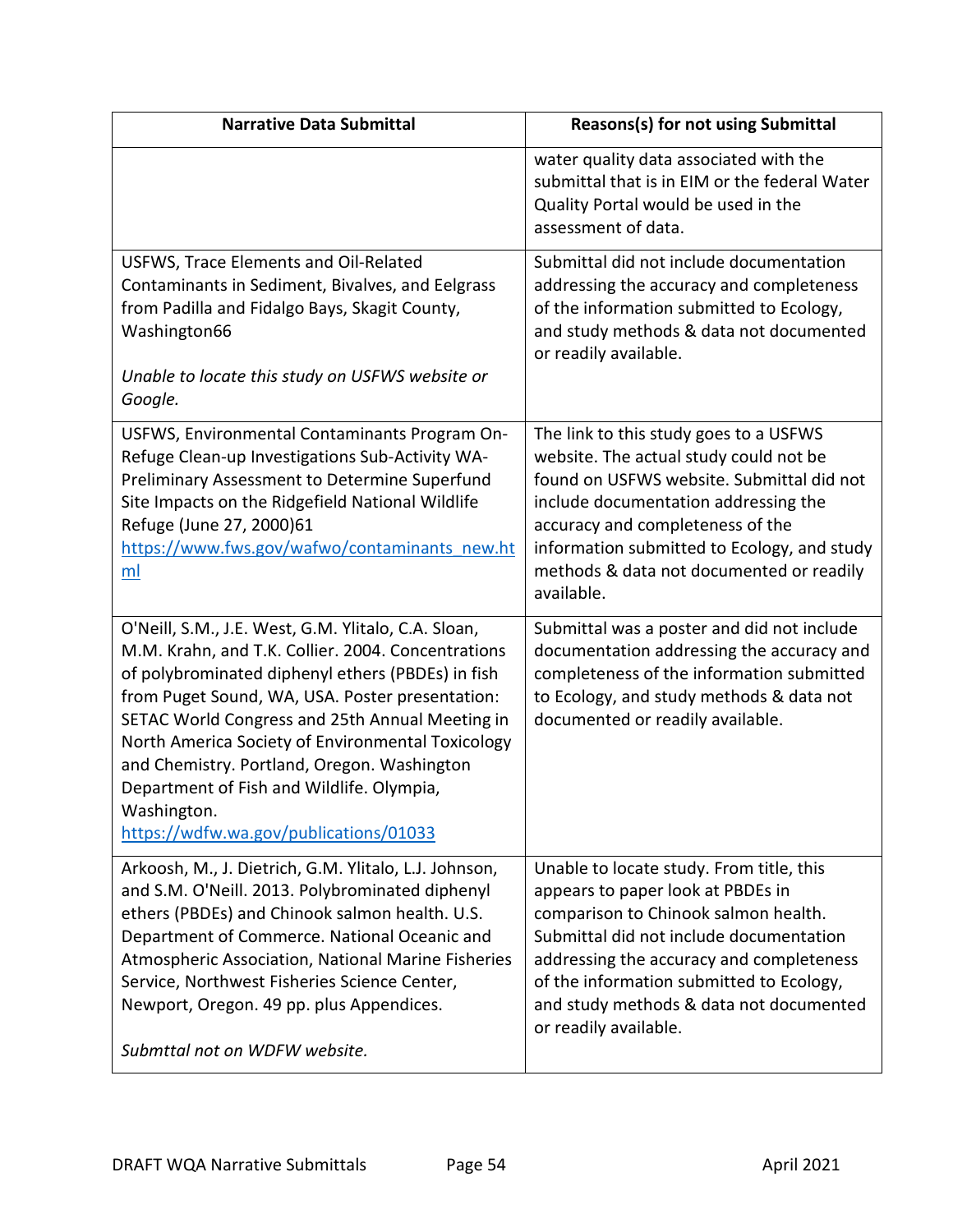| <b>Narrative Data Submittal</b>                                                                                                                                                                                                                                                                                                                                           | <b>Reasons(s) for not using Submittal</b>                                                                                                                                                                                                                                                                                                                     |
|---------------------------------------------------------------------------------------------------------------------------------------------------------------------------------------------------------------------------------------------------------------------------------------------------------------------------------------------------------------------------|---------------------------------------------------------------------------------------------------------------------------------------------------------------------------------------------------------------------------------------------------------------------------------------------------------------------------------------------------------------|
| O'Neill S.M., C.F. Bravo and T.K. Collier. (2008)<br>Environmental Indicators for the Puget Sound<br>Partnership: A Regional Effort to Select Provisional<br>Indicators (Phase 1) Summary Report. Northwest<br>Fisheries Science Center, Seattle Washington. 64<br>pp.<br>https://www.academia.edu/1272967/Environment<br>al indicators for the puget sound partnership a | Unable to locate this study on WDFW<br>website. From title, this summary report is<br>intended to select provisional indicators for<br>Puget Sound. It is not an ambient<br>monitoring study. Submittal did not include<br>documentation addressing the accuracy and<br>completeness of the information submitted<br>to Ecology, and study methods & data not |
| regional effort to select provisional indicators<br>Phase 1                                                                                                                                                                                                                                                                                                               | documented or readily available.                                                                                                                                                                                                                                                                                                                              |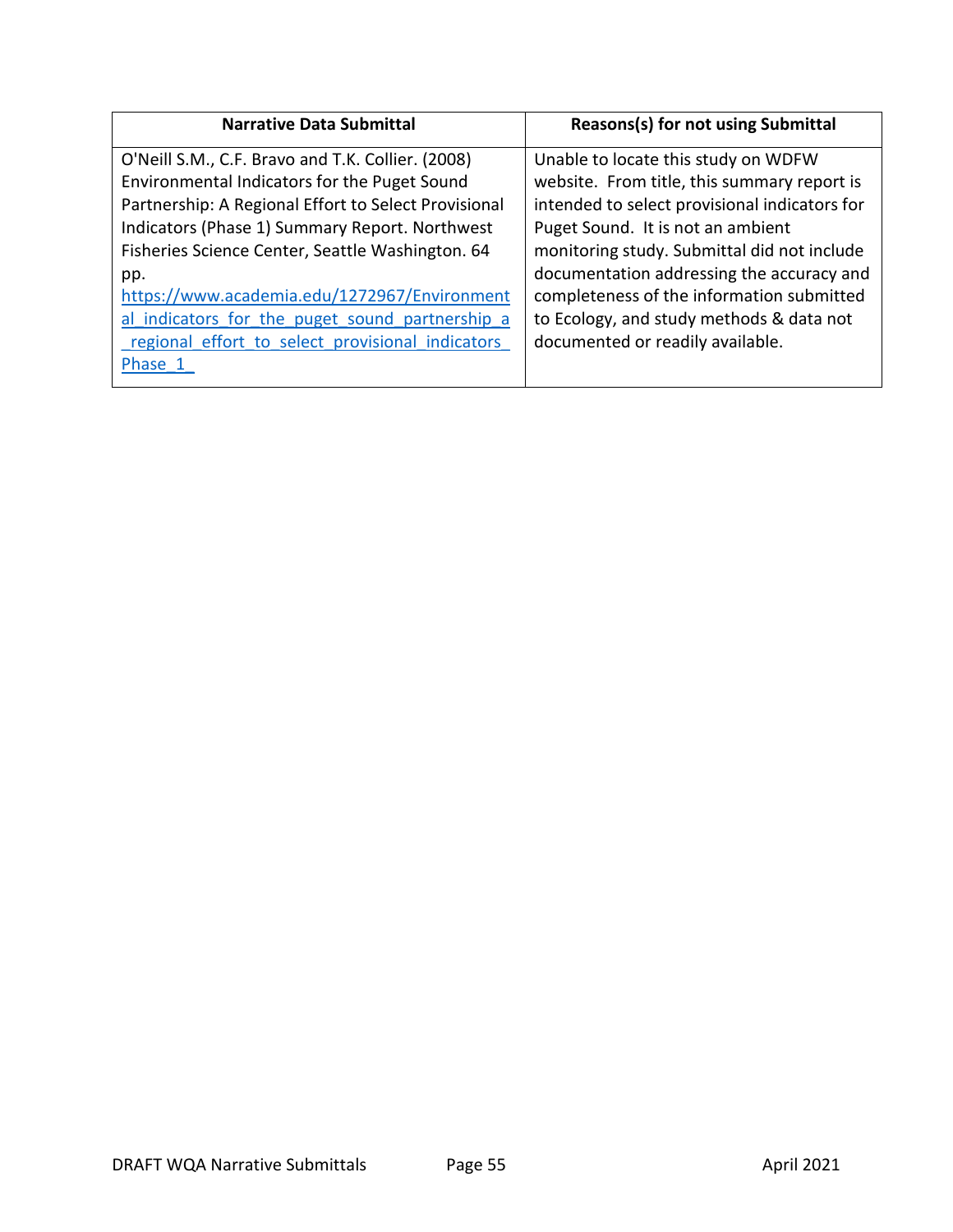## **Table 5: The study submitted falls outside of the WQA cycle window of 2006 – 2017.**

| <b>Narrative Data Submittal</b>                                                                                                                                                                                                                                                                                                                        | <b>Reasons(s) for not using Submittal</b>                                                                                                                                                                                                                 |
|--------------------------------------------------------------------------------------------------------------------------------------------------------------------------------------------------------------------------------------------------------------------------------------------------------------------------------------------------------|-----------------------------------------------------------------------------------------------------------------------------------------------------------------------------------------------------------------------------------------------------------|
| Gregory J. Fuhrer, Dwight Q. Tanner, Jennifer L.<br>Morace, Stuart W. McKenzie, and Kenneth A.<br>Skach, USGS Water-Resources Investigations Report<br>95-4294: Water Quality of the Lower Columbia<br>River Basin: Analysis of Current and Historical<br>Water-Quality Data through 1994 (1996);100<br>https://pubs.usgs.gov/wri/1995/4294/report.pdf | Study submitted is more than 20 years old<br>and falls outside of the WQA cycle window<br>of 2006 - 2017.                                                                                                                                                 |
| U.S.G.S. NASQAN National Stream Quality<br>Accounting Network, Monitoring the Water Quality<br>of the Nation's Large Rivers, Columbia River<br>NASQAN Program, Fact Sheet FS-004-98 (regarding<br>contamination in tissues of mink and river otter,<br>and eggs of the bald eagle);101<br>https://pubs.usgs.gov/fs/1998/0004/report.pdf                | Study submitted is more than 20 years old<br>and falls outside of the WQA cycle window<br>of 2006 - 2017.                                                                                                                                                 |
| Dungeness Crab Species Monitored: Toxic<br>Contaminants in Puget Sound Fish and Shellfish<br>Washington Department of Fish & Wildlife.pdf<br>https://wdfw.wa.gov/species-<br>habitats/science/marine-toxics                                                                                                                                            | Study submitted falls outside of the WQA<br>cycle window of 2006 - 2017. In a 2001<br>focus study, the Fish Component monitored<br>for the presence and severity of toxic<br>contaminants in this species at a limited<br>number of sites in Puget Sound. |
| Lower Columbia River Bi-State Program,<br>Reconnaissance Survey of the Lower Columbia<br>River, Laboratory Data Report, Vol. 2: Sediment<br>Inorganic Data, Sediment Conventional Data (Jan.<br>1992);120<br>https://www.estuarypartnership.org/sites/default/f<br>iles/resource files/TC8526 06 reconsurvey2 1d v<br>ol 2.pdf                         | Study submitted is more than 20 years old<br>and falls outside of the WQA cycle window<br>of 2006 - 2017.                                                                                                                                                 |
| Lower Columbia River Bi-State Program,<br>Reconnaissance Survey of the Lower Columbia<br>River, Laboratory Data Report, Vol. 4: Tissue Data,<br>Excluding Dioxins and Furans (1992);121<br>https://www.estuarypartnership.org/sites/default/f<br>iles/resource files/TC8526 06 reconsurvey2 1d v<br>ol 4.pdf                                           | Study submitted is more than 20 years old<br>and falls outside of the WQA cycle window<br>of 2006 - 2017.                                                                                                                                                 |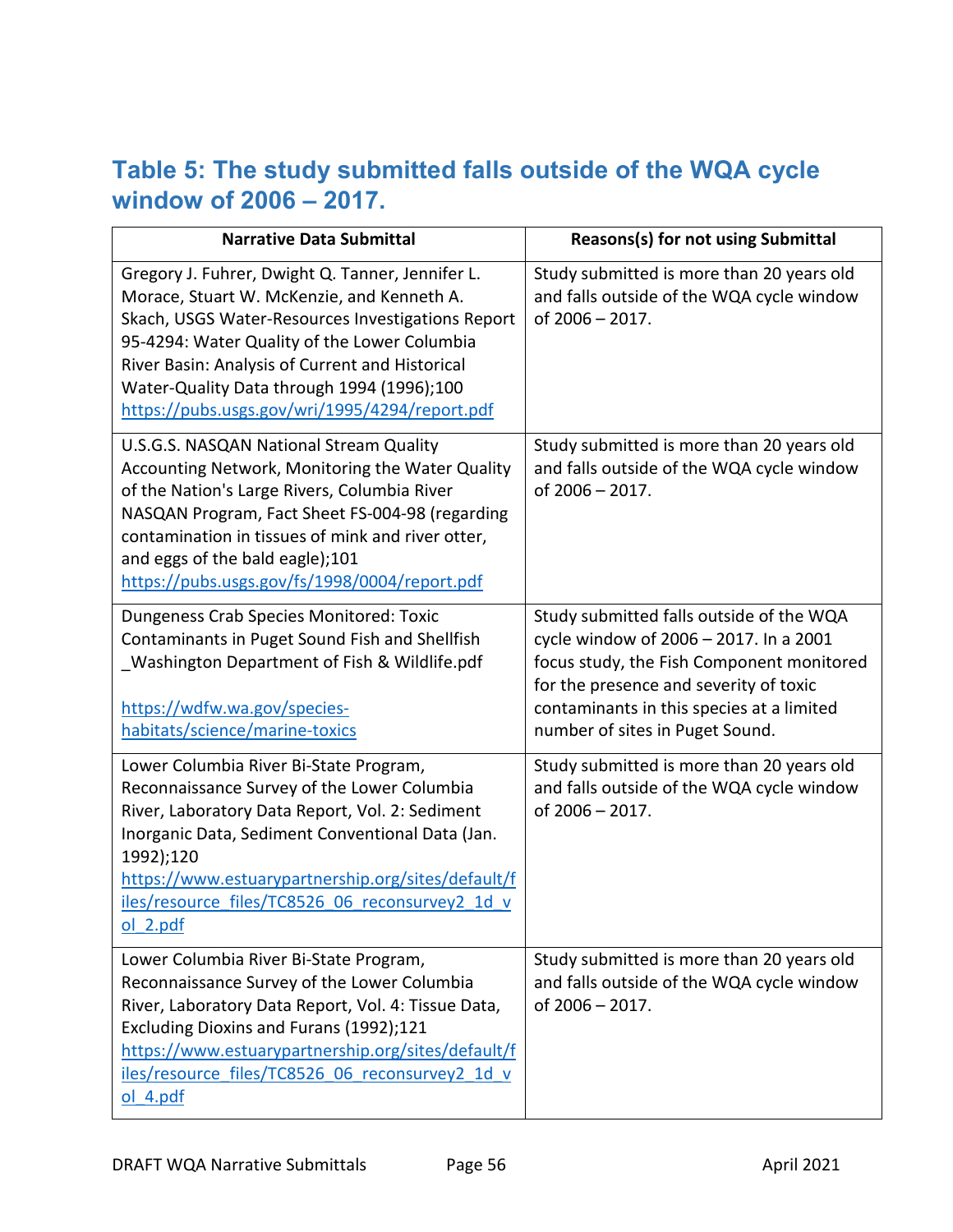| <b>Narrative Data Submittal</b>                                                                                                                                                                                                                                                         | <b>Reasons(s) for not using Submittal</b>                                                                   |
|-----------------------------------------------------------------------------------------------------------------------------------------------------------------------------------------------------------------------------------------------------------------------------------------|-------------------------------------------------------------------------------------------------------------|
| Lower Columbia River Bi-State Program,<br>Reconnaissance Survey of the Lower Columbia<br>River, Section 2.1 Reconnaissance Survey. Task 6<br>Vol. 3 (1992);122<br>https://www.estuarypartnership.org/sites/default/f<br>iles/resource files/TC8526 06 reconsurvey2 1e v<br>$ol$ 3.pdf   | Study submitted is more than 20 years old<br>and falls outside of the WQA cycle window<br>of 2006 - 2017.   |
| Lower Columbia River Bi-State Program,<br>Reconnaissance Survey of the Lower Columbia<br>River, Section 2.1 Reconnaissance Survey. Lab Data<br>Report Vol. 3;123<br>https://www.estuarypartnership.org/sites/default/f<br>iles/resource files/TC8526 06 reconsurvey2 1d v<br>ol 3.pdf   | Study submitted is more than 20 years old<br>and falls outside of the WQA cycle window<br>of 2006 - 2017.   |
| Lower Columbia River Bi-State Program,<br>Reconnaissance Survey of the Lower Columbia<br>River, Section 2.1 Reconnaissance Survey. Lab Data<br>Report Vol. 6;124<br>https://www.estuarypartnership.org/sites/default/f<br>iles/resource files/TC8526 06 reconsurvey2 1d v<br>ol 6.pdf   | Study submitted is more than 20 years old<br>and falls outside of the WQA cycle window<br>of 2006 - 2017. I |
| Lower Columbia River Bi-State Program,<br>Reconnaissance Survey of the Lower Columbia<br>River, Section 2.1 Reconnaissance Survey. Lab Data<br>Report Vol. 5;125<br>https://www.estuarypartnership.org/sites/default/f<br>iles/resource files/TC8526 06 reconsurvey2 1d v<br>$ol$ 5.pdf | Study submitted is more than 20 years old<br>and falls outside of the WQA cycle window<br>of 2006 - 2017.   |
| Lower Columbia River Bi-State Program,<br>Reconnaissance Survey of the Lower Columbia<br>River, Section 2.1 Reconnaissance Survey. Lab Data<br>Report Vol. 7;126<br>https://www.estuarypartnership.org/sites/default/f<br>iles/resource files/TC8526 06 reconsurvey2 1d v<br>ol 7.pdf   | Study submitted is more than 20 years old<br>and falls outside of the WQA cycle window<br>of 2006 - 2017.   |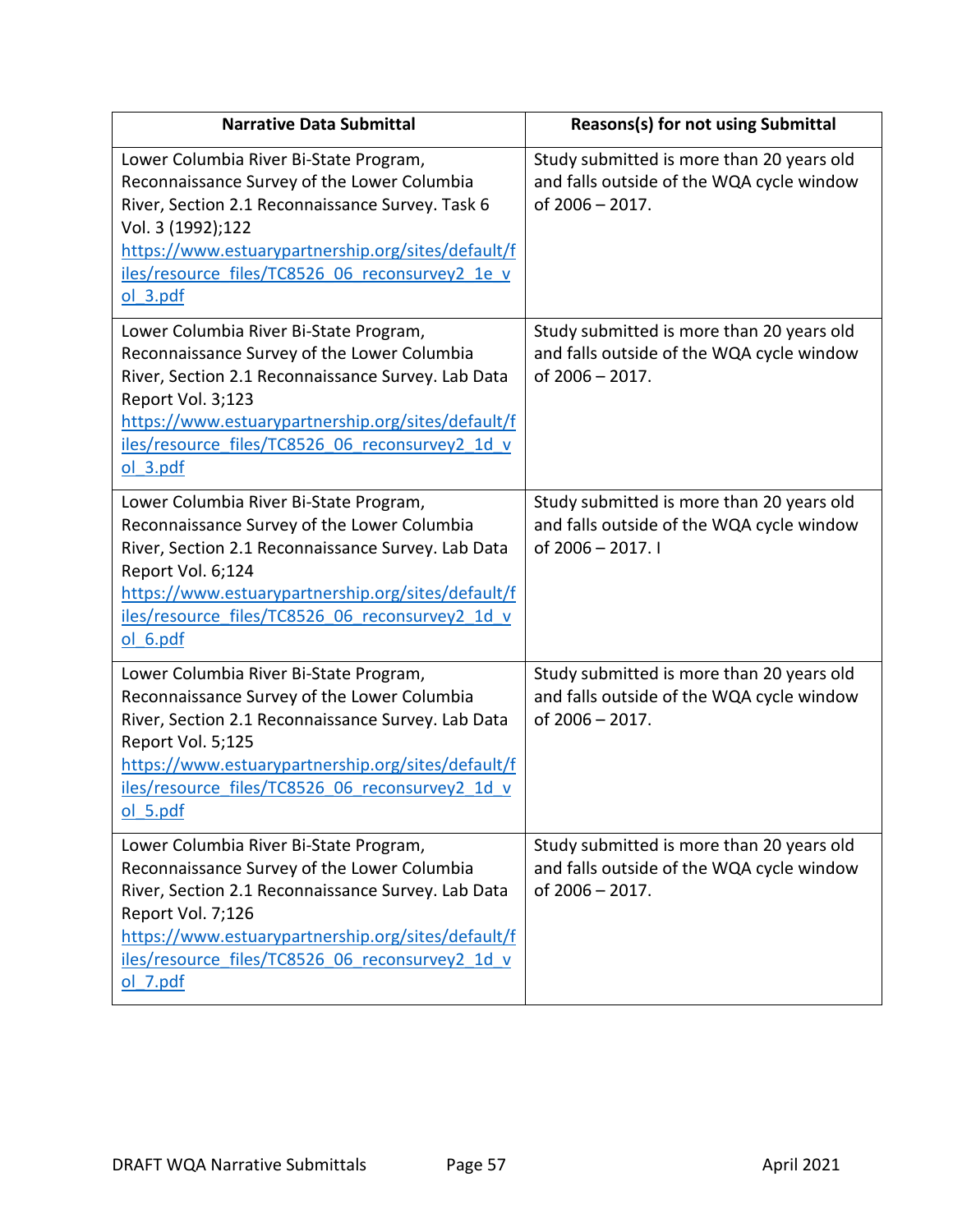| <b>Narrative Data Submittal</b>                                                                                                                                                                                                                                                                                                                                                                             | Reasons(s) for not using Submittal                                                                                                                                                                                                                                                                                                                       |
|-------------------------------------------------------------------------------------------------------------------------------------------------------------------------------------------------------------------------------------------------------------------------------------------------------------------------------------------------------------------------------------------------------------|----------------------------------------------------------------------------------------------------------------------------------------------------------------------------------------------------------------------------------------------------------------------------------------------------------------------------------------------------------|
| USFWS, Environmental Contaminants in Great Blue<br>Herons (Ardea Herodias) from the Lower Columbia<br>River and Willamette Rivers, Oregon and<br>Washington, USA (1999)62<br>https://setac.onlinelibrary.wiley.com/doi/full/10.10<br>02/etc.5620181222                                                                                                                                                      | Study submitted is more than 20 years old<br>and falls outside of the WQA cycle window<br>of 2006 - 2017. This study does not focus on<br>ambient water quality conditions of<br>Washington waters. The project collected<br>great blue heron (Ardea herodias) eggs and<br>prey from six colonies in Oregon and<br>Washington, USA, during 1994 to 1995. |
| USFWS, Organochlorine Contaminants in Double-<br>Crested Cormorants from Lewis and Clark national<br>Wildlife Refuge in the Columbia River Estuary (Oct.<br>18, 1999)63<br>https://pubs.er.usgs.gov/publication/70188686                                                                                                                                                                                    | Study submitted is more than 20 years old<br>and falls outside of the WQA cycle window<br>of 2006 - 2017. This study does not focus on<br>ambient water quality conditions in<br>Washington.                                                                                                                                                             |
| Charles Henny, Robert Grove, Olaf R Hedstrom,<br>National Biological Service, Forest and Rangeland<br>Ecosystem Science Center, Northwest Research<br>Station, A Field Evaluation of Mink and River Otter<br>on the Lower Columbia River and the Influence of<br>Environmental Contaminants (Feb. 12, 1996);119<br>https://www.estuarypartnership.org/sites/default/f<br>iles/resource files/Sec 3 3 3a.pdf | Study submitted is more than 20 years old<br>and falls outside of the WQA cycle window<br>of 2006 - 2017. Intent of the study was not<br>to demonstrate ambient water conditions at<br>specific locations in Washington.                                                                                                                                 |
| Ecology, Hood Canal Marine Sediments Data<br>Summaries, Findings, Publications81<br>https://apps.ecology.wa.gov/publications/publicati<br>ons/1003006.pdf                                                                                                                                                                                                                                                   | Summary fact sheet submitted falls outside<br>of the WQA cycle window of 2006 - 2017.<br>All available sediment data from related<br>Ecology studies was considered for listing.                                                                                                                                                                         |
| Ecology, South Puget Sound Water Quality Study<br>Phase 1 (Oct. 2002)42<br>https://apps.ecology.wa.gov/publications/publicati<br>ons/0203021.pdf                                                                                                                                                                                                                                                            | Data from South Puget Sound Water Quality<br>Study Phase 1 falls outside of the WQA cycle<br>window of 2006 - 2017. More recent data<br>from this long term study was used in the<br>current assessment.                                                                                                                                                 |
| O'Neill, S.M., and J.E. West. 2009. Marine<br>distribution, life history traits and the accumulation<br>of polychlorinated biphenyls (PCBs) in Chinook<br>salmon (Oncorhynchus tshawytscha) from Puget<br>Sound, Washington. Transactions of the American<br>Fisheries Society 138:616-632.<br>https://wdfw.wa.gov/publications/01030                                                                       | This paper was based on data that were<br>collected 1992-1996, clearly outside the<br>data window for the 2018 WQ Assessment.                                                                                                                                                                                                                            |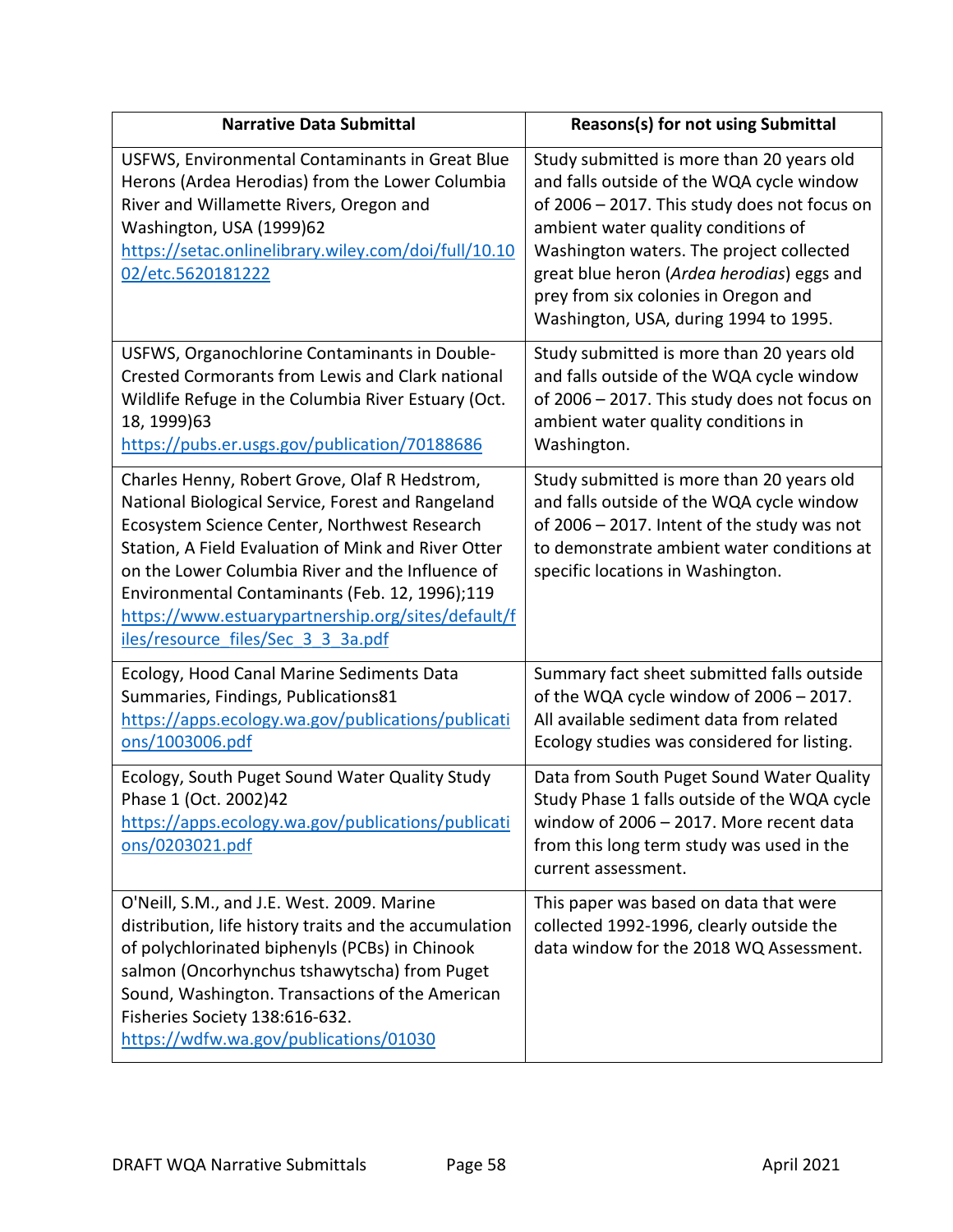| <b>Narrative Data Submittal</b>                                                                                                                                                                                                                                                                                                                                                                                                                                                                                                                                                             | Reasons(s) for not using Submittal                                                                                                                                                                                            |
|---------------------------------------------------------------------------------------------------------------------------------------------------------------------------------------------------------------------------------------------------------------------------------------------------------------------------------------------------------------------------------------------------------------------------------------------------------------------------------------------------------------------------------------------------------------------------------------------|-------------------------------------------------------------------------------------------------------------------------------------------------------------------------------------------------------------------------------|
| O'Neill, S.M., J.E. West, and J.C. Hoeman. 1998.<br>Spatial trends in the concentration of<br>polychlorinated biphenyls (PCBs) in chinook<br>(Oncorhynchus tshawytscha) and coho salmon (O.<br>kisutch) in Puget Sound and factors affecting PCB<br>accumulation: results from the Puget Sound<br>Ambient Monitoring Program. Pages 312-328 in R.<br>Strickland, editor. Puget Sound Research 1998<br>Conference Proceedings. Puget Sound Water<br>Quality Action Team. Washington Department of<br>Fish and Wildlife. Olympia, Washington. 17pp.<br>https://wdfw.wa.gov/publications/01031 | The data from these studies are well over 20<br>years old and fall outside of the data<br>window for WQA. This study does not focus<br>on ambient water quality conditions of<br>Washington waters.                           |
| West, J.E., and S.M. O'Neill. 1998. Persistent<br>pollutants and factors affecting their accumulation<br>in rockfishes (Sebastes spp.) from Puget Sound,<br>Washington. Pages 336-345 in R. Strickland, editor.<br>Puget Sound Research 1998 Conference<br>Proceedings. Puget Sound Water Quality Action<br>Team. Washington Department of Fish and Wildlife.<br>Olympia, Washington. 11pp.<br>https://wdfw.wa.gov/publications/01037                                                                                                                                                       | The data from these studies are well over 20<br>years old and fall outside of the data<br>window for this WQA. This study does not<br>focus on ambient water quality conditions<br>of Washington waters.                      |
| O'Neill, S.M., and J.E. West. 2001. Exposure of<br>Pacific herring (Clupea pallasi) to persistent organic<br>pollutants in Puget Sound and the Georgia Basin.<br>Puget Sound Research 2001 Conference<br>Proceedings. Puget Sound Water Quality Action<br>Team. Washington Department of Fish and Wildlife.<br>Olympia, Washington. 6pp.<br>https://wdfw.wa.gov/publications/01028                                                                                                                                                                                                          | The data from these studies are well over 20<br>years old and fall outside of the data<br>window for this WQA. Focus of study was<br>unrelated to determining water quality or<br>ambient conditions of specific waterbodies. |
| West J.E., S.M. O'Neill, G.R. Lippert and S.R.<br>Quinnell. 2002. Toxic contaminants in marine and<br>anadromous fish from Puget Sound, Washington:<br>Results from the Puget Sound Ambient Monitoring<br>Program Fish Component, 1989-1999. pp. 56 +<br>appendices, Washington Department of Fish and<br>Wildlife, Olympia, WA.<br>https://wdfw.wa.gov/publications/01026                                                                                                                                                                                                                  | The data from these studies are well over 20<br>years old and fall outside of the data<br>window for this WQA. Focus of study was<br>unrelated to determining water quality or<br>ambient conditions of specific waterbodies. |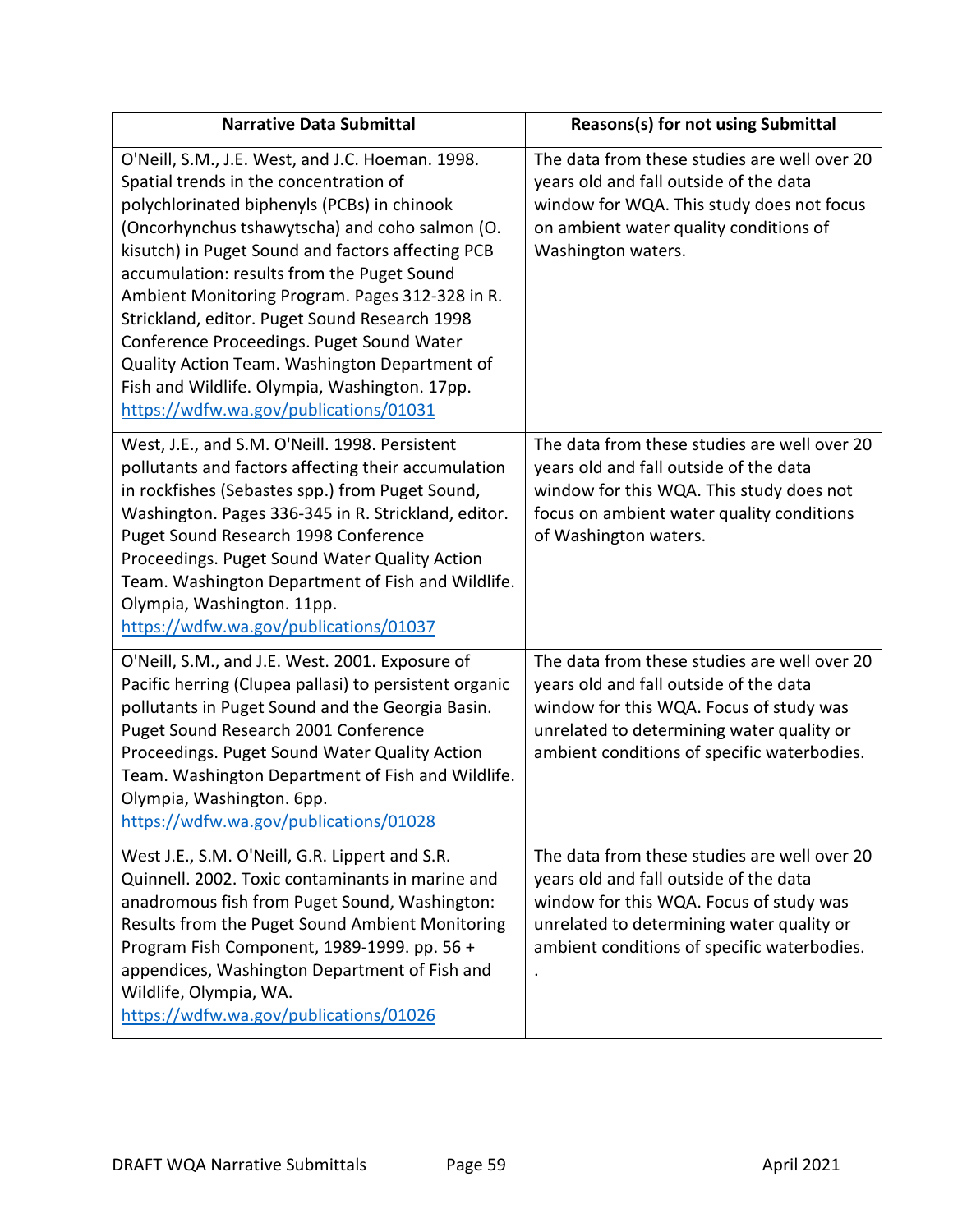| <b>Narrative Data Submittal</b>                                                                                                                                                                                                                                                                                                                                                                                         | Reasons(s) for not using Submittal                                                                                                                                                                                            |
|-------------------------------------------------------------------------------------------------------------------------------------------------------------------------------------------------------------------------------------------------------------------------------------------------------------------------------------------------------------------------------------------------------------------------|-------------------------------------------------------------------------------------------------------------------------------------------------------------------------------------------------------------------------------|
| O'Neill, S.M., G.M. Ylitalo, M. Krahn, J.E. West, J.<br>Bolton, and D. Brown. 2005. Elevated levels of<br>persistent organic pollutants in Puget Sound versus<br>other freeranging populations of Pacific salmon: the<br>importance of residency in Puget Sound. Abstract<br>of presentation at 2005 Puget Sound Georgia Basin<br>Research Conference. Seattle, Washington.                                             | The data from these studies are well over 20<br>years old and fall outside of the data<br>window for this WQA. Focus of study was<br>unrelated to determining water quality or<br>ambient conditions of specific waterbodies. |
| Submittal not on WDFW Website.                                                                                                                                                                                                                                                                                                                                                                                          |                                                                                                                                                                                                                               |
| O'Neill, S.M., and J.E. West. 2002. Contaminants in<br>Fish. Pages 66-77 in Puget Sound Water Quality<br>Action Team, editors. 2002 Puget Sound Update:<br>Eighth Report of the Puget Sound Ambient<br>Monitoring Program. Olympia, Washington. 156pp.<br>https://wdfw.wa.gov/publications/01029                                                                                                                        | The data from these studies are well over 20<br>years old and fall outside of the data<br>window for this WQA. Focus of study was<br>unrelated to determining water quality or<br>ambient conditions of specific waterbodies. |
| West, J.E., S.M. O'Neill, G.R. Lippert, and S.R.<br>Quinnell. 2001. Toxic contaminants in marine and<br>anadromous fishes from Puget Sound, Washington:<br>Results of the Puget Sound Ambient Monitoring<br>Program Fish Component, 1989-1999. Washington<br>Department of Fish and Wildlife. Olympia,<br>Washington. 311pp.<br>http://wdfw.wa.gov/publications/01026                                                   | The data from these studies are well over 20<br>years old and fall outside of the data<br>window for this WQA. Focus of study was<br>unrelated to determining water quality or<br>ambient conditions of specific waterbodies. |
| West, J.E., S.M. O'Neill, D. Lomax, and L. Johnson.<br>2001. Implications for reproductive health in<br>quillback rockfish (Sebastes maliger) from Puget<br>Sound exposed to polychlorinated biphenyls. Puget<br>Sound Research 2001 Conference Proceedings.<br>Puget Sound Water Quality Action Team.<br>Washington Department of Fish and Wildlife.<br>Olympia, Washington.<br>https://wdfw.wa.gov/publications/01041 | The data from these studies are well over 20<br>years old and fall outside of the data<br>window for this WQA. Focus of study was<br>unrelated to determining water quality or<br>ambient conditions of specific waterbodies. |
| O'Neill, S.M., and J.E. West. 2000. Toxic<br>Contaminants in Fish. Pages 56-64 in Puget Sound<br>Water Quality Action Team, editors. 2000 Puget<br>Sound Update: Seventh Report of the Puget Sound<br>Ambient Monitoring Program. Washington<br>Department of Fish and Wildlife. Olympia,<br>Washington. 133pp.<br>https://wdfw.wa.gov/publications/01027                                                               | The data from these studies are well over 20<br>years old and fall outside of the data<br>window for this WQA. Focus of study was<br>unrelated to determining water quality or<br>ambient conditions of specific waterbodies. |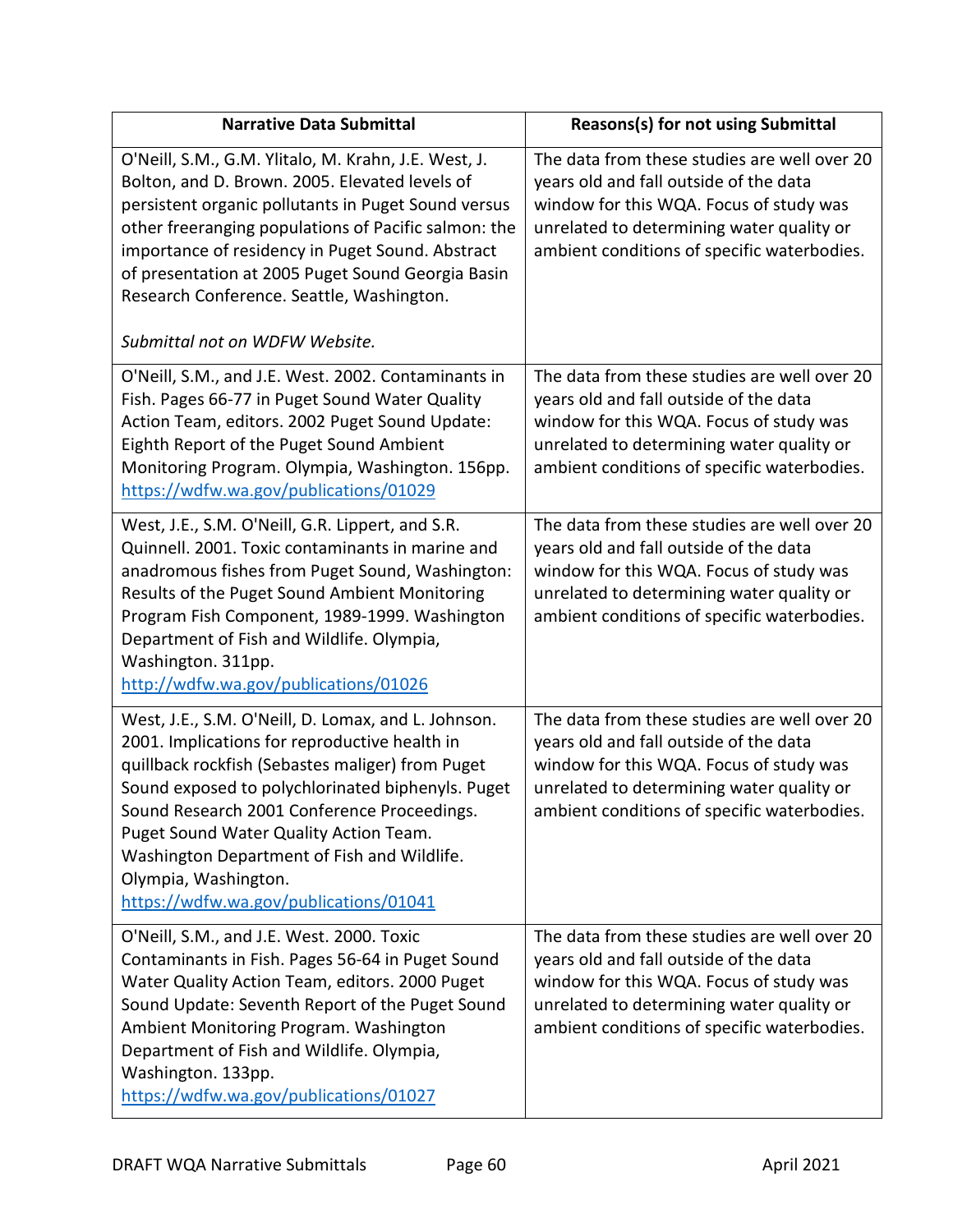| <b>Narrative Data Submittal</b>                                                                                                                                                                                                                                                                                                                                                                                               | Reasons(s) for not using Submittal                                                                                                                                                                                                                                                                                                           |
|-------------------------------------------------------------------------------------------------------------------------------------------------------------------------------------------------------------------------------------------------------------------------------------------------------------------------------------------------------------------------------------------------------------------------------|----------------------------------------------------------------------------------------------------------------------------------------------------------------------------------------------------------------------------------------------------------------------------------------------------------------------------------------------|
| West, J. E. 1997. Protection and restoration of<br>marine life in the inland waters of Washington<br>State. Puget Sound/Georgia Basin Environmental<br>Report Series: Number 6. Puget Sound Water<br>Quality Action Team. Washington Department of<br>Fish and Wildlife. Olympia, Washington. 154pp.<br>http://wdfw.wa.gov/publications/01035                                                                                 | The data from these studies are well over 20<br>years old and fall outside of the data<br>window for this WQA. Focus of study was<br>unrelated to determining water quality or<br>ambient conditions of specific waterbodies.                                                                                                                |
| O'Neill, S.M., J.E. West, and S.R. Quinnell. 1995.<br>Contaminant monitoring in fish: overview of the<br><b>Puget Sound Ambient Monitoring Program Fish</b><br>Task. Pages 35-50 in E. Robichaud, editor. Puget<br>Sound Research 1995 Conference Proceedings.<br>Puget Sound Water Quality Authority. Washington<br>Department of Fish and Wildlife. Olympia,<br>Washington. 18pp.<br>https://wdfw.wa.gov/publications/01032 | The data from these studies are well over 20<br>years old and fall outside of the data<br>window for this WQA. Focus of study was<br>unrelated to determining water quality or<br>ambient conditions of specific waterbodies.                                                                                                                |
| Olson, O.P., L. Johnson, G. Ylitalo, C. Rice, J. Cordell,<br>T.K. Collier, and J. Steger. 2008. Fish habitat use and<br>chemical contaminant exposure at restoration sites<br>in Commencement Bay, Washington. U.S. Dept.<br>Commer., NOAA Tech. Memo. NMFS-NWFSC-88,<br>117 p.<br>https://www.webapps.nwfsc.noaa.gov/assets/25/6<br>07 04162008 152110 CommencementBayTM88Fi<br>nal.pdf                                      | The data from these studies are well over 20<br>years old and fall outside of the data<br>window for this WQA. Focus of study was<br>unrelated to determining water quality or<br>ambient conditions of specific waterbodies.                                                                                                                |
| Ross, p. et al. 2000. High PCB Concentrations in<br>Free Ranging Pacific Killer Whales, Orcinus orca:<br>Effects of Age, Sex and Dietary Preference. Marine<br>Pollution Bulletin Vol. 40, No. 6, pp. 504±515, 2000.<br>https://www.sciencedirect.com/science/article/abs<br>/pii/S0025326X99002337                                                                                                                           | The data from this study was over 20 years<br>old and fall outside of the data window for<br>this WQA. Blubber biopsies were collected<br>in British Columbia for the purpose of<br>comparing different whale populations.<br>Intent of the study was not to demonstrate<br>ambient water conditions at specific<br>locations in Washington. |
| USFWS, Environmental Contaminants in Bald Eagles<br>Nesting in Hood Canal, Washington, 1992-1997<br>(July 29, 2000)65<br>https://ecos.fws.gov/ServCat/DownloadFile/21677<br>?Reference=23158                                                                                                                                                                                                                                  | The data from these studies are well over 20<br>years old and fall outside of the data<br>window for this WQA. Focus of study was<br>unrelated to determining water quality or<br>ambient conditions of specific waterbodies.                                                                                                                |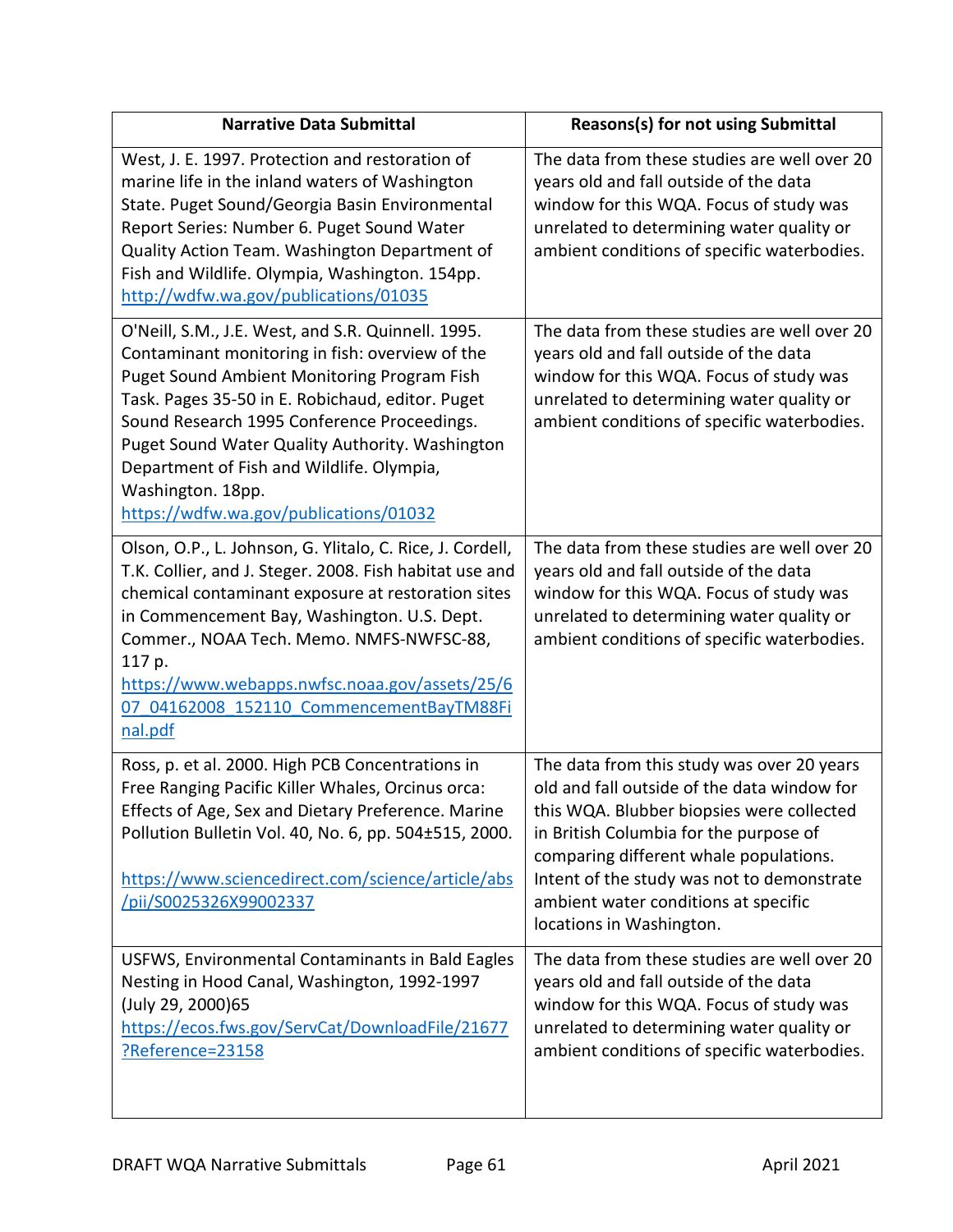| <b>Narrative Data Submittal</b>                                                                                                                                                                                                                                                                                                                                    | Reasons(s) for not using Submittal                                                                                                                                                                                                                                                 |
|--------------------------------------------------------------------------------------------------------------------------------------------------------------------------------------------------------------------------------------------------------------------------------------------------------------------------------------------------------------------|------------------------------------------------------------------------------------------------------------------------------------------------------------------------------------------------------------------------------------------------------------------------------------|
| Ecology, The Influence of Sediment Quality and<br>Dissolved Oxygen on Benthic Invertebrate<br>Communities in Hood Canal (2008)84<br>https://apps.ecology.wa.gov/publications/publicati<br><u>ons/0703047.pdf</u>                                                                                                                                                   | The data from these studies fall outside of<br>the data window for this WQA. Focus of<br>study was unrelated to determining water<br>quality or ambient conditions of specific<br>waterbodies. Any D.O. and sediment data in<br>EIM was considered and used for the<br>assessment. |
| Ecology, Sediment Quality In Hood Canal (2005)89<br>https://apps.ecology.wa.gov/publications/documen<br>ts/1003006.pdf                                                                                                                                                                                                                                             | The data from these studies fall outside of<br>the data window for this WQA. Focus of<br>study was unrelated to determining water<br>quality or ambient conditions of specific<br>waterbodies. Any D.O. and sediment data in<br>EIM was considered and used for the<br>assessment. |
| Ecology, Benthic Infaunal Community Structure in<br>Hood Canal in Relation to Sediment and Water<br>Quality Variables (2005)91<br>https://apps.ecology.wa.gov/publications/documen<br>ts/0703047.pdf                                                                                                                                                               | The data from these studies fall outside of<br>the data window for this WQA. Focus of<br>study was unrelated to determining water<br>quality or ambient conditions of specific<br>waterbodies.                                                                                     |
| Lower Columbia River Bi-State Program,<br>Contaminant Ecology of Fish and Wildlife of the<br>Lower Columbia River, Summary and Integration<br>(April 1996);102<br>https://www.estuarypartnership.org/sites/default/f<br>iles/resource files/Sec 3 3 1b.pdf                                                                                                         | Study submitted is more than 20 years old<br>and falls outside of the WQA cycle window<br>of 2006 - 2017. Intent of the study was not<br>to demonstrate ambient water conditions at<br>specific locations.                                                                         |
| Columbia Basin Fish and Wildlife Authority,<br>Contamination Ecology of Selected Fish and Wildlife<br>of the Lower Columbia River, A Report to the Bi-<br>State Water Quality Program (April 23, 1996);103<br>https://www.estuarypartnership.org/sites/default/f<br>iles/resource files/LCRBiStateFWS3.3.1a CBFWA<br>WILD ContamEcolSelectedFish%26WildinLCR96.pdf | Study submitted is more than 20 years old<br>and falls outside of the WQA cycle window<br>of 2006 - 2017. Intent of the study was not<br>to demonstrate ambient water conditions at<br>specific locations.                                                                         |
| Columbia River Estuary Study Taskforce, Historic<br>Habitats of the Lower Columbia River (Oct. 1995);<br>104<br>https://www.estuarypartnership.org/sites/default/f<br>iles/resource files/LCRBiStateFWS3.5.5b Graves H<br>istoricHabitatsofTheLCR95.PDF                                                                                                            | Study submitted is more than 20 years old<br>and falls outside of the WQA cycle window<br>of 2006 - 2017.<br>Intent of the study was not to demonstrate<br>ambient water conditions at specific<br>locations.                                                                      |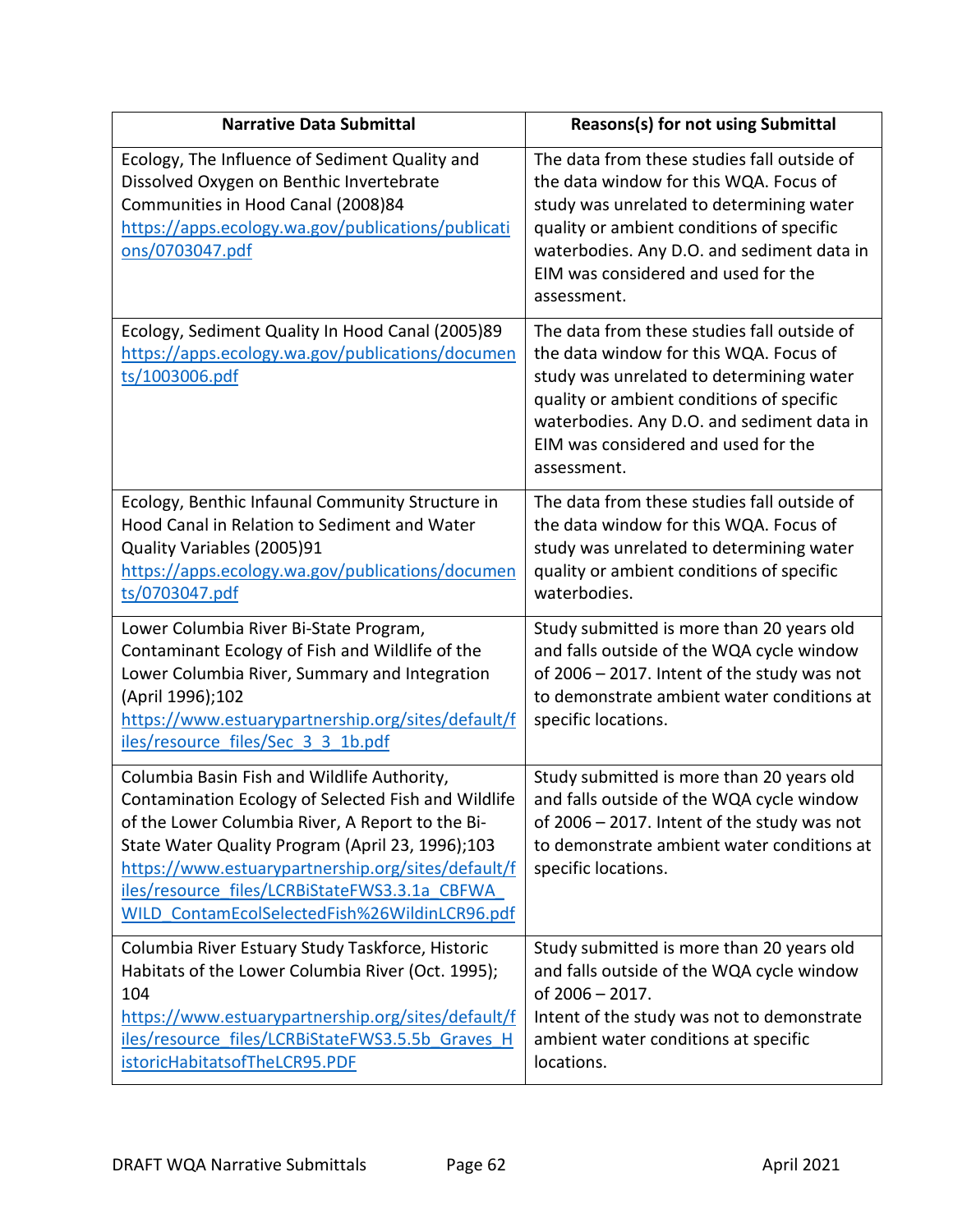| <b>Narrative Data Submittal</b>                                                                                                                                                                                                                                                                                 | <b>Reasons(s) for not using Submittal</b>                                                                                                                                                                     |
|-----------------------------------------------------------------------------------------------------------------------------------------------------------------------------------------------------------------------------------------------------------------------------------------------------------------|---------------------------------------------------------------------------------------------------------------------------------------------------------------------------------------------------------------|
| Lower Columbia River Bi-State Program,<br>Reconnaissance Survey of the Lower Columbia<br>River; Task 2 Summary Report: Inventory and<br>Characterization of Pollutants (June 26, 1992);105<br>https://www.estuarypartnership.org/sites/default/f<br>iles/resource files/TC8526 02 reconsurvey1 2 tas<br>k2b.pdf | Study submitted is more than 20 years old<br>and falls outside of the WQA cycle window<br>of $2006 - 2017$ . Intent of the study was not<br>to demonstrate ambient water conditions at<br>specific locations. |
| Washington State Department of Health, Health<br>Analysis of Chemical Contaminants in Lower<br>Columbia River Fish (May 1996);106<br>https://www.estuarypartnership.org/sites/default/f<br>iles/resource files/Additions A health analysis.pd<br>f                                                              | Study submitted is more than 20 years old<br>and falls outside of the WQA cycle window<br>of 2006 - 2017. Intent of the study was not<br>to demonstrate ambient water conditions at<br>specific locations.    |
| Lower Columbia River Bi-State Program,<br>Reconnaissance Survey of the Lower Columbia<br>River, Task 6: Reconnaissance Report (May 17,<br>1992);107<br>https://www.estuarypartnership.org/sites/default/f<br>iles/resource files/TC8526 06 reconsurvey2 1e v<br>$ol$ 1.pdf                                      | Study submitted is more than 20 years old<br>and falls outside of the WQA cycle window<br>of 2006 - 2017. Intent of the study was not<br>to demonstrate ambient water conditions at<br>specific locations.    |
| Lower Columbia River Bi-State Program, Assessing<br>Human Risks from Chemically Contaminated Fish in<br>the Lower Columbia River: Risk Assessment (May 1,<br>1996);108<br>https://www.estuarypartnership.org/sites/default/f<br>iles/resource files/TC9968 05 sec4 1d.pdf                                       | Study submitted is more than 20 years old<br>and falls outside of the WQA cycle window<br>of $2006 - 2017$ . Intent of the study was not<br>to demonstrate ambient water conditions at<br>specific locations. |
| Lower Columbia River Bi-State Program, Assessing<br>Health of Fish Species and Fish Communities in the<br>Lower Columbia River (Jan. 29, 1996);109<br>https://www.estuarypartnership.org/sites/default/f<br>iles/resource files/Sec 3 3 2b.pdf                                                                  | Study submitted is more than 20 years old<br>and falls outside of the WQA cycle window<br>of 2006 - 2017. Intent of the study was not<br>to demonstrate ambient water conditions at<br>specific locations.    |
| Lower Columbia River Bi-State Program,<br>Reconnaissance Survey of the Lower Columbia<br>River, Task 1: Final Summary Report (April 29,<br>1992);118<br>https://www.estuarypartnership.org/sites/default/f<br>iles/resource files/TC8526 01 reconsurvey1 1 tas<br>k1d.pdf                                       | Study submitted is more than 20 years old<br>and falls outside of the WQA cycle window<br>of 2006 - 2017. Intent of the study was not<br>to demonstrate ambient water conditions at<br>specific locations.    |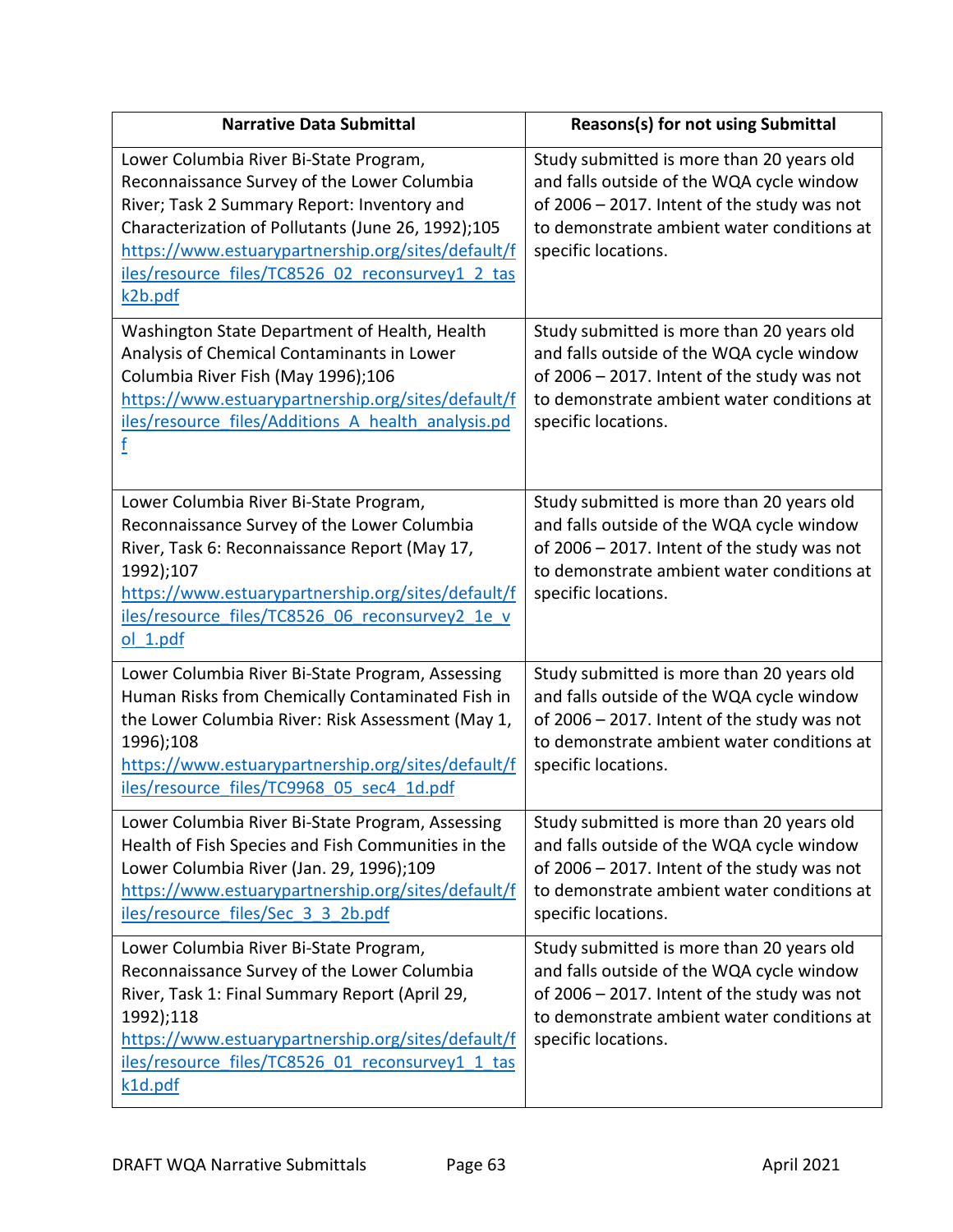| <b>Narrative Data Submittal</b>                                                                                                                                                                                                                                                                                          | Reasons(s) for not using Submittal                                                                                                                                                                         |
|--------------------------------------------------------------------------------------------------------------------------------------------------------------------------------------------------------------------------------------------------------------------------------------------------------------------------|------------------------------------------------------------------------------------------------------------------------------------------------------------------------------------------------------------|
| U.S. Fish and Wildlife Service, Interim report:<br>Environmental contaminants in bald eagles nesting<br>along the lower Columbia River (Feb. 9, 1996);127<br>https://www.estuarypartnership.org/sites/default/f<br>iles/resource files/Sec 3 3 4a.pdf                                                                    | Study submitted is more than 20 years old<br>and falls outside of the WQA cycle window<br>of 2006 - 2017. Intent of the study was not<br>to demonstrate ambient water conditions at<br>specific locations. |
| Lower Columbia River Bi-State Program, The Health<br>of the River 1990-1996, Integrated Technical Report<br>(May 20, 1996);143<br>https://www.estuarypartnership.org/sites/default/f<br>iles/resource files/Additions D 1996 health of th<br>e river integrated report.pdf                                               | Study submitted is more than 20 years old<br>and falls outside of the WQA cycle window<br>of 2006 - 2017. Intent of the study was not<br>to demonstrate ambient water conditions at<br>specific locations. |
| Lower Columbia Estuary Partnership, Lower<br>Columbia River Ecosystem Monitoring Project<br>Annual Report for Year 2 (September 1, 2004 to<br>August 31, 2005) (2006);139<br>https://www.estuarypartnership.org/resource/low<br>er-columbia-river-ecosystem-monitoring-project-<br>annual-report-year-2-september-1-2004 | Study submitted falls outside of the WQA<br>cycle window of 2006 - 2017.<br>Intent of the study was not to demonstrate<br>ambient water conditions at specific<br>locations.                               |
| Lower Columbia Estuary Partnership, Lower<br>Columbia River Ecosystem Monitoring Project<br>Annual Report for Year 3 (September 1, 2005 to<br>August 31, 2006) (2007);138<br>https://www.estuarypartnership.org/sites/default/f<br>iles/resource files/Year 3 Ecosystem Monitoring<br><b>Project Annual Report.pdf</b>   | Study submitted falls outside of the WQA<br>cycle window of 2006 - 2017.<br>Intent of the study was not to demonstrate<br>ambient water conditions at specific<br>locations.                               |
| Tom Rosetta and David Borys, Oregon DEQ,<br>Identification of Sources of Pollutants to the Lower<br>Columbia River Basin (June 1996);117<br>https://www.estuarypartnership.org/sites/default/f<br>iles/resource files/Additions C id of pollutant so<br>urces.pdf                                                        | Study submitted falls outside of the WQA<br>cycle window of 2006 - 2017.<br>Intent of the study was not to demonstrate<br>ambient water conditions at specific<br>locations.                               |
| USF&WS, Changes in Productivity and<br>Environmental Contaminants in Bald Eagles nesting<br>Along the Lower Columbia River (Aug. 12, 1999)59<br>https://www.fws.gov/oregonfwo/Contaminants/Fie<br>IdStudies/BaldEagle/LCR-BaldEagleFinalReport.pdf                                                                       | Study submitted falls outside of the WQA<br>cycle window of 2006 - 2017.<br>Intent of the study was not to demonstrate<br>ambient water conditions at specific<br>locations.                               |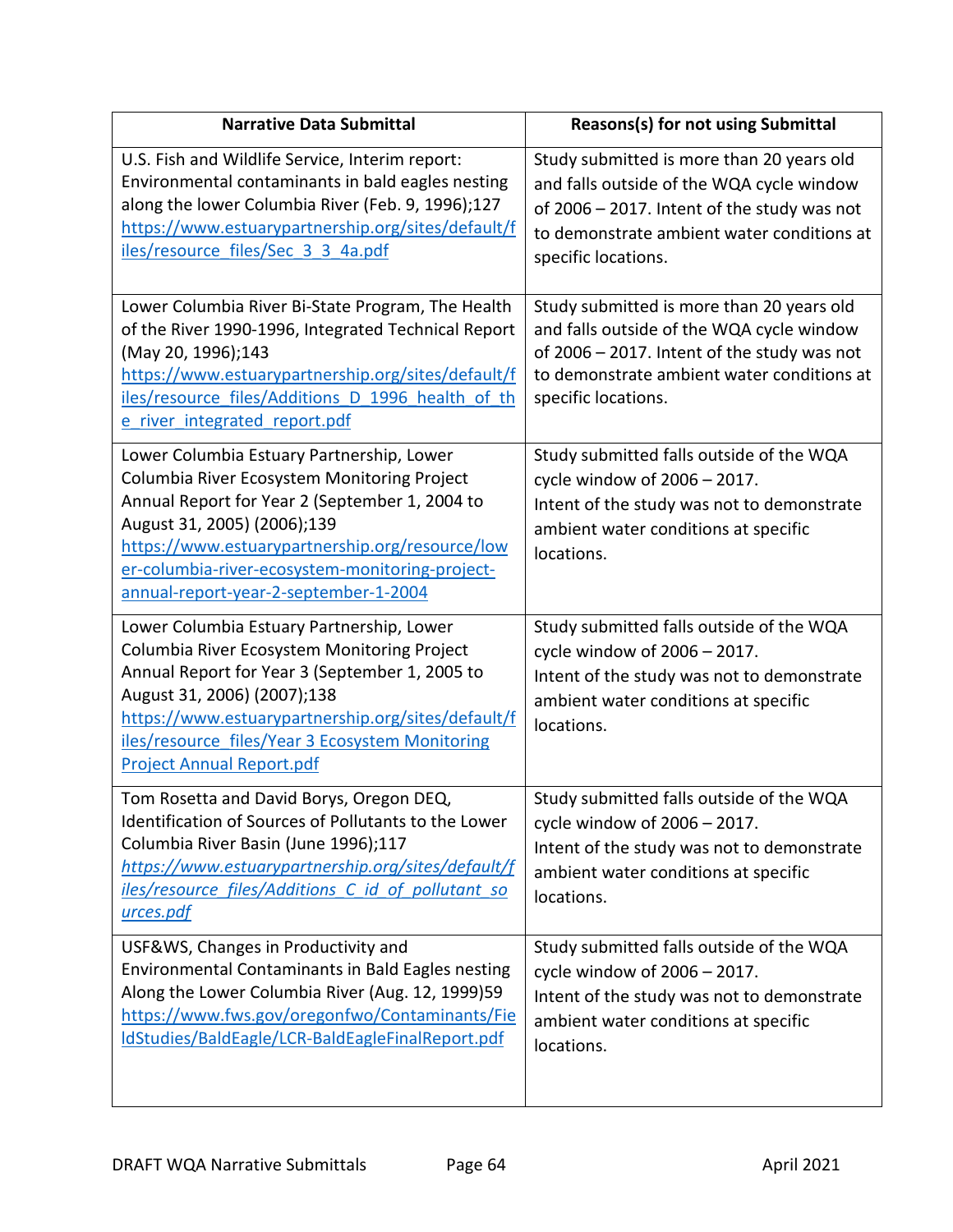| <b>Narrative Data Submittal</b>                                                                                                                                                                                                                                                                                                                                                                                                     | <b>Reasons(s) for not using Submittal</b>                                                                                                                                                                                                                                                                            |
|-------------------------------------------------------------------------------------------------------------------------------------------------------------------------------------------------------------------------------------------------------------------------------------------------------------------------------------------------------------------------------------------------------------------------------------|----------------------------------------------------------------------------------------------------------------------------------------------------------------------------------------------------------------------------------------------------------------------------------------------------------------------|
| USFWS, Effects of Nutrient Enrichment on<br>Wetlands at Conboy Lake National Wildlife Refuge<br>(2002)64<br>https://www.fws.gov/oregonfwo/documents/Scien<br>tificReports/ConboyLakeNutrient.pdf                                                                                                                                                                                                                                    | Study submitted falls outside of the WQA<br>cycle window of 2006 - 2017.<br>Intent of the study was not to demonstrate<br>ambient water conditions at specific<br>locations in Washington.                                                                                                                           |
| West, J.E., and S.M. O'Neill. 1995. Accumulation of<br>mercury and polychlorinated biphenyls in quillback<br>rockfish (Sebastes maliger) from Puget Sound<br>Washington. Pages 666-677 in E. Robichaud, editor.<br>Puget Sound Research 1995 Conference<br>Proceedings. Puget Sound Water Quality Authority.<br>Washington Department of Fish and Wildlife.<br>Olympia, Washington. 14pp.<br>https://wdfw.wa.gov/publications/01036 | Data submitted falls outside of the WQA<br>cycle window of 2006 - 2017.<br>Intent of the study was not to demonstrate<br>ambient water conditions at specific<br>locations in Washington. Modeled results<br>are not appropriate to determine that<br>standards in Washington are being met at<br>specific waters.   |
| West, J.E., R.M. Buckley, and D.C. Doty. 1994.<br>Ecology and habitat use of juvenile rockfishes<br>(Sebastes spp.) associated with artificial reefs in<br>Puget Sound, Washington. Bulletin of Marine<br>Science 55(2-3):344-350.<br>https://www.ingentaconnect.com/content/umrsm<br>as/bullmar/1994/00000055/f0020002/art00008                                                                                                    | Study submitted falls outside of the WQA<br>cycle window of 2006 - 2017.<br>Modeled results are not appropriate to<br>determine that standards in Washington are<br>being met at specific waters. Focus of study<br>was unrelated to determining water quality<br>or ambient conditions of specific<br>waterbodies.  |
| Ralph Elston, Ph.D. AquaTechnics, Pathways and<br>Management of Marine Nonindigenous Species in<br>the Shared Waters of British Columbia and<br>Washington (January 1997)19<br>https://www.amazon.co.uk/Pathways-<br>management-nonindigenous-Washington-<br>environmental/dp/B0006FANVK                                                                                                                                            | The data from these studies are well over 20<br>years old and fall outside of the data<br>window for this WQA.Submittal did not<br>include documentation addressing the<br>accuracy and completeness of the<br>information submitted to Ecology, and study<br>methods & data not documented or readily<br>available. |
| Bigg, M., I. MacAskie, and G. Ellis. 1976. Abundance<br>and movements of killer whales off eastern and<br>southern Vancouver Island with comments on<br>management. Ecological Reserves Collection,<br>Government of British Columbia, Ref. No. 336.<br>Unable to locate study.                                                                                                                                                     | This study was 45 years old and falls outside<br>of the data window for this WQA.<br>This study was not specific to Washington<br>waters. Focus of study was unrelated to<br>determining water quality or ambient<br>conditions of specific waterbodies in<br>Washington.                                            |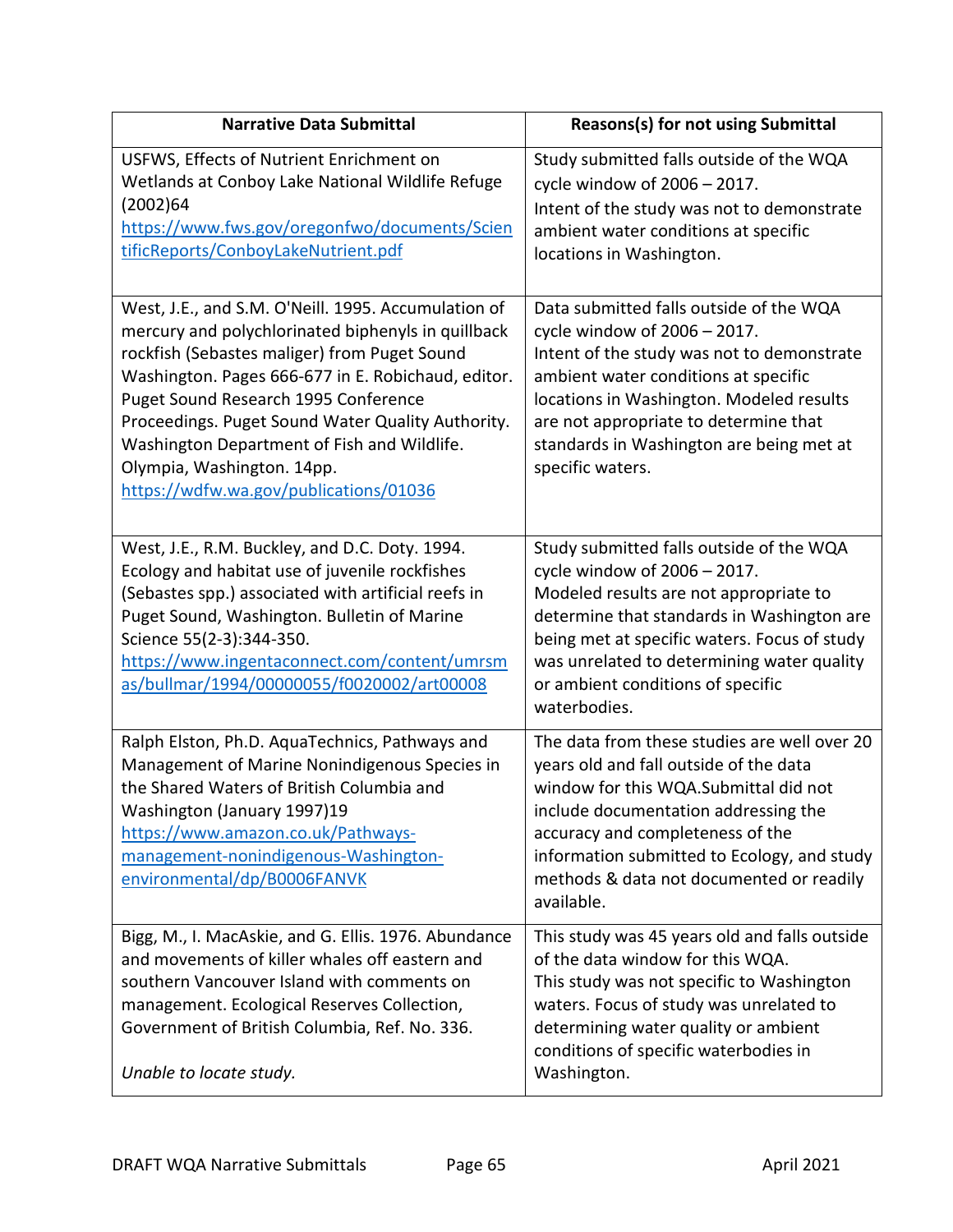| <b>Narrative Data Submittal</b>                                                                                                                                                                                                                                                                                                                                                            | <b>Reasons(s) for not using Submittal</b>                                                                                                                                                                                                                                            |
|--------------------------------------------------------------------------------------------------------------------------------------------------------------------------------------------------------------------------------------------------------------------------------------------------------------------------------------------------------------------------------------------|--------------------------------------------------------------------------------------------------------------------------------------------------------------------------------------------------------------------------------------------------------------------------------------|
| Grant, S.C.H. and P.S. Ross. 2002. Southern resident<br>killer whales at risk: Toxic chemicals in the British<br>Columbia and Washington environment. Can. Tech.<br>Rep. Fish. Aquat. Sci. 2412: xii + 111 p.<br>https://www.researchgate.net/publication/237636<br>125 Southern Resident Killer Whales at Risk To<br>xic Chemicals in the British Columbia and Wash<br>ington Environment | This submittal falls outside of the data<br>window for this WQA. Intent of the study<br>was not to demonstrate ambient water<br>conditions at specific locations in<br>Washington.                                                                                                   |
| Stehr, C. et al. 2000. Exposure of juvenile chinook<br>and chum salmon to chemical contaminants in the<br>Hylebos Waterway of Commencement Bay,<br>Tacoma, Washington. Journal of Aquatic Ecosystem<br>Stress and Recovery 7: 215-227, 2000.<br>https://link.springer.com/article/10.1023/A:100990<br>5322386                                                                              | The data from the study fall outside of the<br>data window for this WQA. Further, data<br>from these studies would not have been<br>considered in the 2018 WQ Assessment<br>because the tissue samples would not have<br>met Policy 1-11 requirements.                               |
| Johnson, L. et al. 2006. Contaminant exposure in<br>outmigrant juvenile salmon from Pacific Northwest<br>estuaries of the United States. Environ Monit<br>Assess DOI 10.1007/s10661-006-9216-7.<br>https://pubmed.ncbi.nlm.nih.gov/16957861/                                                                                                                                               | The data from these studies (collected 1996-<br>2001) fall outside of the data window for<br>this WQA. Further, data from these studies<br>would not have been considered in the 2018<br>WQ Assessment because the tissue samples<br>would not have met Policy 1-11<br>requirements. |
| Lower Columbia Estuary Partnership, Lower<br>Columbia River and Estuary Ecosystem Monitoring;<br>Water Quality and Salmon Sampling Report<br>(2007); 132<br>https://www.estuarypartnership.org/resource/low<br>er-columbia-river-and-estuary-ecosystem-<br>monitoring-water-quality-and-salmon-sampling                                                                                    | The data from these studies (collected 1996-<br>2001) fall outside of the data window for<br>this WQA. Further, data from these studies<br>would not have been considered in the 2018<br>WQ Assessment because the tissue samples<br>would not have met Policy 1-11<br>requirements. |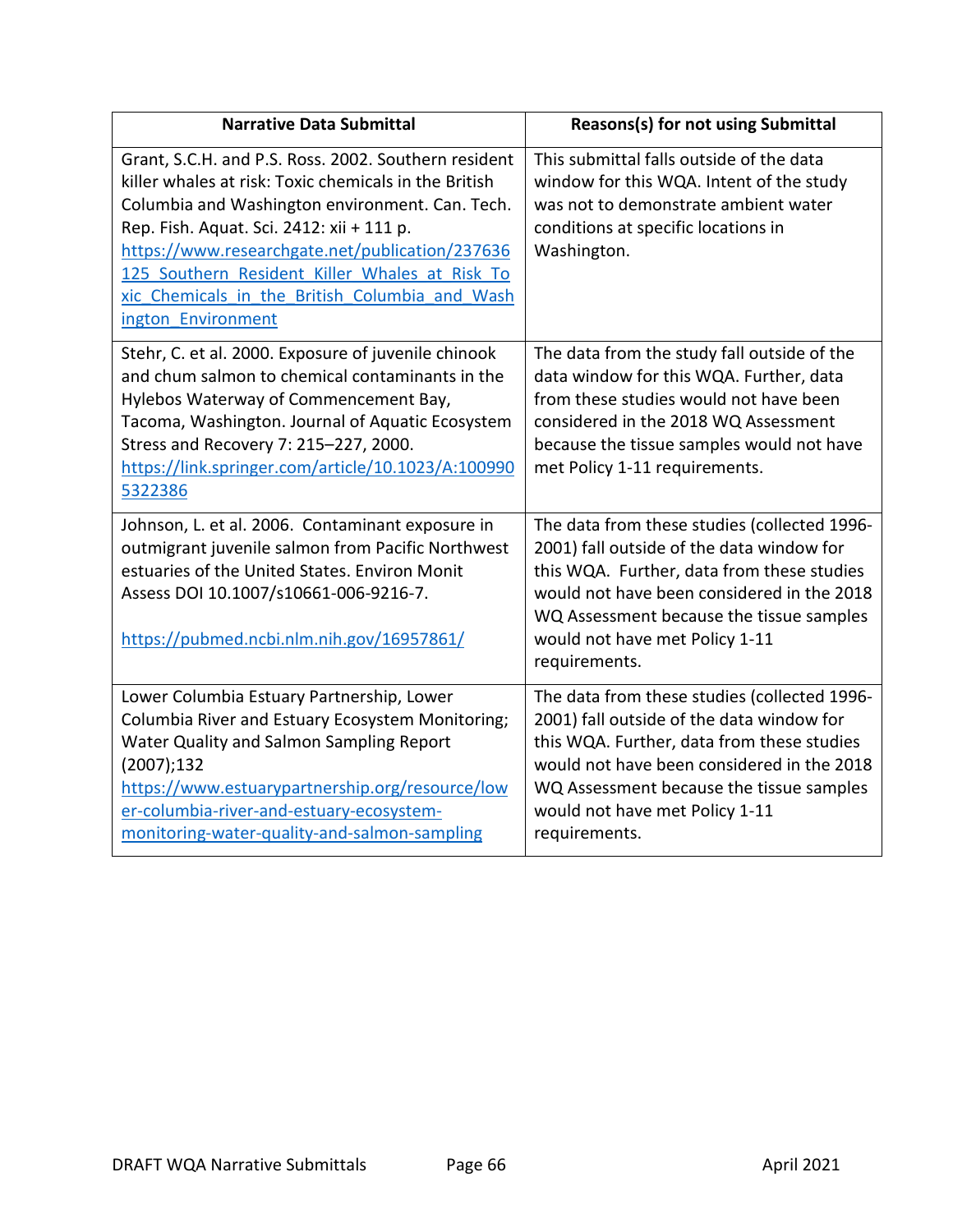## **Table 6: Data associated with a submittal was considered for listing, but did not show exceedances of the standards, or did not meet data or quality assurance requirements in accordance with credible data statutes and policies***.*

| <b>Narrative Data Submittal</b>                                                                                                                                                                                                                                                                                                                        | <b>Reasons(s) for not using Submittal</b>                                                                                                                                                                                                                                                                                                                                                                                                                                            |
|--------------------------------------------------------------------------------------------------------------------------------------------------------------------------------------------------------------------------------------------------------------------------------------------------------------------------------------------------------|--------------------------------------------------------------------------------------------------------------------------------------------------------------------------------------------------------------------------------------------------------------------------------------------------------------------------------------------------------------------------------------------------------------------------------------------------------------------------------------|
| Pacific Herring Species Monitored: Toxic<br>Contaminants in Puget Sound Fish and Shellfish<br>Washington Department of Fish & Wildlife.pdf<br>https://wdfw.wa.gov/species-<br>habitats/science/marine-toxics/species-monitored                                                                                                                         | This submittal is a website that provides<br>information on their pacific herring<br>monitoring program. Focus of website is on<br>WDFW's monitoring program, and not on<br>determining water quality or ambient<br>conditions of specific waterbodies.<br>Associated data was considered not used in<br>the 2018 WQ Assessment because fish were<br>analyzed as whole body, which is not<br>considered edible fin-fish tissue for the<br>assessment in accordance with Policy 1-11. |
| Ecology, Persistent Bioaccumulative and Toxic<br>Contaminants in Pelagic Marine Fish Species from<br>Puget Sound (March 2011)33<br>https://apps.ecology.wa.gov/publications/publicati<br>ons/1110003.pdf                                                                                                                                               | Data associated with this summary<br>submittal was considered but not used in<br>the 2018 WQ Assessment because the<br>tissue data did not meet Policy 1-11<br>requirements. Fish were analyzed as whole<br>body, including stomach contents and bile,<br>which are not considered edible tissue<br>types.                                                                                                                                                                           |
| West, J.E., J.A. Lanksbury, S.M. O'Neill, and A.<br>Marshall. 2011. Control of Toxic Chemicals in Puget<br>Sound Phase 3: Persistent Bioaccumulative and<br>Toxic Contaminants in Pelagic Marine Fish Species<br>from Puget Sound. Washington Department of Fish<br>and Wildlife. Olympia, Washington. 70pp.<br>https://wdfw.wa.gov/publications/01362 | Data from this study, associated with Phase<br>3 Puget Sound Toxics Loading Assessment,<br>was considered but not used in the 2018<br>WQ Assessment because the tissue data did<br>not meet Policy 1-11 requirements. Fish<br>tissue type was whole body and whole body<br>tissue is not considered an edible tissue type<br>per Assessment Policy 1-11.                                                                                                                             |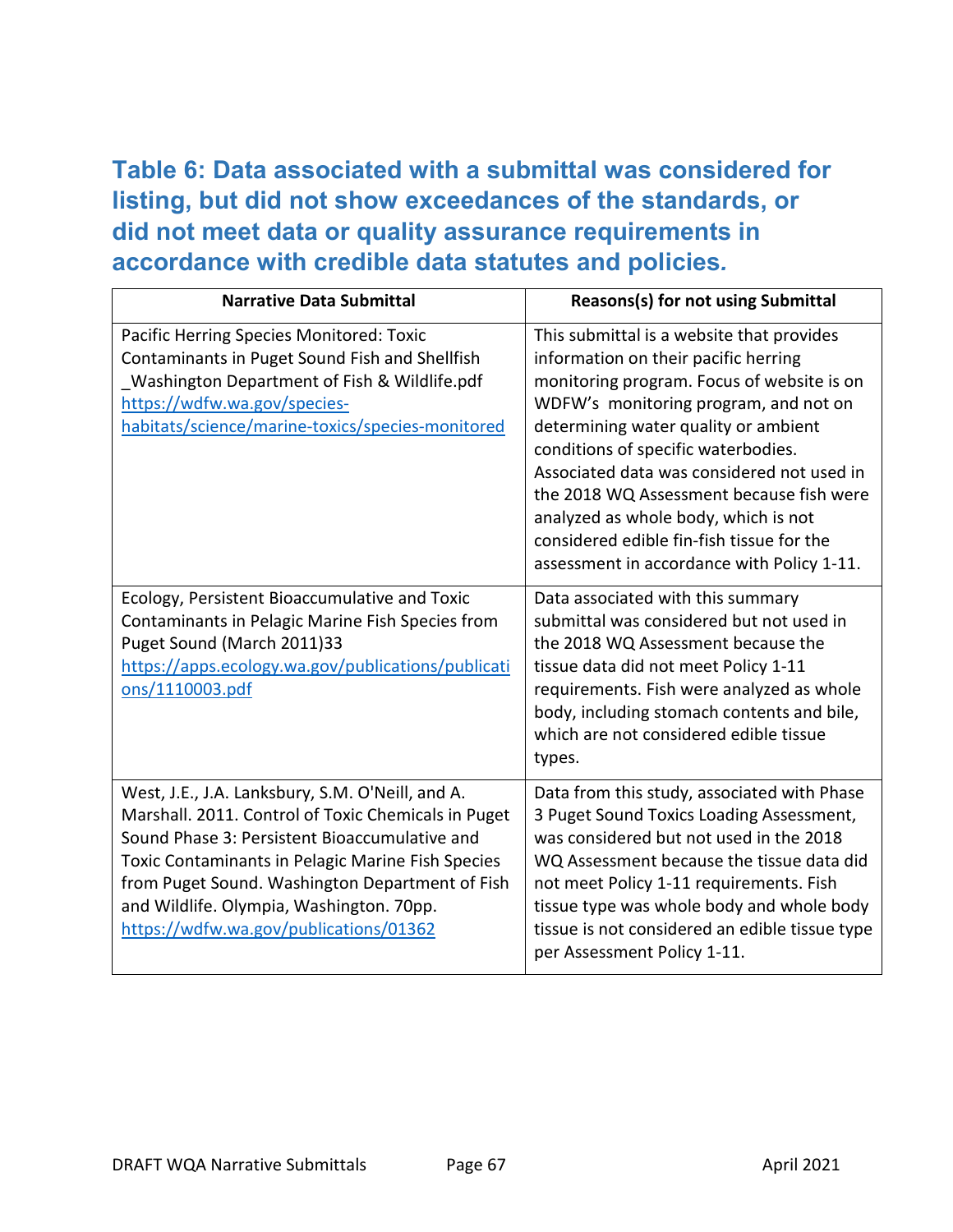| <b>Narrative Data Submittal</b>                                                                                                                                                                                                                                                                                                                                       | Reasons(s) for not using Submittal                                                                                                                                                                                                                                                                                                                                                                                                                                                                                                                                                                                         |
|-----------------------------------------------------------------------------------------------------------------------------------------------------------------------------------------------------------------------------------------------------------------------------------------------------------------------------------------------------------------------|----------------------------------------------------------------------------------------------------------------------------------------------------------------------------------------------------------------------------------------------------------------------------------------------------------------------------------------------------------------------------------------------------------------------------------------------------------------------------------------------------------------------------------------------------------------------------------------------------------------------------|
| Lower Columbia Estuary Partnership, Juvenile<br>Salmon Ecology in Tidal Freshwater Wetlands of the<br>Lower Columbia River Estuary: Synthesis of the<br>Ecosystem Monitoring Program, 2005-2010<br>(2013); 133<br>https://www.estuarypartnership.org/resource/juve<br>nile-salmon-ecology-tidal-freshwater-wetlands-<br>lower-columbia-river-estuary-synthesis        | Intent of the study was not to demonstrate<br>ambient water conditions at specific<br>locations. It is important to note that any<br>water quality data associated with the study<br>that is in EIM or the federal Water Quality<br>Portal would be used in the assessment of<br>data.                                                                                                                                                                                                                                                                                                                                     |
| Lanksbury, J.A., L.A. Niewolny, A.J. Carey, and J.E.<br>West. 2014. Toxic Contaminants in Puget Sound's<br>Nearshore Biota: A Large-Scale Synoptic Survey<br>Using Transplanted Mussels (Mytilus trossulus).<br>Washington Department of Fish and Wildlife;<br>WDFW Report Number FPT 14-08. Olympia,<br>Washington. 177pp.<br>https://wdfw.wa.gov/publications/01643 | This study focused on toxic contaminants<br>generated primarily from terrestrial sources,<br>and conveyed to Puget Sound nearshore<br>habitats via stormwater and other hydraulic<br>watershed processes. Intent of the study<br>was not to demonstrate ambient water<br>conditions at specific locations. Tissue data<br>associated with the study were considered<br>but could not be used because data were<br>reported in dry weight and thus are not<br>useable for the assessment because other<br>ancillary data (percent moisture) is needed<br>to calculate a wet weight for comparison to<br>the TEC thresholds. |
| Lanksbury, J.A. and J.E. West. 2012. 2011/2012<br>Mussel Watch Phase 1: Sampling Summary and<br>Progress Report. Washington Department of Fish<br>and Wildlife. Olympia, Washington. 75pp.<br>http://wdfw.wa.gov/publications/01381/                                                                                                                                  | Tissue data associated with the study could<br>not be used because it appears that data<br>were reported in dry weight and thus are<br>not useable for the assessment because<br>other ancillary data (percent moisture) is<br>needed to calculate a wet weight for<br>comparison to the TEC thresholds. Listings<br>from previous cycles based on Mussel<br>Watch data were still carried forward.                                                                                                                                                                                                                        |
| Lanksbury, J.A., J.E. West, K. Herrmann, A.<br>Hennings, K. Litle, and A. Johnson. 2010.<br>Washington State 2009/10 Mussel Watch Pilot<br>Project: A Collaboration between National, State<br>and Local Partners. Olympia, WA. Puget Sound<br>Partnership, 283pp.<br>https://wdfw.wa.gov/publications/01127                                                          | Tissue data associated with the study could<br>not be used because it appears that data<br>were reported in dry weight and thus are<br>not useable for the assessment because<br>other ancillary data (percent moisture) is<br>needed to calculate a wet weight for<br>comparison to the TEC thresholds. Listings<br>from previous cycles based on Mussel<br>Watch data were still carried forward.                                                                                                                                                                                                                        |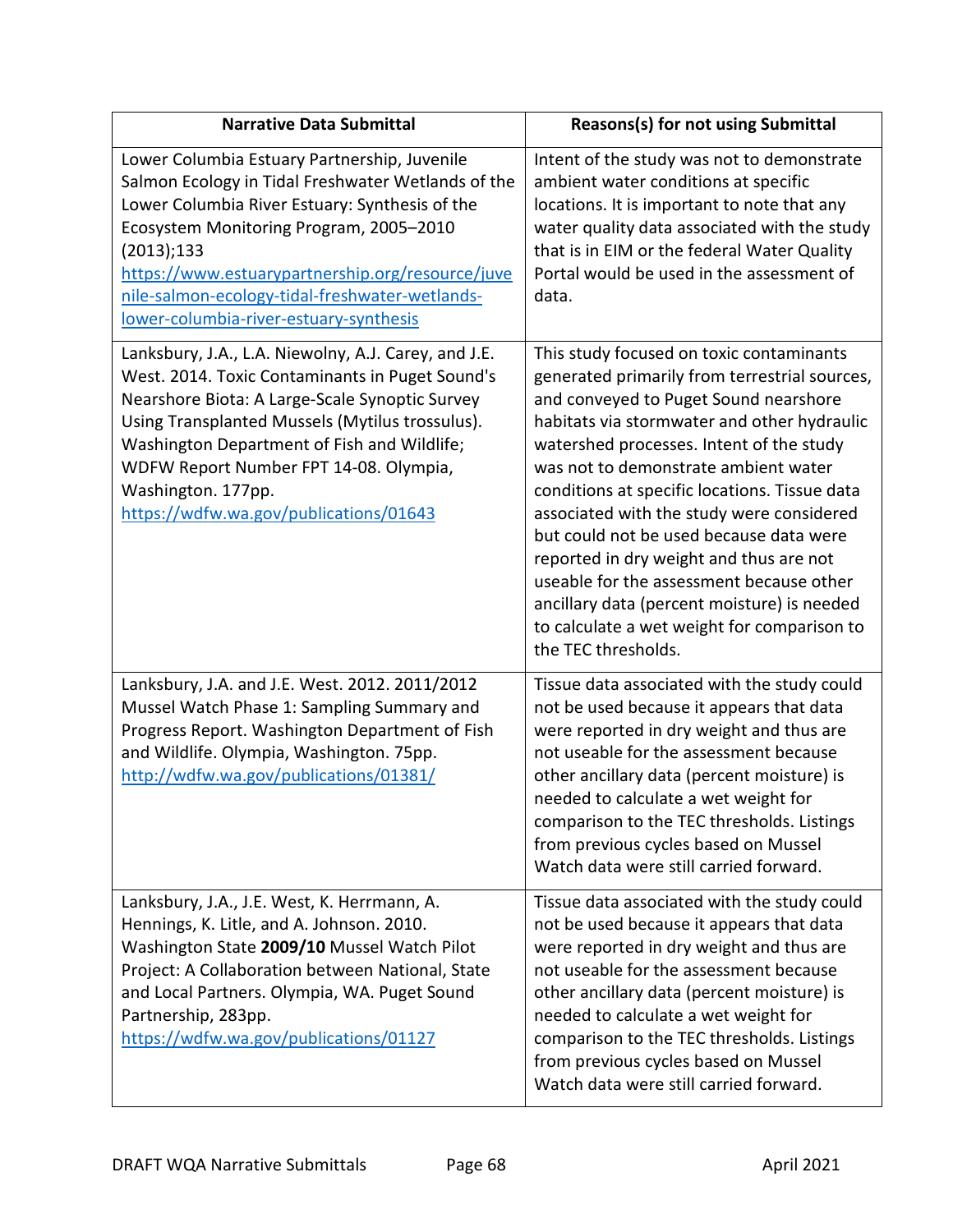| <b>Narrative Data Submittal</b>                                                                                                                                                                                                                                                                                                                                                                                                                              | Reasons(s) for not using Submittal                                                                                                                                                                                                                                                                                                                                                                                                                                                                                                                                                                                                  |
|--------------------------------------------------------------------------------------------------------------------------------------------------------------------------------------------------------------------------------------------------------------------------------------------------------------------------------------------------------------------------------------------------------------------------------------------------------------|-------------------------------------------------------------------------------------------------------------------------------------------------------------------------------------------------------------------------------------------------------------------------------------------------------------------------------------------------------------------------------------------------------------------------------------------------------------------------------------------------------------------------------------------------------------------------------------------------------------------------------------|
| West, J.E., S.M. O'Neill, and G.M. Ylitalo. 2008.<br>Spatial extent, magnitude, and patterns of<br>persistent organochlorine pollutants in Pacific<br>herring (Clupea pallasi) populations in the Puget<br>Sound (USA) and the Georgia Basin (Canada).<br>Science of the Total Environment 394:369-378.<br>https://www.sciencedirect.com/science/article/abs<br>/pii/S004896970701340X                                                                       | Tissue data associated with the study could<br>not be used because fish were analyzed as<br>whole body, which is not considered edible<br>fin-fish tissue in accordance with Policy 1-<br>11.                                                                                                                                                                                                                                                                                                                                                                                                                                       |
| Ecology, Toxic Contaminants in Harbor Seal (Phoca<br>vitulina) Pups from Puget Sound (March 2011)<br>https://apps.ecology.wa.gov/publications/publicati<br>ons/1110001.pdf                                                                                                                                                                                                                                                                                   | Data from the harbor seal pups was<br>considered but not used in the 2018<br>Assessment in accordance with Policy 1-11<br>because harbor seals are not considered an<br>edible species in Washington waterbodies.                                                                                                                                                                                                                                                                                                                                                                                                                   |
| Washington Department of Fish and Wildlife. 2011.<br>Toxic Contaminants in Harbor Seal (Phoca vitulina)<br>Pups from Puget Sound. Ecology Publication<br>Number 11-10-001.<br>https://apps.ecology.wa.gov/publications/documen<br>ts/1110001.pdf                                                                                                                                                                                                             | Data from the harbor seal pups was<br>considered but not used in the 2018<br>Assessment in accordance with Policy 1-11<br>because harbor seals are not considered an<br>edible species in Washington waterbodies.                                                                                                                                                                                                                                                                                                                                                                                                                   |
| Sound Experience Microplastic Citizen Science<br>Program (SEMCSP) data and results, collected using<br>methods summarized in an undergraduate research<br>thesis at the University of Washington, Tacoma<br>(Reetz, 2014). Submittal by Center for Biological<br>Diversity via 6/30/2016 correspondence to Ecology.<br>Reetz, L. R. (2014). Characterizing microplastics of<br>surface waters in the Puget Sound, WA.<br>Unpublished Undergraduate Research. | The submitter requests listing South Puget<br>Sound, East of Anderson Island for<br>microplastics based on the undergraduate<br>research report (Reetz, 2014) and the<br>accompanying data from SEMCSP. The study<br>states that no quality assurance or quality<br>control methods were in places for sample<br>collection or lab processing. Additionally,<br>the data records from SEMCSP did not<br>correspond with the data presented in the<br>study results section. For these reasons, this<br>information would not meet Washington's<br>Credible Data Act requirements (RCW<br>90.48.580) and was not further considered. |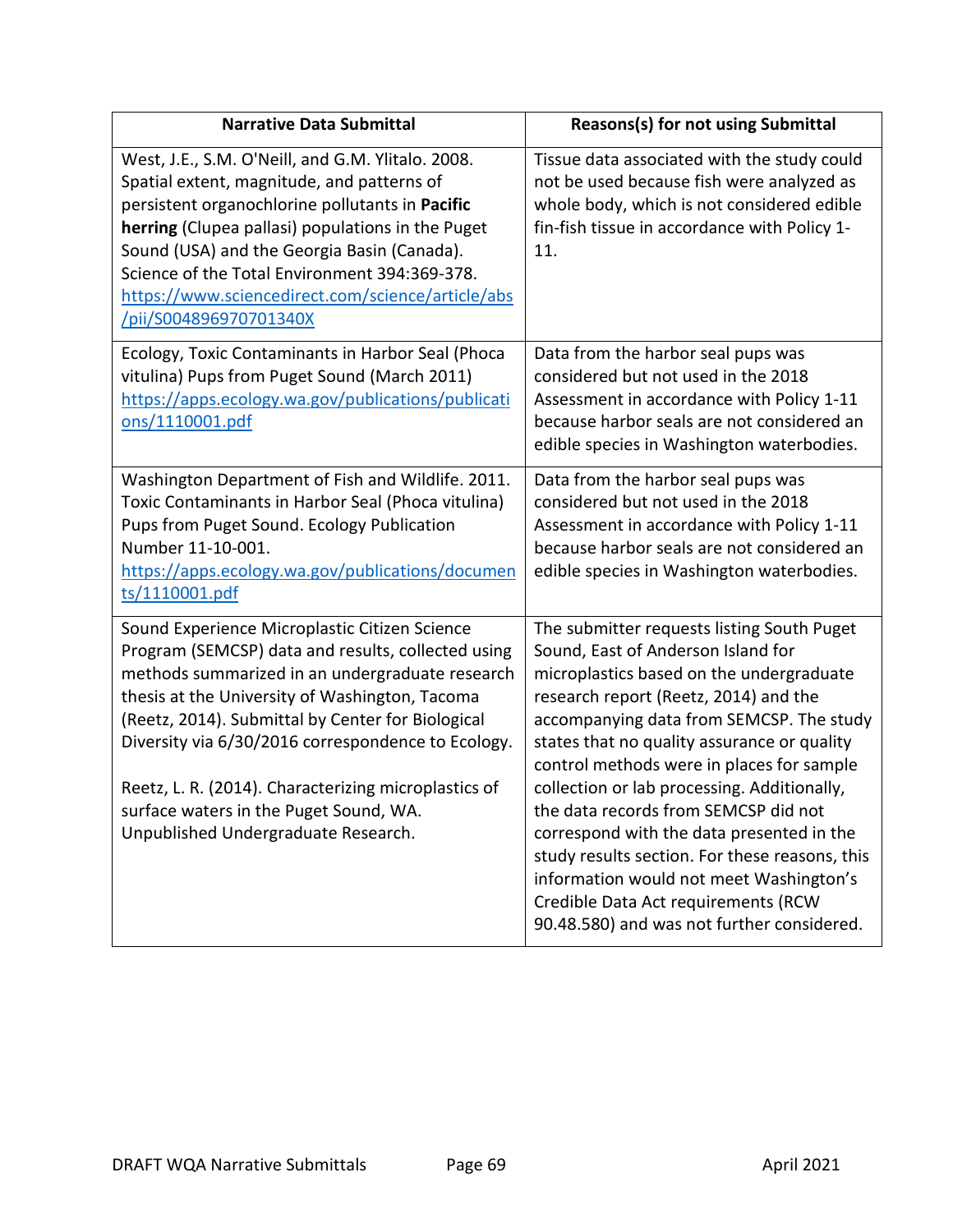| <b>Narrative Data Submittal</b>                                                                                                                                                                                                                          | Reasons(s) for not using Submittal                                                                                                                                                                                                                                                                                                                                                                                                                                                                                                                                                                                                                                                                                                                                                                                                                                                                                                                                                                                                                                                                                                                                                                                                                                                                                                                                                                                                            |
|----------------------------------------------------------------------------------------------------------------------------------------------------------------------------------------------------------------------------------------------------------|-----------------------------------------------------------------------------------------------------------------------------------------------------------------------------------------------------------------------------------------------------------------------------------------------------------------------------------------------------------------------------------------------------------------------------------------------------------------------------------------------------------------------------------------------------------------------------------------------------------------------------------------------------------------------------------------------------------------------------------------------------------------------------------------------------------------------------------------------------------------------------------------------------------------------------------------------------------------------------------------------------------------------------------------------------------------------------------------------------------------------------------------------------------------------------------------------------------------------------------------------------------------------------------------------------------------------------------------------------------------------------------------------------------------------------------------------|
| Gilman, N. E. (2013). Examining spatial<br>concentrations of marine micro-plastics on<br>shorelines in south Puget Sound, Washington.<br>Unpublished Thesis. Submittal by Center for<br>Biological Diversity via 6/30/2016 correspondence<br>to Ecology. | The submitter requests listing Budd Inlet as<br>impaired for microplastics based on results<br>and supporting data from this graduate<br>student research thesis. The study and the<br>accompanying data quantified mean<br>microplastic concentrations on twelve beach<br>sites spanning Budd, Eld, and Totten Inlets<br>in 2013. The study found the presence of<br>micro plastics on the shores of all three<br>inlets, with Budd Inlet containing<br>microplastic concentrations two orders of<br>magnitude larger than Eld and Totten Inlets.<br>However, it is currently unclear how<br>reported concentrations of microplastics<br>along these beaches may "adversely affect<br>characteristic water uses, cause acute or<br>chronic conditions to the most sensitive<br>biota dependent upon those waters, or<br>adversely affect public health", as defined in<br>WAC 173-201A-260(2)(a). Additionally the<br>visible presence of microplastics on beaches<br>does not suggest an impairment to aesthetic<br>uses as defined in WA 173-201A-260(2)(b).<br>This submittal did not meet listing<br>requirements in Policy 1-11 for assessment<br>of waters under Washington's narrative<br>water quality criteria. The study would need<br>to provide information that clearly<br>documents the connection between<br>sources, causes, and effects on designated<br>uses in order to meet credible data<br>requirements in Washington. |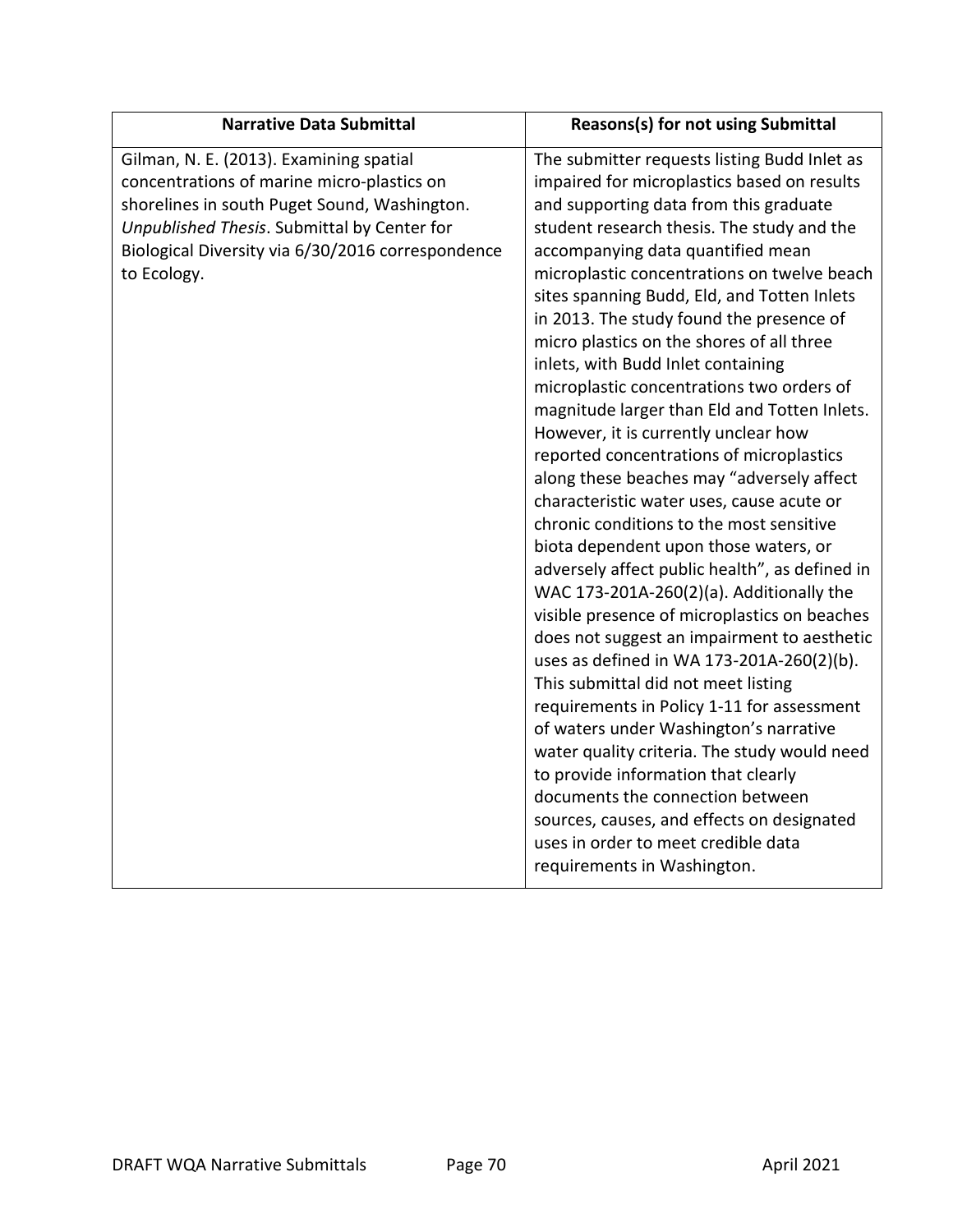| <b>Narrative Data Submittal</b>                                                                                                                                                                                                                                                                                                           | <b>Reasons(s) for not using Submittal</b>                                                                                                                                                                                                                                                                                                                                                                                                                                                                                                                                                                                                                                                                                                                                                                                                                                                                                                                                                                                                                                                                                                                                                                                                                                                                                                                                                                                                                                                                                                                                     |
|-------------------------------------------------------------------------------------------------------------------------------------------------------------------------------------------------------------------------------------------------------------------------------------------------------------------------------------------|-------------------------------------------------------------------------------------------------------------------------------------------------------------------------------------------------------------------------------------------------------------------------------------------------------------------------------------------------------------------------------------------------------------------------------------------------------------------------------------------------------------------------------------------------------------------------------------------------------------------------------------------------------------------------------------------------------------------------------------------------------------------------------------------------------------------------------------------------------------------------------------------------------------------------------------------------------------------------------------------------------------------------------------------------------------------------------------------------------------------------------------------------------------------------------------------------------------------------------------------------------------------------------------------------------------------------------------------------------------------------------------------------------------------------------------------------------------------------------------------------------------------------------------------------------------------------------|
| Davis, W., & Murphy, A. G. (2015). Plastic in surface<br>waters of the Inside Passage and beaches of the<br>Salish Sea in Washington State. Marine Pollution<br>Bulletin, 97(1-2), 169-177. Submittal by Center for<br>Biological Diversity via 6/30/2016 correspondence<br>to Ecology.<br>http://doi.org/10.1016/j.marpolbul.2015.06.019 | The submitter requests listing marine<br>waters off of Fort Worden, Fort Flagler State<br>Park, and Discovery Park as impaired for<br>microplastics. The study summarized results<br>of anthropogenic debris on 37 beaches in<br>Washington State collected 2008 to 2011<br>and surface water debris collected from<br>Salish Sea to Skagway, Alaska in 2011. The<br>study asserts that considerably higher<br>concentrations of anthropogenic marine<br>debris were on beaches in Washington than<br>those reported on beaches outside of<br>Washington State. The authors also<br>suggested that plastic on Washington's<br>beaches is largely sourced from surface<br>water. While the presence of microplastics<br>in Puget Sound's urbanized areas and<br>Washington beaches have been<br>documented, we currently do not have<br>enough information to determine how<br>current levels of microplastics may<br>"adversely affect characteristic water uses,<br>cause acute or chronic conditions to the<br>most sensitive biota dependent upon those<br>waters, or adversely affect public health", as<br>defined in WAC 173-201A-260(2)(a), or<br>impact Washington's aquatic organisms.<br>This submittal did not meet listing<br>requirements in Policy 1-11 for assessment<br>of waters under Washington's narrative<br>water quality criteria. The study would need<br>to provide information that clearly<br>documents the connection between<br>sources, causes, and effects on designated<br>uses in order to meet credible data<br>requirements in Washington. |
|                                                                                                                                                                                                                                                                                                                                           |                                                                                                                                                                                                                                                                                                                                                                                                                                                                                                                                                                                                                                                                                                                                                                                                                                                                                                                                                                                                                                                                                                                                                                                                                                                                                                                                                                                                                                                                                                                                                                               |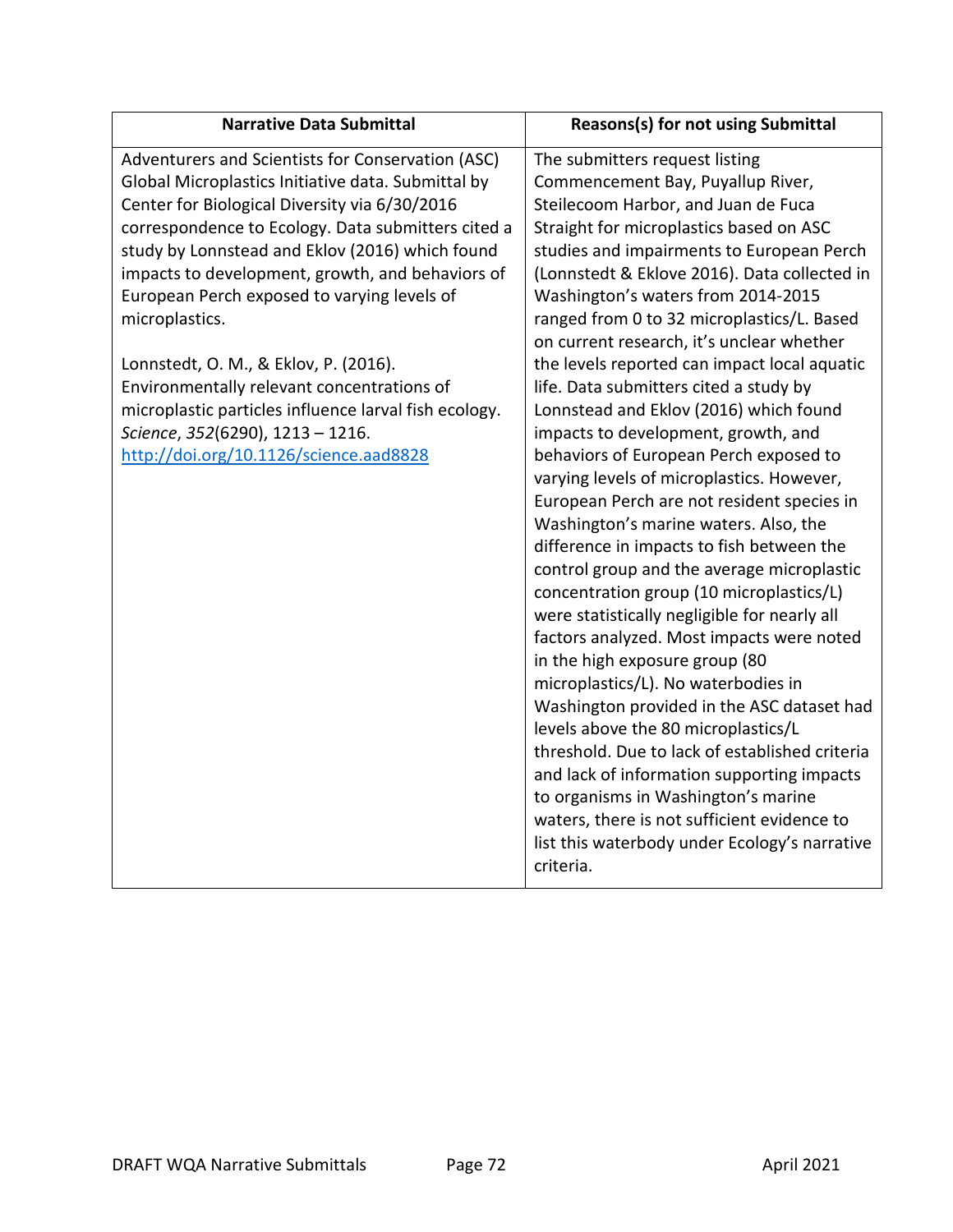| <b>Narrative Data Submittal</b>                                                                                                                                                                                                                                                                     | <b>Reasons(s) for not using Submittal</b>                                                                                                                                                                                                                                                                                                                                                                                                                                                                                                                                                                                                                                                                                                                                                                                                                                                                                                                                                                                                                     |
|-----------------------------------------------------------------------------------------------------------------------------------------------------------------------------------------------------------------------------------------------------------------------------------------------------|---------------------------------------------------------------------------------------------------------------------------------------------------------------------------------------------------------------------------------------------------------------------------------------------------------------------------------------------------------------------------------------------------------------------------------------------------------------------------------------------------------------------------------------------------------------------------------------------------------------------------------------------------------------------------------------------------------------------------------------------------------------------------------------------------------------------------------------------------------------------------------------------------------------------------------------------------------------------------------------------------------------------------------------------------------------|
| National Ocean and Atmosphere Administration's<br>Pacific Marine Laboratory (NOAA/PMEL) West<br>Coast Ocean Acidification monitoring surface<br>seawater CO <sub>2</sub> data sets from which pH can be<br>calculated, links to download data submitted via<br>6/30/2016 correspondence to Ecology. | After reviewing the $pCO2$ data sets, Ecology<br>determined that these data are not<br>appropriate for use in the WQA. Ecology<br>does not have approved numeric criteria for<br>determining impairment to aquatic life<br>utilizing surface water $pCO2$ measurements.<br>Additionally, Ecology does not have an<br>established method for the conversion of<br>salinity measurements to total alkalinity or<br>conversion of $pCO2$ to infer pH for purposes<br>of the WQA. For assessment of waters<br>under Washington's narrative water quality<br>criteria, Ecology must have information that<br>clearly documents the connection between<br>sources, causes, and effects on designated<br>uses. This ensures were are meeting our<br>credible data requirements in Washington<br>(RCW 90.48.570-590). Due to lack of<br>established criteria, appropriate<br>methodology, and lack of information<br>supporting impacts under Ecology's<br>narrative criteria, it was determined that<br>these $pCO2$ data are not appropriate for use<br>in the WQA. |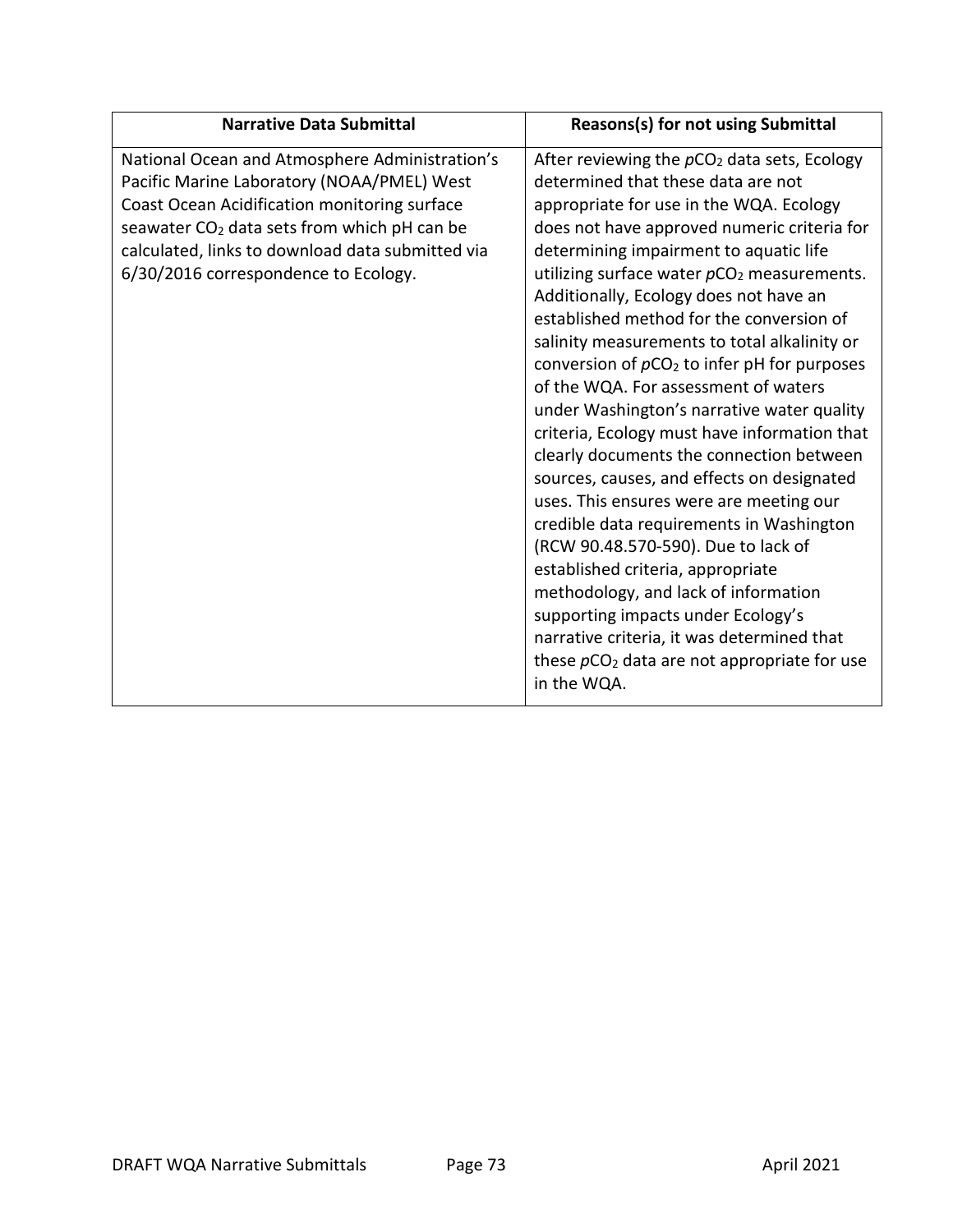| National Ocean and Atmosphere Administration's<br>Ecology currently does not have numeric<br>Pacific Marine Laboratory (NOAA/PMEL) West<br>criteria for aragonite saturation or an<br>Coast Ocean Acidification (WCOA) cruise,<br>approved standard methodology for<br>information on biological impacts on pteropods on<br>analyzing marine biological organism data<br>the WOAC and NANOOS cruises, 2014, submitted<br>for purposes of the WQA. While data<br>via 6/30/2016 correspondence to Ecology. Data<br>demonstrate a range of severity in pteropod<br>consists of pteropod shell damage characterization<br>shell damage, there are no reference<br>and calculated aragonite saturation based on<br>conditions or sites with which to compare<br>samples collected from a 2014 WOAC and NANOOS<br>these data. Without reference conditions, it<br>cruise of Puget Sound. Ecology reviewed the<br>is unclear whether these data represent the<br>natural conditions of aquatic life in<br>pteropod data.<br>Washington's waters. Additionally, the few<br>samples collected are not likely to capture<br>the potential variability in pteropod shell<br>development. Ecology recognizes the<br>relationships between pH, aragonite<br>saturation, and pteropod shell dissolution as<br>documented by Bednarsek and others<br>(2012, 2014). However, there is not<br>sufficient data collected in Washington's<br>waters for purposes of listing under our | <b>Narrative Data Submittal</b> | <b>Reasons(s) for not using Submittal</b> |
|--------------------------------------------------------------------------------------------------------------------------------------------------------------------------------------------------------------------------------------------------------------------------------------------------------------------------------------------------------------------------------------------------------------------------------------------------------------------------------------------------------------------------------------------------------------------------------------------------------------------------------------------------------------------------------------------------------------------------------------------------------------------------------------------------------------------------------------------------------------------------------------------------------------------------------------------------------------------------------------------------------------------------------------------------------------------------------------------------------------------------------------------------------------------------------------------------------------------------------------------------------------------------------------------------------------------------------------------------------------------------------------------------------------------------------------------------------------------|---------------------------------|-------------------------------------------|
|                                                                                                                                                                                                                                                                                                                                                                                                                                                                                                                                                                                                                                                                                                                                                                                                                                                                                                                                                                                                                                                                                                                                                                                                                                                                                                                                                                                                                                                                    |                                 | narrative criteria at this time.          |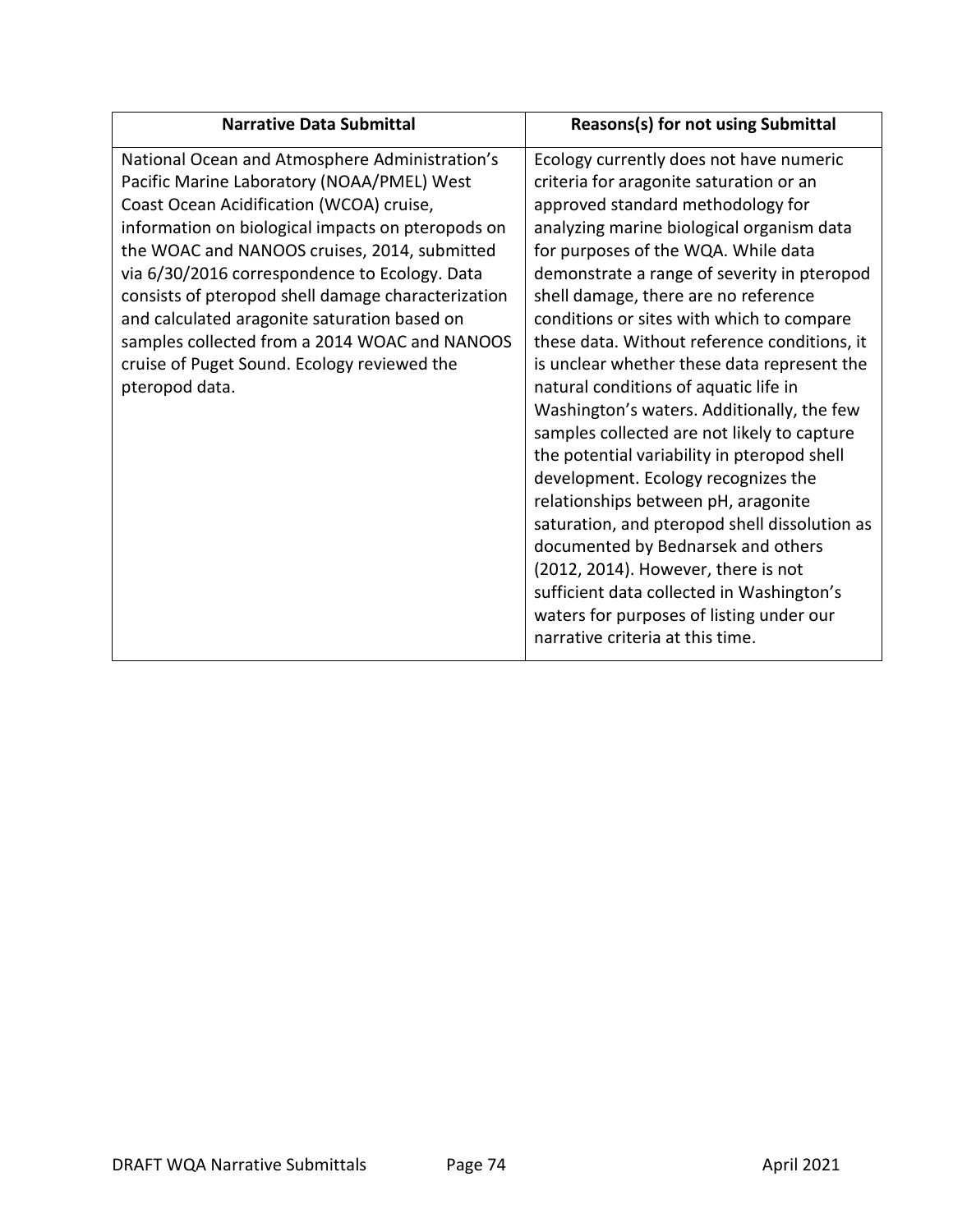| <b>Narrative Data Submittal</b>                                                                                                                                                                                    | <b>Reasons(s) for not using Submittal</b>                                                                                                                                                                                                                                                                                                                                                                                                                                                                                                                                                                                                                                                                                                                                                                                                                                                                                                                                                                                    |
|--------------------------------------------------------------------------------------------------------------------------------------------------------------------------------------------------------------------|------------------------------------------------------------------------------------------------------------------------------------------------------------------------------------------------------------------------------------------------------------------------------------------------------------------------------------------------------------------------------------------------------------------------------------------------------------------------------------------------------------------------------------------------------------------------------------------------------------------------------------------------------------------------------------------------------------------------------------------------------------------------------------------------------------------------------------------------------------------------------------------------------------------------------------------------------------------------------------------------------------------------------|
| Center for Biological Diversity, data and information<br>submittal to list Dabob OA mooring (47.97ºN, -<br>124.95°W) as impaired for ocean acidification,<br>submitted via 6/24/2016 correspondence to<br>Ecology. | The request to list this buoy site for ocean<br>acidification is based on $pCO2$ data from this<br>station, which can reach levels well above<br>500 ppm. The submitter asserts that these<br>levels would correlate with relatively low<br>pH. Ecology determined that using pCO <sub>2</sub><br>data trends alone are not appropriate for<br>the WQA. Ecology does not have approved<br>numeric criteria for determining impairment<br>to aquatic life utilizing surface water pCO <sub>2</sub><br>measurements. For assessment of waters<br>under Washington's narrative water quality<br>criteria, Ecology must have information that<br>clearly documents the connection between<br>sources, causes, and effects on designated<br>uses in order to meet credible data<br>requirements in Washington. Due to lack of<br>established criteria and lack of information<br>supporting impacts under Ecology's<br>narrative criteria, it was determined that<br>these $pCO2$ data are not appropriate for use<br>in the WQA. |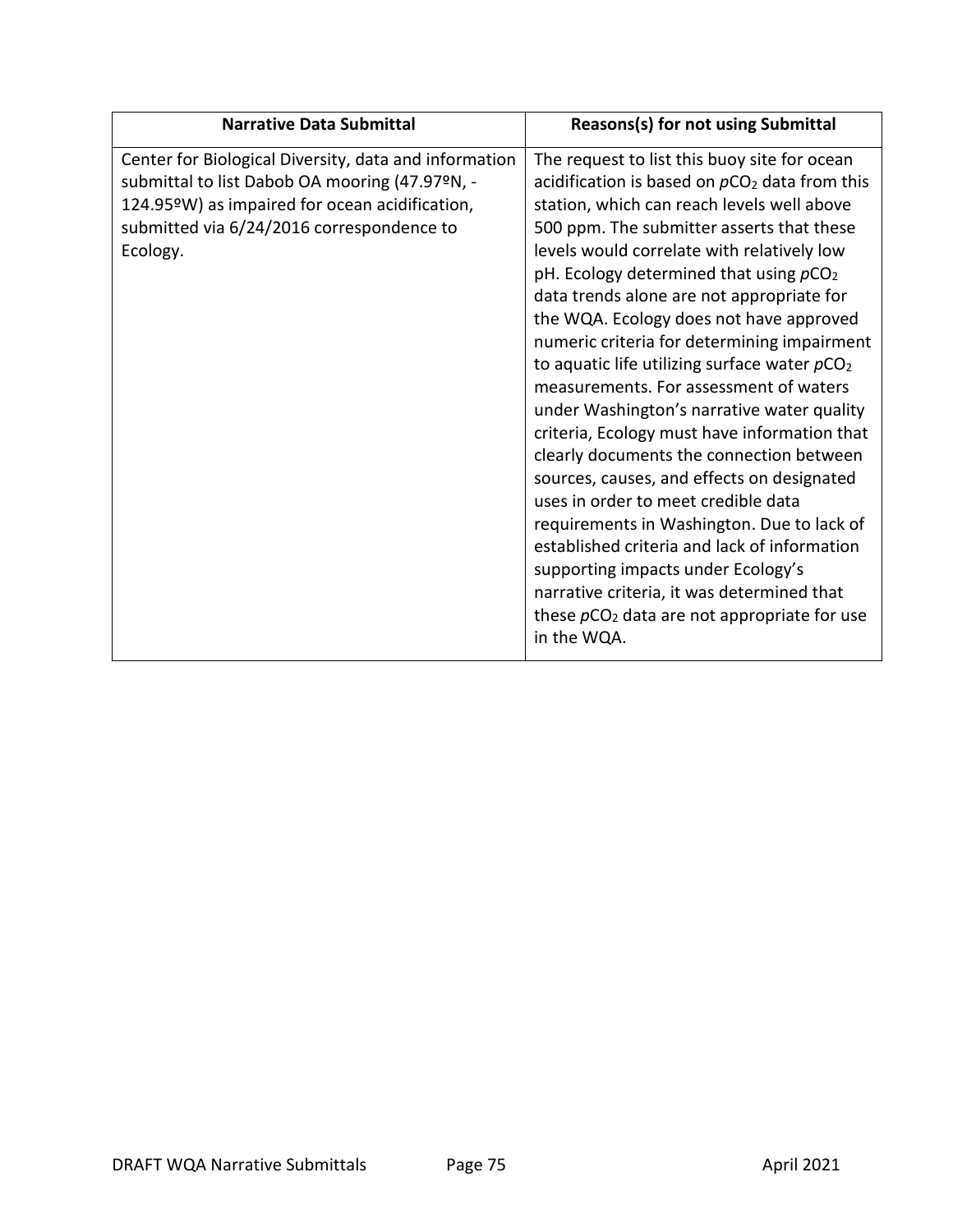| <b>Narrative Data Submittal</b>                                                                                                                                                                                                                                                                                                | <b>Reasons(s) for not using Submittal</b>                                                                                                                                                                                                                                                                                                                                                                                                                                                                                                                                                                                                                                                                                                                                                                                                                                                                              |
|--------------------------------------------------------------------------------------------------------------------------------------------------------------------------------------------------------------------------------------------------------------------------------------------------------------------------------|------------------------------------------------------------------------------------------------------------------------------------------------------------------------------------------------------------------------------------------------------------------------------------------------------------------------------------------------------------------------------------------------------------------------------------------------------------------------------------------------------------------------------------------------------------------------------------------------------------------------------------------------------------------------------------------------------------------------------------------------------------------------------------------------------------------------------------------------------------------------------------------------------------------------|
| Center for Biological Diversity, data and information<br>submittal to list Twanoh (NANOOS ORCA buoy at<br>Twanoh (47.37°N, 123.01°W) as impaired for ocean<br>acidification, submitted via 6/24/2016<br>correspondence to Ecology.<br>uses in order to meet credible data<br>supporting impacts under Ecology's<br>in the WQA. | The request to list this buoy site for ocean<br>acidification is based on $pCO2$ data from this<br>station, which can reach levels well above<br>500 ppm. The submitter asserts that these<br>levels would correlate with relatively low<br>pH. Ecology determined that using $pCO2$<br>data trends alone are not appropriate for<br>the WQA. Ecology does not have approved<br>numeric criteria for determining impairment<br>to aquatic life utilizing surface water pCO <sub>2</sub><br>measurements. For assessment of waters<br>under Washington's narrative water quality<br>criteria, Ecology must have information that<br>clearly documents the connection between<br>sources, causes, and effects on designated<br>requirements in Washington. Due to lack of<br>established criteria and lack of information<br>narrative criteria, it was determined that<br>these $pCO2$ data are not appropriate for use |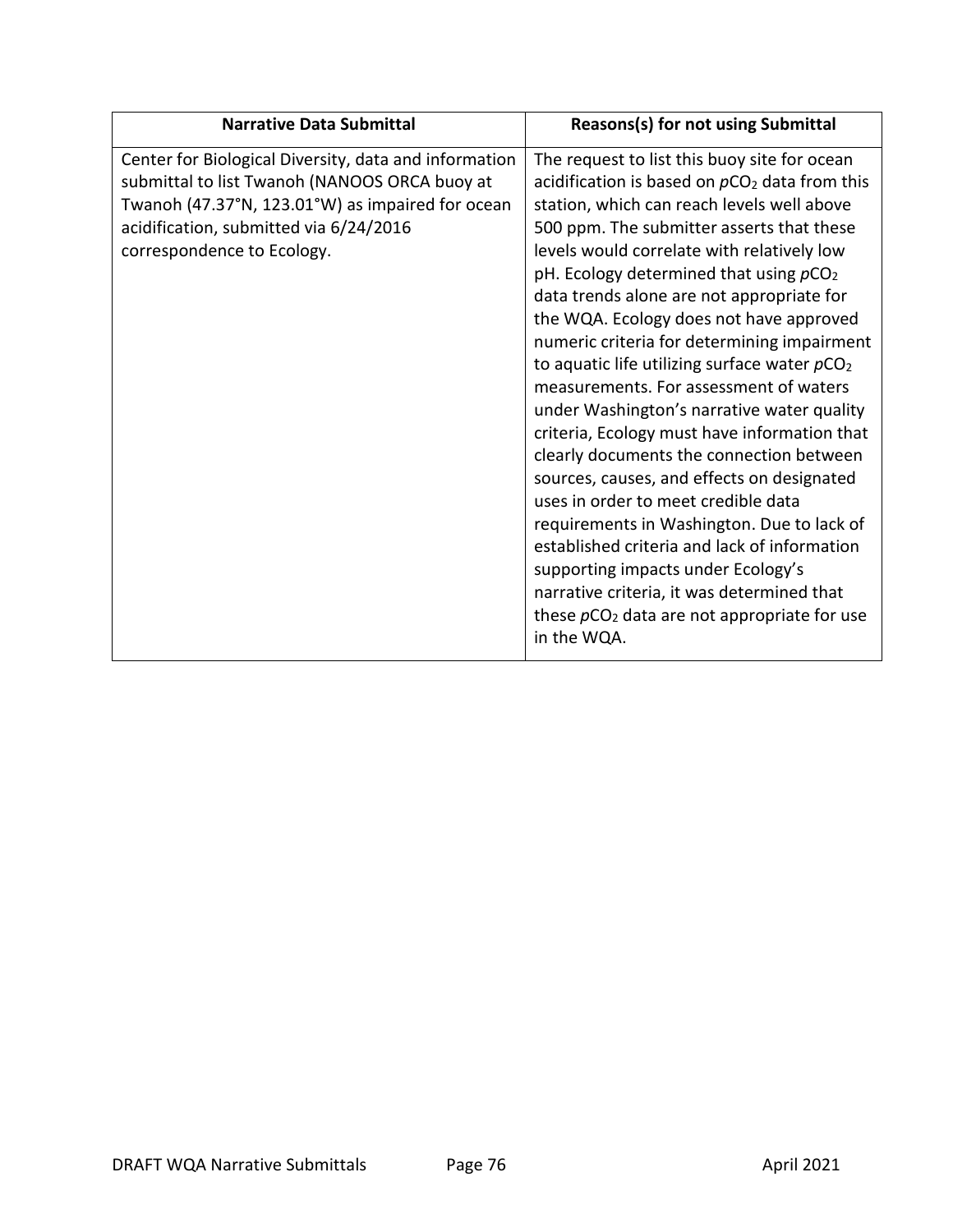| <b>Narrative Data Submittal</b>                                                                                                                                                                                                          | Reasons(s) for not using Submittal                                                                                                                                                                                                                                                                                                                                                                                                                                                                                                                                                                                                                                                                                                                                                                                                                                                                                                                                                                                                                                                                                                                                                                                                                                                                                                                                                                                      |
|------------------------------------------------------------------------------------------------------------------------------------------------------------------------------------------------------------------------------------------|-------------------------------------------------------------------------------------------------------------------------------------------------------------------------------------------------------------------------------------------------------------------------------------------------------------------------------------------------------------------------------------------------------------------------------------------------------------------------------------------------------------------------------------------------------------------------------------------------------------------------------------------------------------------------------------------------------------------------------------------------------------------------------------------------------------------------------------------------------------------------------------------------------------------------------------------------------------------------------------------------------------------------------------------------------------------------------------------------------------------------------------------------------------------------------------------------------------------------------------------------------------------------------------------------------------------------------------------------------------------------------------------------------------------------|
| Center for Biological Diversity, pH data and<br>information submittal to list Taylor Shellfish Farm<br>(Dabob Bay, 47.8199ºN, -122.8215ºW) as impaired<br>for ocean acidification, submitted via 6/24/2016<br>correspondence to Ecology. | Upon review of this third party submittal,<br>there is not sufficient information provided<br>with the data to demonstrate that quality<br>assurance practices appropriate for the<br>WQA were used. Per Policy 1-11, data<br>submittals must include "documentation<br>addressing the accuracy and completeness<br>of the information submitted" and<br>"documentation from the original data<br>submitter indicating that the required QA<br>objectives were met". However, even if data<br>were deemed appropriate for the WQA,<br>Ecology does not agree with the assertion<br>that there was nonattainment of<br>Washington's aquatic life standard. It<br>appears from our review that all pH<br>monitoring data were within the acceptable<br>range of 7.0 to 8.5 units based on<br>application of Policy 1-11, and there was no<br>accompanying analysis demonstrating that<br>there was a human-caused variation within<br>the range of less than 0.2 units. There is no<br>presentation of biological data collected at<br>this location that supports the statements<br>that a pH of less than 7.8 represents harm<br>to oyster larvae and pteropods in Dabob<br>Bay. Due to lack of quality assurance<br>documentation and lack of information<br>supporting impacts under Ecology's<br>narrative criteria requirements, it was<br>determined that these pH data are not<br>appropriate for use in the WQA. |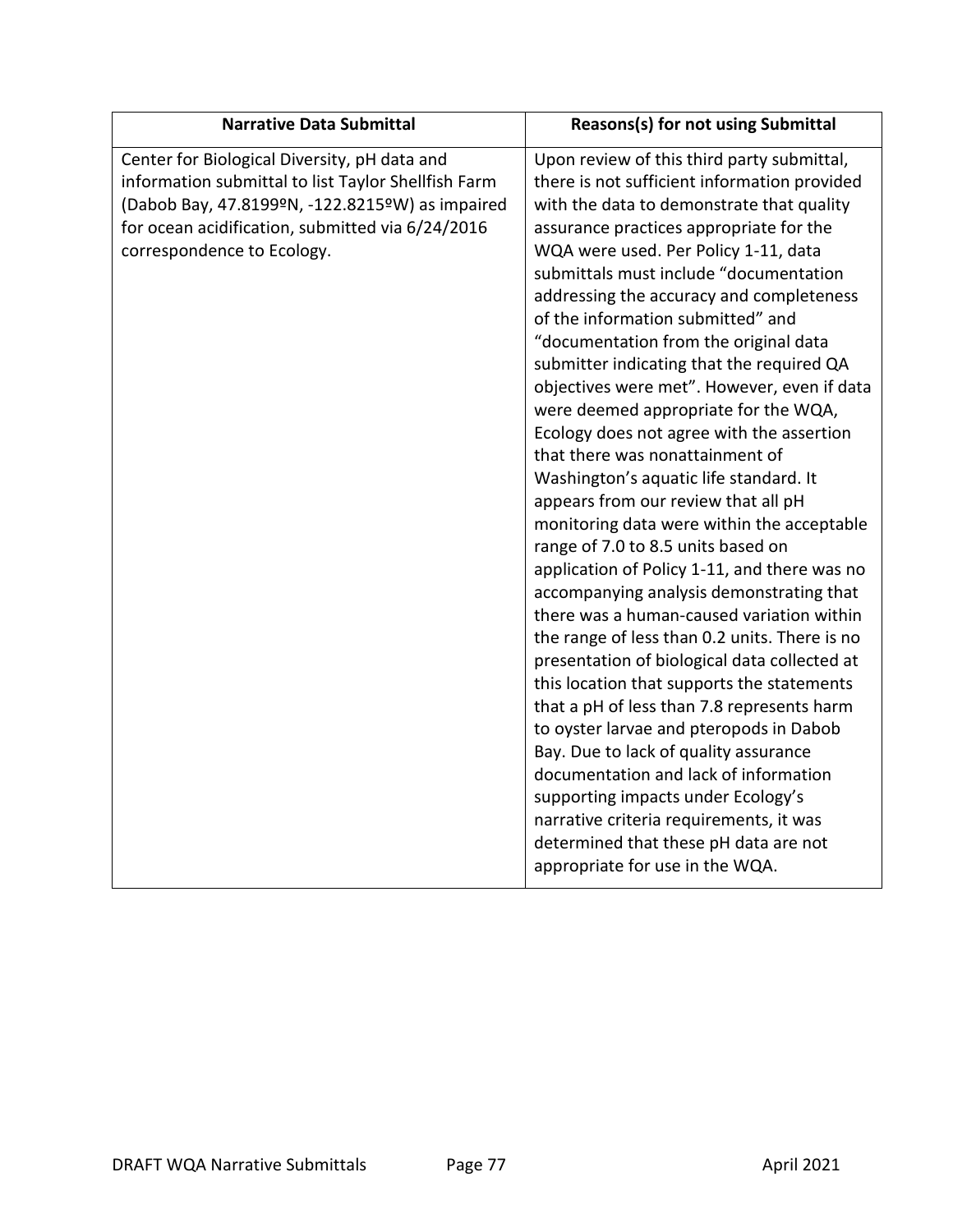| <b>Narrative Data Submittal</b>                                                                                                                                                                                                                                                                                                                                                                                     | <b>Reasons(s) for not using Submittal</b>                                                                                                                                                                                                                                                                                                                                                                                                                                                                                                                                                                                                                                                                                                                                                                                                                                                                                                                                                                                                                                                                                                                                                                                                                                                                                                                                                                                                                                                                                                                                              |
|---------------------------------------------------------------------------------------------------------------------------------------------------------------------------------------------------------------------------------------------------------------------------------------------------------------------------------------------------------------------------------------------------------------------|----------------------------------------------------------------------------------------------------------------------------------------------------------------------------------------------------------------------------------------------------------------------------------------------------------------------------------------------------------------------------------------------------------------------------------------------------------------------------------------------------------------------------------------------------------------------------------------------------------------------------------------------------------------------------------------------------------------------------------------------------------------------------------------------------------------------------------------------------------------------------------------------------------------------------------------------------------------------------------------------------------------------------------------------------------------------------------------------------------------------------------------------------------------------------------------------------------------------------------------------------------------------------------------------------------------------------------------------------------------------------------------------------------------------------------------------------------------------------------------------------------------------------------------------------------------------------------------|
| Center for Biological Diversity, data and information<br>submittal to list Dockton Park Station (Outer<br>Quartermaster Harbor, 47.371618º N, -<br>122.454097°W) as impaired for ocean acidification,<br>submitted via 6/24/2016 correspondence to<br>Ecology. The outer Quartermaster Harbor mooring<br>system is located in Dockton Park and it is part of<br>the King County four active water quality stations. | Upon review of this third party submittal,<br>there is not sufficient information provided<br>with the data to demonstrate that quality<br>assurance practices appropriate for the<br>WQA were used. Per Policy 1-11, data<br>submittals must include "documentation<br>addressing the accuracy and completeness<br>of the information submitted" and<br>"documentation from the original data<br>submitter indicating that the required QA<br>objectives were met". For example, King<br>County's Marine Monitoring website<br>indicates that all pH data records should be<br>paired with a quality control descriptor,<br>which was missing from this submittal.<br>Upon review of the data, we note that pH<br>values ranged from 3.59 to 8.76, which is a<br>highly unrealistic range for pH in a heavily<br>studied marine environment. This calls into<br>question quality assurance concerns that<br>are not adequately addressed by the third<br>party submittal. Additionally, there is no<br>presentation of biological data collected at<br>this location that supports the statements<br>that the presented aragonite saturation<br>levels at this locations are impacting oysters<br>or pteropods in Quartermaster Harbor. It<br>was determined that these data are not<br>appropriate for use in the WQA due to: lack<br>of quality assurance documentation,<br>discrepancies between data provided and<br>data represented in figures, lack of<br>established aragonite criteria, and lack of<br>information supporting impacts under<br>Ecology's narrative criteria. |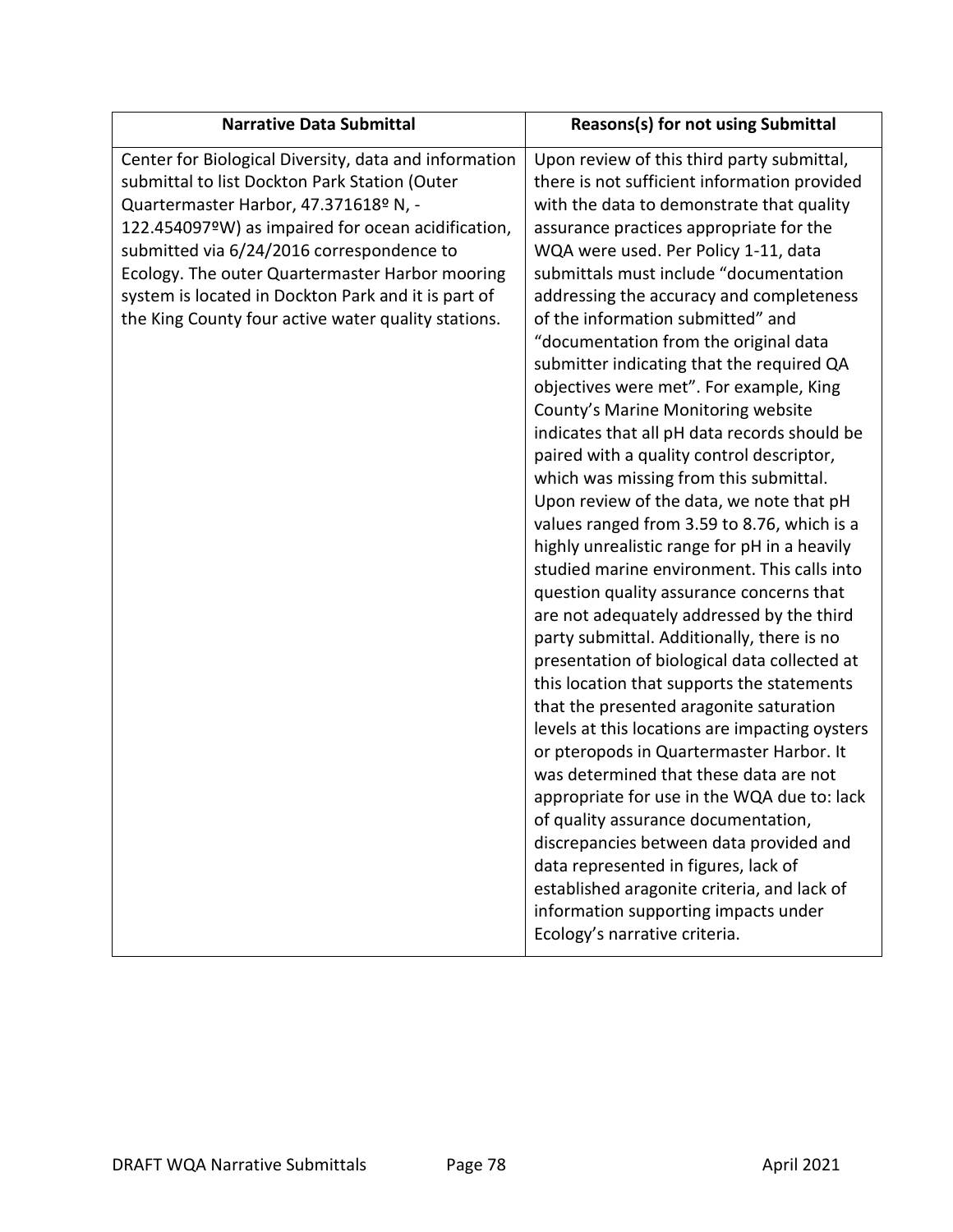| <b>Narrative Data Submittal</b>                                                                                                                                                                                                                                                                    | <b>Reasons(s) for not using Submittal</b>                                                                                                                                                                                                                                                                                                                                                                                                                                                                                                                                                                                                                                                                                                                                                                                                                                                                                                                                                                                                                                                                                                                                                                                                                                                                                                                                                                                                                                                                                                                                                                                                                                                                                                                                                                                                                                   |
|----------------------------------------------------------------------------------------------------------------------------------------------------------------------------------------------------------------------------------------------------------------------------------------------------|-----------------------------------------------------------------------------------------------------------------------------------------------------------------------------------------------------------------------------------------------------------------------------------------------------------------------------------------------------------------------------------------------------------------------------------------------------------------------------------------------------------------------------------------------------------------------------------------------------------------------------------------------------------------------------------------------------------------------------------------------------------------------------------------------------------------------------------------------------------------------------------------------------------------------------------------------------------------------------------------------------------------------------------------------------------------------------------------------------------------------------------------------------------------------------------------------------------------------------------------------------------------------------------------------------------------------------------------------------------------------------------------------------------------------------------------------------------------------------------------------------------------------------------------------------------------------------------------------------------------------------------------------------------------------------------------------------------------------------------------------------------------------------------------------------------------------------------------------------------------------------|
| Center for Biological Diversity, data and information<br>submittal to list Quarter Master Yacht Club as<br>impaired for ocean acidification, submitted via<br>6/24/2016 correspondence to Ecology. The inner<br>Quartermaster Harbor mooring system is located at<br>the Quartermaster Yacht Club. | Upon review of this third party submittal,<br>there is not sufficient information provided<br>with the data to demonstrate that quality<br>assurance practices appropriate for the<br>WQA were used. Per Policy 1-11, data<br>submittals must include "documentation<br>addressing the accuracy and completeness<br>of the information submitted" and<br>"documentation from the original data<br>submitter indicating that the required QA<br>objectives were met". For example, King<br>County's Marine Monitoring website<br>indicates that all pH data records should be<br>paired with a quality control descriptor,<br>which was missing from this submittal.<br>Additionally, the data provided were the<br>exact same data as those provided from the<br>Quartermaster Harbor monitoring station<br>listed directly above, which calls into<br>question whether the data provided are<br>actually the data presented in Figure 17 of<br>the submittal. Nonetheless, pH values in<br>data provided ranged from 3.59 to 8.76,<br>which is a highly unrealistic range for pH in a<br>heavily studied marine environment. This<br>calls into question quality assurance<br>concerns that are not adequately addressed<br>by the third party submittal. Additionally,<br>there is no presentation of biological data<br>collected at this location that supports the<br>statements that the presented aragonite<br>saturation levels at this locations are<br>impacting oysters or pteropods in<br>Quartermaster Harbor. It was determined<br>that these data are not appropriate for use<br>in the WQA due to: lack of a quality<br>assurance documentation, discrepancies<br>between data provided and data<br>represented in figures, lack of established<br>aragonite criteria, and lack of information<br>supporting impacts under Ecology's<br>narrative criteria. |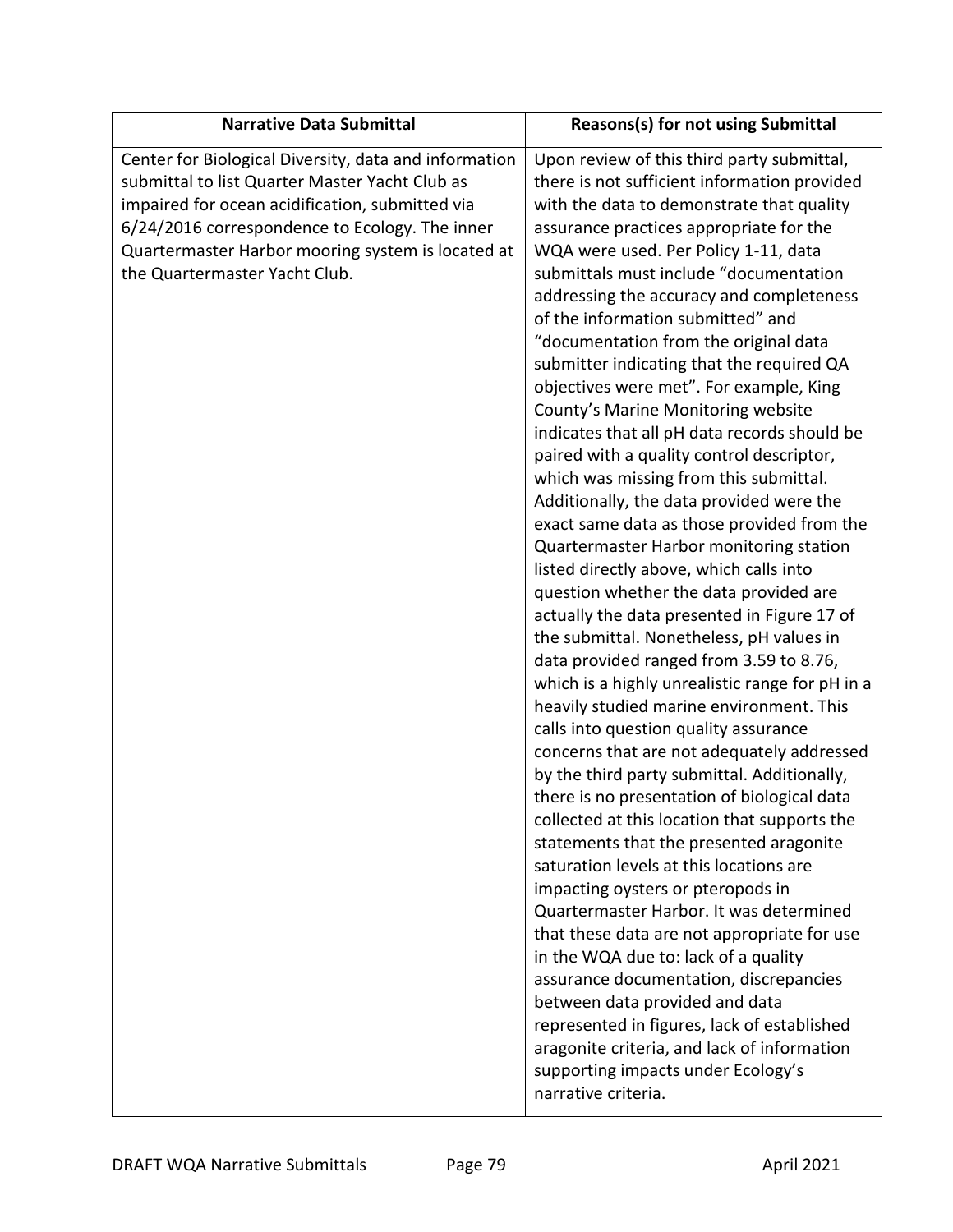| <b>Narrative Data Submittal</b>                                                                                                                                                                                                                                                                         | <b>Reasons(s) for not using Submittal</b>                                                                                                                                                                                                                                                                                                                                                                                                                                                                                                                                                                                                                                                                                                                                                                                                                                                                                                                                                                                                                                                                                                                                                                                                                                                                                                                                                                                                                                                                                                                                                                                                                                                                                                                                                                                                          |
|---------------------------------------------------------------------------------------------------------------------------------------------------------------------------------------------------------------------------------------------------------------------------------------------------------|----------------------------------------------------------------------------------------------------------------------------------------------------------------------------------------------------------------------------------------------------------------------------------------------------------------------------------------------------------------------------------------------------------------------------------------------------------------------------------------------------------------------------------------------------------------------------------------------------------------------------------------------------------------------------------------------------------------------------------------------------------------------------------------------------------------------------------------------------------------------------------------------------------------------------------------------------------------------------------------------------------------------------------------------------------------------------------------------------------------------------------------------------------------------------------------------------------------------------------------------------------------------------------------------------------------------------------------------------------------------------------------------------------------------------------------------------------------------------------------------------------------------------------------------------------------------------------------------------------------------------------------------------------------------------------------------------------------------------------------------------------------------------------------------------------------------------------------------------|
| Center for Biological Diversity, data and information<br>submittal to list Point Williams as impaired for<br>ocean acidification, submitted via 6/24/2016<br>correspondence to Ecology. The mooring system<br>located in Central Puget Sound off of Point Williams<br>is deployed from an oceanic buoy. | Upon review of this third party submittal,<br>there is not sufficient information provided<br>with the data to demonstrate that quality<br>assurance practices appropriate for the<br>WQA were used. Per Policy 1-11, data<br>submittals must include "documentation<br>addressing the accuracy and completeness<br>of the information submitted" and<br>"documentation from the original data<br>submitter indicating that the required QA<br>objectives were met". For example, King<br>County's Marine Monitoring website<br>indicates that all pH data records should be<br>paired with a quality control descriptor,<br>which was missing from this submittal.<br>Additionally, the data provided were the<br>exact same data as those provided from the<br>Quartermaster Harbor monitoring station<br>listed above, which calls into question<br>whether the data provided are actually the<br>data presented in Figure 16. Nonetheless,<br>pH values in data provided ranged from 3.59<br>to 8.76, which is a highly unrealistic range<br>for pH in a heavily studied marine<br>environment. This calls into question quality<br>assurance concerns that are not adequately<br>addressed by the third party submittal.<br>Additionally, there is no presentation of<br>biological data collected at this location that<br>supports the statements that the presented<br>aragonite saturation levels at this locations<br>are impacting oysters or pteropods in Point<br>Williams. In summary, it was determined<br>that these data are not appropriate for use<br>in the WQA due to: lack of quality<br>assurance documentation, discrepancies<br>between data provided and data<br>represented in figures, lack of established<br>aragonite criteria, and lack of information<br>supporting impacts under Ecology's<br>narrative criteria. |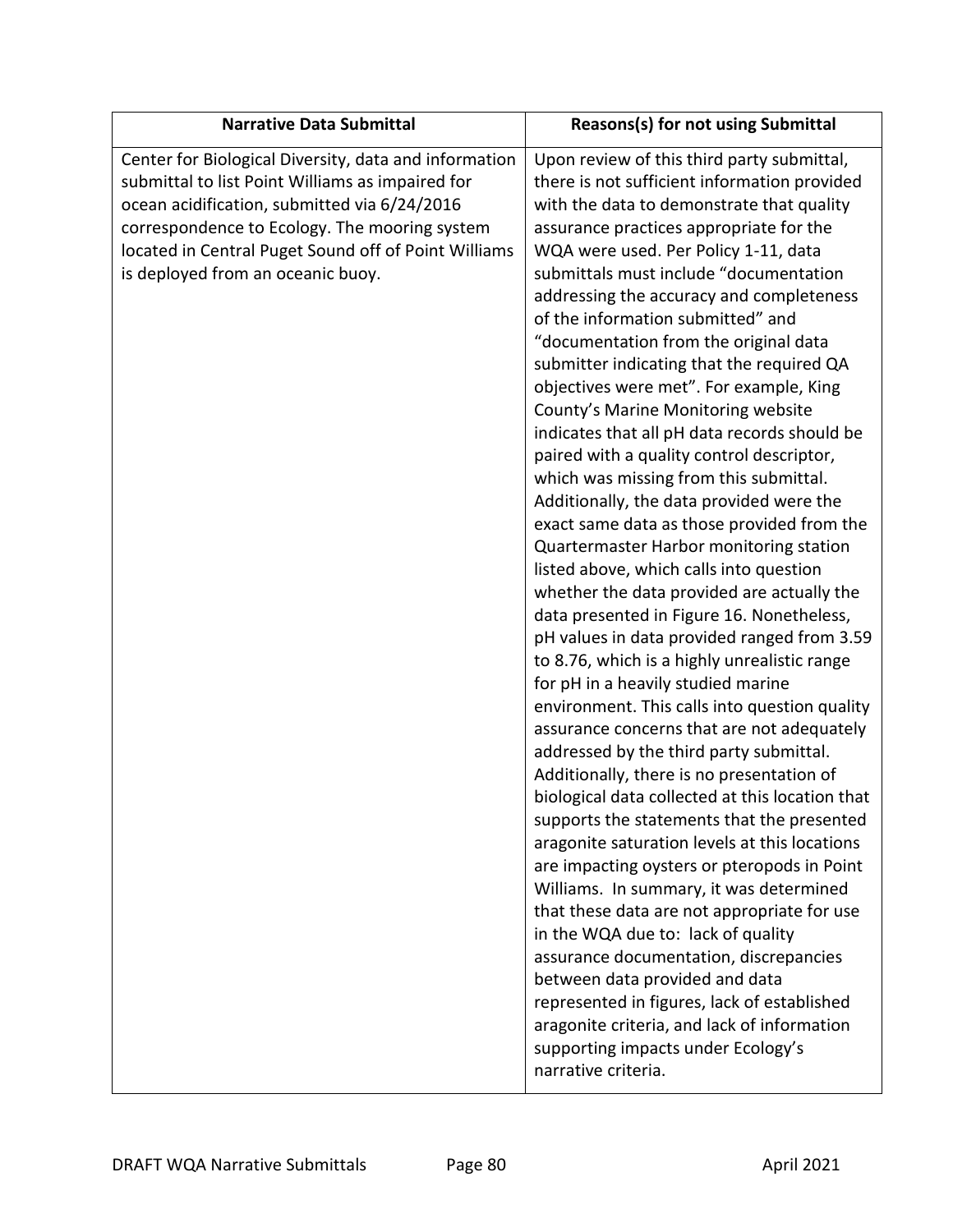| <b>Narrative Data Submittal</b>                                                                                                                                                                                                                                                                  | <b>Reasons(s) for not using Submittal</b>                                                                                                                                                                                                                                                                                                                                                                                                                                                                                                                                                                                                                                                                                                                                                                                                                                                                                                                                                                                                                                                                                                                                                                                                                                                                                                                                                                                                                                                                                                                                                                                                                                                                                                                                                             |
|--------------------------------------------------------------------------------------------------------------------------------------------------------------------------------------------------------------------------------------------------------------------------------------------------|-------------------------------------------------------------------------------------------------------------------------------------------------------------------------------------------------------------------------------------------------------------------------------------------------------------------------------------------------------------------------------------------------------------------------------------------------------------------------------------------------------------------------------------------------------------------------------------------------------------------------------------------------------------------------------------------------------------------------------------------------------------------------------------------------------------------------------------------------------------------------------------------------------------------------------------------------------------------------------------------------------------------------------------------------------------------------------------------------------------------------------------------------------------------------------------------------------------------------------------------------------------------------------------------------------------------------------------------------------------------------------------------------------------------------------------------------------------------------------------------------------------------------------------------------------------------------------------------------------------------------------------------------------------------------------------------------------------------------------------------------------------------------------------------------------|
| Center for Biological Diversity, data and information<br>submittal to list Seattle Aquarium as impaired for<br>ocean acidification, submitted via 6/24/2016<br>correspondence to Ecology. The Elliott Bay mooring<br>system is located at, and is a joint project with, the<br>Seattle Aquarium. | Upon review of this third party submittal,<br>there is not sufficient information provided<br>with the data to demonstrate that quality<br>assurance practices appropriate for the<br>WQA were used. Per Policy 1-11, data<br>submittals must include "documentation<br>addressing the accuracy and completeness<br>of the information submitted" and<br>"documentation from the original data<br>submitter indicating that the required QA<br>objectives were met". For example, King<br>County's Marine Monitoring website<br>indicates that all pH data records should be<br>paired with a quality control descriptor,<br>which was missing from this submittal.<br>Additionally, the data provided were the<br>exact same data as those provided from the<br>Quartermaster Harbor monitoring station<br>listed above, which calls into question<br>whether the data provided are actually the<br>data presented in Figure 16. Nonetheless,<br>pH values in data provided ranged from 3.59<br>to 8.76, which is a highly unrealistic range<br>for pH in a heavily studied marine<br>environment. This calls into question quality<br>assurance concerns that are not adequately<br>addressed by the third party submittal.<br>Additionally, there is no presentation of<br>biological data collected at this location that<br>supports the statements that the presented<br>aragonite saturation levels at this locations<br>are impacting oysters or pteropods in Elliott<br>Bay. In summary, it was determined that<br>these data are not appropriate for use in the<br>WQA due to: lack of quality assurance<br>documentation, discrepancies between data<br>provided and data represented in figures,<br>lack of established aragonite criteria, and<br>lack of information supporting impacts |
|                                                                                                                                                                                                                                                                                                  | under Ecology's narrative criteria.                                                                                                                                                                                                                                                                                                                                                                                                                                                                                                                                                                                                                                                                                                                                                                                                                                                                                                                                                                                                                                                                                                                                                                                                                                                                                                                                                                                                                                                                                                                                                                                                                                                                                                                                                                   |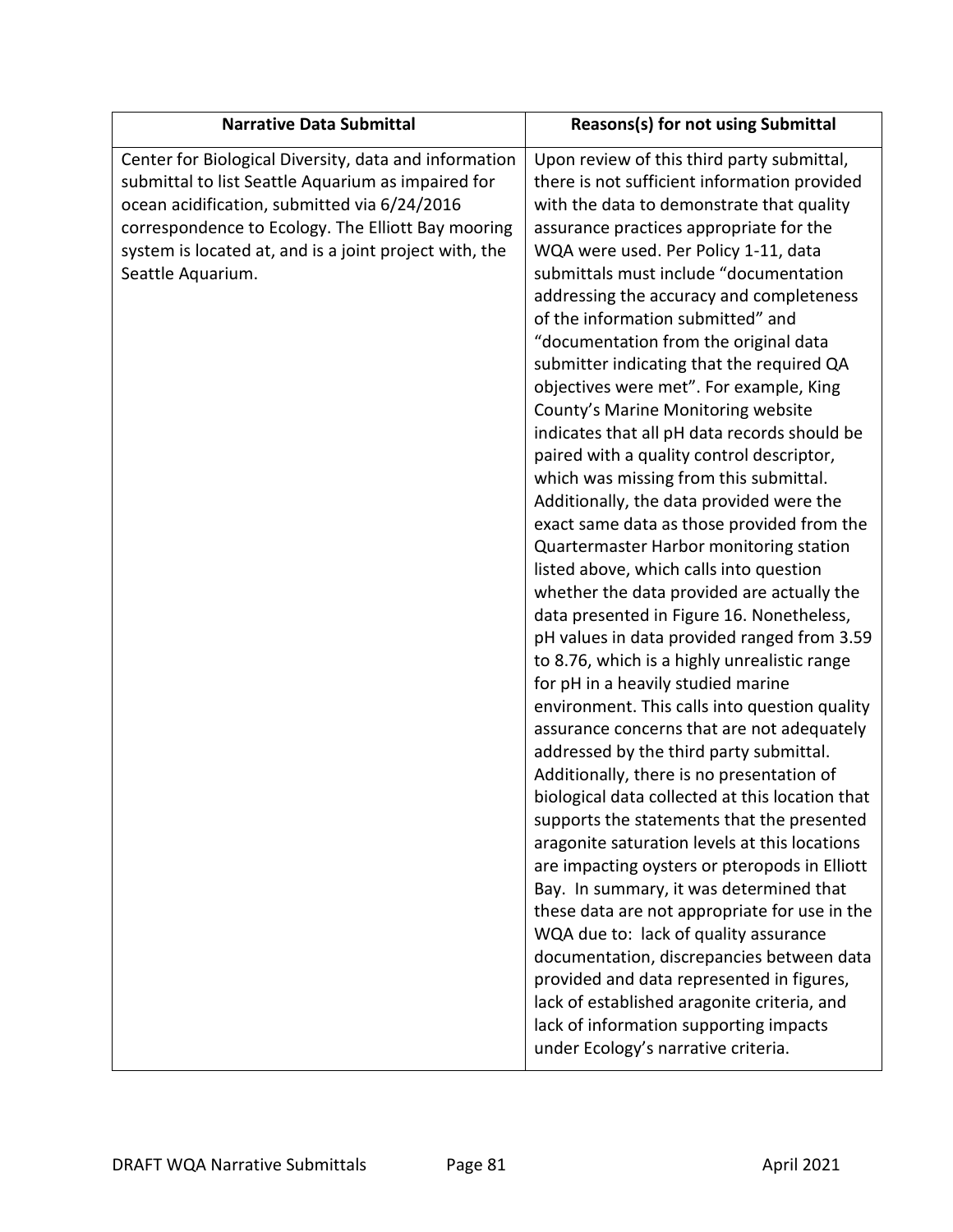## **Table 7: Submittal is not a water quality study, and not related to determining ambient water conditions.**

| <b>Narrative Data Submittal</b>                                                                                                                                                                                                                                                                                                                        | <b>Reasons(s) for not using Submittal</b>                                                                                                                                                                                                                                                                 |
|--------------------------------------------------------------------------------------------------------------------------------------------------------------------------------------------------------------------------------------------------------------------------------------------------------------------------------------------------------|-----------------------------------------------------------------------------------------------------------------------------------------------------------------------------------------------------------------------------------------------------------------------------------------------------------|
| Hood, E. 2005. Are EDCs Blurring Issues of Gender?<br>Environmental Health Perspectives. VOLUME 113  <br>NUMBER 10   October 2005: 671 - 677.<br>Unable to locate study online.                                                                                                                                                                        | This article on adverse human health effects<br>of exposure to endocrine-disrupting<br>chemicals is unrelated to determining water<br>quality or ambient conditions of specific<br>waterbodies in Washington.                                                                                             |
| Lower Columbia Estuary Partnership, Historical<br>Habitat Change in the Lower Columbia River, 1870 -<br>2010 (2012);140<br>https://www.estuarypartnership.org/sites/default/f<br>iles/resource files/Lower Columbia Estuary<br>Historical Landcover Change final 2013 small.pdf                                                                        | This spatial analysis of long term land cover<br>change for the lower Columbia River estuary<br>and its floodplain by comparing GIS<br>representations of late 1800's maps is<br>unrelated to determining water quality or<br>ambient conditions of specific waterbodies.                                 |
| U.S. Fish and Wildlife Service, Species Assessment<br>and Listing Priority Assignment Form: Rana pretiosa<br>(May 9, 2011).149<br>https://www.fs.fed.us/r6/sfpnw/issssp/documents/<br>planning-docs/cp-fws-candidate-ha-rana-pretiosa-<br>2011-05.pdf                                                                                                  | This online page provides a species<br>assessment and listing priority assignment<br>for the Oregon spotted frog. Submittal is<br>unrelated to determining water quality or<br>ambient conditions of specific waterbodies.                                                                                |
| NMFS, Endangered and Threatened Wildlife and<br><b>Plants: Threatened Status for Southern Distinct</b><br>Population Segment of North American Green<br>Sturgeon (April 7, 2006)150<br>https://www.fisheries.noaa.gov/action/critical-<br>habitat-designation-southern-distinct-population-<br>segment-north-american-green                            | This is an online page describing NOOA<br>Fisheries action to conserve the threatened<br>Southern Distinct Population Segment of<br>North American green sturgeon. Submittal is<br>unrelated to determining water quality or<br>ambient conditions of specific waterbodies.                               |
| NMFS, Endangered and Threatened Wildlife and<br>Plants; Adding Four Marine Taxa to the List of<br>Endangered and Threatened Wildlife, Final Rule<br>(April 4, 2007)151<br>https://www.federalregister.gov/documents/2007/<br>04/04/E7-6188/endangered-and-threatened-<br>wildlife-and-plants-adding-four-marine-taxa-to-the-<br>list-of-endangered-and | This is a federal register notice for a final<br>rule where the U.S. Fish and Wildlife Service<br>(Service), are adding four marine taxa to the<br>List of Endangered and Threatened Wildlife<br>Submittal is unrelated to determining water<br>quality or ambient conditions of specific<br>waterbodies. |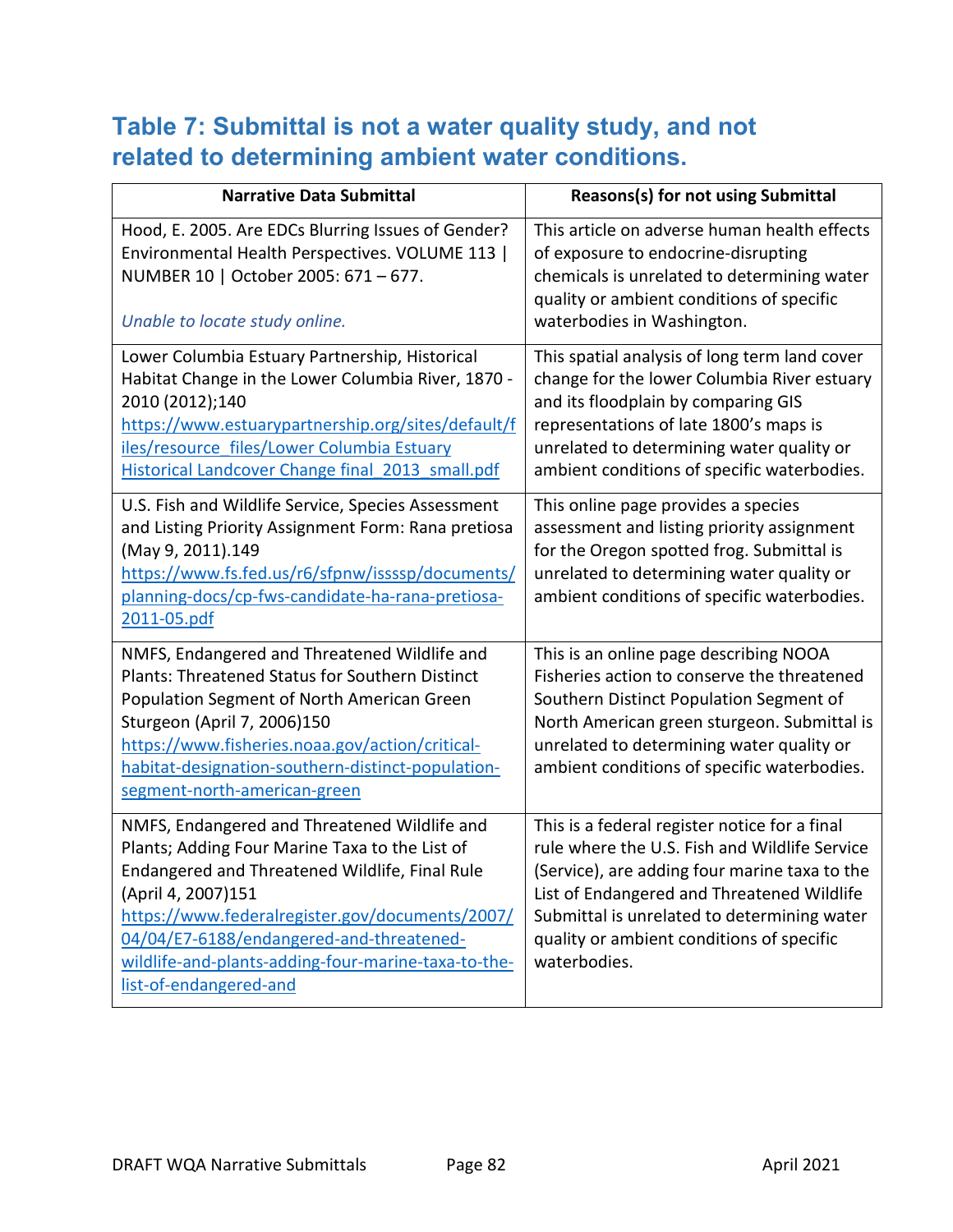| <b>Narrative Data Submittal</b>                                                                                                                                                                                                                                                                                                                                                                                                  | Reasons(s) for not using Submittal                                                                                                                                                                                                                                                                                                                                                                    |
|----------------------------------------------------------------------------------------------------------------------------------------------------------------------------------------------------------------------------------------------------------------------------------------------------------------------------------------------------------------------------------------------------------------------------------|-------------------------------------------------------------------------------------------------------------------------------------------------------------------------------------------------------------------------------------------------------------------------------------------------------------------------------------------------------------------------------------------------------|
| NMFS, Endangered and Threatened Wildlife and<br>Plants; Marine and Anadromous Taxa: Additions,<br>Removal, Updates, and Corrections to the List of<br>Endangered and Threatened Wildlife (July 24,<br>2014)152<br>https://www.federalregister.gov/documents/2014/<br>07/23/2014-16756/endangered-and-threatened-<br>wildlife-and-plants-marine-and-anadromous-taxa-<br>additions-removal-updates                                 | This is a federal register notice for a final<br>rule where the U.S. Fish and Wildlife Service<br>(Service), are adding several marine taxa,<br>removing one species, and revising the<br>entries of many more in accordance with<br>the Endangered Species Act of 1973, as<br>amended (Act). ubmittal is unrelated to<br>determining water quality or ambient<br>conditions of specific waterbodies. |
| O'Neill, S. M., G.M. Ylitalo, and J.E. West. 2014.<br>Energy content of Pacific salmon as prey of<br>northern and southern resident killer whales.<br>Endangered Species Research 25(2): 265-281.<br>http://www.int-<br>res.com/abstracts/esr/v25/n3/p265-281/                                                                                                                                                                   | This study analyzed proximate composition<br>and calculated caloric content of Pacific<br>salmon to evaluate the importance of<br>salmon species, population, body size, and<br>lipid levels in determining their energy<br>content as prey for killer whales. Focus of<br>study was unrelated to determining water<br>quality or ambient conditions of specific<br>waterbodies in Washington.        |
| West J.E., T.E. Helser, and S.M. O'Neill. 2014.<br>Variation in quillback rockfish (Sebastes maliger)<br>growth patterns from oceanic to inland waters of<br>the Salish Sea. Bulletin of Marine Science. 90 (2):<br>747-761.<br>https://www.ingentaconnect.com/content/umrsm<br>as/bullmar/2014/00000090/00000003/art00001                                                                                                       | This study compared patterns of growth<br>variation in quillback rockfish from four<br>regions across the Salish sea. Focus of study<br>was unrelated to determining water quality<br>or ambient conditions of specific<br>waterbodies.                                                                                                                                                               |
| da Silva, D.A.M., J. Buzitis, W.L. Reichert, J.E. West,<br>S.M. O'Neill, L.L. Johnson, T.K. Collier, and G.M.<br>Ylitalo. 2013. Endocrine disrupting chemicals in fish<br>bile: A rapid method of analysis and field validation<br>using English sole (Parophrys ventulus) from Puget<br>Sound, WA, USA. Chemosphere 92(11): 1550-1556.<br>https://www.sciencedirect.com/science/article/abs<br>pii/S0045653513006255?via%3Dihub | This study describes a recently developed<br>and rapid method to measure bisphenol A<br>(BPA), 17 $\beta$ -estradiol (E2) and 17 $\alpha$ -<br>ethynylestradiol (EE2) in bile of fish using<br>enzymatic hydrolysis. Focus of study was<br>unrelated to determining water quality or<br>ambient conditions of specific waterbodies.                                                                   |
| James, C.A., J. Kershner, J. Samhouri, S.M. O'Neill,<br>and P.S. Levin. 2012. A methodology for<br>evaluating and ranking water quantity indicators in<br>support of ecosystem-based management.<br>Environmental Management 49:703-19.<br>https://link.springer.com/article/10.1007/s00267-<br>012-9808-7                                                                                                                       | This paper describes an indicator evaluation<br>and selection process designed to support<br>the Ecosystem-based Management<br>approach in Puget Sound. Focus of study<br>was unrelated to determining water quality<br>or ambient conditions of specific<br>waterbodies.                                                                                                                             |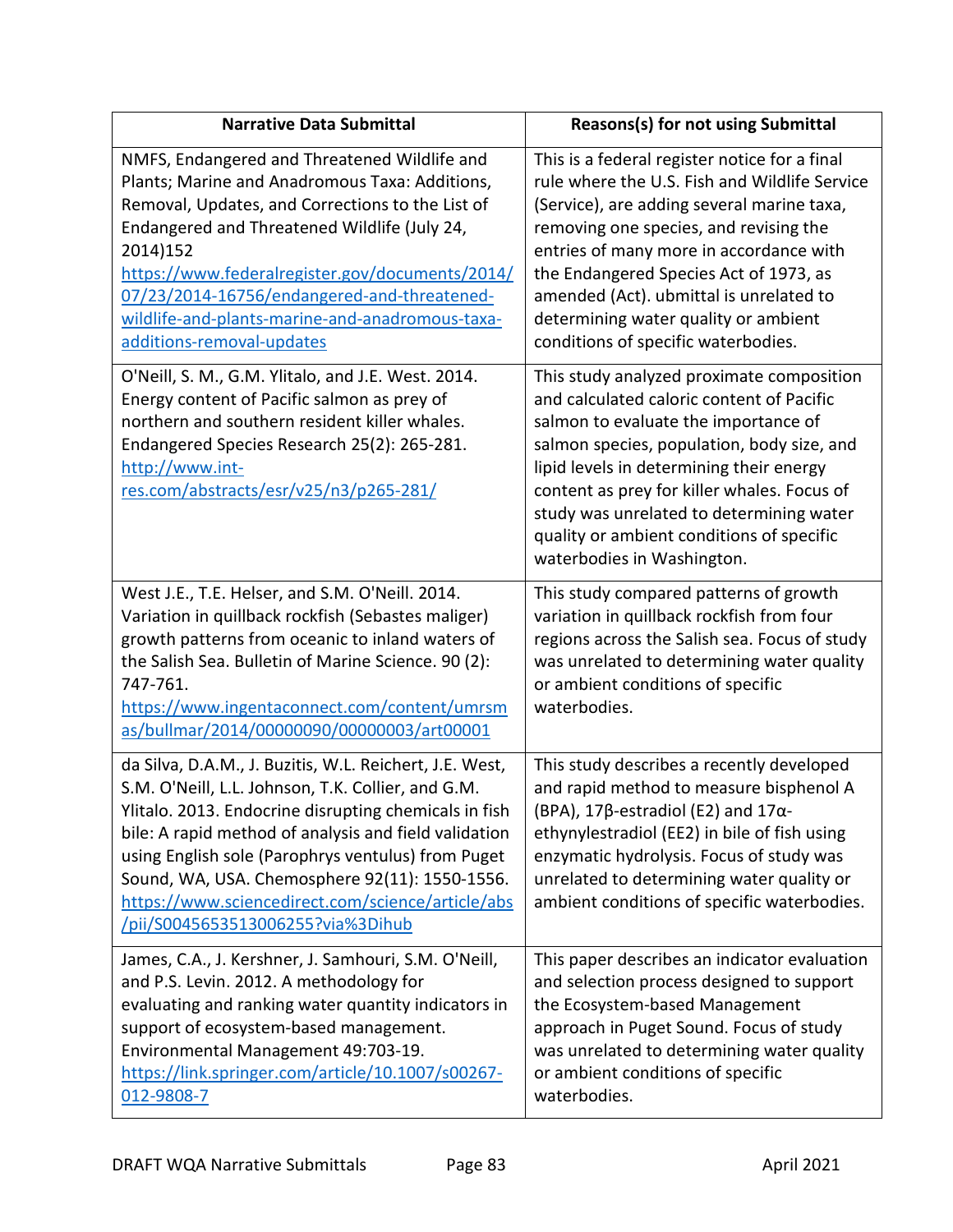| <b>Narrative Data Submittal</b>                                                                                                                                                                                                                                                                                                                                                                                                  | Reasons(s) for not using Submittal                                                                                                                                                                                                                                                               |
|----------------------------------------------------------------------------------------------------------------------------------------------------------------------------------------------------------------------------------------------------------------------------------------------------------------------------------------------------------------------------------------------------------------------------------|--------------------------------------------------------------------------------------------------------------------------------------------------------------------------------------------------------------------------------------------------------------------------------------------------|
| Lanksbury, J.A. and J.E. West. 2011. Blue Mussels as<br>Indicators of Stormwater Pollution in Nearshore<br>Marine Habitats in Puget Sound: Proposed Revised<br>Statement of Hypothesis. Washington Department<br>of Fish and Wildlife. Olympia, Washington. 28pp.<br>https://wdfw.wa.gov/publications/01366                                                                                                                      | This report summarizes the feasibility of<br>applying a probabilistic random sampling<br>design for monitoring the status and trends<br>of toxic contaminants in blue mussels.<br>Focus of study was unrelated to determining<br>water quality or ambient conditions of<br>specific waterbodies. |
| Johnson, L., C. Bravo, S.M. O'Neill, J.E. West, M.S.<br>Myers, G. Ylitalo, N. Scholz, and T. Collier. 2010. A<br>Toxics-Focused Biological Observing System for<br>Puget Sound (Developed by the Washington<br>Department of Fish and Wildlife and NOAA<br>Fisheries for the Puget Sound Partnership).<br>Washington Department of Ecology Publication<br>#10-10-04. 30pp.<br>https://wdfw.wa.gov/publications/01129             | This concept paper provides a general<br>description of the Toxics-Focused Biological<br>Observing System. Focus of study was<br>unrelated to determining water quality or<br>ambient conditions of specific waterbodies.                                                                        |
| Moser, M.L., M.S. Myers, B.J. Burke, and S.M.<br>O'Neill. 2005. Effects of surgically-implanted<br>transmitters on survival and feeding behavior of<br>adult English sole. Pages 269-274 in M. T. Lembo<br>and G. Marmulla, editors. Aquatic telemetry:<br>advances and applications. Proceedings of the Fifth<br>Conference on Telemetry held in Europe.<br>FAO/COISPA, Ustica, Italy<br>https://wdfw.wa.gov/publications/01043 | A laboratory study was conducted to assess<br>the feasibility of surgically implanting<br>Acoustic telemetry transmitters for long-<br>term monitoring of adult English sole. Focus<br>of study was unrelated to determining<br>water quality or ambient conditions of<br>specific waterbodies.  |
| Judd, N., S.M. O'Neill and D.A. Kalman. 2003. Are<br>seafood PCB data sufficient to assess health risk for<br>high seafood consumption groups? Human and<br>Ecological Risk Assessment. 9:691-707.<br>https://www.tandfonline.com/doi/abs/10.1080/71<br>3609962                                                                                                                                                                  | This study looked at possible health risks<br>from seafood PCB exposure for the Tulalip<br>and Squaxin Island tribes. Focus of study<br>was unrelated to determining water quality<br>or ambient conditions of specific<br>waterbodies.                                                          |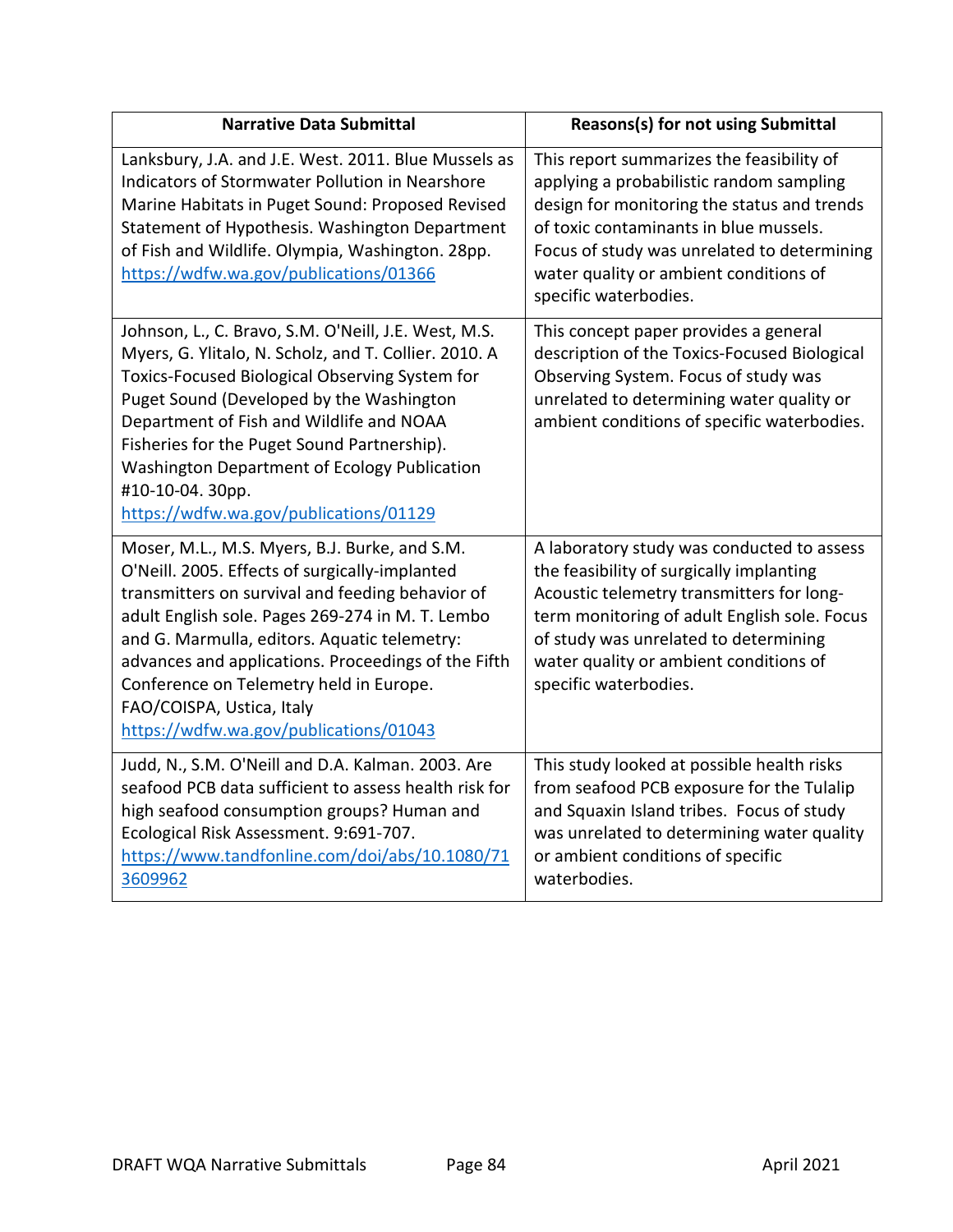| <b>Narrative Data Submittal</b>                                                                                                                                                                                                                                                                                                                                                          | Reasons(s) for not using Submittal                                                                                                                                                                                                                                                                                                                                                                                  |
|------------------------------------------------------------------------------------------------------------------------------------------------------------------------------------------------------------------------------------------------------------------------------------------------------------------------------------------------------------------------------------------|---------------------------------------------------------------------------------------------------------------------------------------------------------------------------------------------------------------------------------------------------------------------------------------------------------------------------------------------------------------------------------------------------------------------|
| West, J.E., S.M. O'Neill, and D.C. Doty. 2002.<br>Polycyclic Aromatic Hydrocarbons in Dungeness<br>crabs. Page 62 in Puget Sound Water Quality Action<br>Team, editors. 2002 Puget Sound Update: Eighth<br>Report of the Puget Sound Ambient Monitoring<br>Program. Washington Department of Fish and<br>Wildlife. Olympia, Washington. 156pp.<br>https://wdfw.wa.gov/publications/01029 | The goals of this pilot project were to<br>determine whether crabs are sufficiently<br>exposed to toxics (as measured by tissue<br>burdens) to warrant their use as a<br>monitoring species, especially for natural<br>resource damage assessments in the event<br>of an oil spill. Focus of study was unrelated<br>to determining water quality or ambient<br>conditions of specific waterbodies in<br>Washington. |
| Rockfish Species Monitored_Toxic Contaminants in                                                                                                                                                                                                                                                                                                                                         | This submittal is a website that provides an                                                                                                                                                                                                                                                                                                                                                                        |
| Puget Sound Fish and Shellfish Washington                                                                                                                                                                                                                                                                                                                                                | identification guide for rockfish. Focus of                                                                                                                                                                                                                                                                                                                                                                         |
| Department of Fish & Wildlife.pdf                                                                                                                                                                                                                                                                                                                                                        | website is unrelated to determining water                                                                                                                                                                                                                                                                                                                                                                           |
| https://wdfw.wa.gov/species-                                                                                                                                                                                                                                                                                                                                                             | quality or ambient conditions of specific                                                                                                                                                                                                                                                                                                                                                                           |
| habitats/science/marine-toxics                                                                                                                                                                                                                                                                                                                                                           | waterbodies.                                                                                                                                                                                                                                                                                                                                                                                                        |
| <b>Staghorn Sculpin Species Monitored: Toxic</b>                                                                                                                                                                                                                                                                                                                                         | This submittal is a website that provides an                                                                                                                                                                                                                                                                                                                                                                        |
| Contaminants in Puget Sound Fish and Shellfish                                                                                                                                                                                                                                                                                                                                           | identification guide for staghorn sculpin.                                                                                                                                                                                                                                                                                                                                                                          |
| Washington Department of Fish & Wildlife.pdf                                                                                                                                                                                                                                                                                                                                             | Focus of study was unrelated to determining                                                                                                                                                                                                                                                                                                                                                                         |
| https://wdfw.wa.gov/species-                                                                                                                                                                                                                                                                                                                                                             | water quality or ambient conditions of                                                                                                                                                                                                                                                                                                                                                                              |
| habitats/science/marine-toxics                                                                                                                                                                                                                                                                                                                                                           | specific waterbodies.                                                                                                                                                                                                                                                                                                                                                                                               |
| Pullin, A. & Knight, T. 2009. "Doing more good than<br>harm - Building an evidence-base for conservation<br>and environmental management". Biological<br>Conservation 142 (2009) 931-934.<br>https://www.sciencedirect.com/science/article/abs<br>/pii/S0006320709000421                                                                                                                 | Paper on Building an evidence-base for<br>conservation and environmental<br>management. This paper provides tips on<br>conducting a literature search. Focus of<br>study was unrelated to determining water<br>quality or ambient conditions of specific<br>waterbodies.                                                                                                                                            |
| Liberati, A. et.al. 2009. The PRISMA statement for                                                                                                                                                                                                                                                                                                                                       | Journal article on reporting systematic                                                                                                                                                                                                                                                                                                                                                                             |
| reporting systematic reviews and meta-analyses of                                                                                                                                                                                                                                                                                                                                        | reviews and meta-analyses of studies that                                                                                                                                                                                                                                                                                                                                                                           |
| studies that evaluate health care interventions:                                                                                                                                                                                                                                                                                                                                         | evaluate health care interventions:                                                                                                                                                                                                                                                                                                                                                                                 |
| explanation and elaboration. Journal of Clinical                                                                                                                                                                                                                                                                                                                                         | explanation and elaboration. Focus of study                                                                                                                                                                                                                                                                                                                                                                         |
| Epidemiology 62 (2009) e1ee34.                                                                                                                                                                                                                                                                                                                                                           | was unrelated to determining water quality                                                                                                                                                                                                                                                                                                                                                                          |
| https://journals.plos.org/plosmedicine/article?id=1                                                                                                                                                                                                                                                                                                                                      | or ambient conditions of specific                                                                                                                                                                                                                                                                                                                                                                                   |
| 0.1371/journal.pmed.1000100                                                                                                                                                                                                                                                                                                                                                              | waterbodies.                                                                                                                                                                                                                                                                                                                                                                                                        |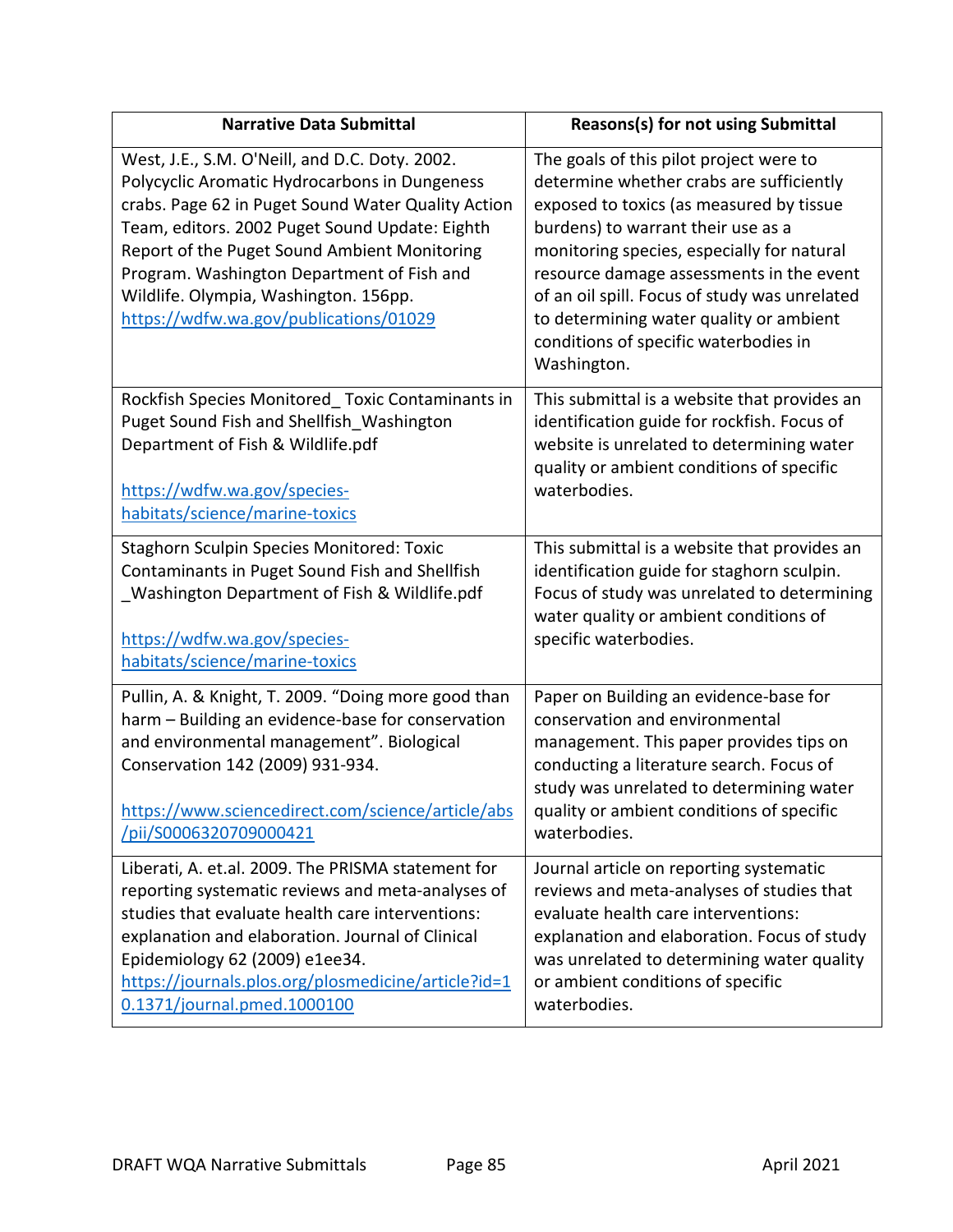| <b>Narrative Data Submittal</b>                                                                                                                                                                                                                                                                                                                                                                            | <b>Reasons(s) for not using Submittal</b>                                                                                                                                                                                                                                                                                                                                                                                                                                                                                                                           |
|------------------------------------------------------------------------------------------------------------------------------------------------------------------------------------------------------------------------------------------------------------------------------------------------------------------------------------------------------------------------------------------------------------|---------------------------------------------------------------------------------------------------------------------------------------------------------------------------------------------------------------------------------------------------------------------------------------------------------------------------------------------------------------------------------------------------------------------------------------------------------------------------------------------------------------------------------------------------------------------|
| Dehart, M. Fish Passage Center. 2016.<br>Memorandum on "The effect of water temperature<br>on steelhead upstream passage". October 31, 2016.<br>Memorandum is not available online.                                                                                                                                                                                                                        | This memo focuses on observing the timing<br>of salmonids in the Columbia River passing<br>over Bonneville Dam when temperatures<br>are above 18°C, and summarized observed<br>effects. The study summarizes affects at a<br>temperature not comparable to Columbia<br>river water quality standards of 20°C. The<br>study was not focused on the ambient<br>condition of the Columbia River meeting<br>standards. Any relevant data showing<br>excursions of temperature criteria found in<br>EIM or the federal Water Quality Portal<br>were included in the WQA. |
| Pullin, A. and Stewart, G. 2006. "Guidelines for<br>Systematic Review in Conservation and<br>Environmental Management". Conservation Biology<br>Volume 20, No. 6, 1647-1656.<br>https://www.researchgate.net/publication/661813<br>8 Guidelines for Systematic Review in Environm<br>ental Management                                                                                                      | Paper on Guidelines for Systematic Review<br>in Conservation and Environmental<br>Management. Focus of study was unrelated<br>to determining water quality or ambient<br>condition of specific waterbodies.                                                                                                                                                                                                                                                                                                                                                         |
| Center for Reviews and Dissemination, University of<br>York. 2009. CRD's guidance for undertaking<br>reviews in health care. ISBN 978-1-900640-47-3.<br>January 2009.<br>https://www.york.ac.uk/media/crd/Systematic_Rev<br>iews.pdf                                                                                                                                                                       | Guidance for undertaking reviews in health<br>care. Focus of study was unrelated to<br>determining water quality or ambient<br>conditions of specific waterbodies.                                                                                                                                                                                                                                                                                                                                                                                                  |
| Matkin, C. O, M. J. Moore, and F.M.D. Gulland.<br>2017. Review of Recent Research on Southern<br>Resident Killer Whales (SRKW) to Detect Evidence<br>of Poor Body Condition in the Population.<br>Independent Science Panel Report to the SeaDoc<br>Society. 3 pp. + Appendices. DOI<br>10.1575/1912/8803<br>https://georgiastrait.org/wp-<br>content/uploads/2018/02/review-of-recent-<br>research-on.pdf | This review found that poor body condition<br>is associated with loss of fetuses, calves and<br>adults. The causes of this are complex, and<br>analysis is further compounded by<br>stochastic events such as vessel strike.<br>Focus of study was unrelated to determining<br>water quality or ambient conditions of<br>specific waterbodies.                                                                                                                                                                                                                      |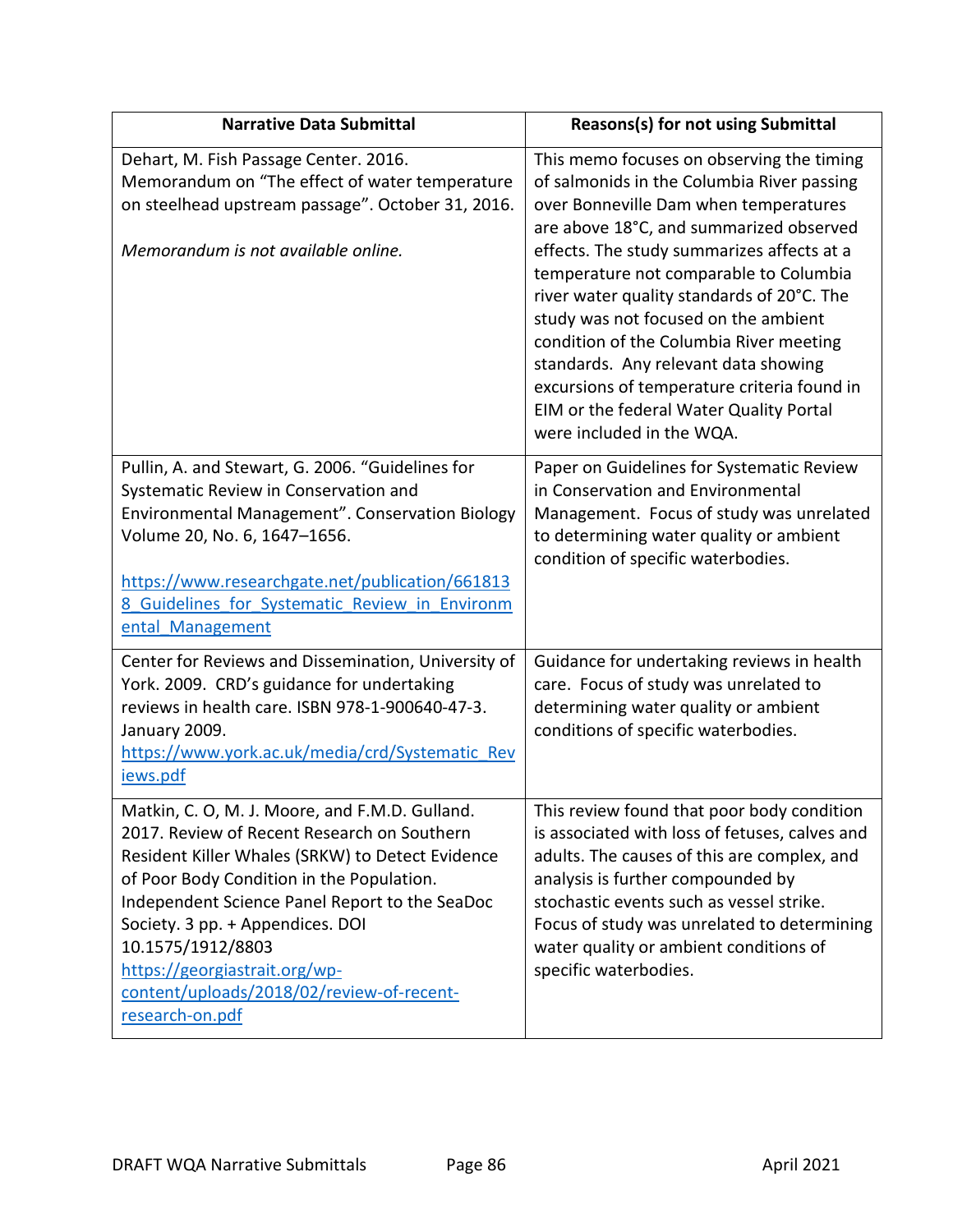| <b>Narrative Data Submittal</b>                                                                                                                                                                                                                                                                                                                                                                                                                                                                                                               | Reasons(s) for not using Submittal                                                                                                                                                                                                                                                                                                      |
|-----------------------------------------------------------------------------------------------------------------------------------------------------------------------------------------------------------------------------------------------------------------------------------------------------------------------------------------------------------------------------------------------------------------------------------------------------------------------------------------------------------------------------------------------|-----------------------------------------------------------------------------------------------------------------------------------------------------------------------------------------------------------------------------------------------------------------------------------------------------------------------------------------|
| James, C. et. al. 2015. Contaminants of Emerging<br>Concern: A Prioritization Framework for Monitoring<br>in Puget Sound. Puget Sound Ecosystem Monitoring<br>Program Toxics Workgroup. January 2015.<br>https://www.eopugetsound.org/sites/default/files/<br>features/resources/CEC Prioritization White Pape<br>r 2015-02-28.pdf                                                                                                                                                                                                            | The purpose of this document is to define a<br>process to identify a priority group of<br>Contaminants of Emerging Concern (CEC)<br>for marine and freshwater monitoring<br>programs in the Pacific Northwest. Focus of<br>paper is unrelated to determining water<br>quality or ambient conditions of specific<br>waterbodies.         |
| O'Neill, S., G. Ylitalo, and J. West. 2014. Energy<br>content of Pacific salmon as prey of northern and<br>southern resident killer whales. Endangered Species<br>Research. Vol. 25: 265-281, 2014.<br>https://www.int-<br>res.com/abstracts/esr/v25/n3/p265-281/                                                                                                                                                                                                                                                                             | Study of relationship of salmon to killer<br>whales. Focus of study was unrelated to<br>determining water quality or ambient<br>conditions of specific waterbodies. No data<br>was provided to show causal relationship<br>with waterbody.                                                                                              |
| Mongillo, T. M., G. M. Ylitalo, L. D. Rhodes, S. M.<br>O'Neill, D. P. Noren, and M. B. Hanson. 2016.<br>Exposure to a mixture of toxic chemicals:<br>Implications for the health of endangered Southern<br>Resident killer whales. U.S. Dept. Commer., NOAA<br>Tech. Memo. NMFSNWFSC-135, 107 p.<br>doi:10.7289/V5/TM-NWFSC-135.<br>https://www.webapps.nwfsc.noaa.gov/assets/25/8<br>314 11302016 111957 TechMemo135.pdf?utm s<br>ource=Copy+of+August+Orca+News+-<br>+8.29.2016&utm campaign=2017.1.17+-<br>+SRKW+Petition&utm medium=email | The primary objectives of this study was to<br>review the contaminants that may pose a<br>risk to the Southern Resident killer whales<br>and to discuss the health implications of<br>exposure to these contaminants. Focus of<br>study was unrelated to determining water<br>quality or ambient conditions of specific<br>waterbodies. |
| Puget Sound Institute. 2018. New Puget Sound<br>Herring Research. February 5, 2018.<br>https://www.pugetsoundinstitute.org/2018/02/ne<br>w-puget-sound-herring-research/                                                                                                                                                                                                                                                                                                                                                                      | This write-up focuses on the many<br>hypothesized causes of herring declines, to<br>try to pinpoint the primary cause or,<br>therefore, the best management or policy<br>actions for recovery. Focus of study was<br>unrelated to determining water quality or<br>ambient conditions of specific waterbodies.                           |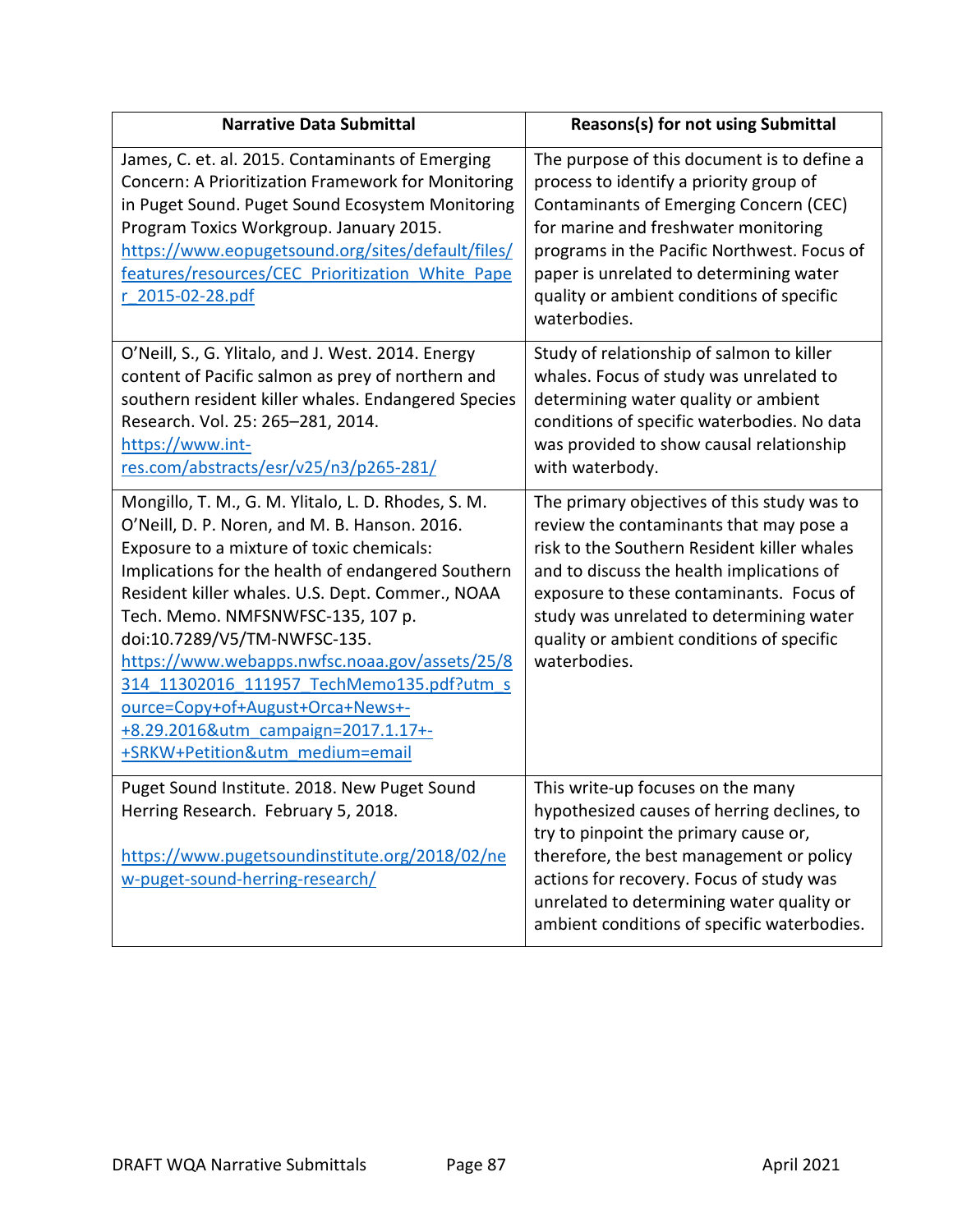| <b>Narrative Data Submittal</b>                                                                                                                                                                                                                                                                                                                                    | Reasons(s) for not using Submittal                                                                                                                                                                                                                                                                                                                                                                                                                                          |
|--------------------------------------------------------------------------------------------------------------------------------------------------------------------------------------------------------------------------------------------------------------------------------------------------------------------------------------------------------------------|-----------------------------------------------------------------------------------------------------------------------------------------------------------------------------------------------------------------------------------------------------------------------------------------------------------------------------------------------------------------------------------------------------------------------------------------------------------------------------|
| Lundin, J. et al. 2016. Modulation in Persistent<br>Organic Pollutant Concertation and Profile by Prey<br>Availability and Reproductive Status in Southern<br>Resident Killer Whale Scat Samples. Environmental<br>Science and Technology. May 2016, 50, 12, 6506 -<br>6516.<br>https://pubs.acs.org/doi/full/10.1021/acs.est.6b00<br>825                          | This study broadens the understanding of<br>persistent organic pollutants in the<br>endangered Southern Resident killer whale<br>population by addressing modulation by<br>prey availability and reproductive status,<br>along with endocrine disrupting effects.<br>Focus of study was unrelated to determining<br>water quality or ambient conditions of<br>specific waterbodies.                                                                                         |
| Spromberg, J. et al. 2016. Coho salmon spawner<br>mortality in western US urban watersheds:<br>bioinfiltration prevents lethal storm water impacts.<br>Journal of Applied Ecology 2016, 53, 398-407. doi:<br>10.1111/1365-2664.12534.<br>https://waterquality.fisheries.org/wp-<br>content/uploads/2016/07/Spromberg et al-2016-<br>Journal of Applied Ecology.pdf | Study on spawning mortality from urban<br>stormwater found that mixtures of metals<br>and petroleum hydrocarbons - conventional<br>toxic constituents in urban storm water -<br>are not sufficient to cause the spawner<br>mortality syndrome. Focus of study was<br>unrelated to determining water quality or<br>ambient conditions of specific waterbodies.                                                                                                               |
| Peck, K. et al. 2010. DEVELOPMENT OF AN ENZYME-<br>LINKED IMMUNOSORBENT ASSAY FOR<br>QUANTIFYING VITELLOGENIN IN PACIFIC SALMON<br>AND ASSESSMENT OF FIELD EXPOSURE TO<br><b>ENVIRONMENTAL ESTROGENS. Environmental</b><br>Toxicology and Chemistry, Vol. 30, No. 2, pp. 477-<br>486, 2011.<br>https://setac.onlinelibrary.wiley.com/toc/1552861<br>8/2011/30/2    | A competitive enzyme-linked<br>immunosorbent assay was developed to<br>quantitate vitellogenin (VTG) in plasma and<br>serum of coho (Oncorhynchus kisutch) and<br>chinook (O. tshawytscha) salmon.<br>Identification of proper techniques for<br>preserving VTG integrity in plasma and<br>serum samples showed that VTG from both<br>species was robust.<br>Focus of study was unrelated to determining<br>water quality or ambient conditions of<br>specific waterbodies. |
| Fisheries and Oceans Canada. 2008. Recovery<br>Strategy for the Northern and Southern Resident<br>Killer Whales (Orcinus orca) in Canada. Species at<br>Risk Act Recovery Strategy Series, Fisheries &<br>Oceans Canada, Ottawa, ix + 81 pp.<br>https://www.cbc.ca/bc/news/bc-081009-killer-<br>whale-recovery-strategy.pdf                                        | This paper outlines recovery strategies for<br>the Northern and Southern resident killer<br>whales in Canada. This recovery strategy<br>focuses on numerous performance<br>measures to reach objectives. It is focused<br>on the overall improvement of recovering<br>the species. Focus of study was unrelated to<br>determining water quality or ambient<br>conditions of specific waterbodies in<br>Washington.                                                          |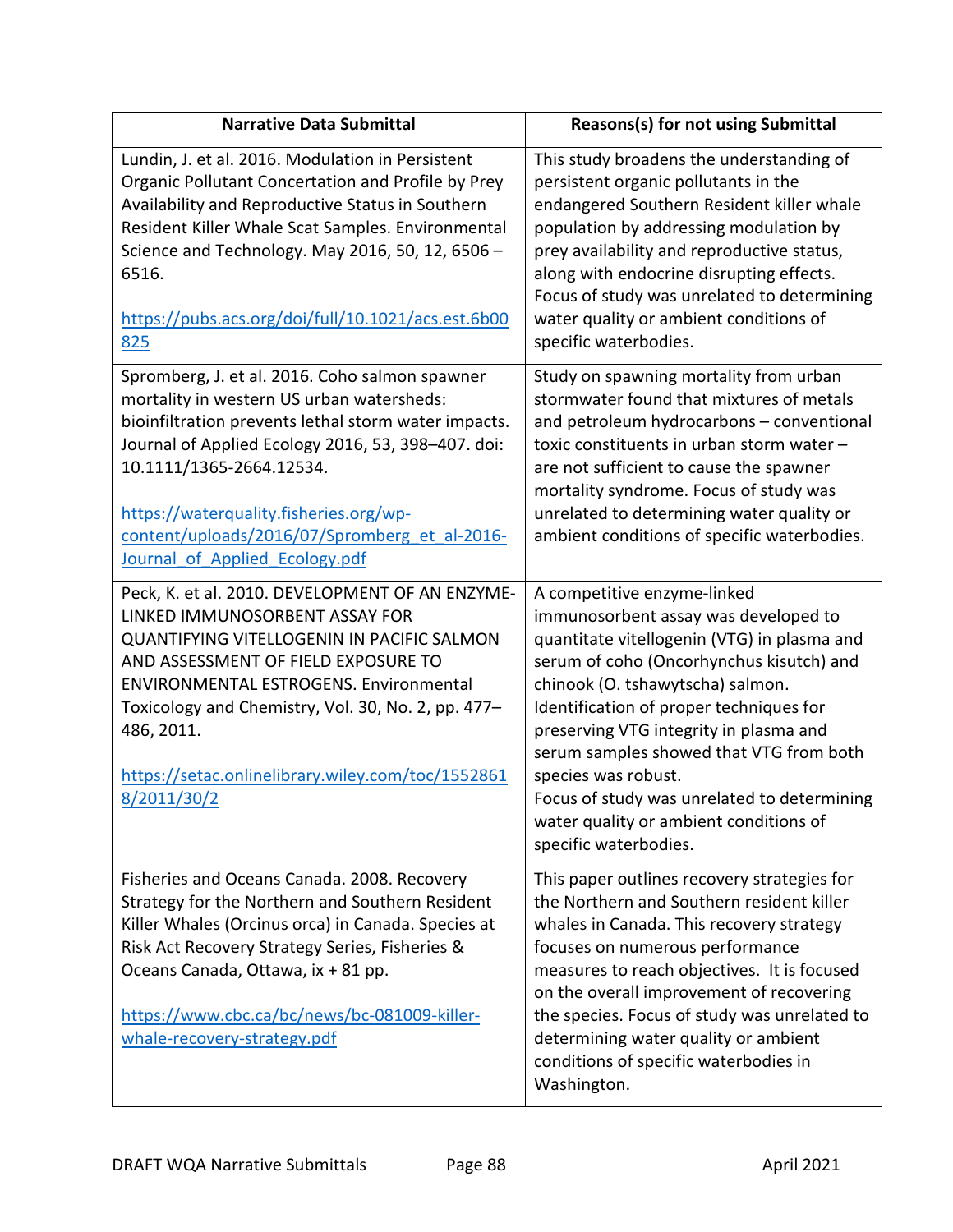| <b>Narrative Data Submittal</b>                                                                                                                                                                                                                                                  | Reasons(s) for not using Submittal                                                                                                                                                                                                                                                                                                                                                                                                                                                      |
|----------------------------------------------------------------------------------------------------------------------------------------------------------------------------------------------------------------------------------------------------------------------------------|-----------------------------------------------------------------------------------------------------------------------------------------------------------------------------------------------------------------------------------------------------------------------------------------------------------------------------------------------------------------------------------------------------------------------------------------------------------------------------------------|
| Aquatic Bioinvasion Research & Policy Institute,<br>Portland State University, An assessment of marine<br>biofouling introductions to the Puget Sound region<br>of Washington State (May 2014)18<br>https://wdfw.wa.gov/sites/default/files/publication<br>s/01654/wdfw01654.pdf | This study focuses on biofouling that may be<br>introduced by vessel traffic in various areas<br>of Puget Sound, and looks at laws and<br>regulations to protect from biofouling.<br>Focus of study was unrelated to determining<br>water quality or ambient conditions of<br>specific waterbodies in Washington.                                                                                                                                                                       |
| U.S.G.S., NAS - Nonindigenous Aquatic Species,<br>Species Lists by State, Washington Query;20<br>https://nas.er.usgs.gov/queries/StateSearch.aspx                                                                                                                                | USGS provides a list of nonindigenous<br>aquatic species by state. A website<br>disclaimer states that "the data represented<br>on this site vary in accuracy, scale,<br>completeness, extent of coverage and<br>origin. It is the user's responsibility to use<br>these data consistent with their intended<br>purpose and within stated limitations."<br>Focus of study was unrelated to determining<br>water quality or ambient conditions of<br>specific waterbodies in Washington. |
| Ecology, Control of Toxic Chemicals in Puget Sound,<br>Phase 3: Study of Atmospheric Deposition of Air<br>Toxics to the Surface of Puget Sound (Sept. 2003)28<br>https://apps.ecology.wa.gov/publications/summary<br>pages/1002012.html                                          | This study provided revisions to prior<br>estimates or first reported atmospheric<br>deposition fluxes of polycyclic aromatic<br>hydrocarbons (PAHs), polybrominated<br>diphenyl ethers (PBDEs), and select trace<br>elements for Puget Sound. Focus of study<br>was unrelated to determining water quality<br>or ambient conditions of specific<br>waterbodies.                                                                                                                        |
| Ecology, Summary Technical Report Control of Toxic<br>Chemicals in Puget Sound Phase 3: Loadings from<br>POTW Discharge of Treated Wastewater (Dec.<br>2010)30<br>https://apps.ecology.wa.gov/publications/summary<br>pages/1010057.html                                         | The project team's purpose was to improve<br>the estimates of toxic chemical loadings to<br>Puget Sound by targeted assessment of<br>National Pollutant Discharge Elimination<br>System (NPDES) permitted publicly owned<br>treatment works (POTWs). Focus of study<br>was unrelated to determining water quality<br>or ambient conditions of specific<br>waterbodies.                                                                                                                  |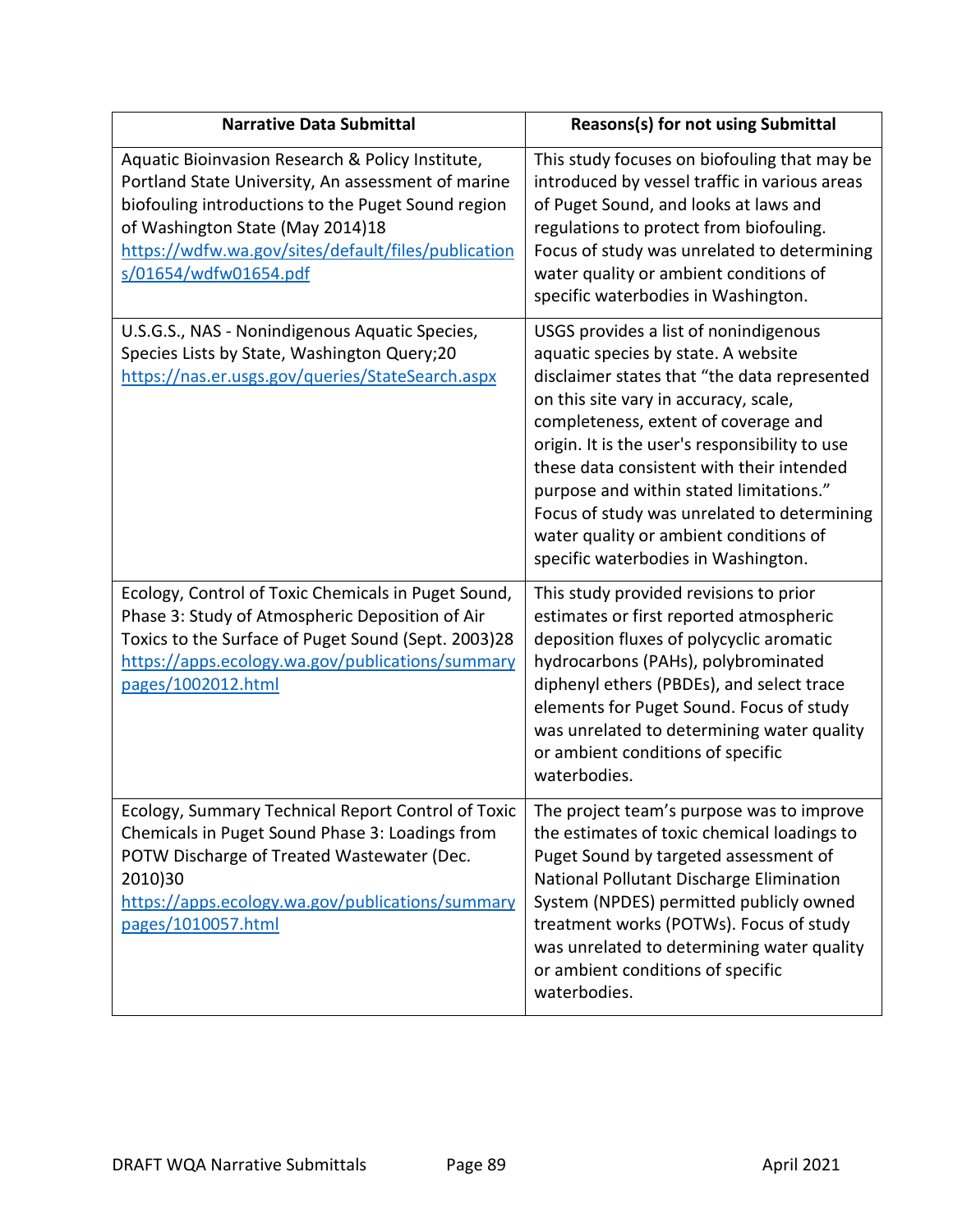| <b>Narrative Data Submittal</b>                                                                                                                                                                                                                      | <b>Reasons(s) for not using Submittal</b>                                                                                                                                                                                                                                                                                                                                                                                                                                               |
|------------------------------------------------------------------------------------------------------------------------------------------------------------------------------------------------------------------------------------------------------|-----------------------------------------------------------------------------------------------------------------------------------------------------------------------------------------------------------------------------------------------------------------------------------------------------------------------------------------------------------------------------------------------------------------------------------------------------------------------------------------|
| Ecology, Control of Toxic Chemicals in Puget Sound<br>Phase 3: Primary Sources of Selected Toxic<br>Chemicals and Quantities Released in the Puget<br>Sound Basin(Nov. 2011)31<br>https://apps.ecology.wa.gov/publications/documen<br>ts/1103024.pdf | The overall goal of the project (Primary<br>Sources) is to balance the chemical loading<br>data generated from the Puget Sound Toxics<br>Loading Analysis (PSTLA) with information<br>on chemical releases in order for the<br>Washington State Department of Ecology,<br>the Puget Sound Partnership, and others to<br>develop and implement a toxics reduction<br>and control strategy. Focus of study was<br>unrelated to determining ambient<br>conditions of specific waterbodies. |
| Ecology, Estuarine Flow in the South Basin of Puget<br>Sound and its Effects on Near-Bottom Dissolved<br>Oxygen (Oct. 2007)38<br>https://apps.ecology.wa.gov/publications/publicati<br><u>ons/0703033.pdf</u>                                        | The south basin of Puget Sound is a complex<br>and interconnected system of straits, open<br>reaches, and fjord-like bays. South-basin<br>waters exchange with main-basin Puget<br>Sound waters over a sill (shallow area) and<br>through the Tacoma Narrows. The study<br>concluded that the estuarine flow pattern is<br>controlled by variations in the wind. Focus<br>of study was unrelated to determining<br>water quality or ambient conditions of<br>specific waterbodies.      |
| Puget Sound Partnership, Aquatic Invasive Species<br>Guidebook (July 2009)39<br>https://www.psp.wa.gov/downloads/ANS/NewANS<br>Guide.pdf                                                                                                             | This guide was developed to help people<br>identify and report nonnative aquatic<br>species that are considered invasive. Focus<br>of study was unrelated to determining<br>water quality or ambient conditions of<br>specific waterbodies.                                                                                                                                                                                                                                             |
| Puget Sound Partnership, Marine Invasive Species<br>Identification Guide (June 2009)40<br>https://www.psp.wa.gov/downloads/ANS/MISM O<br>nline.pdf                                                                                                   | This Guide identifies invasive marine plants<br>with specific details on identifying them.<br>Focus of the guide is unrelated to<br>determining water quality or ambient<br>conditions ofspecific waterbodies.                                                                                                                                                                                                                                                                          |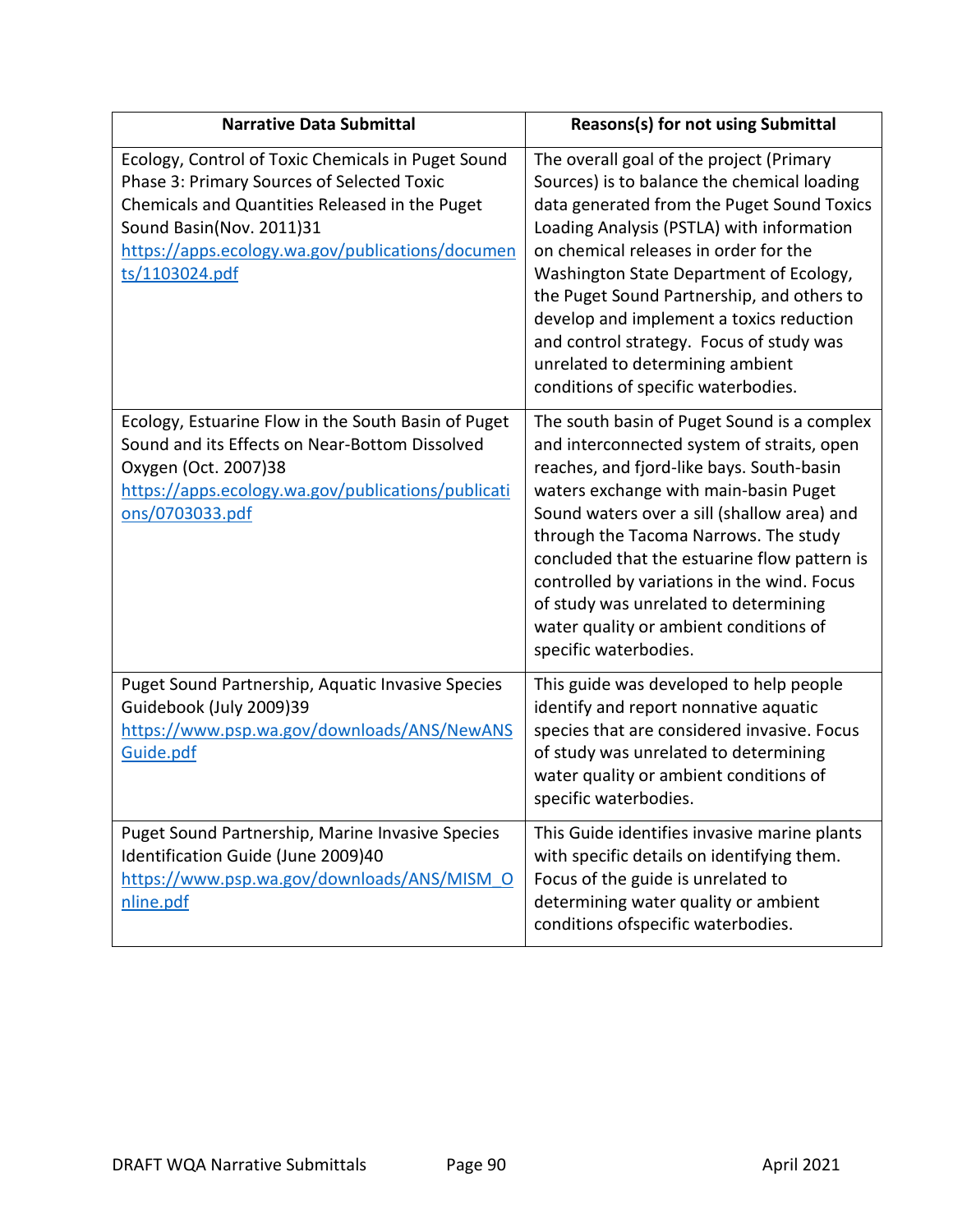| <b>Narrative Data Submittal</b>                                                                                                                                                                                                                                                                                                                                                                    | <b>Reasons(s) for not using Submittal</b>                                                                                                                                                                                                                                                                                                |
|----------------------------------------------------------------------------------------------------------------------------------------------------------------------------------------------------------------------------------------------------------------------------------------------------------------------------------------------------------------------------------------------------|------------------------------------------------------------------------------------------------------------------------------------------------------------------------------------------------------------------------------------------------------------------------------------------------------------------------------------------|
| NMFS, Endangered and Threatened Species;<br>Designation of Critical Habitat for Southern<br>Resident Killer Whale, Final Rule (Nov. 29, 2006)51<br>https://www.fisheries.noaa.gov/action/critical-<br>habitat-southern-resident-killer-<br>whale#:~:text=In%20November%202006%20we%2<br>0issued%20a%20final%20rule,habitat%20for%20th<br>e%20Southern%20Resident%20killer%20whale%20<br><b>DPS</b> | In November 2006 NMFS issued a final rule<br>designating approximately 2,560 square<br>miles (6,630 square km) of inland waters of<br>Washington State as critical habitat for the<br>Southern Resident killer whale. Focus of<br>study was unrelated to determining water<br>quality or ambient conditions of specific<br>waterbodies.  |
| NMFS, Southern Resident Killer Whale Critical<br>Habitat52<br>https://www.fisheries.noaa.gov/west-<br>coast/endangered-species-conservation/critical-<br>habitat-southern-resident-killer-whales                                                                                                                                                                                                   | Southern Resident killer whale critical<br>habitat data (2006) can be downloaded as a<br>shapefile, viewed interactively in the<br>Protected Resources App, or accessed<br>through a map service (REST URL). Focus of<br>map is unrelated to determining water<br>quality or ambient conditions of specific<br>waterbodies.              |
| NMFS, Southern Resident Killer Whales (Orcinus<br>orca) 5-Year Review: Summary and Evaluation (Jan.<br>2011)53<br>https://www.fisheries.noaa.gov/resource/documen<br>t/southern-resident-killer-whales-orcinus-orca-5-<br>year-review-summary-and-evaluation                                                                                                                                       | The Endangered Species Act of 1973 (ESA)<br>requires completion of periodic reviews of<br>species that are listed as threatened or<br>endangered to ensure that the listing of<br>these species remains accurate. Focus of<br>this review is unrelated to determining<br>water quality or ambient conditions of<br>specific waterbodies. |
| NMFS, Endangered and Threatened Wildlife and<br>Plants: Endangered Status for Southern Resident<br>Killer Whales, Final Rule (Nov. 18, 2005)54<br>https://www.federalregister.gov/documents/2019/<br>04/15/2019-06917/endangered-and-threatened-<br>wildlife-and-plants-endangered-status-of-the-gulf-<br>of-mexico-brydes-whale                                                                   | The Southern Resident Population was listed<br>as endangered in 2005 under the<br>Endangered Species Act and are considered<br>depleted under the Marine Mammal<br>Protection Act. Focus of the Final Rule is<br>unrelated to determining water quality or<br>ambient conditions of specific waterbodies.                                |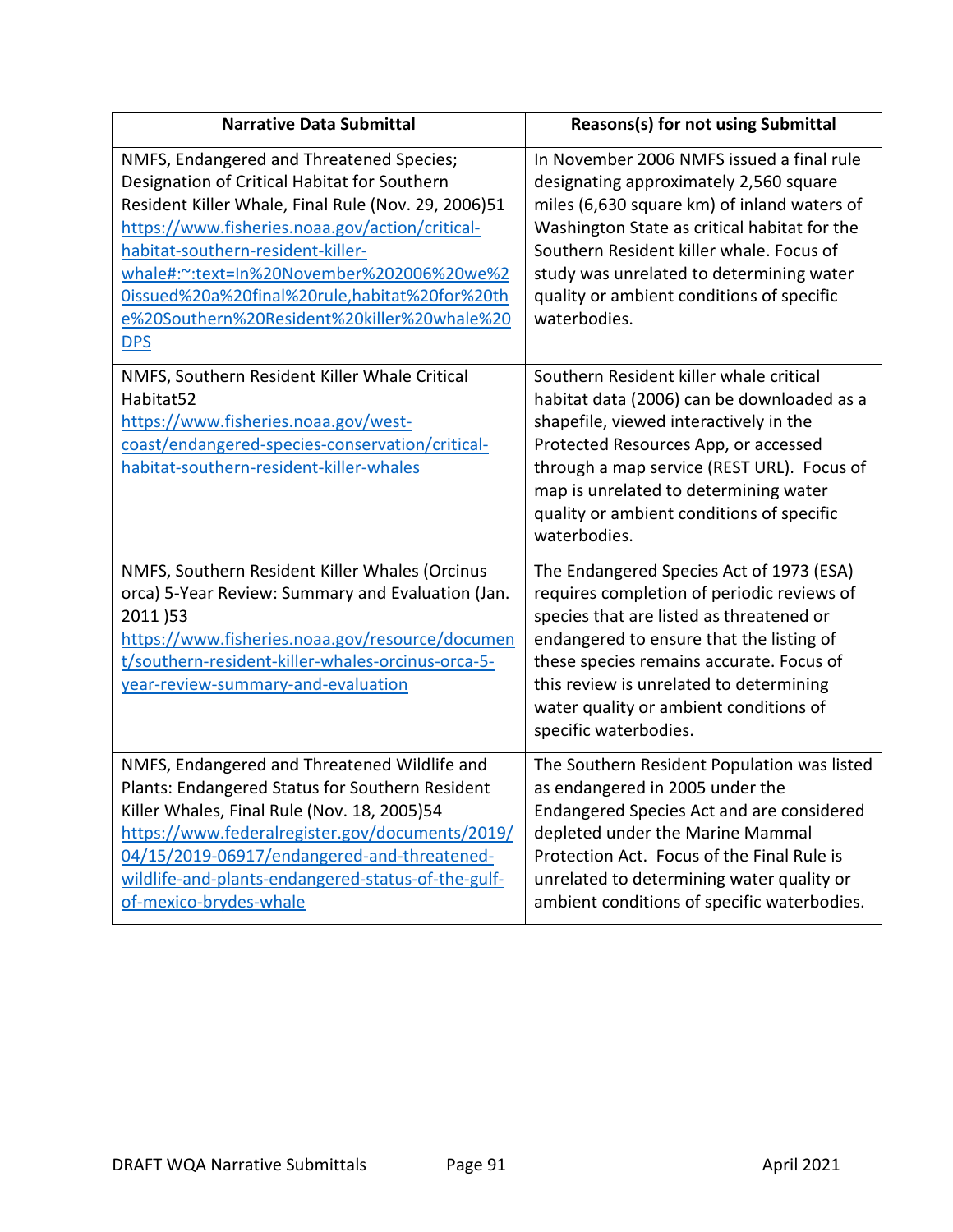| <b>Narrative Data Submittal</b>                                                                                                                                                                                                                                                            | Reasons(s) for not using Submittal                                                                                                                                                                                                                                                                                                                                                                                                                                                                                                           |
|--------------------------------------------------------------------------------------------------------------------------------------------------------------------------------------------------------------------------------------------------------------------------------------------|----------------------------------------------------------------------------------------------------------------------------------------------------------------------------------------------------------------------------------------------------------------------------------------------------------------------------------------------------------------------------------------------------------------------------------------------------------------------------------------------------------------------------------------------|
| NMFS, Recovery Plan for Southern Resident Killer<br>Whales (Orcinus orca) Jan. 18, 2008)55<br>https://www.fisheries.noaa.gov/resource/documen<br>t/recovery-plan-southern-resident-killer-whales-<br>orcinus-orca                                                                          | This plan identifies a range of actions that<br>will contribute to recovery of Southern<br>Resident killer whales. Many of these<br>actions will have a direct effect on killer<br>whale habitat, but they will also help restore<br>and improve a range of habitats, species.<br>Focus of the plan is unrelated to<br>determining water quality or ambient<br>conditions of specific waterbodies.                                                                                                                                           |
| USFWS, Draft Hazardous Materials and<br><b>Environmental Assessment Report, Destruction</b><br>Island, Washington (Jan. 2000)67<br>https://www.fws.gov/pacific/planning/draft/docs/<br>WA/waislands/waislandsupdate2.pdf                                                                   | The planning team and Service staff used<br>input from the public, various organizations,<br>other agencies, and affected Tribes to<br>formulate the following issues that are the<br>most significant to the Refuges. These issues<br>will provide the basis for drafting<br>management objectives and strategies for<br>public review. Focus of the report is<br>unrelated to determining water quality or<br>ambient conditions of specific waterbodies.                                                                                  |
| USFWS, News Release: Oregon Spotted Frog to be<br>Protected under the Endangered Species Act<br>Oregon and Washington populations will be listed<br>as threatened (Aug. 28, 2014)68<br>https://www.fws.gov/wafwo/species/osf/NR reop<br>en2 CHcom final 8 sept 2014.pdf                    | The U.S. Fish and Wildlife Service<br>announced its decision to extend protection<br>to the Oregon spotted frog (Rana pretiosa)<br>as a threatened species under the<br>Endangered Species Act. Focus of study was<br>unrelated to determining water quality or<br>ambient conditions of specific waterbodies.                                                                                                                                                                                                                               |
| USFWS, Environmental Contaminants Program Off-<br>Refuge Investigations Trumpeter Swan Lead Shot<br>Poisoning Investigation in Northwest Washington<br>and Southwest British Columbia (June 2009)72<br>https://www.fws.gov/wafwo/pdf/EC TRUSLead<br><b>Shot Poisoning Final Report.pdf</b> | Trumpeter (Cygnus buccinator) and tundra<br>swan (Cygnus columbianus) populations<br>wintering in northwest Washington State<br>and on the Sumas Prairie, British Columbia,<br>from 1999-2008, lost over 2,574 members,<br>the majority (62%, 1,586) were confirmed as<br>lead poisoned caused by the ingestion of<br>lead pellets. In 2001, an international effort<br>was initiated to locate the source(s) of the<br>lead. Focus of study was unrelated to<br>determining water quality or ambient<br>conditions of specific waterbodies. |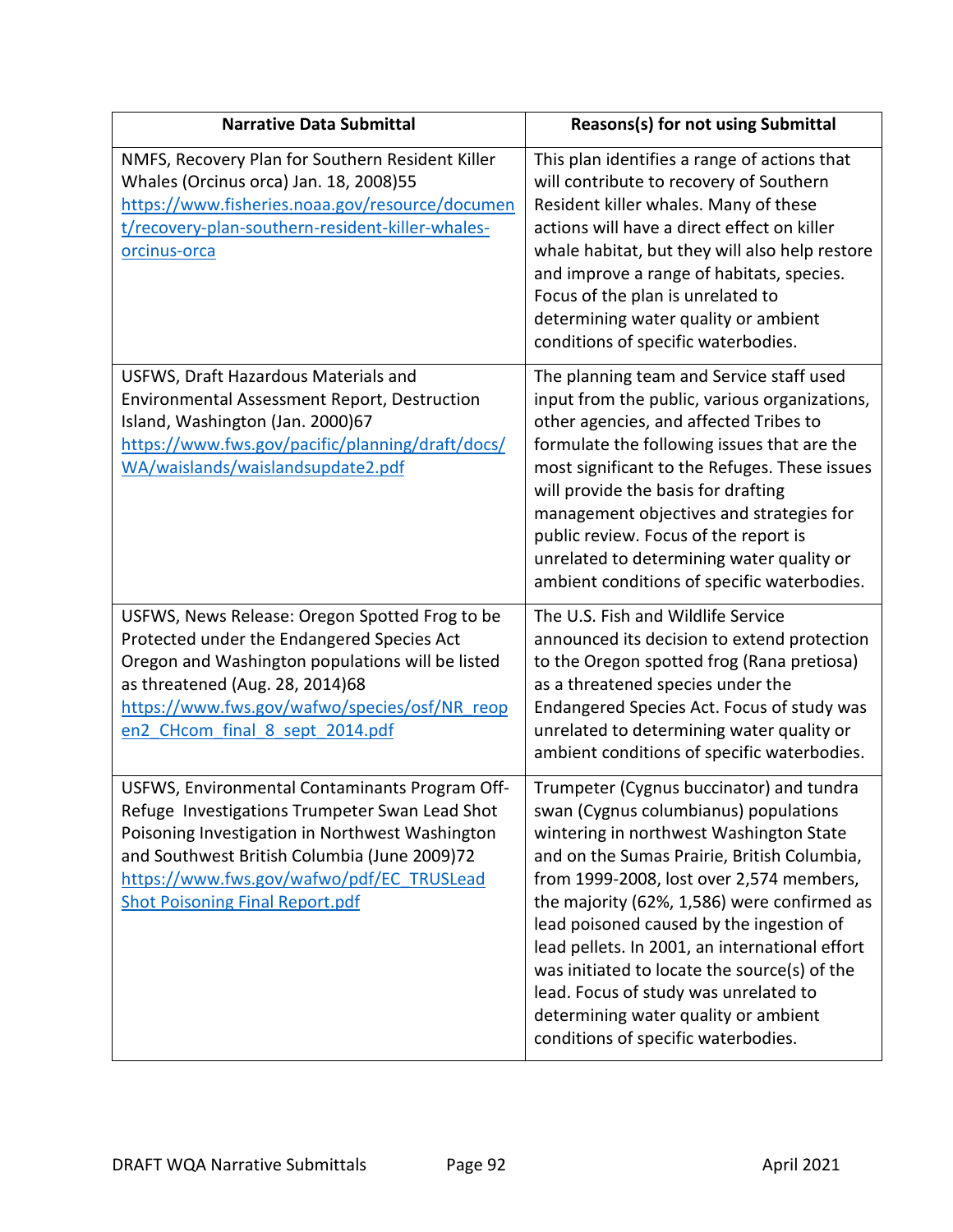| <b>Narrative Data Submittal</b>                                                                                                                                                                                                                         | <b>Reasons(s) for not using Submittal</b>                                                                                                                                                                                                                                                                                                                                                                                                                                                                                          |
|---------------------------------------------------------------------------------------------------------------------------------------------------------------------------------------------------------------------------------------------------------|------------------------------------------------------------------------------------------------------------------------------------------------------------------------------------------------------------------------------------------------------------------------------------------------------------------------------------------------------------------------------------------------------------------------------------------------------------------------------------------------------------------------------------|
| USFWS, Sea Otter (Enhydra lutris kenyoni)<br>Washington Stock (Aug. 2008)75<br>https://www.fws.gov/wafwo/pdf/WA NSO<br>SAR Aug2008 final.pdf                                                                                                            | The WDFW finalized their sea otter recovery<br>plan in 2004. This stock is not classified as<br>strategic because the population is growing<br>and is not listed as "depleted" under the<br>MMPA or "threatened" or "endangered"<br>under the Endangered Species Act of 1973.<br>Focus of paper is unrelated to determining<br>water quality or ambient conditions of<br>specific waterbodies.                                                                                                                                     |
| NMFS, Behavioral impairment and increased<br>predation mortality in cutthroat trout exposed to<br>carbaryl (Jan. 11, 2011)78<br>https://www.fws.gov/wafwo/documents/PR Beha<br>vioralimpairment Increasedpredationcutthroattrou<br>texposedcarbaryl.pdf | This study showed that the olfactory system<br>of trout is unresponsive to carbaryl, and that<br>trout do not avoid seawater containing the<br>pesticide at environmentally representative<br>concentrations. Focus of study was<br>unrelated to determining water quality or<br>ambient conditions of specific waterbodies<br>in Washington.                                                                                                                                                                                      |
| USGS, Chemical contaminants in fish feeds used in<br>federal salmonid hatcheries in the USA (Jan. 12,<br>2007)79<br>https://www.fws.gov/wafwo/pdf/maule et al 2007<br>contam in fish food final.pdf                                                     | Recent studies have demonstrated that fish<br>feeds contain significant concentrations of<br>contaminants, many of which can<br>bioaccumulate and bioconcentrate in fish.<br>Organochlorine (OC) contaminants are<br>present in the fish oils and fish meals used<br>in feed manufacture, and some researchers<br>speculate that all fish feeds contain<br>measurable levels of some contaminants.<br>Focus of study was unrelated to determining<br>water quality or ambient conditions of<br>specific waterbodies in Washington. |
| Washington Herp Atlas, Pacific Giant Salamander92<br>https://wdfw.wa.gov/publications/02135                                                                                                                                                             | The Washington Herp Atlas link to each<br>species account and to photos of each<br>species, photos showing the key features for<br>species identification and dot distribution<br>maps. Focus of document is unrelated to<br>determining water quality or ambient<br>conditions of specific waterbodies.                                                                                                                                                                                                                           |